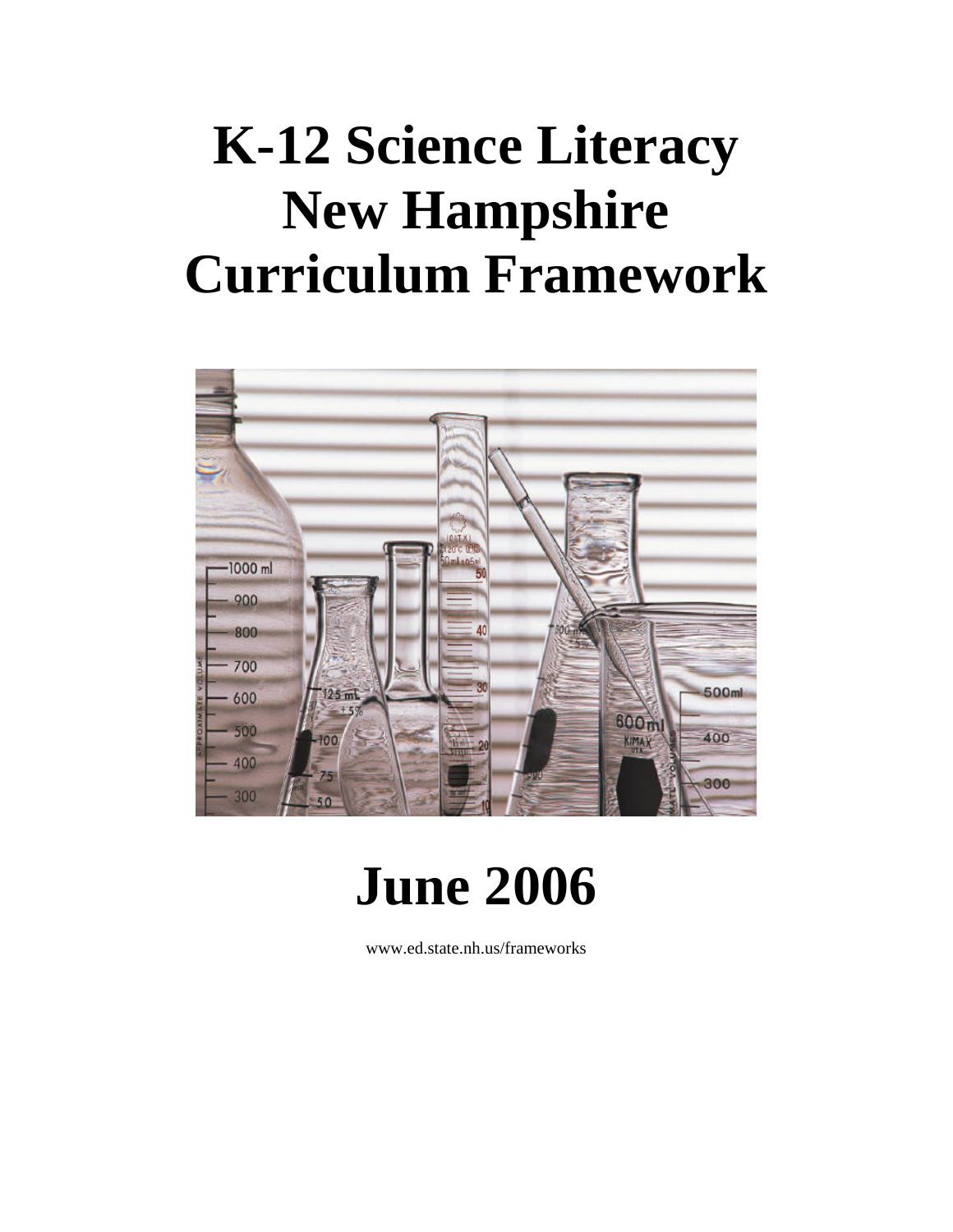#### **Governor of New Hampshire**

John Lynch

#### **Executive Council**

District 1 Raymond S. Burton, Bath District 2 Peter J. Spaulding, Hopkinton District 3 Ruth L. Griffin, Portsmouth District 4 Raymond J. Wieczorek, Manchester District 5 Debora Pignatelli, Nashua

#### **New Hampshire State Board of Education**

David B. Ruedig, Concord, Chairperson Fred J. Bramante, Jr., Durham Debra L. Hamel, Keene Daphne A. Kenyon, Windham John E. Lyons, Jr., Portsmouth Mary E. McNeil, Bedford William D. Walker, Campton

> **Commissioner of Education**  Lyonel B. Tracy

**Deputy Commissioner**  Mary S. Heath

#### **Director, Division of Instruction**  Virginia Irwin

#### **Administrator, Bureau of Accountability**  Deborah Wiswell

#### **Administrator, Curriculum and Assessment**  Tim Kurtz

**Science Curriculum and Assessment Consultant**  Jan McLaughlin

#### **NOTICE OF NONDISCRIMINATION**

The New Hampshire Department of Education does not discriminate on the basis of race, color, religion, marital status, national/ethnic origin, age, sex, sexual orientation, or disability in its programs, activities, and employment practices. The following person has been designated to handle inquiries regarding the nondiscrimination policies: Brenda Cochrane, ADA Coordinator, NH Department of Education, 101 Pleasant Street, Concord, NH 03301-3860, (603) 271-3743 TTY/V or [bcochrane@ed.state.nh.us](mailto:bcochrane@ed.state.nh.us).

The information on the following pages is also available on our website at [www.ed.state.nh.us.](http://www.ed.state.nh.us/)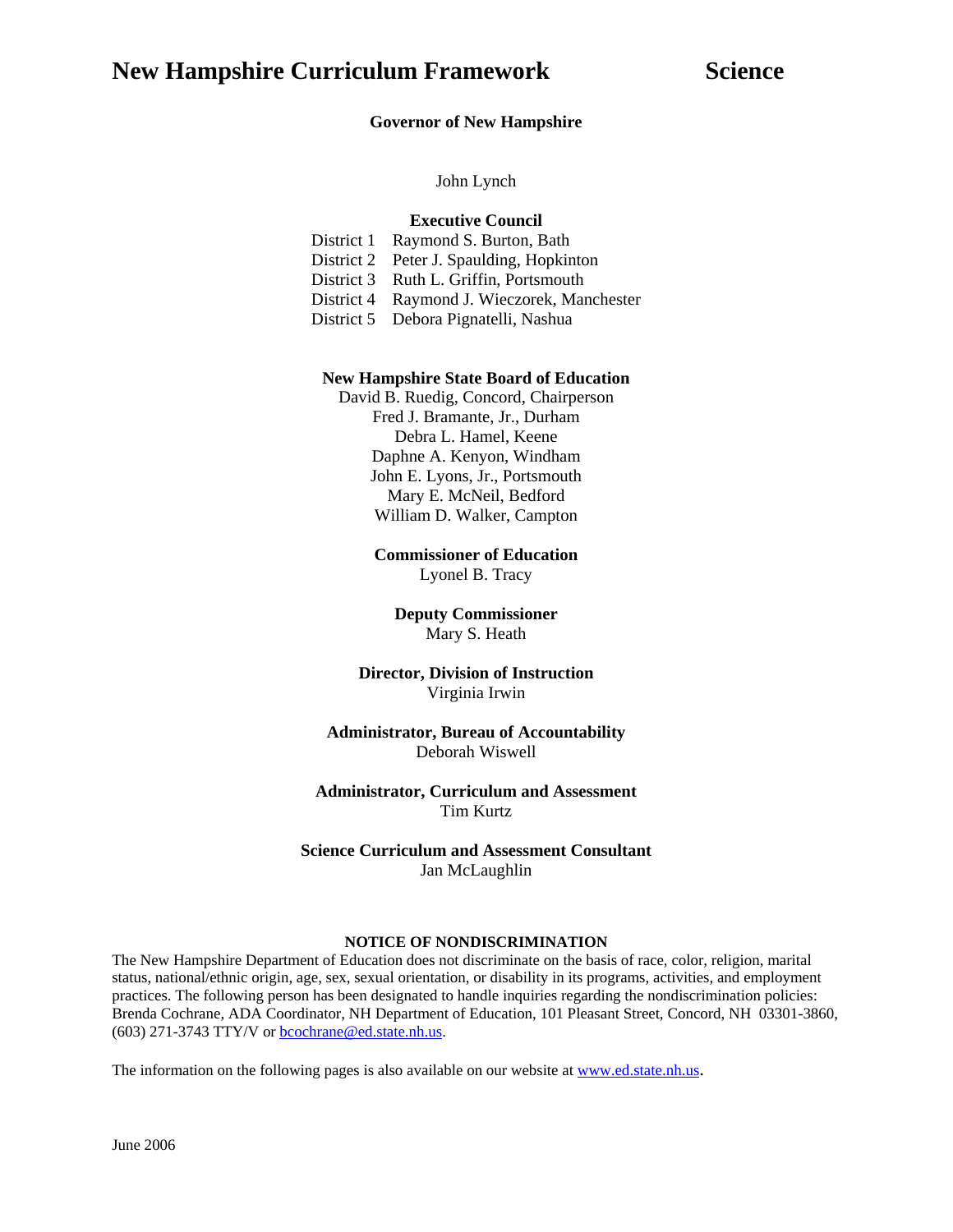# **Table of Contents**

| <b>Table of Contents</b>                             | Page i        |  |
|------------------------------------------------------|---------------|--|
| <b>Philosophy of the Frameworks</b>                  | Page 4        |  |
| <b>Why Include Design Technology in Science</b>      | Page 5        |  |
| K-12 Broad Goals of Science Education                | Page 6        |  |
| The History of the NH Science Frameworks             | Page 7        |  |
| <b>Science in the Grade Spans</b>                    |               |  |
| Elementary $(K-4)$                                   | Page 8        |  |
| Middle Level (5-8)                                   | Page 8        |  |
| High School $(9-12)$                                 | Page 9        |  |
| <b>What Is Science</b>                               | Page 10       |  |
| <b>The Nature of Science</b>                         | Page 11       |  |
| <b>Scientific Theories</b>                           | Page 13       |  |
| <b>Comparison of Ways of Knowing</b>                 | Page 15       |  |
| <b>Grade Span Expectations for Science (GSE)</b>     |               |  |
| How to Read the Science GSE                          | Page 16       |  |
| <b>Science Process Skills Overview</b>               | Page 17       |  |
| Science Process Skills K-4                           | Pages 18-25   |  |
| Science Process Skills 5-8                           | Pages 26-35   |  |
| Science Process Skills 9-12                          | Pages 36-45   |  |
| Earth Space Science Overview                         | Page 46       |  |
| Earth Space Science K-4                              | Pages 47-51   |  |
| Earth Space Science 5-8                              | Pages 52-58   |  |
| Earth Space Science 9-12                             | Pages 59-65   |  |
| Life Science Overview                                | Page 66       |  |
| Life Science K-4                                     | Pages 67-73   |  |
| Life Science 5-8                                     | Pages 74-82   |  |
| Life Science 9-12                                    | Pages 83-94   |  |
| <b>Physical Science Overview</b>                     | Page 95       |  |
| Physical Science K-4                                 | Pages 96-100  |  |
| Physical Science 5-8                                 | Pages 101-106 |  |
| Physical Science 9-12                                | Pages 107-115 |  |
| <b>Appendix A: Measurement Specifics for Science</b> | Page 116      |  |
| <b>Appendix B: References</b>                        | Pages 117-119 |  |
| <b>Appendix C: Contributors to Framework</b>         | Pages 120-123 |  |

i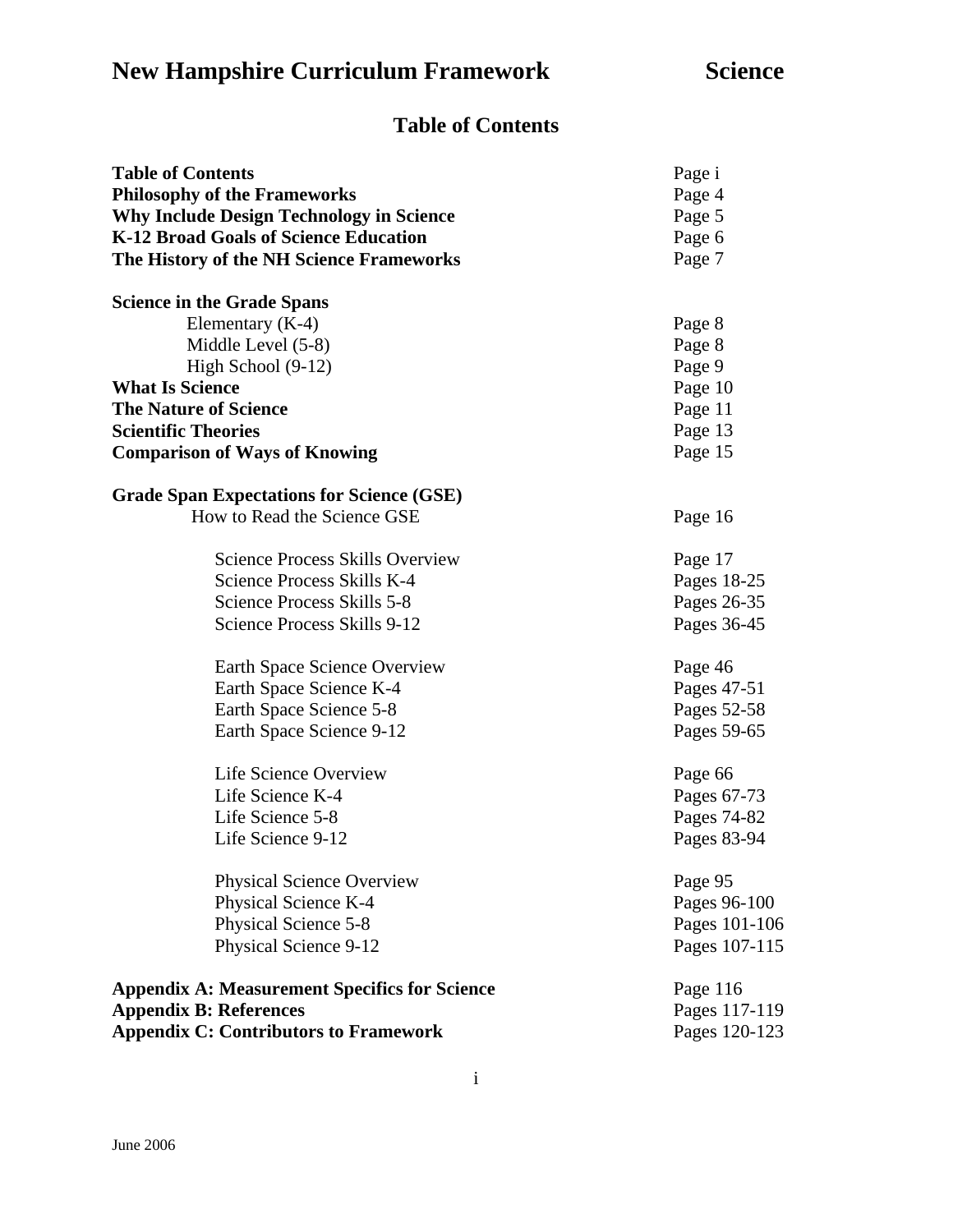# **Philosophy of the Frameworks**

#### **How do the new frameworks differ from the old ones?**

Science should not be approached as a collection of isolated abilities and bits of information, but as a rich fabric of mutually supported ideas and skills that must develop overtime. From primary school to high school what students learn should build on what they learned before, makes sense in terms of what else they are learning, and prepare them for what they will learn next<sup>[1](#page-3-0)</sup>. This framework looks at how kids perceive and interact with the world.

One of the major changes from the earlier framework can be seen the structure of the new frameworks reflecting the developmental stages of children. To help districts develop curricula for all grade levels, the new Frameworks for Science Literacy includes Grade Span Expectations (GSEs) that break down the content into specific grade spans (K-2, 3-4, 5-6, 7-8, 9-12). Each span lists proficiencies which indicate what all students should know and be able to do by the end of that grade span.

The old framework had six strands: 1) Inquiry; 2) Science, Technology and Society; 3) Life Science; 4) Earth Space Science; 5) Physical Science; and 6) Unifying Themes. Many district curricula had little to no emphasis on strands 1, 2, and 6. In the new edition, Science is divided into three content domains (Earth Space Science, Life Science, and Physical Science) and one Science Process Skills domain. Ideas and objectives which correspond to the 1995 Science Framework strands 1, 2, and 6 have been rolled into each of the new strands.

Science Process Skills (SPS) is a new addition to the Frameworks. It reflects the need to make sure that in the early years students develop specific skill sets that will help them be successful in future science experiences. The last section of the skills strand, SPS4, looks at goals for Information and Computer Technology standards in Science. This was included to help districts meet the needs of all students and to meet the new ICT requirements for K-8 and 9-12 digital portfolios.

Everything in the old framework could be the subject of the state assessment in science. In the new framework, only specific proficiencies will be part of the upcoming NECAP Science Assessment. These "NECAP Science Targets" are clearly marked in bold boxes throughout the GSEs for each grade span. They are also referenced in the Science Process Skills documents as they connect to Inquiry and the Unifying themes of science. The other proficiencies should become part of each districts local science assessment system.

<span id="page-3-0"></span> $\overline{a}$ 

<sup>1</sup> *Atlas of Science Literacy*, American Association for the Advancement of Science, 2001, page 3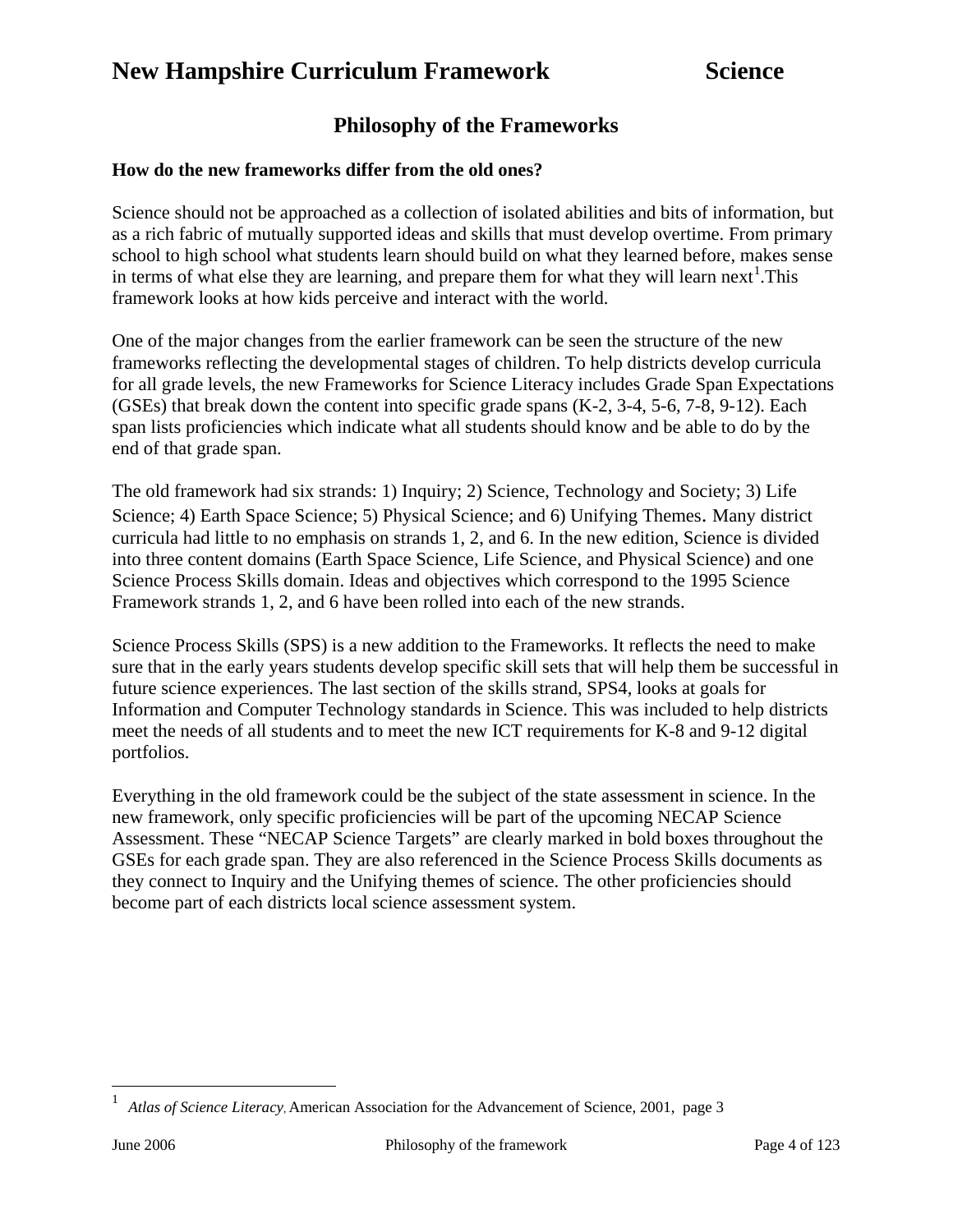### **Why include Design Technology in Science?**

Science comprises our knowledge about the natural world and the processes by which that knowledge is acquired, synthesized, evaluated, and applied. Therefore, science education must emphasize hands-on exploration and direct experience with the natural world. Students should be engaged in the observation of these phenomena whenever possible. Science is, above all, an inquiry activity that seeks answers to questions by collecting and analyzing data in an attempt to offer a rational explanation of naturally-occurring events. The knowledge that results from scientific problem solving is most useful when it is organized into concepts, generalizations, and unifying principles, which lead to further investigation of objects and events in the environment.

Science and technology are practiced in the context of human culture, and therefore, dynamic interactions occur among science, technology, and society. Each component-- inquiry and problem solving, and how these relate to each other and to society-- is critically important to instruction at every grade level.

Technology concerns the human-made world. Technology is much older than science, and has its roots in the very early use of tools by our human-like ancestors. Enabling our children to understand how humans modify the natural world to solve problems and to meet human needs and desires is equally as important as teaching them how to inquire about the natural world. And of course, these two endeavors are related. The reason for including technology along with science in the curriculum is stated in the National Science Education Standards: "Although these are science education standards, the relationship between science and technology is so close that any presentation of science without developing an understanding of technology would portray an inaccurate picture of science."<sup>[2](#page-4-0)</sup> The National Standards goes on to define technology and its relationship to science as follows:

"As used in the Standards, the central distinguishing characteristic between science and technology is a difference in goal: The goal of science is to understand the natural world, and the goal of technology is to make modifications in the world to meet human needs. Technology as design is included in the Standards as parallel to science as inquiry."<sup>[3](#page-4-1)</sup>

In order to broaden our students' career opportunities and awareness it is also important that they learn distinction between the occupations of scientist and engineer: Scientists propose explanations for questions about the natural world, and engineers propose solutions relating to human problems, needs, and aspirations. Scientists and engineers frequently work together in teams, along with people from other fields, to tackle the essential issues facing our society.

 $\overline{a}$ 

<span id="page-4-0"></span><sup>2</sup> *National Science Education Standards*, National Research Council, Washington, D.C.: National Academy Press, 1996, page 190.

<span id="page-4-1"></span><sup>3</sup> *Ibid*. page 24.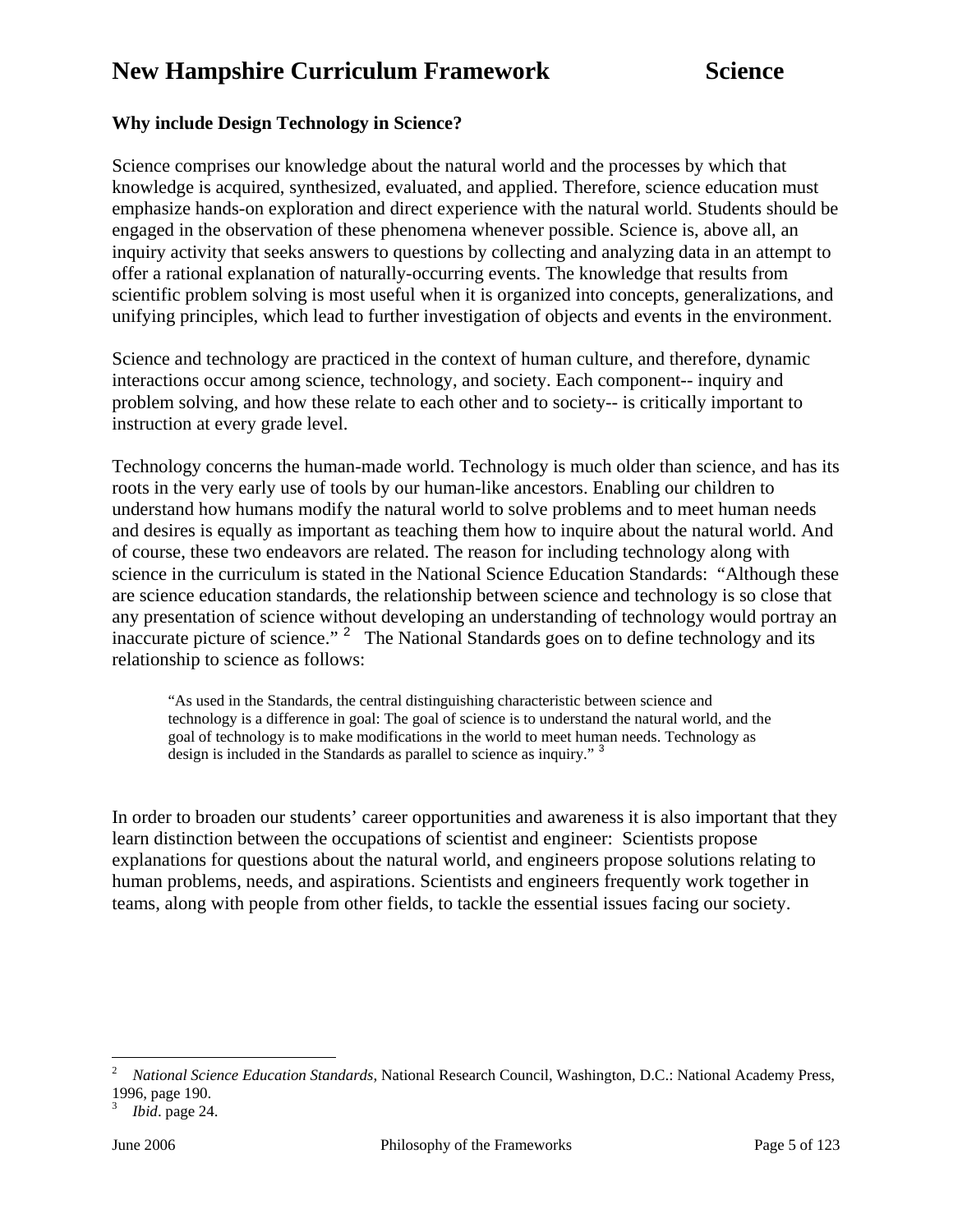# **K-12 Broad Goals of Science Education**

- 1. Students will use inquiry strategies to investigate and understand the natural world.
- 2. Students will demonstrate an understanding of key concepts and principles central to the biological, physical, and earth sciences, and engineering, while recognizing the interrelationship of all the sciences.
- 3. Students will demonstrate an understanding of the basic laws which govern and explain phenomena observed in the natural world
- 4. Students will demonstrate an understanding of, and be able to practice, the basic processes which scientists use to obtain and continually revise knowledge about the natural world.
- 5. Students will perceive that scientific and technological knowledge is the result of the cumulative efforts of people, past and present, who have attempted to explain the world through an objective, peer-tested, rational approach to understanding natural phenomena and occurrences.
- 6. Students will display a sense of curiosity and wonder about the natural world, and demonstrate an increasing awareness of the interdependence between all living things and the environment.
- 7. Students will demonstrate their abilities to identify human needs and concerns and to engage in problem-solving processes to define the problem, research and generate solutions, and develop simulations and prototypes to test their ideas before implementation.
- 8. Students will be able to apply rational, creative-thinking, and investigative skills and use scientific and technical knowledge in their roles as citizens, workers, family members, and consumers in an increasingly technological society.
- 9. Students will use oral and written communication, mathematical representation, and physical and conceptual models to describe and explain scientific concepts and ideas, and will be able to apply scientific and technical knowledge.
- 10. Students will know and employ safe practices and techniques in the laboratory, in field work or any other scientific investigation, and when using scientific or technological materials at home or work.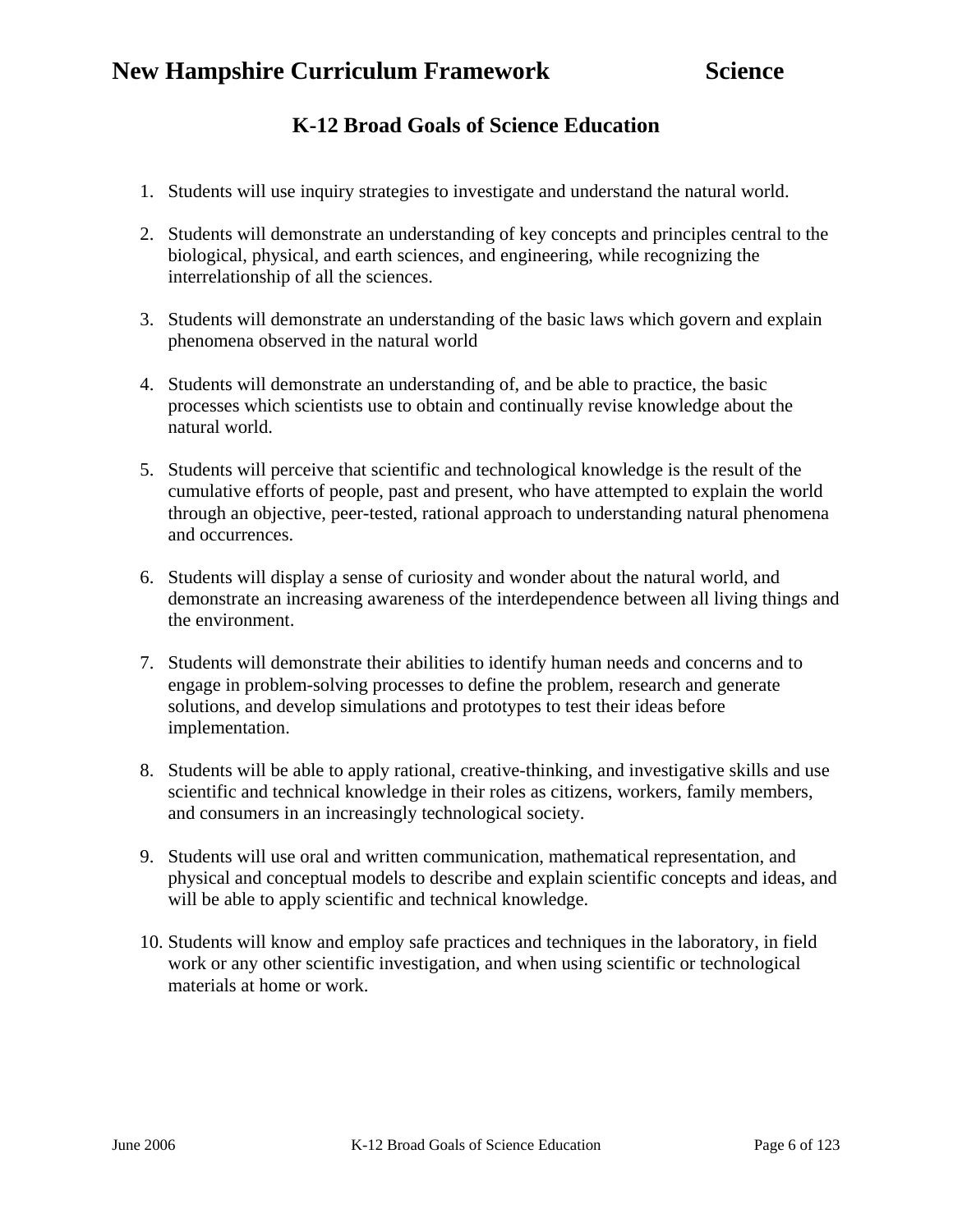# **The History of the New Hampshire Science Frameworks**

The state of New Hampshire adopted the NH Science Frameworks in February 1995. These frameworks, based on the draft *National Science Education Standards[4](#page-6-0)* and *Benchmarks for Science Literacy[5](#page-6-1)* , provided guidance for what we would assess in our state science assessment. We tested all students in NH in science at the ends of grades 6 and 10 to determine how well districts were developing science curricula which would improve what all students should know and be able to do in science. Due to budgetary constraints, NH suspended the Science Assessment in school year 2003-2004.

Realizing that NCLB required a science assessment by 2008, in March 2004 we began a thorough review of the NH Science Frameworks and relative research and literature. The goal of this process was to revise our science frameworks to reflect changes in our understanding of how children learn science in the classroom and to guide the development of a rigorous science assessment that will drive change in instructional practice.

As we began our internal review, we joined with Rhode Island and Vermont to develop guidance for a common assessment that would look at specific content covered in all three states frameworks (standards). We spent a great deal of time analyzing the research about how students learn and looked at how to focus our assessment on those things that would improve classroom practice and expose more students, across all three states, to challenging science curricula. The NECAP Science Assessment will be given at the end of Grades 4, 8, and 11 and will consist of three test sessions (one session will be performance).

More than one hundred and fifty NH educators and community members were involved with the revision process. The revised frameworks, now referred to as the *New Hampshire Frameworks for Science Literacy K-12,* were approved by the New Hampshire State Board of Education in June 2006.

The New Hampshire Frameworks for Science Literacy K-12 includes Grade Span Expectations (GSEs) which clearly delineate expected content for 2 or 3 year grade spans. NECAP Science Assessment Targets are highlighted but they are not the only things included in the framework. In order to provide guidance but allow for some local flexibility, grade spans include: K to 4 (K-2, 3-4); 5 to 8 (5-6, 7-8); and 9 to 12 (9-11 basic, 11 -12 advanced level).

<span id="page-6-0"></span><sup>&</sup>lt;sup>4</sup> National Science Education Standards, © 1995, National Academy of Science

<span id="page-6-1"></span><sup>&</sup>lt;sup>5</sup> Benchmarks for Science Literacy, © 1993, American Association for the Advancement of Science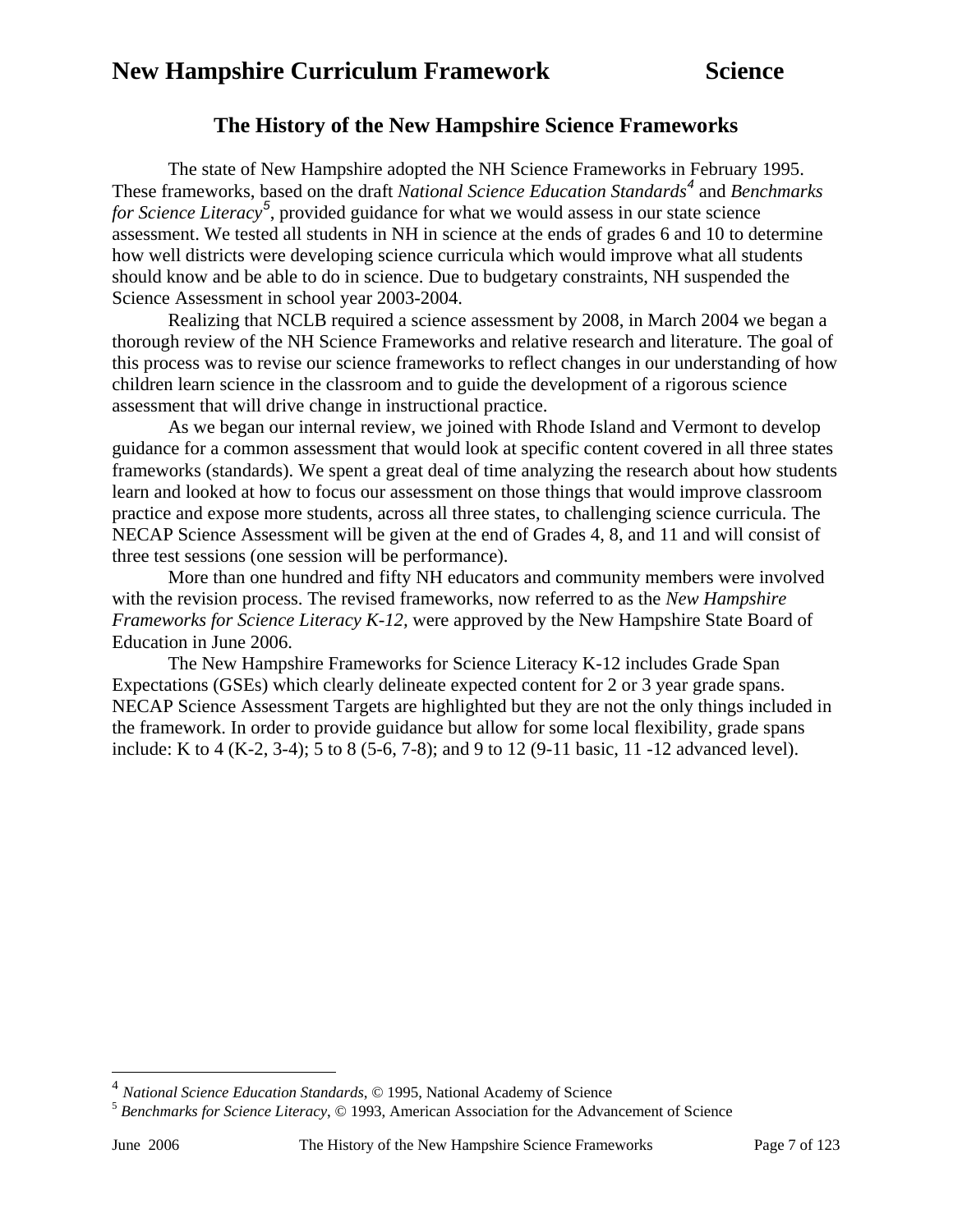# **Science in the Grade Spans**

#### **ELEMENTARY – GRADES K to 4 USING SCIENCE TO EXPLORE THE WORLD**

Children in grades K-4 observe, describe, and interact with the world around them. At this level effective learning environments provide opportunities for developing awareness of and involvement with the world around them through:

- Playing with, exploring, collecting, handling, sorting, and classifying objects.
- Using graphic organizers and other strategies to motivate, organize, and identify the questions children ask about the world. [*Test Guess*]
- Using tools (for example: non standard measures, rulers, and magnifiers) to enhance observations, collect, represent and interpret data.
- Organizing and manipulating data in multiple ways, which may include tools of technology, e.g., calculators, and computers.
- Communicating (through reading, writing, speaking, listening, movement and viewing) to describe their observations of the world.

In summary, the K-4 classroom should provide students opportunities to engage with concrete manipulative activities that will lead children to construct the desired concepts through investigation and analysis of experience. At this level in particular, science should be integrated with other curricular areas (e.g., reading, writing, math, social studies, technology, art, music, or physical education).

### **MIDDLE LEVEL SCIENCE – GRADES 5 to 8 STUDENTS IDENTIFY AND SHAPE THEIR UNDERSTANDING OF THE WORLD**

Children in grades 5-8 will build on their K-4 measurement and observation skills to construct new understandings and validate scientific theories and explanations. At this level, effective learning environments provide opportunities for collaborative inquiry in the field, classroom, and laboratory. These students need content knowledge as well as frequent and varied practice in experimentation and inquiry. Since students in the middle years tend to center on evidence which supports their current beliefs, they need to be able to examine their beliefs and concepts in a safe environment and be provided with scientific theories as alternatives. At this level effective learning environments provide opportunities for students to construct new understandings and validate scientific theories and explanations through:

- Providing frequent opportunities for students to engage in full and partial Inquiries
- Providing students with background content and theories to guide their design of observations and investigations.
- Helping students shape and modify their background knowledge through experiments and observations. Students should develop their abilities in systematic observation, making accurate measurements, and identifying and controlling variables.
- Since students in the middle years tend to center on evidence which supports their current beliefs, teachers need to challenge current beliefs and concepts that students hold and provide scientific theories as alternatives.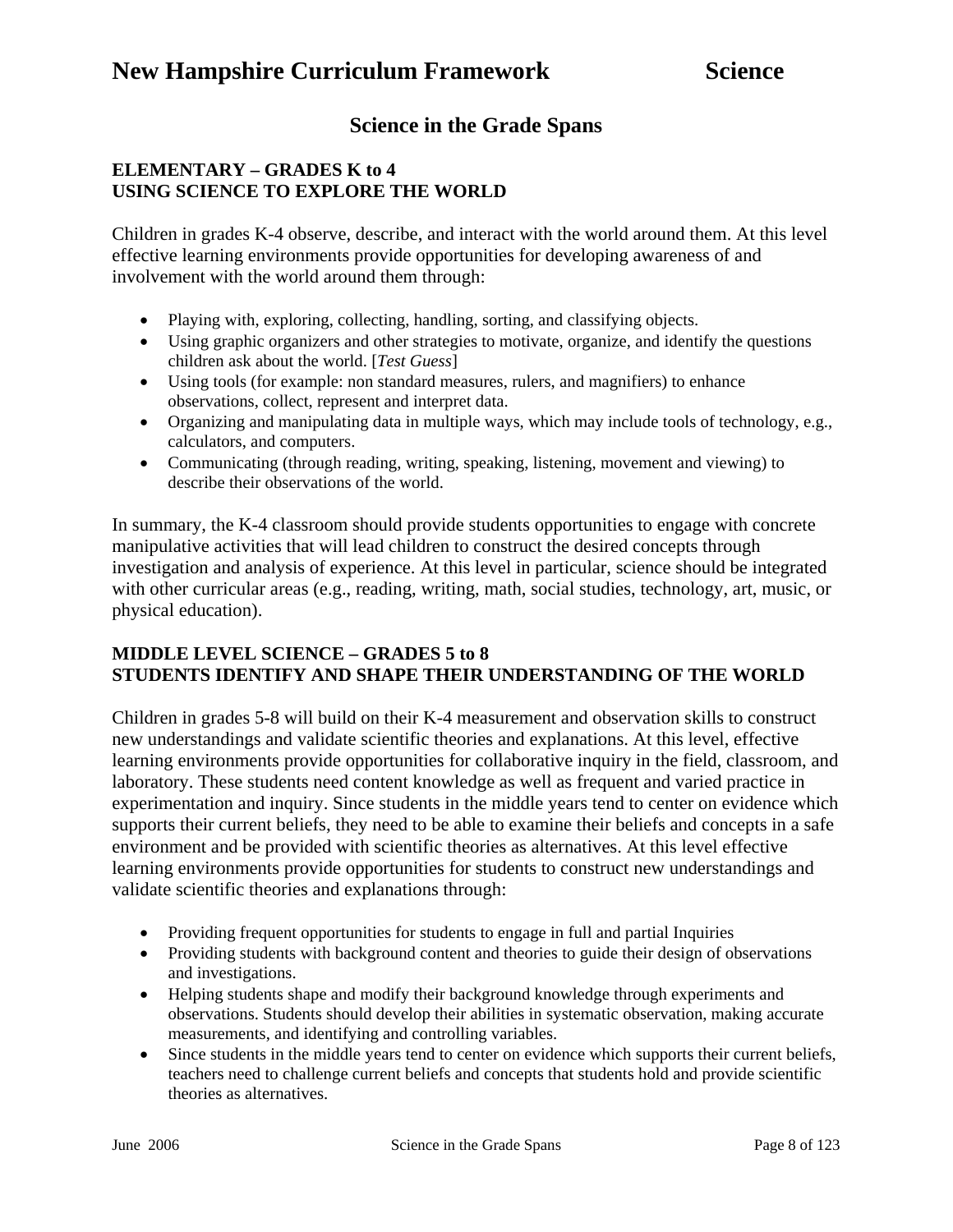- Giving ample opportunity for students to establish and refine methods of experimentation, data collection and reporting.
- Encouraging students to develop skills to present their understandings using the language of science to communicate scientific explanations and ideas. Students should receive constructive criticism and questions and should be able to provide the same for fellow student groups and individuals.
- The use of writing, labeling drawings, completing concept maps, developing spreadsheets, and designing computer images and representations should be part of the middle school science experience.
- Use literature and technology, and graphic organizers to support different explanations and predictions

Science is a way of knowing and understanding the world around us. Because science plays a key role in developing an informed citizen, it is important that all middle school children have experience in the enterprise and content of science.

#### **HIGH SCHOOL – GRADES 9 to 12 REFINING, ENRICHING, AND APPLYING KEY SCIENCE CONCEPTS**

It is important that students develop a solid understanding of how specific domains of science operate. Students in high school should learn science in courses with clear content goals and expectations. Understanding the connections of one science domain to another is important but research indicates students need concentrated knowledge and skills in specific science domains.

Courses become more content-intensive without losing the field, experiential, and laboratory components. Although content may take on a more prominent role, instruction should proceed as much as possible on an inquiry basis. Alternative paths may exist to serve increasingly divergent student needs.

- Use formal controlled experimentation to gather data about the natural world. Limit scope, isolate variables, prove or disprove a limited hypothesis.
- Generate their own questions, develop hypotheses, and design or modify experiments to test those hypotheses.
- Manipulate scientific apparatus and use advanced technology to gather data (e.g., air tracks, electrophoresis, lasers, titration glassware.)
- Analyze collected data to validate or refute a hypothesis.
- Articulate clearly and defend a scientific viewpoint.

The importance of linking science content to student lives can not be overemphasized. The ability of students to link new content to their personal science knowledge is critical for students to understand and remember concepts. Collaboration in science as a critical process will be fostered in the classroom. In addition, an increased use of quantitative reasoning should occur throughout high school.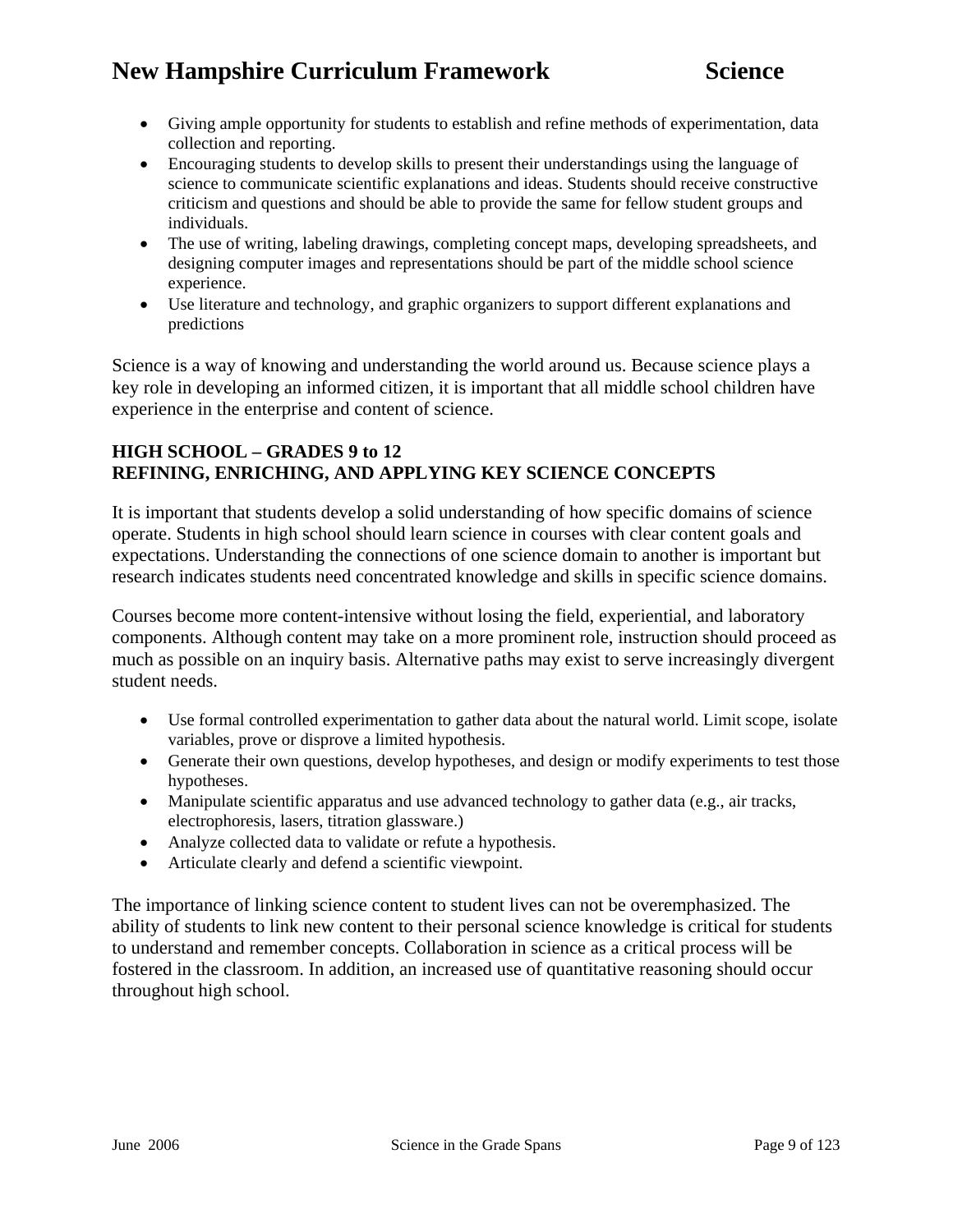# **What is Science?**

The following information should be of help to teachers, parents, and students. One of the greatest problems in science education centers on this lack of understanding by the general public.

Science teachers teach about science concepts in their classrooms, but rarely do they take time to help students understand what science is and what it is not. The New Hampshire Framework for Science Literacy contains information about what science is and it is intended that teachers will take time to repeatedly help students understand the nature of science. The business of science is to develop theories based on natural explanations about how the natural world works.

Students need to realize how the scientific processes are used to acquire new knowledge. The best way for them to do this is to spend time using scientific inquiry, experimentation, discussing data, drawing inferences based on data, and writing conclusions based on evidence. These processes should be practiced in every science course at every science level. It is also desirable that students be aware of past scientific works that formed the basis for the development of present theories, and the fact that scientific theories are built on the sequential work of many scientists over time.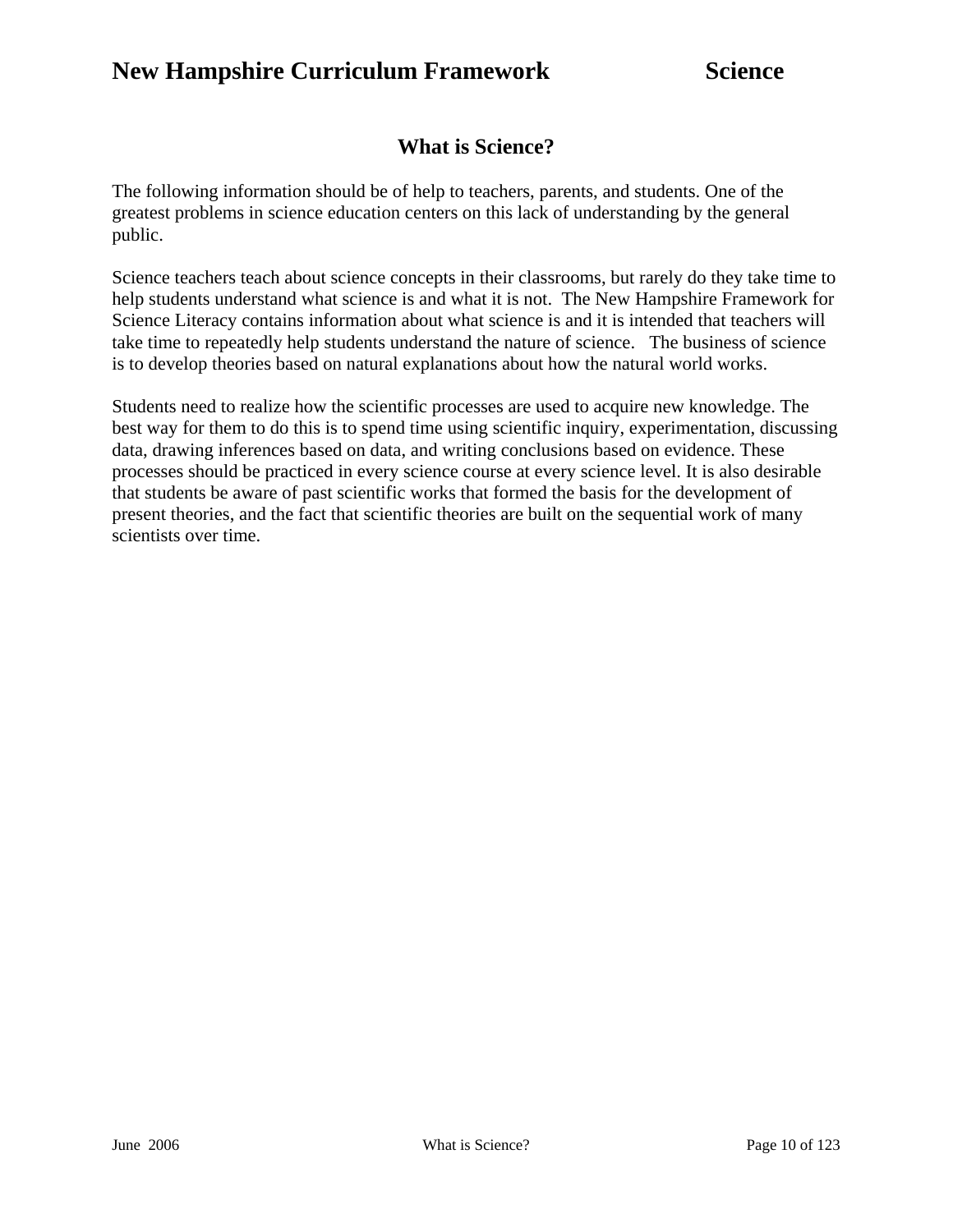### **The Nature of Science**

(Adapted from Arkansas Science Framework 1999)

People have many ways of knowing about their world including scientific knowledge, societal knowledge, religious knowledge and cultural knowledge. Science differs from these other ways of knowing in important ways (see: Comparison of Ways of Knowing).

Science is a system of exploring the natural universe through data collected by observation, experimentation and peer verification. This data must be reviewed by many scientists before it is accepted as valid evidence. Based on evidence from collected data, theories are advanced to explain and account for observations. Science must limit itself to explanation about the natural world.

The success and credibility of science are anchored in the willingness of scientists to:

- 1. Expose their ideas and results to independent testing and replication by other scientists. This requires the complete and open exchange of data, procedures and materials.
- 2. Abandon or modify accepted conclusions when confronted with more complete or reliable experimental evidence.

Science definitions for the following terms are specific:

**Fact:** In science, an observation that has been repeatedly confirmed **Hypothesis:** A testable statement or prediction about the natural world which can be supported by experiment or observation **Law:** A descriptive generalization or pattern about how some aspect of the natural world behaves under stated circumstances; often stated in a form of a mathematical equation **Theory:** In science, a well-substantiated explanation of how the natural world works that explains facts, laws, inferences, and tested hypotheses

Before a theory can be included in the system of science, it must meet all of the following criteria:

- 1. Be able to explain what has been observed;
- 2. Be able to predict what has not yet been observed; and
- 3. Be able to be tested by further experimentation and to be modified as required by the acquisition of new data.

People often use the word *theory* to mean a hunch or a guess; but as these criteria show, that is not correct. A scientific theory is held with a high degree of confidence and is supported by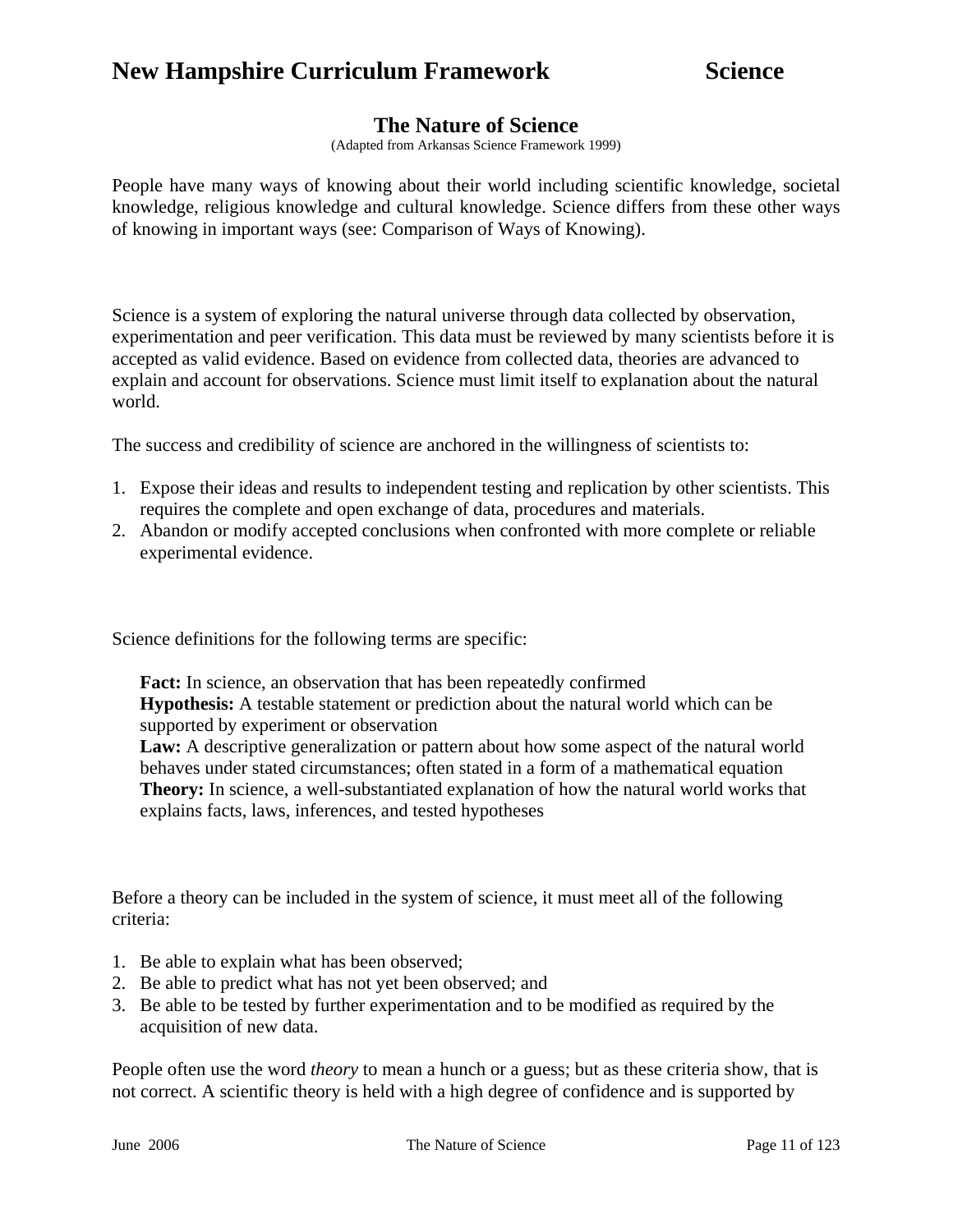enough evidence to make its abandonment unlikely. As new evidence is found, a theory may be modified but only with compelling evidence, verification and peer review. The business of science is to build theories that explain how the natural world works and predict how it might work in the future.

Science is not a matter of belief; rather, it is a matter of conclusive evidence that can be subjected to the test of observation, reasoning and peer review. The open competition of ideas in published papers is a major part of scientific work.

The goal of science is an understanding of the general principles underlying the functioning of the universe. Such understanding is achieved by means of four components:

- 1. Observation of specific facts or phenomena
- 2. Formulation of generalizations about such phenomena
- 3. Production of causal hypotheses relating the phenomena
- 4. Test of the causal hypotheses by means of further observation and experimentation

The science is based on two fundamental assumptions:

- 1. A naturalistic explanation is sufficient to account for the functioning of the universe.
- 2. The universe can be understood using logic and rational thinking.

Two types of evidence are accepted by practicing scientists:

- 1. Confirmation of hypothesis by data strengthens their validity.
- 2. Repeated inconsistency of data with a hypothesis eventually leads to the rejection of the hypothesis.

Science can only deal with events or things that can be measured, observed or detected. It cannot be used to investigate all questions. There are beliefs that cannot be proved or disproved by their very nature (e.g., the meaning of life or the existence of supernatural powers and beings). In other cases, a scientific approach that may be valid is likely to be rejected as irrelevant by people who hold certain beliefs (e.g., astrology, fortune-telling, and superstition). Scientists do not have the means to settle issues concerning good and evil. Answers to these questions must be found in religion, philosophy, cultural ideals and other systems of beliefs.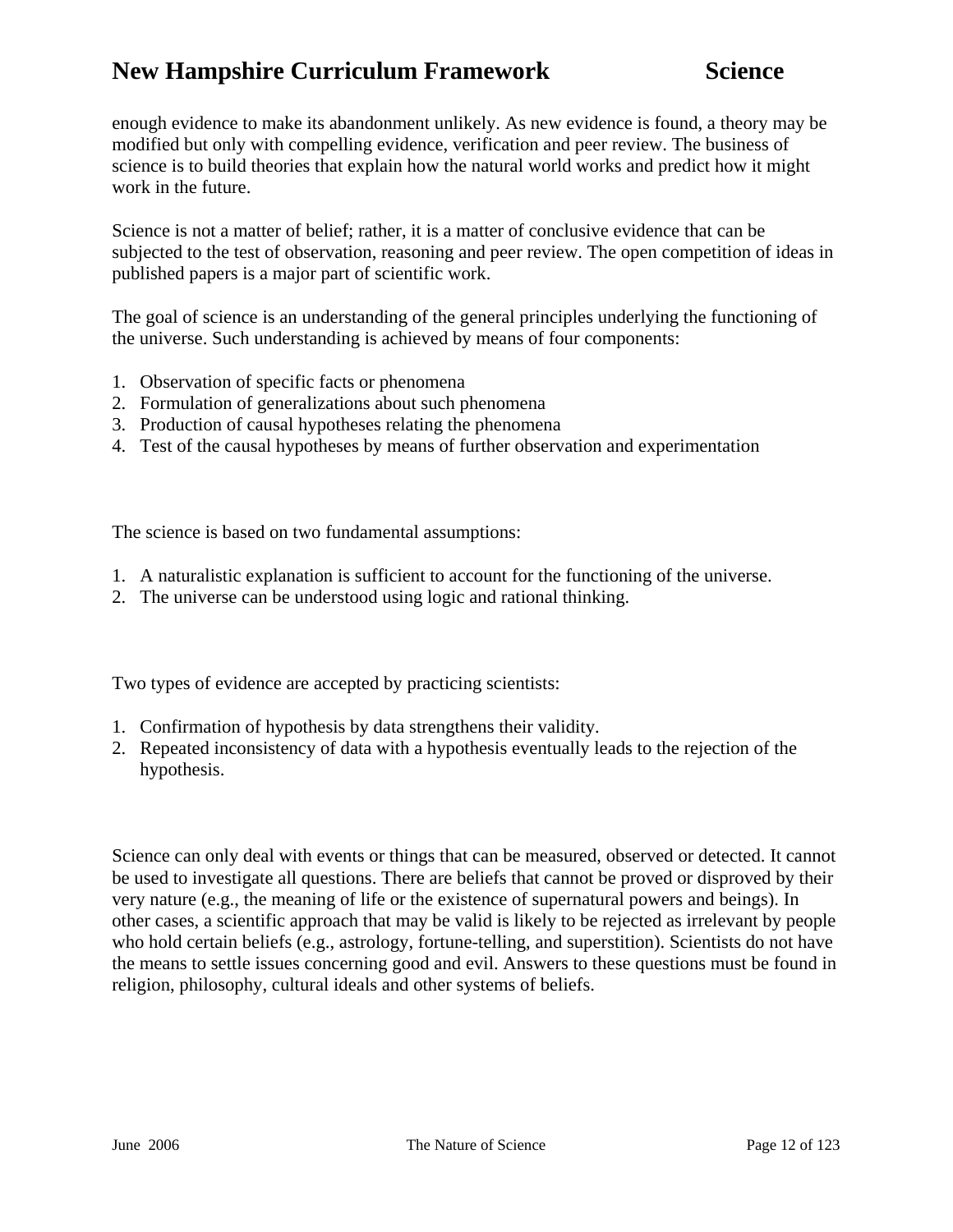### **Scientific Theories**

Science theories are not hunches or guesses, but all have been subjected repeated testing and verification. All scientific theories are subject to change as new evidence comes to be accepted by all scientists. Students should develop an understanding of the basic theories that are foundational in science and which guide scientific understanding. A few current scientific theories are listed below:

**Atomic Theory:** This theory states that the atom is the smallest unit of matter. The atom is composted of the nucleus in the middle of the atom that is composed of neutrons and protons (both of these may break down into smaller particles). The neutrons have no charge. The protons have a positive charge. Surround the nucleus are electrons that swirl around the nucleus in a large region, rather than orbiting in a fixed pattern (electron cloud). The electrons have a negative charge. Many modern scientists have contributed to our current view of the atom in which the electrons swirl around the nucleus in a large region (electron cloud), rather than orbiting in a fixed pattern. Plus modern quantum theory shows how atomic particles such as electrons may also be seen as having wavelike properties (see below).

**Big Bang Theory:** Big bang theory assumes that the universe began from a singular state of infinite density and expanding from an explosive moment of creation. The theory was further developed in the 1940s by George Gamow and R. A. Alpher. Fred Hoyle coined the term Big Bang. The Big Bang Theory is the dominant scientific theory about the origin of the universe. According to the big bang, the universe was created sometime between 10 billion and 20 billion years ago from a cosmic explosion that hurled matter and in all directions.

**Gravity Theory:** Gravitation, or gravity, is a force that attracts all objects in the universe. The most familiar of the four fundamental interactions of matter, gravitation has several characteristics that distinguish it from the other interactions: (1) It is universal; (2) It is always attractive; (3) It is a long-range interaction; and (4) It is a long-range attractive force affecting all matter.

**Evolution Theory:** Evolution theory says that all living things are related to one another through common ancestry from earlier forms that differed from the present forms. Exactly how evolution occurs is still a matter of debate, but that it occurs is a scientific fact. Biologists agree that all living things arose through a long history of changes shaped by physical and chemical processes that are still taking place. According to the theory, variability among individuals in a population of sexually reproducing organisms is produced by mutation and genetic recombination. The resulting genetic variability is subject to natural selection in the environment.

**Cell Theory:** The cell theory of life states: (1) All living material is made up of cells; (2) All cells are derived from previously existing cells; most cells arise by cell division, but in sexual organisms they may be formed by the fusion of sperm and egg; (3) A cell is the most elementary unit of life; (4) Every cell is bounded by a plasma membrane, an extremely thin skin separating it from the environment and from other cells; (5) All cells have strong biochemical similarities; and (6) Most cells are small, about 0.001 cm (0.0004 in) in length; for example, the smallest cells of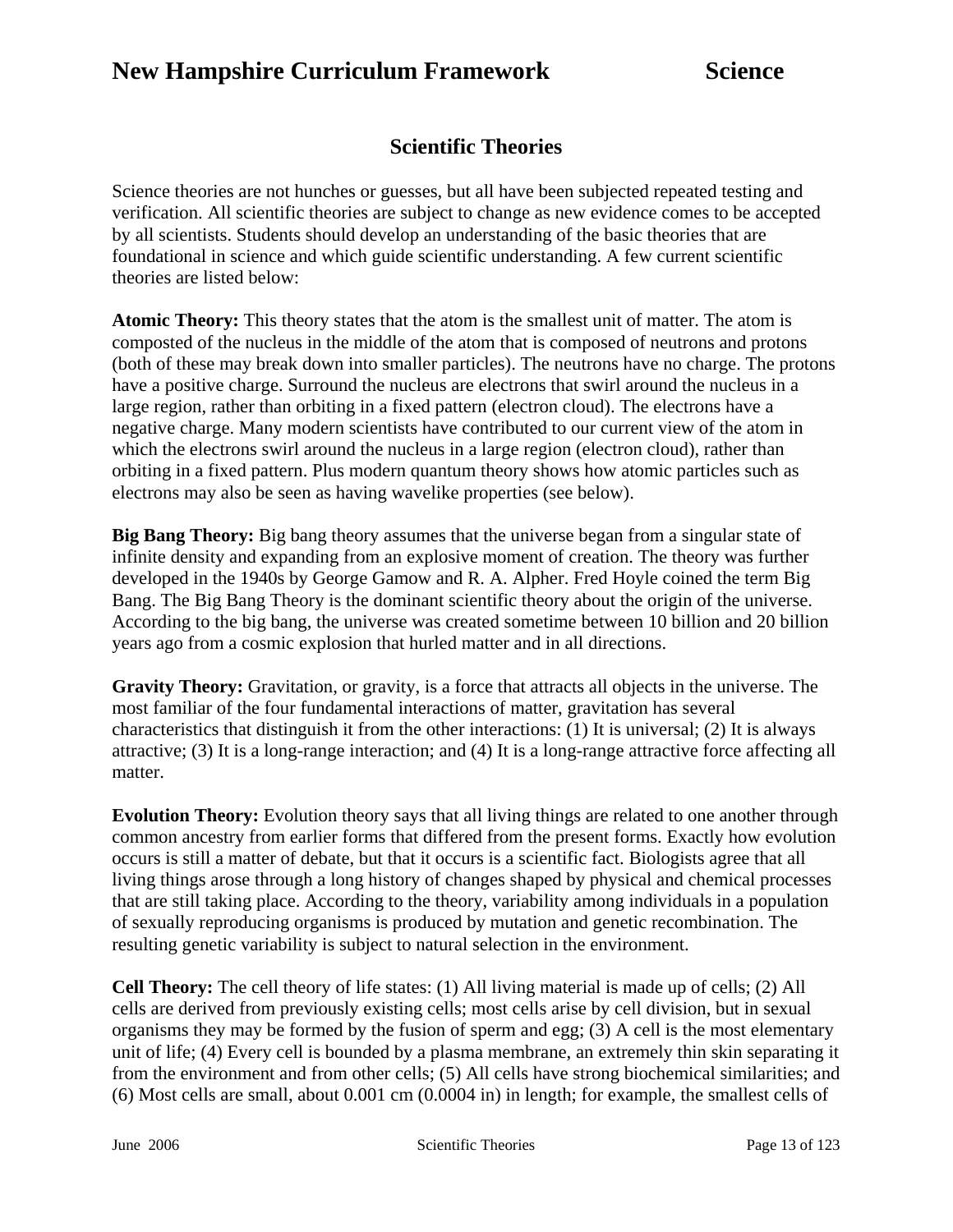the microorganism mycoplasma are 0.3 micrometers in size, whereas some giant algae cells may be several centimeters long.

**The Germ Theory of Disease:** French bacteriologist Louis Pasteur is considered the founder of microbiology. Pasteur argued that infectious diseases were caused by germs. The germ theory has affected our views on infectious disease, surgery, hospital management, agriculture, and industry.

**Relativity Theories:** Albert Einstein's theory of special relativity, published in 1905, revealed that energy and matter are different manifestations of the same phenomenon and can be transformed into each other in terms of the relationship  $E = mc^2$ . Einstein's theory of general relativity, published in 1917, provided a powerful new way to view gravity as a warping of the four-dimensional space-time continuum by the presence of matter. If space-time is imagined as a rubber sheet, then massive objects such as stars and galaxies create deformations in space-time, just as a bowling ball sitting on a mattress creates a dent into which nearby smaller objects fall. Thus the shape of space-time determines the behavior of matter/energy. At the same time, the presence of matter/energy determines the shape of space-time.

**Plate Tectonics Theory:** Plate tectonics is an all-embracing theory that the Earth is divided into a number of rigid plates floating on a viscous underlayer in the mantle. Alfred L. Wegener was the first to propose in 1912 that the continents were at one time connected and had drifted apart. In 1960 when H. H. Hess suggested that new ocean floor was created at the mid-oceanic ridges and that the ocean evolved by seafloor spreading.

**Quantum Theory:** This theory that says that energy exists in tiny discrete units called quanta. Just as earlier theory showed how light, generally seen as a wave motion, could also in some ways be seen as composed of discrete particles (photons), quantum theory shows how atomic particles such as electrons may also be seen as having wavelike properties. Quantum theory is the basis of particle physics, modern theoretical chemistry, and the solid-state physics that describes the behavior of the silicon chips used in computers. Quantum theory and the theory of relativity together form the theoretical basis of modern physics. Later work by scientists elaborated the theory into what is called quantum mechanics (or wave mechanics).

**Unified Field Theory:** This theory proposes to unify the four known interactions, or forces– the strong, electromagnetic, weak, and gravitational forces– by a simple set of general laws. These four distinct forces control all the observed interactions in matter: gravitation, electromagnetism, the strong force (force that holds atomic nuclei together), and the weak force (force present in some nuclear processes).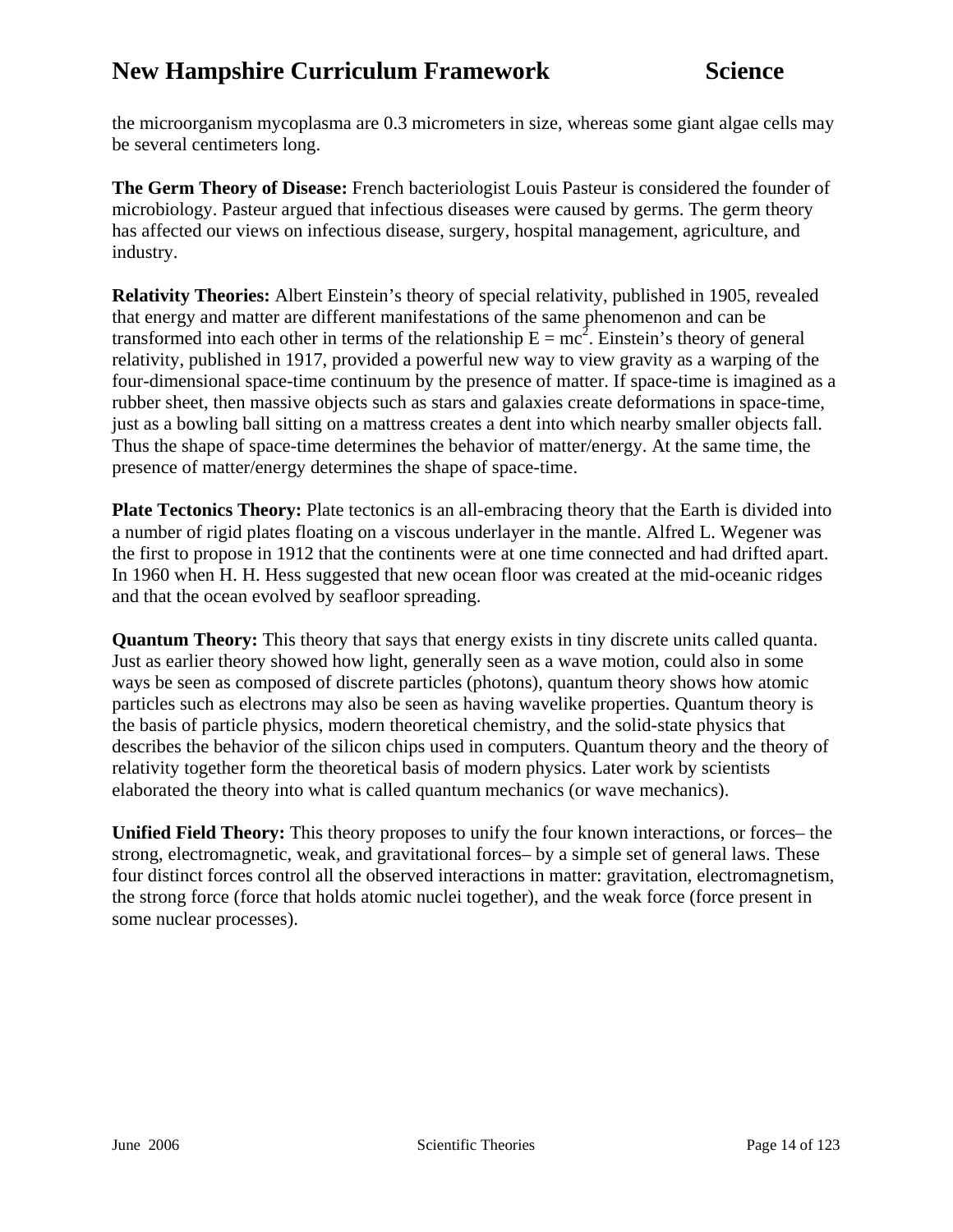## **Comparison of Ways of Knowing**

People have several ways that they know about their world. The chart below lists some of the ways of knowing. One way of knowing is no more valid that another. However, as you read the chart please note that science is a way of knowing that requires the use of certain rules and methods that differs from the other means of knowing. Scientific knowledge is limited to the natural world. The other ways of knowing do not have these limitations. (Adapted from the Arkansas Science Teachers Association website,<http://users.aristotle.net/~asta/science.htm>)

| <b>Religious Knowledge</b>             | <b>Philosophic Knowledge</b>            | <b>Cultural Knowledge</b>               | <b>Scientific Knowledge</b>              |
|----------------------------------------|-----------------------------------------|-----------------------------------------|------------------------------------------|
| Seeks answers to any question that     | Seeks answers to any question that      | Seeks answers to any question that      | Can only seek answers about the          |
| can be posed including answers to the  | can be posed including answers to the   | can be posed including answers to the   | natural world but cannot answer          |
| ultimate questions (e.g., What is my   | ultimate (e.g., What is my purpose?     | ultimate questions (e.g., What is my    | ultimate questions (e.g., Is there a     |
| purpose? What is the meaning of life?  | What is the meaning of life? Is there a | purpose? What is the meaning of         | god? What is the meaning of life?        |
| Is there a supreme being?).            | supreme being?).                        | life?), but generally relates to how    | What is my purpose?).                    |
|                                        |                                         | people treat one another.               |                                          |
|                                        |                                         |                                         |                                          |
| Seeks predictions on any event based   | Seeks predictions on any event based    | Seeks predictions on any event based    | Seeks predictions about future natural   |
| on faith and belief.                   | on point of view.                       | on belief and cultural history.         | events based on observational            |
|                                        |                                         |                                         | evidence and testing.                    |
| The rules may vary among the           | The rules may vary among the            | The rules may vary among the            | Has a set of rules that must be          |
| different religions.                   | different philosophic views.            | different cultures.                     | followed in order to be called science.  |
| Explanations are based on beliefs and  | Explanations are based on logic or      | Explanations are based on beliefs and   | Explanations are based on                |
| faith and seek to understand and       | viewpoint and seek to understand and    | seek to understand and follow an        | observation, evidence, and testing.      |
| follow an ultimate purpose.            | follow an ultimate purpose and may      | ultimate purpose.                       |                                          |
|                                        | undergo some type of testing.           |                                         |                                          |
| Explanations can include supernatural  | Explanations can include supernatural   | Explanations can include supernatural   | Explanations cannot include              |
| forces.                                | forces and viewpoints.                  | forces and other historical viewpoints. | supernatural forces.                     |
| Hypotheses need not be part of the     | Hypotheses may be a part of the         | Hypotheses need not be part of the      | The hypothesis used in tests must be     |
| religion, nor do hypotheses have to be | philosophic view and hypotheses may     | cultural view, nor do hypotheses have   | able to be disproved.                    |
| tested nor proved or disproved.        | or may not have to be tested and        | to be tested nor proven.                |                                          |
|                                        | proved or disproved.                    |                                         |                                          |
| Is a belief system and seeks truths.   | Is a point of view and seeks truths.    | May be a belief system rooted in        | Is not a belief system nor seeks truths. |
|                                        |                                         | historical views and seeks truths.      |                                          |
| Knowledge may not change greatly       | Knowledge may not change greatly        | Knowledge may or may not change         | Knowledge may change as new data         |
| over time, but may be swayed by        | over time and may be influenced by      | slowly over time.                       | (evidence) arises.                       |
| culture.                               | culture.                                |                                         |                                          |
| Accepted knowledge does not need       | Accepted knowledge may seek peer        | Accepted knowledge may seek review      | All knowledge must have peer review      |
| peer review or verification.           | review or verification, but             | or verification, but conclusions may    | and verification.                        |
|                                        | conclusions may differ among            | differ among individuals.               |                                          |
|                                        | individuals.                            |                                         |                                          |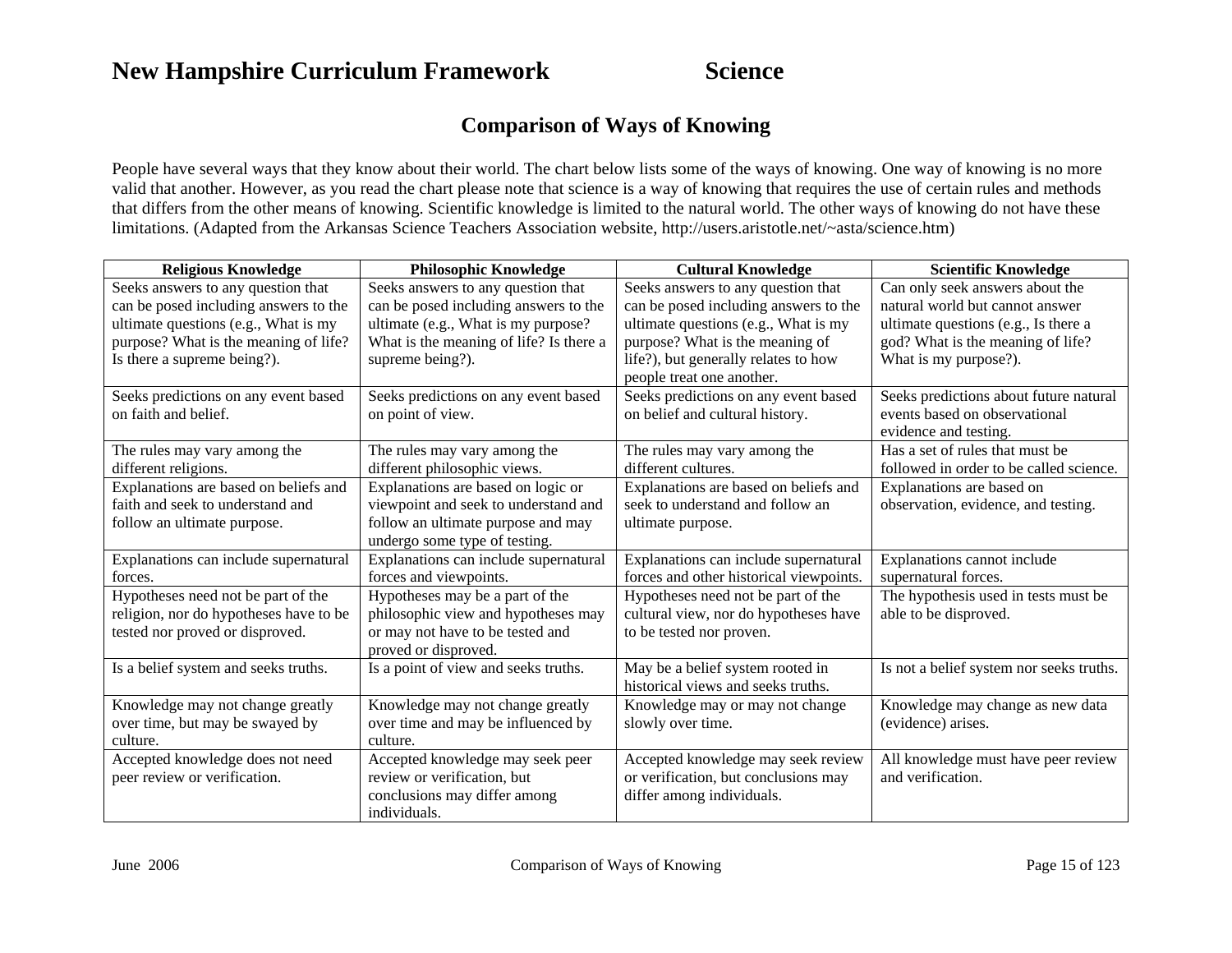### **How to Read the Science GSEs**

The numbering system for the NH Science GSEs is made up of the following information. Example: **S:ESS2:11:1.1**

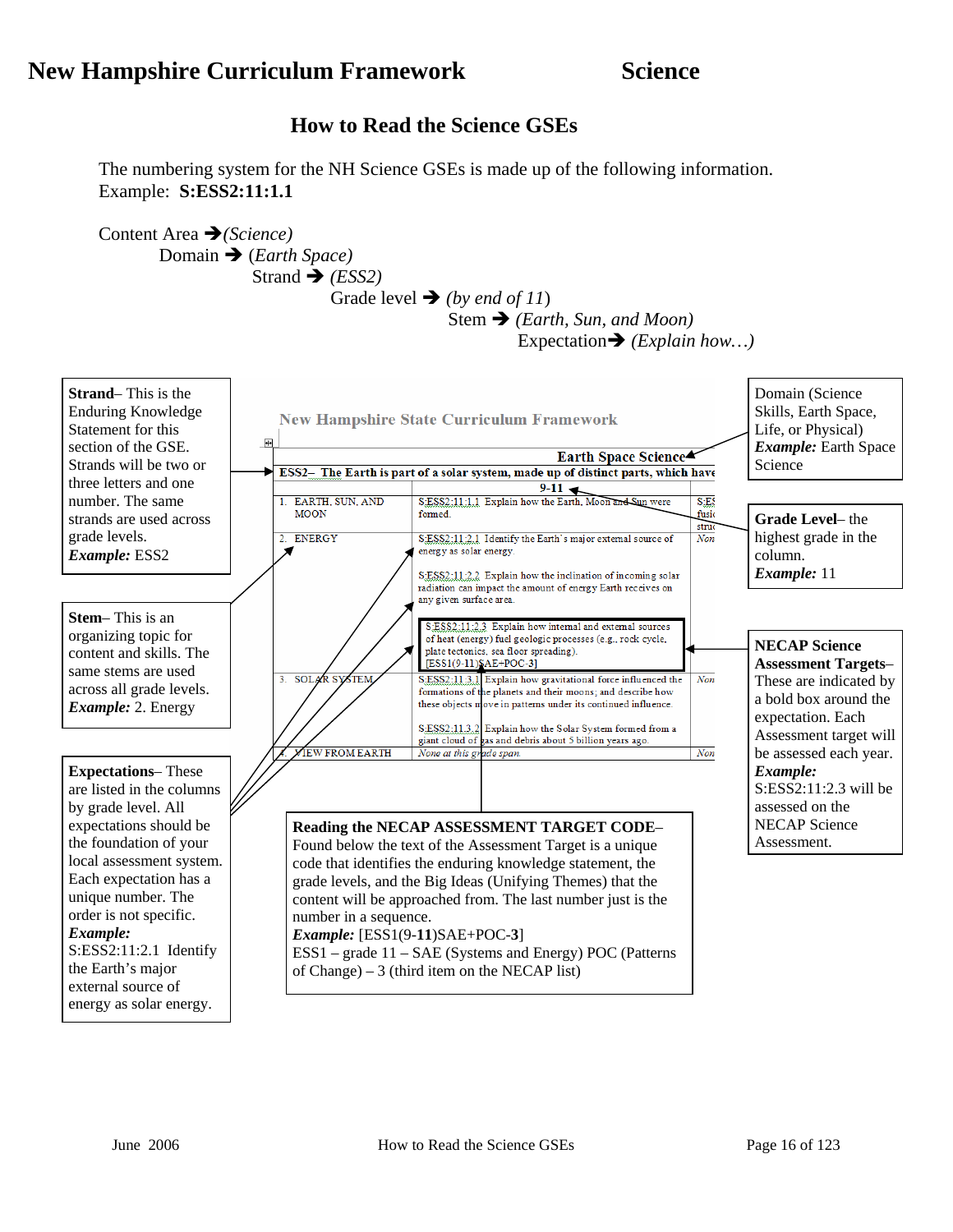### **Science Process Skills Overview**

| <b>Strand</b>                                                         |                                                             | Page |         |        |
|-----------------------------------------------------------------------|-------------------------------------------------------------|------|---------|--------|
| (Enduring Knowledge Statements)                                       | <b>Stem (rows) in GSEs</b>                                  |      | $5 - 8$ | $9-12$ |
|                                                                       | 1. Making observations and asking questions                 | 18   | 26      | 36     |
|                                                                       | 2. Designing scientific investigations                      | 18   | 27      | 36     |
|                                                                       | 3. Conducting scientific investigations                     | 18   | 27      | 37     |
| <b>SPS1-Scientific Inquiry and Critical</b><br><b>Thinking Skills</b> | 4. Representing and Understanding results of Investigations | 19   | 27      | 37     |
|                                                                       | 5. Evaluating Scientific Investigations                     | 19   | 28      | 37     |
|                                                                       | NECAP Science Assessment Targets for Inquiry (INQ)          | 19   | 28      | 37     |
|                                                                       | May subject of performance component                        |      |         |        |
|                                                                       | 1. Nature of Science (NOS)                                  | 20   | 29      | 38     |
| <b>SPS2- Unifying Concepts of Science</b>                             | 2. Systems and Energy (SAE)                                 | 20   | 30      | 39     |
| <b>(including NECAP Science)</b>                                      | 3. Models and Scale (MAS)                                   | 21   | 31      | 39     |
| <b>Assessment Targets by Big Idea)</b>                                | 4. Patterns of Change (POC)                                 | 21   | 32      | 40     |
|                                                                       | 5. Form and Function (FAF)                                  | 21   | 32      | 41     |
|                                                                       | 1. Collaboration in Scientific Endeavors                    | 22   | 33      | 42     |
| SPS3- Personal, Social, and                                           | 2. Environment, Natural Resources, and Conservation         | 22   | 33      | 42     |
| <b>Technological Perspectives</b>                                     | 3. Science, Technology, and Design                          | 23   | 34      | 43     |
|                                                                       | 1. Information and Media Literacy                           | 24   | 35      | 44     |
|                                                                       | 2. Communication Skills                                     | 24   | 35      | 44     |
|                                                                       | 3. Critical Thinking and Systems Thinking                   | 24   | 35      | 44     |
|                                                                       | 4. Problem Identification, Formulation, and Solution        | 24   | 35      | 44     |
| <b>SPS4– Science Skills for Information,</b>                          | 5. Creativity and Intellectual Curiosity                    | 24   | 35      | 45     |
| <b>Communication and Media Literacy</b>                               | 6. Interpersonal and Collaborative Skills                   | 25   | 35      | 45     |
|                                                                       | 7. Self Direction                                           | 25   | 35      | 45     |
|                                                                       | 8. Accountability and Adaptability                          | 25   | 35      | 45     |
|                                                                       | 9. Social Responsibility                                    | 25   | 35      | 45     |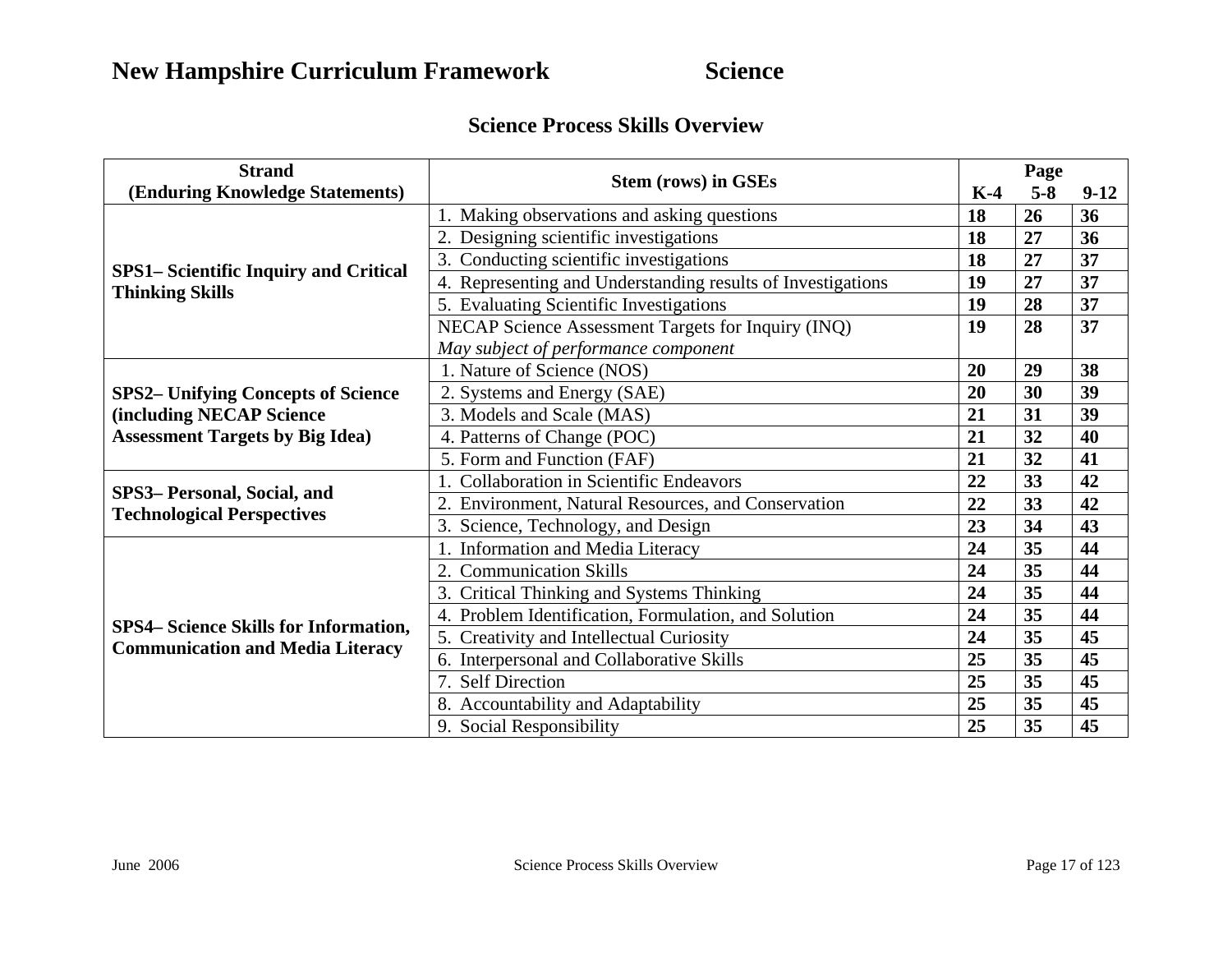| <b>Science Process Skills</b>                                   |                                                                                                                                                                                                                                                                                                                                                                                                                                                                                                                                                                                                    |                                                                                                                                                                                                                                                                                                                                                                                                                                                                                                                                                                                                                                                   |  |
|-----------------------------------------------------------------|----------------------------------------------------------------------------------------------------------------------------------------------------------------------------------------------------------------------------------------------------------------------------------------------------------------------------------------------------------------------------------------------------------------------------------------------------------------------------------------------------------------------------------------------------------------------------------------------------|---------------------------------------------------------------------------------------------------------------------------------------------------------------------------------------------------------------------------------------------------------------------------------------------------------------------------------------------------------------------------------------------------------------------------------------------------------------------------------------------------------------------------------------------------------------------------------------------------------------------------------------------------|--|
|                                                                 | SPS1– Scientific Inquiry and Critical Thinking Skills (INQ)                                                                                                                                                                                                                                                                                                                                                                                                                                                                                                                                        |                                                                                                                                                                                                                                                                                                                                                                                                                                                                                                                                                                                                                                                   |  |
|                                                                 | By the end of Grade 2, all students will                                                                                                                                                                                                                                                                                                                                                                                                                                                                                                                                                           | By the end of Grade 4, all students will apply<br>skills from previous grades and                                                                                                                                                                                                                                                                                                                                                                                                                                                                                                                                                                 |  |
| 1. MAKING<br><b>OBSERVATIONS AND</b><br><b>ASKING QUESTIONS</b> | S:SPS1:2:1.1 Make observations and explore materials using<br>all of their senses (one sense at a time).<br>S:SPS1:2:1.2 Record observations using language, concrete<br>objects, and symbolic representations.<br>S:SPS1:2:1.3 Ask questions about objects, organisms and<br>events in their immediate environment.<br>S:SPS1:2:1.4 Ask questions that lead to exploration and<br>investigation as a result of working with materials and objects.<br>S:SPS1:2:1.5 Sort and classify object materials and events<br>based on one or more attributes; and explain the methods used<br>for sorting. | S:SPS1:4:1.1 Extend the senses using simple tools.<br>S:SPS1:4:1.2 Make and record observations for a given<br>purpose.<br>S:SPS1:4:1.3 Differentiate between observations and<br>inferences.<br>S:SPS1:4:1.4 Record observations using standard units of<br>measurement.<br>S:SPS1:4:1.5 Classify according to several attributes and<br>describe or show the method for classification.<br>S:SPS1:4:1.6 Compare methods of classifying based on the<br>goal.<br>S:SPS1:4:1.7 Ask questions about objects, organisms and<br>events in their local environment.<br>S:SPS1:4:1.8 Pose questions to investigate and practical<br>problems to solve. |  |
| 2. DESIGNING<br><b>SCIENTIFIC</b><br><b>INVESTIGATIONS</b>      | S:SPS1:2:2.1 Select tools and procedures, in a purposeful<br>way, to explore objects and materials.<br>S:SPS1:2:2.2 Suggest a plan and describe a sequence of<br>events for conducting an exploration.<br>S:SPS1:2:2.3 Predict how changing one part of an<br>exploration will affect the outcome.                                                                                                                                                                                                                                                                                                 | S:SPS1:4:2.1 Plan a step-by-step process to solve a practical<br>problem or to carry out a "fair test" of a simple scientific<br>question.<br>S:SPS1:4:2.2 Select an activity and justify it as an effective<br>means of collecting appropriate data.                                                                                                                                                                                                                                                                                                                                                                                             |  |
| 3. CONDUCTING<br><b>SCIENTIFIC</b><br><b>INVESTIGATIONS</b>     | S:SPS1:2:3.1 Follow their own plan for conducting an<br>investigation.<br>S:SPS1:2:3.2 Follow a simple step-by-step procedure.                                                                                                                                                                                                                                                                                                                                                                                                                                                                     | S:SPS1:4:3.1 Follow a set of procedures.<br>S:SPS1:4:3.2 Plan and test ideas through guided experiments.<br>S:SPS1:4:3.3 Identify and use appropriate tools.                                                                                                                                                                                                                                                                                                                                                                                                                                                                                      |  |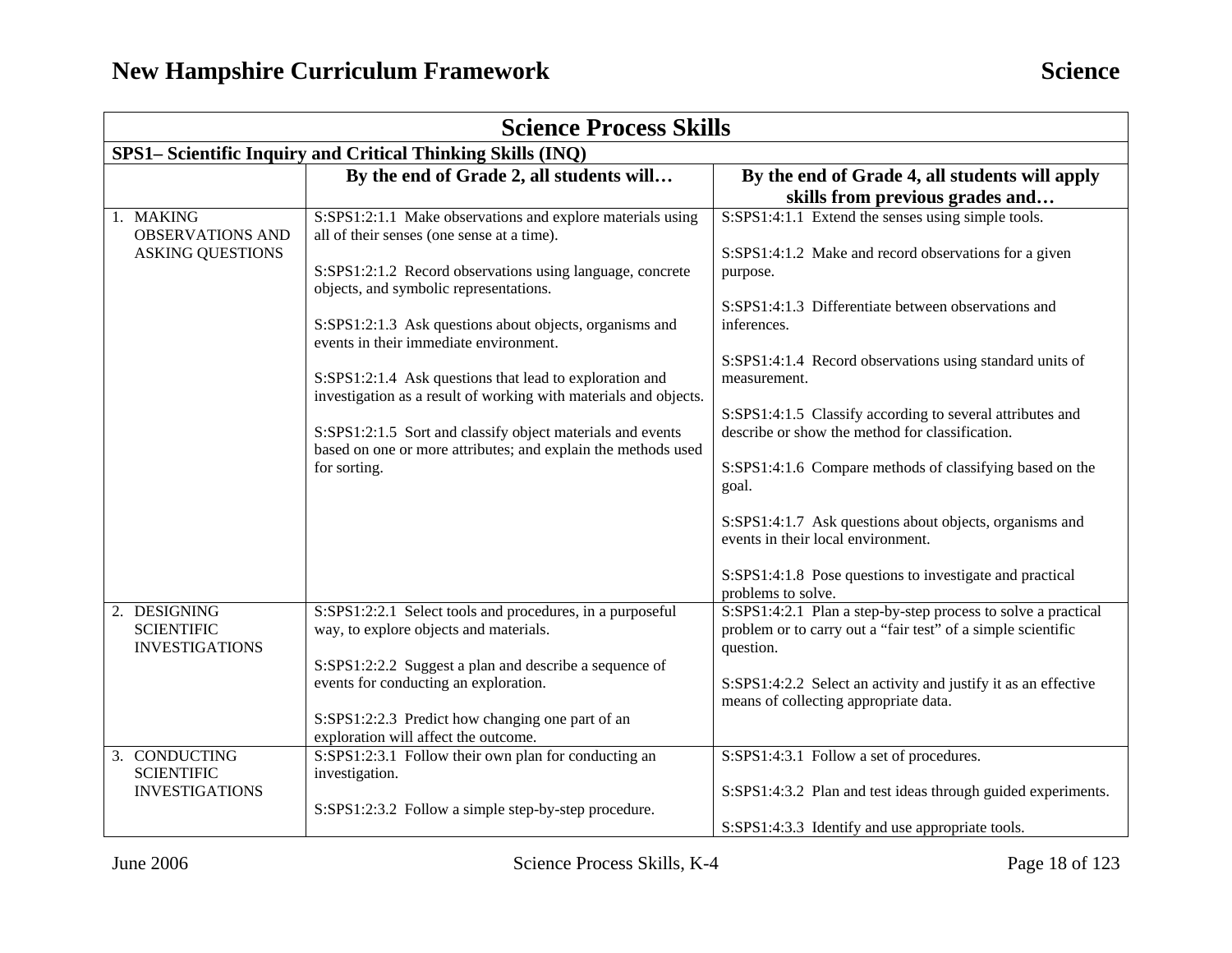| <b>Science Process Skills</b>                                                                                               |                                                                                                                                                                                                                                               |                                                                                                                                                                                                                                                                                                                                 |  |  |
|-----------------------------------------------------------------------------------------------------------------------------|-----------------------------------------------------------------------------------------------------------------------------------------------------------------------------------------------------------------------------------------------|---------------------------------------------------------------------------------------------------------------------------------------------------------------------------------------------------------------------------------------------------------------------------------------------------------------------------------|--|--|
|                                                                                                                             | SPS1- Scientific Inquiry and Critical Thinking Skills (INQ)                                                                                                                                                                                   |                                                                                                                                                                                                                                                                                                                                 |  |  |
|                                                                                                                             | By the end of Grade 2, all students will                                                                                                                                                                                                      | By the end of Grade 4, all students will apply<br>skills from previous grades and                                                                                                                                                                                                                                               |  |  |
| 4. REPRESENTING AND<br><b>UNDERSTANDING</b><br><b>RESULTS OF</b><br><b>INVESTIGATIONS</b>                                   | S:SPS1:2:4.1 Represent and interpret information and<br>observations in many ways (such as in tally, pictographs, bar<br>graphs, tables).<br>S:SPS1:2:4.2 Identify and describe patterns and relationships<br>in observed objects and events. | S:SPS1:4:4.1 Compile and display data in a variety of formats.<br>S:SPS1:4:4.2 Select an appropriate format to represent data or<br>observations.<br>S:SPS1:4:4.3 Identify and suggest possible explanations for<br>patterns.                                                                                                   |  |  |
| 5. EVALUATING<br><b>SCIENTIFIC</b><br><b>EXPLANATIONS</b>                                                                   | None at this level.                                                                                                                                                                                                                           | S:SPS1:4:4.4 Analyze data and identify discrepancies.<br>S:SPS1:4:5.1 Cite evidence or data to support conclusions.<br>S:SPS1:4:5.2 Determine if an observation or measurement<br>supports a given scientific explanation.<br>S:SPS1:4:5.3 Draw a conclusion to answer an initial question,<br>based on the evidence collected. |  |  |
| <b>NECAP ASSESSMENT</b><br><b>TARGETS FOR INQUIRY</b><br><b>MAY BE SUBJECT OF</b><br><b>PERFORMANCE</b><br><b>COMPONENT</b> |                                                                                                                                                                                                                                               | NECAP ASSESSMENT TARGETS<br>S:ESS1:4:2.4<br>S:ESS1:4:5.2<br>S:ESS1:4:6.4<br>S:LS1:4:1.2<br>S:PS1:4:2.5<br>S:PS2:4:3.8<br>S:PS3:4:2.1<br>S:PS3:4:1.5<br>(For actual text: please see GSE's for Earth Space, Life, and<br>Physical Science.)                                                                                      |  |  |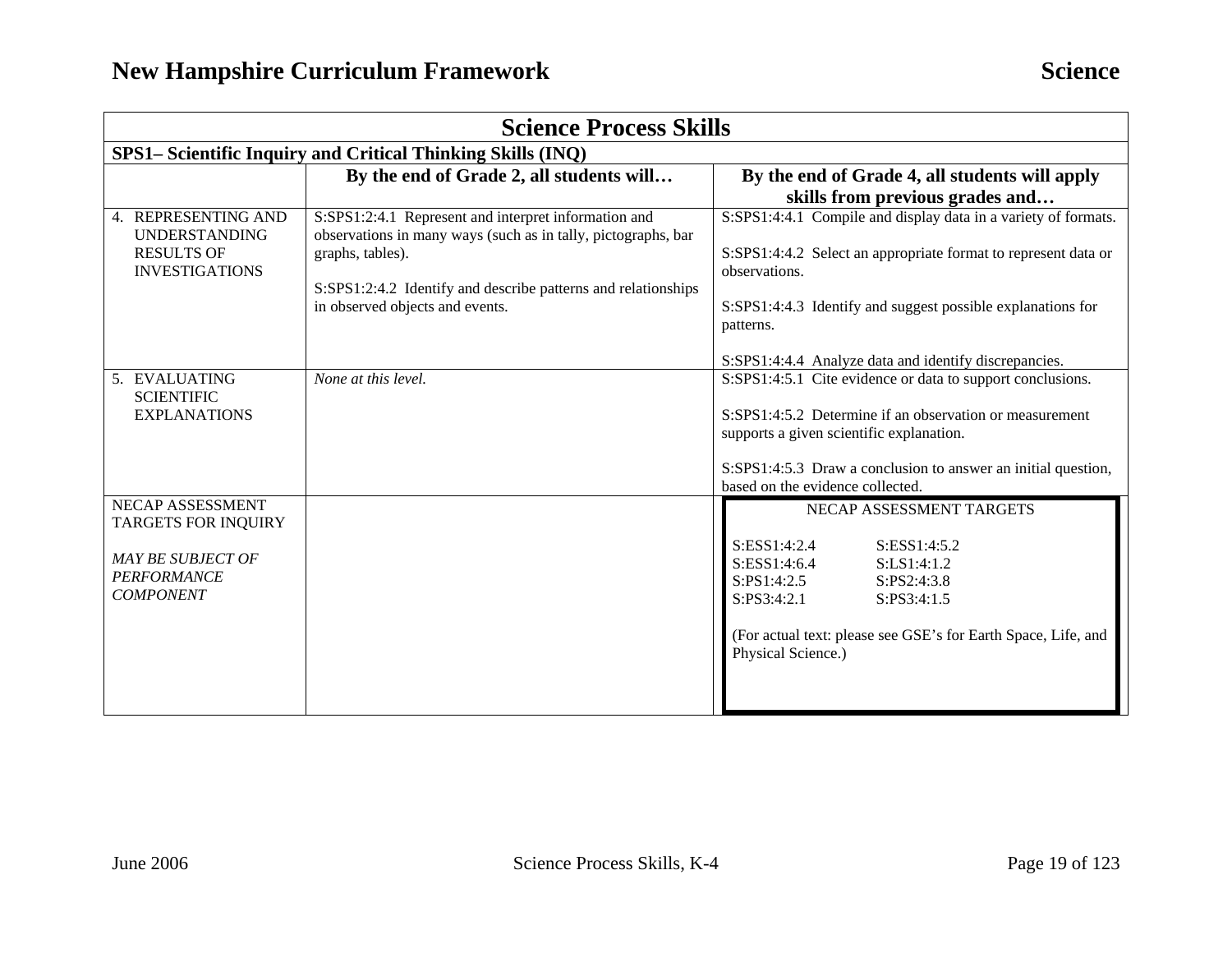| <b>Science Process Skills</b>             |                                                                                                                                                                                                                                          |                                                                                                                                                                                                                                                                                                                    |  |
|-------------------------------------------|------------------------------------------------------------------------------------------------------------------------------------------------------------------------------------------------------------------------------------------|--------------------------------------------------------------------------------------------------------------------------------------------------------------------------------------------------------------------------------------------------------------------------------------------------------------------|--|
| <b>SPS2-</b> Unifying Concepts of Science |                                                                                                                                                                                                                                          |                                                                                                                                                                                                                                                                                                                    |  |
|                                           | By the end of Grade 2, all students will                                                                                                                                                                                                 | By the end of Grade 4, all students will apply<br>skills from previous grades and                                                                                                                                                                                                                                  |  |
| 1. NATURE OF SCIENCE<br>(NOS)             | S:SPS2:2:1.1 Recognize that information can be obtained<br>merely by careful observation, but sometimes even more data<br>can be collected by conducting scientific investigations.                                                      | S:SPS2:4:1.1 Recognize that sometimes scientists have<br>different explanations for the same set of observations which<br>usually lead them to make more observations to resolve the<br>differences.                                                                                                               |  |
|                                           | S:SPS2:2:1.2 Discover that when a scientific investigation is<br>done the way it was done before, we expect to get a very<br>similar result.                                                                                             | S:SPS2:4:1.2 Realize that results of similar scientific<br>investigations seldom turn out exactly the same, but if the<br>differences are large it's important to try to figure out why.                                                                                                                           |  |
|                                           | S:SPS2:2:1.3 Explain that sometimes people aren't sure what<br>will happen because they don't know all the factors that may<br>have an effect on the outcome.                                                                            | S:SPS2:4:1.3 Know when comparisons might not be fair<br>because some conditions are not kept the same.                                                                                                                                                                                                             |  |
|                                           |                                                                                                                                                                                                                                          | S:SPS2:4:1.4 Explain that scientific investigations may take<br>many different forms, including observing what things are like<br>or what is happening somewhere, collecting specimens for<br>analysis, and doing experiments; and that investigations can<br>focus on physical, biological, and social questions. |  |
|                                           |                                                                                                                                                                                                                                          | S:SPS2:4:1.5 Realize that scientists' explanations about what<br>happens in the world come partly from what they observe, and<br>partly from what they think.                                                                                                                                                      |  |
| 2. SYSTEMS AND<br><b>ENERGY (SAE)</b>     | S:SPS2:2:2.1 Show how most things are made of parts.<br>S:SPS2:2:2.2 Observe that when parts are put together, they<br>can do things that they couldn't do by themselves.<br>S:SPS2:2:2.3 Explain that something may not work if some of | S:SPS2:4:2.1 Demonstrate that if something consists of many<br>parts, the parts usually influence one another.<br>S:SPS2:4:2.2 Provide examples that demonstrate that<br>something may not work well (or at all) if a part of it is<br>missing, broken, worn out, mismatched, or misconnected.                     |  |
|                                           | its parts are missing.                                                                                                                                                                                                                   |                                                                                                                                                                                                                                                                                                                    |  |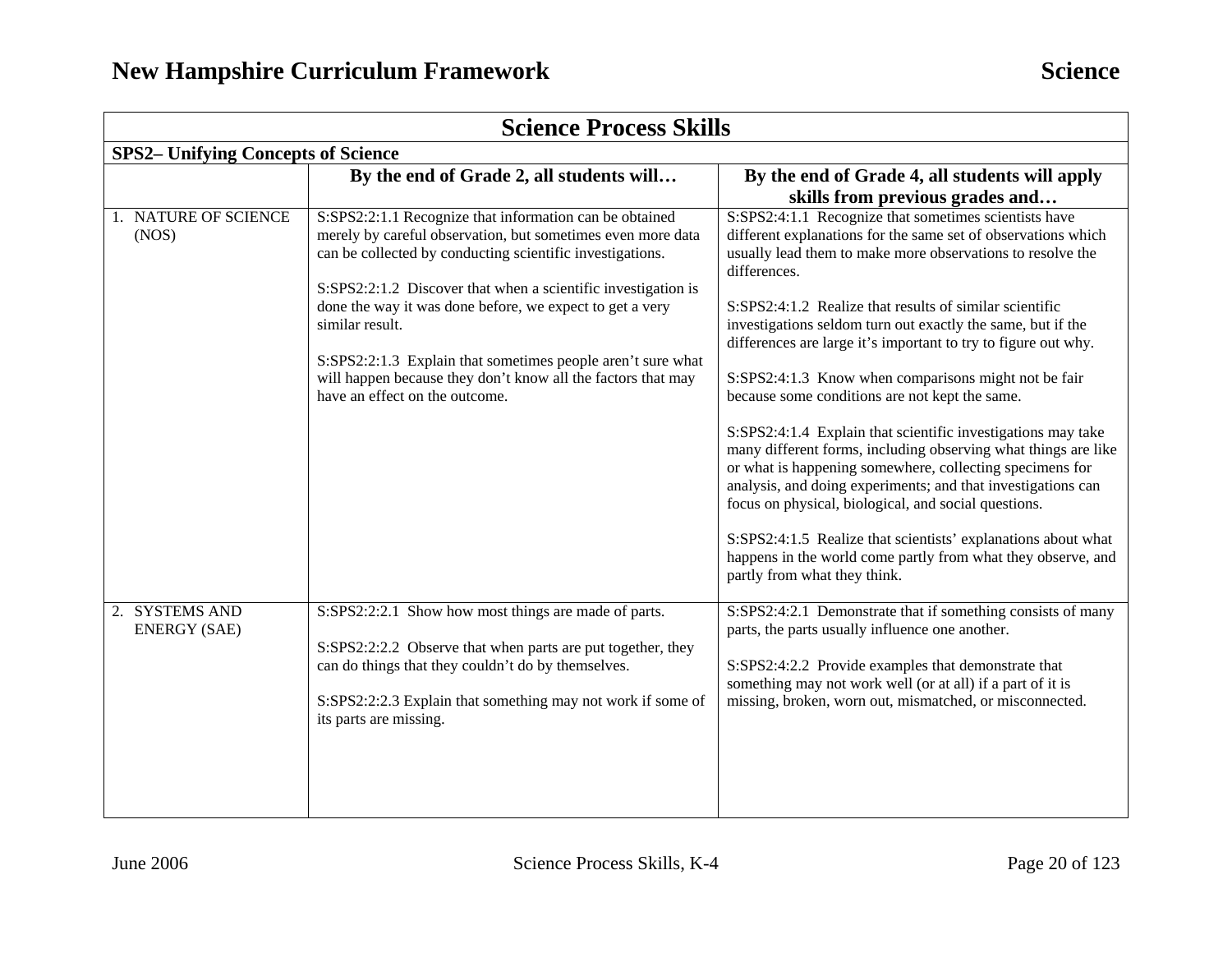| <b>Science Process Skills</b>  |                                                                                                                                                  |                                                                                                                                                                                                                                        |  |  |
|--------------------------------|--------------------------------------------------------------------------------------------------------------------------------------------------|----------------------------------------------------------------------------------------------------------------------------------------------------------------------------------------------------------------------------------------|--|--|
|                                | <b>SPS2-</b> Unifying Concepts of Science                                                                                                        |                                                                                                                                                                                                                                        |  |  |
|                                | By the end of Grade 2, all students will                                                                                                         | By the end of Grade 4, all students will apply<br>skills from previous grades and                                                                                                                                                      |  |  |
| 3. MODELS AND SCALE<br>(MAS)   | S:SPS2:2:3.1 Describe how a model of something is different<br>from the real thing but can be used to learn something about<br>the real thing.   | S:SPS2:4:3.1 Know that seeing how a model works after<br>changes are made to it may suggest how the real thing would<br>work if the same changes were done to it.                                                                      |  |  |
|                                | S:SPS2:2:3.2 Explain how one way to describe something is<br>to say how it is like something else.                                               | S:SPS2:4:3.2 Use geometric figures, number sequences,<br>graphs, diagrams, and pictures as scientific models.                                                                                                                          |  |  |
|                                | S:SPS2:2:3.3 Provide examples to explain that things in<br>nature and things people make have very different sizes,<br>weights, ages and speeds. | S:SPS2:4:3.3 Recognize that most everything has limits on<br>how big or small it can be.                                                                                                                                               |  |  |
| 4. PATTERNS OF<br>CHANGE (POC) | S:SPS2:2:4.1 Discover that things change in some ways and<br>stay the same in some ways.                                                         | S:SPS2:4:4.1 Observe that some small changes can be<br>detected by taking measurements.                                                                                                                                                |  |  |
|                                | S:SPS2:2:4.2 Understand that people can keep track of some<br>things by seeing where they come from and where they go.                           | S:SPS2:4:4.2 Understand that some changes are so slow or so<br>fast that they are hard to see.                                                                                                                                         |  |  |
|                                | S:SPS2:2:4.3 Observe that things can change in different<br>ways, such as in size, weight, color and movement.                                   | S:SPS2:4:4.3 Demonstrate that some features of things may<br>stay the same even when other features change (e.g., some<br>patterns look the same when they are shifted over, turned,<br>reflected, or seen from different directions). |  |  |
| 5. FORM AND FUNCTION<br>(FAF)  | S:SPS2:2:5.1 Identify shape and use of objects.<br>S:SPS2:2:5.2 Draw an object and the object in use.                                            | S:SPS2:4:5.1 Discover the relationship between shape and<br>use.<br>S:SPS2:4:5.2 Explore methods, designs and problems of                                                                                                              |  |  |
|                                |                                                                                                                                                  | transporting liquids.                                                                                                                                                                                                                  |  |  |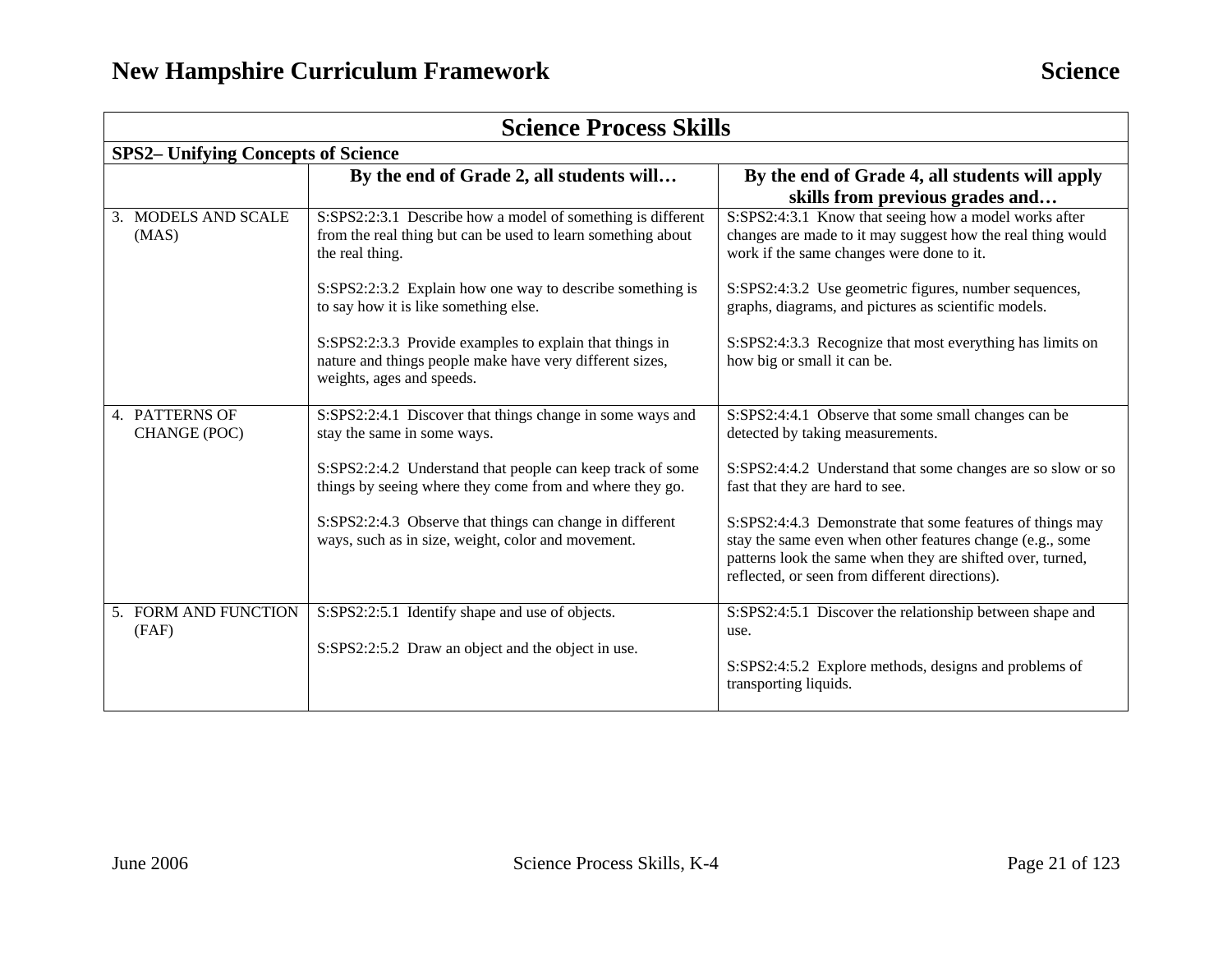| <b>Science Process Skills</b>                                    |                                                                                            |                                                                                                                                       |  |
|------------------------------------------------------------------|--------------------------------------------------------------------------------------------|---------------------------------------------------------------------------------------------------------------------------------------|--|
|                                                                  | SPS3- Personal, Social, and Technological Perspectives                                     |                                                                                                                                       |  |
|                                                                  | By the end of Grade 2, all students will                                                   | By the end of Grade 4, all students will apply<br>skills from previous grades and                                                     |  |
| 1. COLLABORATION IN<br><b>SCIENTIFIC</b><br><b>ENDEAVORS</b>     | S:SPS3:2:1.1 Work with a partner to accomplish a specific<br>task.                         | S:SPS3:4:1.1 Be able to complete an assigned task when<br>given a specific role in a group.                                           |  |
|                                                                  | S:SPS3:2:1.2 Take turns.                                                                   | S:SPS3:4:1.2 Communicate ideas to others.                                                                                             |  |
|                                                                  | S:SPS3:2:1.3 Ask questions of others about their work.                                     | S:SPS3:4:1.3 Give specific feedback about work of others.                                                                             |  |
| 2. COMMON<br><b>ENVIRONMENTAL</b><br><b>ISSUES, NATURAL</b>      | S:SPS3:2:2.1 Use observation skills to describe the area<br>around their homes and school. | S:SPS3:4:2.1 Demonstrate a basic conservation action such as<br>recycling or a schoolyard habitat project.                            |  |
| <b>RESOURCES</b><br><b>MANAGEMENT AND</b><br><b>CONSERVATION</b> |                                                                                            | S:SPS3:4:2.2 Develop questions based upon their<br>observations about the natural world and design a simple<br>investigation.         |  |
|                                                                  |                                                                                            | S:SPS3:4:2.3 Develop questions that help them learn about<br>the environment; and design and conduct simple<br>investigations.        |  |
|                                                                  |                                                                                            | S:SPS3:4:2.4 Locate and collect information about the<br>environment and environmental and natural resources topics.                  |  |
|                                                                  |                                                                                            | S:SPS3:4:2.5 Use reliable information to answer questions.                                                                            |  |
|                                                                  |                                                                                            | S:SPS3:4:2.6 Organize information to search for relationships<br>and patterns concerning the environment and environmental<br>topics. |  |
|                                                                  |                                                                                            | S:SPS3:4:2.7 Identify and investigate issues in their local<br>environments and communities.                                          |  |
|                                                                  |                                                                                            |                                                                                                                                       |  |
|                                                                  |                                                                                            |                                                                                                                                       |  |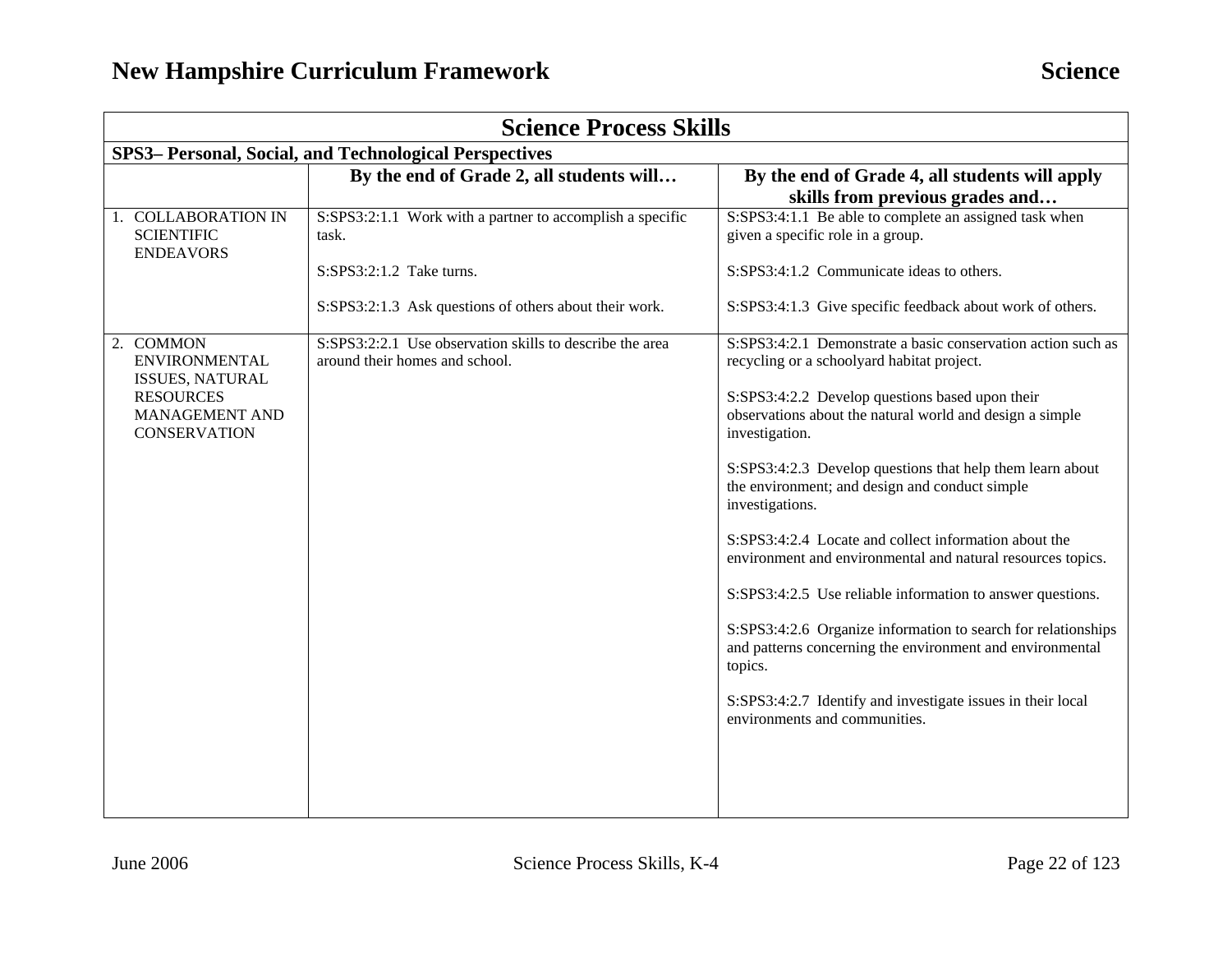| <b>Science Process Skills</b>                                              |                                                                                                                                                            |                                                                                                                                                                                          |  |
|----------------------------------------------------------------------------|------------------------------------------------------------------------------------------------------------------------------------------------------------|------------------------------------------------------------------------------------------------------------------------------------------------------------------------------------------|--|
|                                                                            | SPS3- Personal, Social, and Technological Perspectives                                                                                                     |                                                                                                                                                                                          |  |
|                                                                            | By the end of Grade 2, all students will                                                                                                                   | By the end of Grade 4, all students will apply<br>skills from previous grades and                                                                                                        |  |
| 3. SCIENCE AND<br>TECHNOLOGY,<br><b>TECHNOLOGICAL</b><br><b>DESIGN AND</b> | S:SPS3:2:3.1 Demonstrate that all tools have a special<br>purpose (e.g., to measure, to help in observations, to make<br>things or to make things better). | S:SPS3:4:3.1 Describe the design process as a logical<br>progression for transforming ideas into reality.<br>S:SPS3:4:3.2 Describe how people have designed and used                     |  |
| <b>APPLICATION</b>                                                         | S:SPS3:2:3.2 Provide examples that highlight the importance<br>of the planning phase of any project.                                                       | tools throughout history; and provide examples of how many<br>of these tools, while improved, are still in use today.                                                                    |  |
|                                                                            | S:SPS3:2:3.3 Identify multiple ways to solve a design<br>problem.                                                                                          | S:SPS3:4:3.3 Provide examples illustrating that throughout<br>history, people of all ages and from all walks of life have made<br>significant contributions to the fields of science and |  |
|                                                                            | S:SPS3:2:3.4 Describe how most things are made up of<br>multiple parts and explain that things may not work if some<br>parts are missing.                  | technology.                                                                                                                                                                              |  |
|                                                                            | S:SPS3:2:3.5 Provide examples of how people throughout<br>history have used legends and stories to explain how the world<br>works.                         |                                                                                                                                                                                          |  |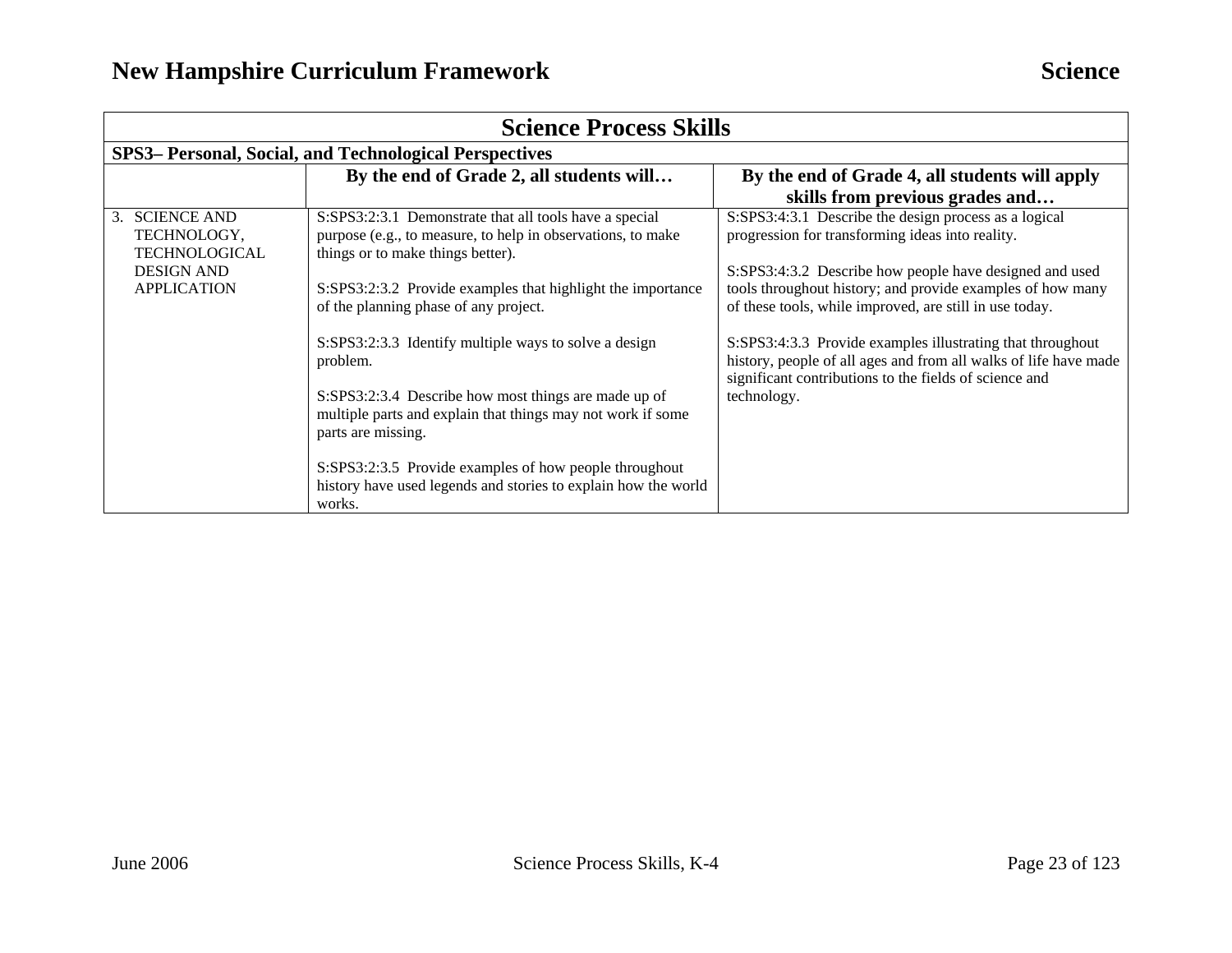| <b>Science Process Skills</b> |                                             |                                                                                                                                                                                             |                                                                                                                                                                                                                                                            |
|-------------------------------|---------------------------------------------|---------------------------------------------------------------------------------------------------------------------------------------------------------------------------------------------|------------------------------------------------------------------------------------------------------------------------------------------------------------------------------------------------------------------------------------------------------------|
|                               |                                             | SPS4- Science Skills for Information, Communication and Media Literacy (from ICT Literacy Map for Science,                                                                                  |                                                                                                                                                                                                                                                            |
|                               | www.21stcenturyskills.org)                  |                                                                                                                                                                                             |                                                                                                                                                                                                                                                            |
|                               |                                             | By the end of Grade 2, all students will                                                                                                                                                    | By the end of Grade 4, all students will apply                                                                                                                                                                                                             |
|                               |                                             |                                                                                                                                                                                             | skills from previous grades and                                                                                                                                                                                                                            |
|                               | 1. INFORMATION AND<br><b>MEDIA LITERACY</b> | S:SPS4:2:1.1 Have experience with a variety of media<br>sources.                                                                                                                            | S:SPS4:4:1.1 Access information from a variety of media<br>sources (e.g., Internet, CD-ROM programs, print resources).                                                                                                                                     |
|                               |                                             | $S:SPS4:2:1.2$ Use tools.                                                                                                                                                                   | S:SPS4:4:1.2 Use appropriate tools to measure and graph<br>data.                                                                                                                                                                                           |
|                               |                                             | S:SPS4:2:1.3 Use age-appropriate sources such as<br>newspapers, books and websites.                                                                                                         | S:SPS4:4:1.3 Analyze and compare data from a variety of<br>age-appropriate sources such as newspapers and websites.                                                                                                                                        |
| <b>SKILLS</b>                 | 2. COMMUNICATION                            | S:SPS4:2:2.1 Communicate ideas and observations through a<br>variety of tools and formats (e.g., oral, journal, drawing,<br>projects, multimedia).                                          | S:SPS4:4:2.1 Use a variety of tools and formats (oral<br>presentations, journals, and multimedia presentations) to<br>summarize and communicate the results of observations.                                                                               |
| <b>THINKING</b>               | 3. CRITICAL THINKING<br><b>AND SYSTEMS</b>  | S:SPS4:2:3.1 Make observations and tell ideas about real-life<br>issues.<br>S:SPS4:2:3.2 Use pictures or other means to organize ideas.                                                     | S:SPS4:4:3.1 Apply a variety of age-appropriate strategies to<br>address real-life issues (e.g., identify factors that affect plants<br>in a particular habitat).                                                                                          |
|                               |                                             | S:SPS4:2:3.3 Make a graph to represent data.                                                                                                                                                | S:SPS4:4:3.2 Build a concept map (or other graphic<br>organizer) to understand a complex problem.                                                                                                                                                          |
|                               |                                             |                                                                                                                                                                                             | S:SPS4:4:3.3 Organize observations and data into tables,<br>charts and graphs.                                                                                                                                                                             |
| 4. PROBLEM<br><b>SOLUTION</b> | IDENTIFICATION,<br>FORMULATION, AND         | S:SPS4:2:4.1 Ask questions and take part in investigations.<br>S:SPS4:2:4.2 Compile observations (one to one relationship)<br>by making or using simple pictographs, tally charts or simple | S:SPS4:4:4.1 Ask questions and plan investigations to find<br>answers.                                                                                                                                                                                     |
|                               |                                             | graphs.                                                                                                                                                                                     | S:SPS4:4:4.2 Compile data gathered through observations to<br>record and present results using tally charts, tables and graphs.                                                                                                                            |
|                               | 5. CREATIVITY AND                           | S:SPS4:2:4.3 Look for evidence to support ideas.<br>S:SPS4:2:5.1 Use computer software and various technologies                                                                             | S:SPS4:4:4.3 Use evidence to construct explanations.<br>S:SPS4:4:5.1 Use a variety of equipment and software                                                                                                                                               |
|                               | <b>INTELLECTUAL</b><br><b>CURIOSITY</b>     | as appropriate to display and communicate information and<br>ideas.                                                                                                                         | packages to enter, process, display, and/or communicate<br>information in different forms using text, tables, pictures, and<br>sound (e.g., brainstorming software, collaboration software,<br>telecommunications, presentation software, digital cameras, |
|                               |                                             |                                                                                                                                                                                             | projectors).                                                                                                                                                                                                                                               |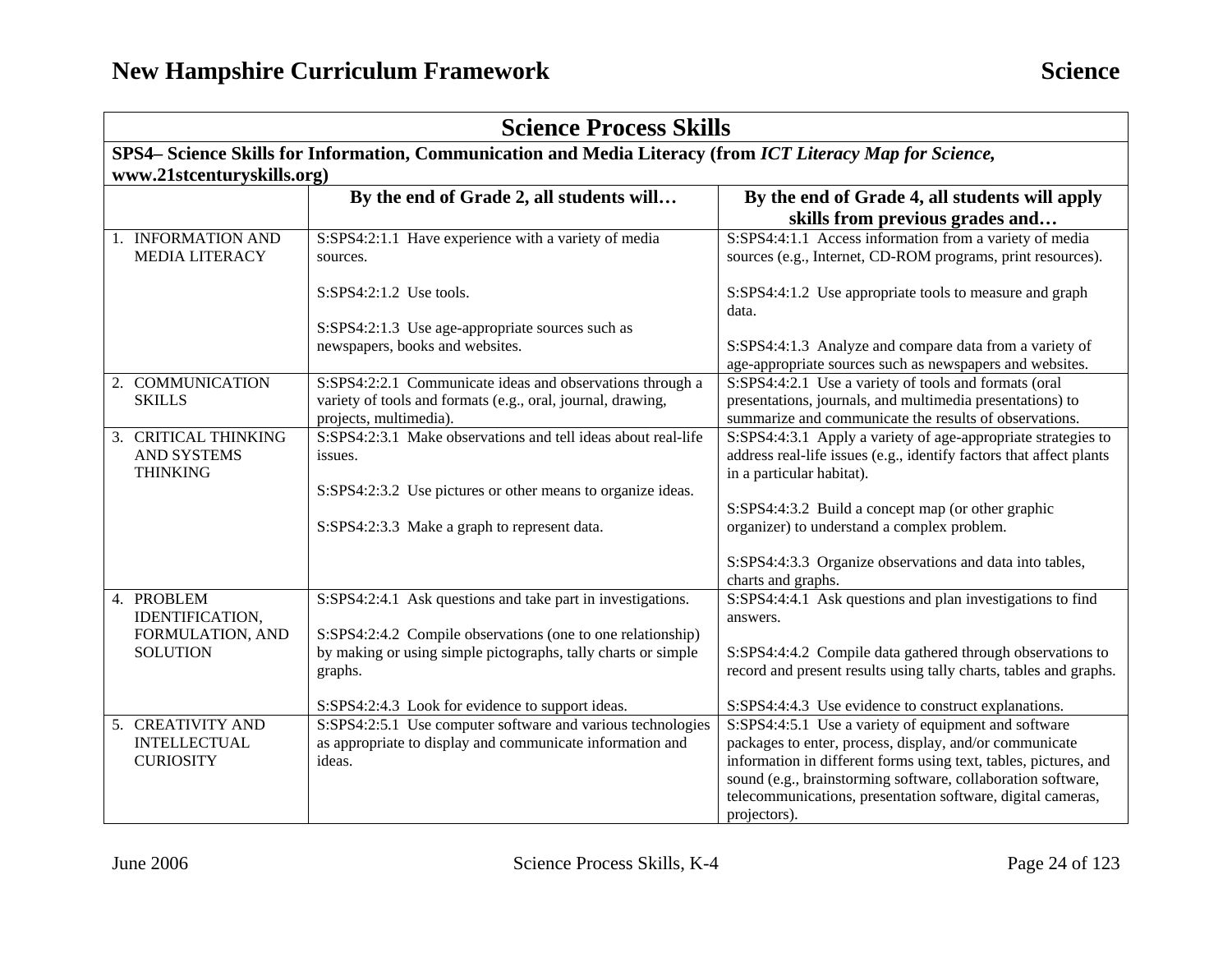| <b>Science Process Skills</b>                                                                              |                                                                                               |                                                                                                                                           |  |
|------------------------------------------------------------------------------------------------------------|-----------------------------------------------------------------------------------------------|-------------------------------------------------------------------------------------------------------------------------------------------|--|
| SPS4– Science Skills for Information, Communication and Media Literacy (from ICT Literacy Map for Science, |                                                                                               |                                                                                                                                           |  |
| www.21stcenturyskills.org)                                                                                 |                                                                                               |                                                                                                                                           |  |
|                                                                                                            | By the end of Grade 2, all students will                                                      | By the end of Grade 4, all students will apply<br>skills from previous grades and                                                         |  |
| 6. INTERPERSONAL AND<br><b>COLLABORATIVE</b><br><b>SKILLS</b>                                              | S:SPS4:2:6.1 Plan and carry out simple activities with a<br>group.                            | S:SPS4:4:6.1 Plan and conduct a scientific investigation in<br>group settings.                                                            |  |
|                                                                                                            |                                                                                               | S:SPS4:4:6.2 Engage in group decision making activities.                                                                                  |  |
|                                                                                                            |                                                                                               | S:SPS4:4:6.3 Role-play different points of view on an issue.                                                                              |  |
| 7. SELF DIRECTION                                                                                          | S:SPS4:2:7.1 Keep a visual or written journal.                                                | S:SPS4:4:7.1 Keep a journal record of observations,<br>recognizing patterns, summarizing findings, and reflecting on<br>the observations. |  |
| 8. ACCOUNTABILITY<br>AND ADAPTABILITY                                                                      | S:SPS4:2:8.1 Take part in sharing information with another<br>classroom or school as a group. | S:SPS4:4:8.1 Establish ongoing communication with students<br>from other communities or countries to share and compare<br>data.           |  |
| 9. SOCIAL<br><b>RESPONSIBILITY</b>                                                                         | S:SPS4:2:9.1 Collaborate, as a group, with another classroom<br>or school.                    | S:SPS4:4:9.1 Collaborate with other learners by letter, phone,<br>or online.                                                              |  |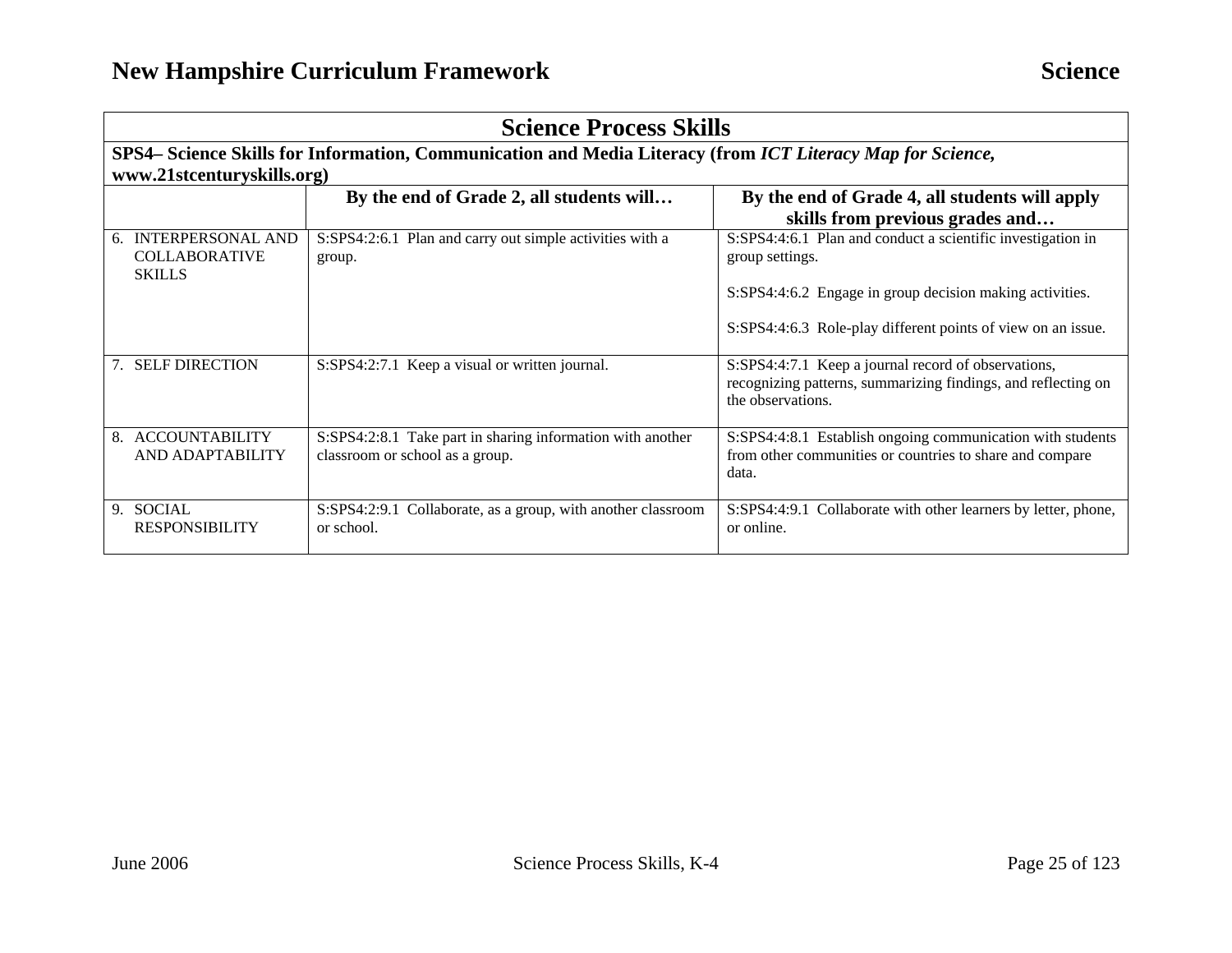| <b>Science Process Skills</b>                                   |                                                                                                                                                                 |                                                                                                                                                                                                                                              |  |  |  |
|-----------------------------------------------------------------|-----------------------------------------------------------------------------------------------------------------------------------------------------------------|----------------------------------------------------------------------------------------------------------------------------------------------------------------------------------------------------------------------------------------------|--|--|--|
|                                                                 | SPS1– Scientific Inquiry and Critical Thinking Skills (INQ)                                                                                                     |                                                                                                                                                                                                                                              |  |  |  |
|                                                                 | By the end of Grade 6, all students will apply                                                                                                                  | By the end of Grade 8, all students will apply                                                                                                                                                                                               |  |  |  |
|                                                                 | skills from previous grades and                                                                                                                                 | skills from previous grades and                                                                                                                                                                                                              |  |  |  |
| 1. MAKING<br><b>OBSERVATIONS AND</b><br><b>ASKING QUESTIONS</b> | S:SPS1:6:1.1 Make observations and record measurements<br>using a variety of tools and instruments.<br>S:SPS1:6:1.2 Plan observations based on a given purpose. | S:SPS1:8:1.1 Use appropriate tools to accurately collect and<br>record both qualitative and quantitative data gathered through<br>observations (e.g., temperature probes, electronic balances,<br>spring scales, microscopes, stop watches). |  |  |  |
|                                                                 | S:SPS1:6:1.3 Identify and investigate similarities and<br>differences among observations and sets of observations.                                              | S:SPS1:8:1.2 Determine the degree of accuracy that can be<br>obtained using a given instrument.                                                                                                                                              |  |  |  |
|                                                                 | S:SPS1:6:1.4 Use appropriate units and precision of metric<br>measurement when recording data.                                                                  | S:SPS1:8:1.3 Investigate similarities and differences noted<br>when making observations.                                                                                                                                                     |  |  |  |
|                                                                 | S:SPS1:6:1.5 Use a classification key, such as a dichotomous<br>key, to identify and distinguish among members of a group or<br>set.                            | S:SPS1:8:1.4 Construct and use a dichotomous key to classify<br>a given set of objects or organisms.                                                                                                                                         |  |  |  |
|                                                                 | S:SPS1:6:1.6 Construct a simple classification key.                                                                                                             | S:SPS1:8:1.5 Evaluate methods of classification for a specific<br>purpose.                                                                                                                                                                   |  |  |  |
|                                                                 | S:SPS1:6:1.7 Compare methods of classification for a specific<br>purpose.                                                                                       | S:SPS1:8:1.6 Rephrase questions so that they can be tested or<br>investigated using scientific methodologies.                                                                                                                                |  |  |  |
|                                                                 | S:SPS1:6:1.8 Ask questions about relationships between and<br>among observations.                                                                               | S:SPS1:8:1.7 Ask questions about relationships between and<br>among observable variables.                                                                                                                                                    |  |  |  |
|                                                                 | S:SPS1:6:1.9 Determine which observations will be helpful to<br>a given investigation.                                                                          |                                                                                                                                                                                                                                              |  |  |  |
|                                                                 | S:SPS1:6:1.10 Distinguish between those questions that can<br>be answered by science and those that cannot.                                                     |                                                                                                                                                                                                                                              |  |  |  |
|                                                                 |                                                                                                                                                                 |                                                                                                                                                                                                                                              |  |  |  |
|                                                                 |                                                                                                                                                                 |                                                                                                                                                                                                                                              |  |  |  |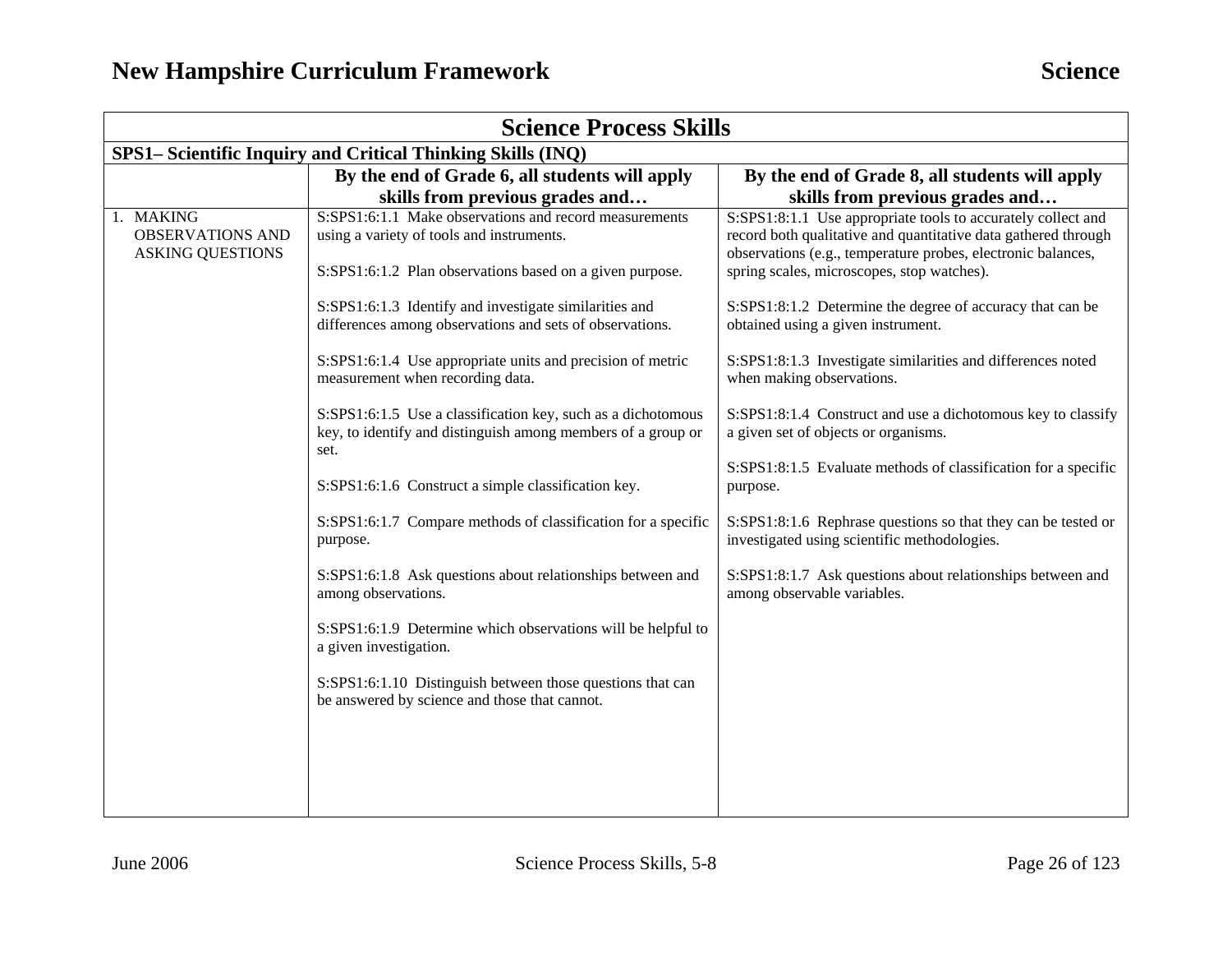| <b>Science Process Skills</b>                                    |                                                                                                                                                                                                    |                                                                                                                                                                                          |  |  |
|------------------------------------------------------------------|----------------------------------------------------------------------------------------------------------------------------------------------------------------------------------------------------|------------------------------------------------------------------------------------------------------------------------------------------------------------------------------------------|--|--|
|                                                                  | SPS1- Scientific Inquiry and Critical Thinking Skills (INQ)                                                                                                                                        |                                                                                                                                                                                          |  |  |
|                                                                  | By the end of Grade 6, all students will apply                                                                                                                                                     | By the end of Grade 8, all students will apply                                                                                                                                           |  |  |
|                                                                  | skills from previous grades and                                                                                                                                                                    | skills from previous grades and                                                                                                                                                          |  |  |
| 2. DESIGNING<br><b>SCIENTIFIC</b><br><b>INVESTIGATIONS</b>       | S:SPS1:6:2.1 Design and record a simple step-by-step<br>procedure to follow in order to carry out a fair test of a<br>scientific question.                                                         | S:SPS1:8:2.1 Identify the manipulated, responding and<br>controlled variables in an experiment.                                                                                          |  |  |
|                                                                  | S:SPS1:6:2.2 Identify and utilize appropriate tools/technology<br>for collecting data in designing investigations.                                                                                 | S:SPS1:8:2.2 Design a controlled experiment, identifying and<br>controlling the major variables.                                                                                         |  |  |
|                                                                  | S:SPS1:6:2.3 Incorporate components of good experimental<br>design, such as controls and multiple trials, into investigations.                                                                     | S:SPS1:8:2.3 Identify flaws or omissions in the design of<br>simple experiments.                                                                                                         |  |  |
| 3. CONDUCTING<br><b>SCIENTIFIC</b><br><b>INVESTIGATIONS</b>      | S:SPS1:6:3.1 Carry out simple student or teacher-developed<br>procedures or experiments.                                                                                                           | S:SPS1:8:3.1 Use appropriate laboratory techniques to carry<br>out student- or teacher-developed procedures or experiments.                                                              |  |  |
|                                                                  | S:SPS1:6:3.2 Use appropriate tools to collect and record data.                                                                                                                                     | S:SPS1:8:3.2 Use appropriate tools to gather data as part of an<br>investigation (e.g., ruler, meter stick, thermometer, spring<br>scale, graduated cylinder, calipers, balance, probes, |  |  |
|                                                                  | S:SPS1:6:3.3 Follow the teacher's instructions in performing<br>experiments, following all appropriate safety rules and<br>procedures.                                                             | microscopes).                                                                                                                                                                            |  |  |
|                                                                  |                                                                                                                                                                                                    | S:SPS1:8:3.3 Follow the teacher's instructions in performing<br>experiments, following all appropriate safety rules and<br>procedures.                                                   |  |  |
| 4. REPRESENTING AND<br><b>UNDERSTANDING</b><br><b>RESULTS OF</b> | S:SPS1:6:4.1 Use appropriate tools to organize, represent,<br>analyze and explain data.                                                                                                            | S:SPS1:8:4.1 Use appropriate tools (including computer<br>hardware and software) to collect, organize, represent, analyze<br>and explain data.                                           |  |  |
| <b>INVESTIGATIONS</b>                                            | S:SPS1:6:4.2 Make and record observations using a pre-<br>determined format.                                                                                                                       | S:SPS1:8:4.2 Identify sources of error in experiments.                                                                                                                                   |  |  |
|                                                                  | S:SPS1:6:4.3 Compare and display data in a variety of student<br>or computer generated formats (such as diagrams, flow charts,<br>tables, bar graphs, line graphs, scatter plots, and histograms). | S:SPS1:8:4.3 Draw appropriate conclusions regarding the<br>scientific question under investigation, based on the data<br>collected.                                                      |  |  |
|                                                                  | S:SPS1:6:4.4 Identify patterns and relationships in data and<br>formulate basic explanations.                                                                                                      |                                                                                                                                                                                          |  |  |
|                                                                  | S:SPS1:6:4.5 Draw appropriate conclusions based on data<br>collected.                                                                                                                              |                                                                                                                                                                                          |  |  |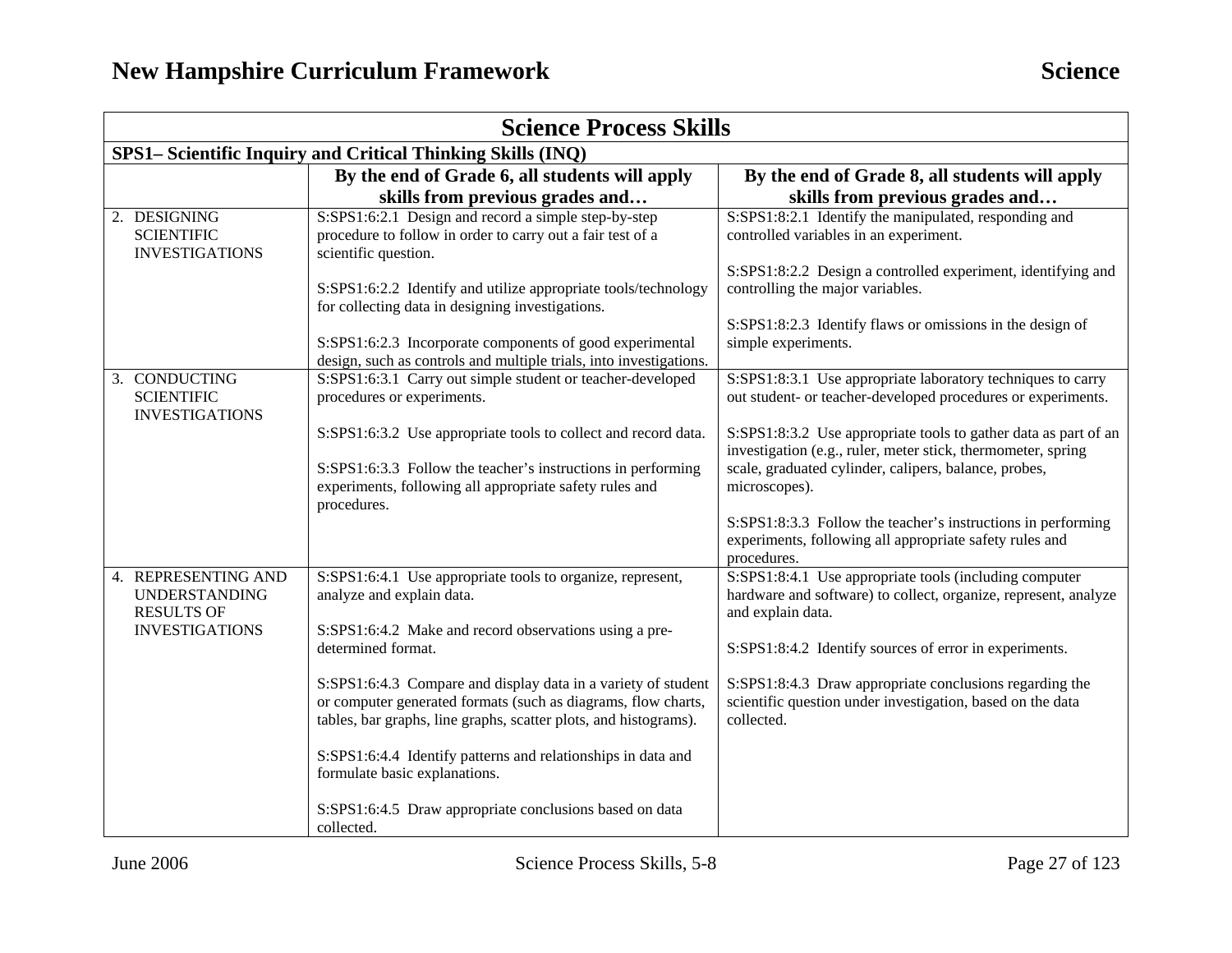| <b>Science Process Skills</b>                                                                                        |                                                                                                                                                                                                                                                   |                                                                                                                                                                                                                                                                                                                                                                    |
|----------------------------------------------------------------------------------------------------------------------|---------------------------------------------------------------------------------------------------------------------------------------------------------------------------------------------------------------------------------------------------|--------------------------------------------------------------------------------------------------------------------------------------------------------------------------------------------------------------------------------------------------------------------------------------------------------------------------------------------------------------------|
| SPS1– Scientific Inquiry and Critical Thinking Skills (INQ)                                                          |                                                                                                                                                                                                                                                   |                                                                                                                                                                                                                                                                                                                                                                    |
|                                                                                                                      | By the end of Grade 6, all students will apply<br>skills from previous grades and                                                                                                                                                                 | By the end of Grade 8, all students will apply<br>skills from previous grades and                                                                                                                                                                                                                                                                                  |
| 5. EVALUATING<br><b>SCIENTIFIC</b><br><b>EXPLANATIONS</b>                                                            | S:SPS1:6:5.1 Determine if the results of an experiment<br>support or fail to support the scientific idea tested.<br>S:SPS1:6:5.2 Explain how a hypothesis is a direct extension<br>of a scientific idea and therefore makes that idea "testable." | S:SPS1:8:5.1 Determine if the results of an experiment<br>support or refute the scientific idea tested.<br>S:SPS1:8:5.2 Evaluate whether the information and data<br>collected allows an evaluation of the scientific idea under<br>investigation.<br>S:SPS1:8:5.3 Determine what additional information would<br>be helpful in answering the scientific question. |
| NECAP ASSESSMENT<br><b>TARGETS FOR INQUIRY</b><br><b>MAY BE SUBJECT OF</b><br><b>PERFORMANCE</b><br><b>COMPONENT</b> |                                                                                                                                                                                                                                                   | NECAP ASSESSMENT TARGETS<br>S:ESS1:8:2.2<br>S:ESS1:8:6.4<br>S:LS1:8:2.5<br>S:LS2:8:1.3<br>S:LS4:8:2.4<br>S:LS1:8:3.7<br>S:LS4:8:3.4<br>S:PS1:8:2.4<br>S:PS1:8:2.5<br>S:PS1:8:1.6<br>S:PS2:8:3.6<br>S:PS3:8:1.3<br>(For actual text: please see GSE's for Earth Space, Life,<br>and Physical Science.)                                                              |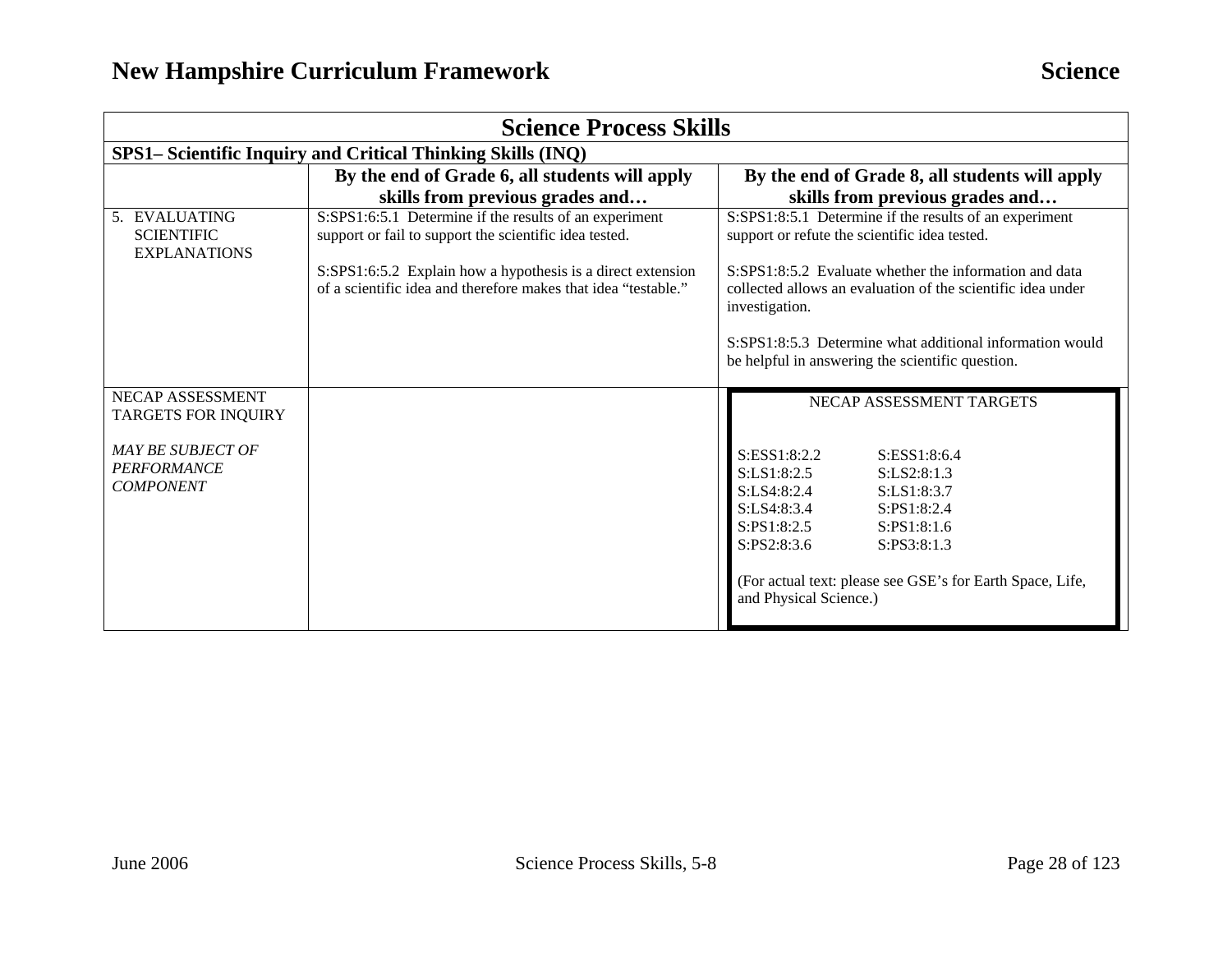| <b>Science Process Skills</b>                                                                                                                                                                                                                                                                                                                                                                                                                                                                                                                                                                                                                                                                                                                                                                                                                                            |                                                                                                                                                                                                                                                                                                                                                                                                                                                                                                                                                                                                                                                                                                                                                                                                                                                                                                                                                                                                                                                                                                                                                                                                                                                                                                                                                 |  |  |
|--------------------------------------------------------------------------------------------------------------------------------------------------------------------------------------------------------------------------------------------------------------------------------------------------------------------------------------------------------------------------------------------------------------------------------------------------------------------------------------------------------------------------------------------------------------------------------------------------------------------------------------------------------------------------------------------------------------------------------------------------------------------------------------------------------------------------------------------------------------------------|-------------------------------------------------------------------------------------------------------------------------------------------------------------------------------------------------------------------------------------------------------------------------------------------------------------------------------------------------------------------------------------------------------------------------------------------------------------------------------------------------------------------------------------------------------------------------------------------------------------------------------------------------------------------------------------------------------------------------------------------------------------------------------------------------------------------------------------------------------------------------------------------------------------------------------------------------------------------------------------------------------------------------------------------------------------------------------------------------------------------------------------------------------------------------------------------------------------------------------------------------------------------------------------------------------------------------------------------------|--|--|
| <b>SPS2-</b> Unifying Concepts of Science                                                                                                                                                                                                                                                                                                                                                                                                                                                                                                                                                                                                                                                                                                                                                                                                                                |                                                                                                                                                                                                                                                                                                                                                                                                                                                                                                                                                                                                                                                                                                                                                                                                                                                                                                                                                                                                                                                                                                                                                                                                                                                                                                                                                 |  |  |
| By the end of Grade 6, all students will apply                                                                                                                                                                                                                                                                                                                                                                                                                                                                                                                                                                                                                                                                                                                                                                                                                           | By the end of Grade 8, all students will apply                                                                                                                                                                                                                                                                                                                                                                                                                                                                                                                                                                                                                                                                                                                                                                                                                                                                                                                                                                                                                                                                                                                                                                                                                                                                                                  |  |  |
| skills from previous grades and                                                                                                                                                                                                                                                                                                                                                                                                                                                                                                                                                                                                                                                                                                                                                                                                                                          | skills from previous grades and                                                                                                                                                                                                                                                                                                                                                                                                                                                                                                                                                                                                                                                                                                                                                                                                                                                                                                                                                                                                                                                                                                                                                                                                                                                                                                                 |  |  |
| S:SPS2:6:1.1 Explain that scientists do not pay much<br>attention to claims about how something works unless they are<br>backed up with evidence that can be confirmed with a logical<br>argument.<br>S:SPS2:6:1.2 Describe how results of similar and repeated<br>investigations may vary and suggest possible explanations for<br>variations.<br>S:SPS2:6:1.3 Explain that sometimes similar investigations<br>get different results because of unexpected differences in the<br>things being investigated, the methods used, or the<br>circumstances in which the investigation is carried out, and<br>sometimes just because of uncertainties of observations.<br>S:SPS2:6:1.4 Realize that if more than one variable changes<br>at the same time in an experiment, the outcome of the<br>experiment may not be clearly attributable to any one of the<br>variables. | S:SPS2:8:1.1 Describe how scientific investigations usually<br>involve the collection of relevant evidence, the use of logical<br>reasoning, and the application of imagination in devising<br>hypotheses and explanations to make sense of the collected<br>evidence.<br>S:SPS2:8:1.2 Realize that when similar investigations give<br>different results, the scientific challenge is to judge whether<br>the differences are trivial or significant, and this often requires<br>more investigations.<br>S:SPS2:8:1.3 Realize that knowledge, based on science, is<br>subject to modification as new information challenges<br>prevailing theories and as a new theory leads to looking at old<br>observations in a new way.<br>S:SPS2:8:1.4 Provide examples that show how some<br>scientific knowledge is very old and yet is still applicable<br>today.<br>S:SPS2:8:1.5 Recognize that some matters cannot be<br>examined usefully in a scientific way, such as those matters<br>that by their nature cannot be tested objectively and those that<br>are essentially matters of morality.<br>S:SPS2:8:1.6 Give examples of how science can sometimes<br>be used to inform ethical decisions by identifying the likely<br>consequences of particular actions but cannot be used to<br>establish that some action is either moral or immoral. |  |  |
|                                                                                                                                                                                                                                                                                                                                                                                                                                                                                                                                                                                                                                                                                                                                                                                                                                                                          |                                                                                                                                                                                                                                                                                                                                                                                                                                                                                                                                                                                                                                                                                                                                                                                                                                                                                                                                                                                                                                                                                                                                                                                                                                                                                                                                                 |  |  |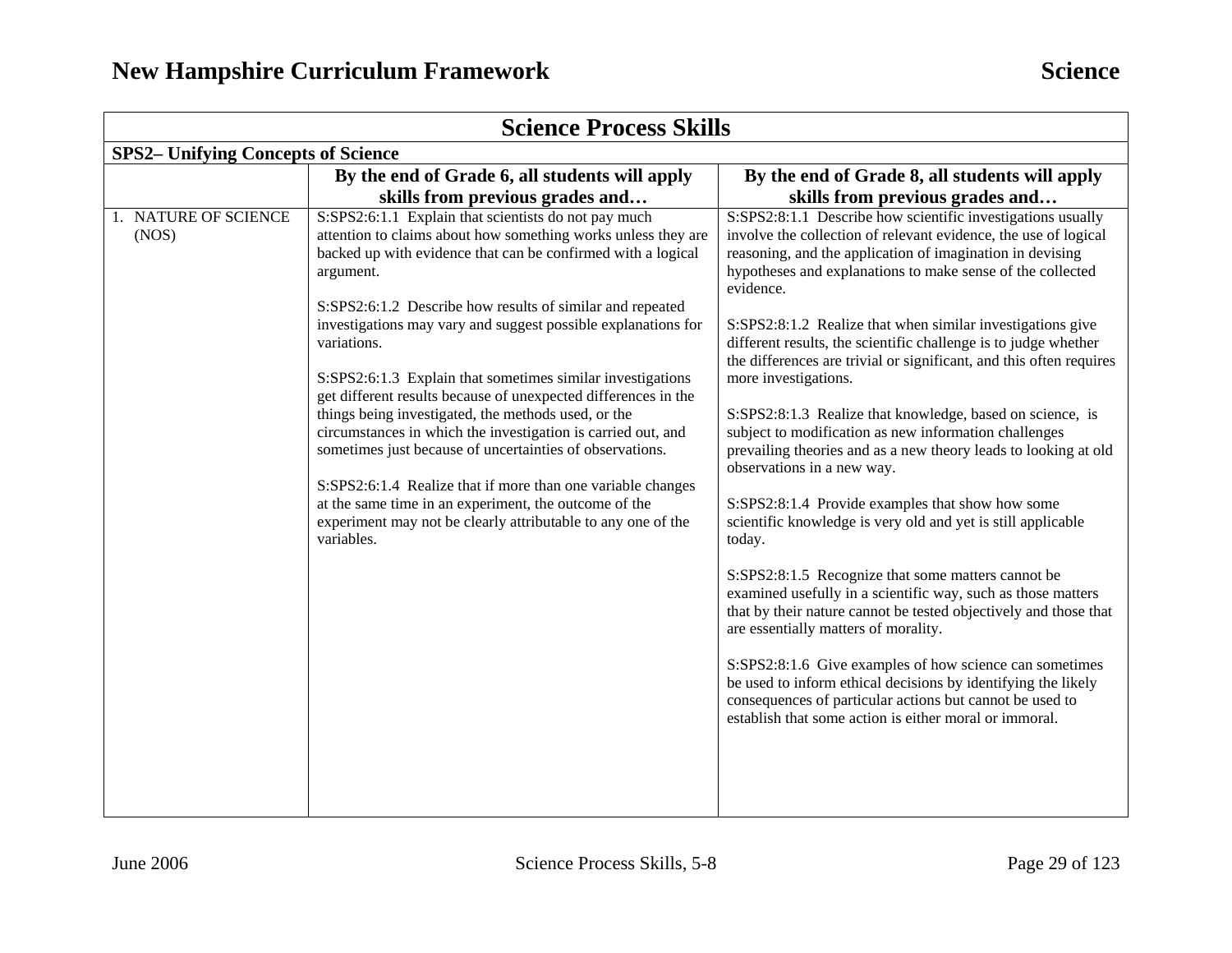| <b>Science Process Skills</b>             |                                                                                                                                                                                                                                                                                                                                                                                                                                                                                                                                                                                                                                                                                                                                                          |                                                                                                                                                                                                                                                                                                                                                                                                                                                                                                                                                                                                                                                                                                                                                                                                                                                                                      |  |
|-------------------------------------------|----------------------------------------------------------------------------------------------------------------------------------------------------------------------------------------------------------------------------------------------------------------------------------------------------------------------------------------------------------------------------------------------------------------------------------------------------------------------------------------------------------------------------------------------------------------------------------------------------------------------------------------------------------------------------------------------------------------------------------------------------------|--------------------------------------------------------------------------------------------------------------------------------------------------------------------------------------------------------------------------------------------------------------------------------------------------------------------------------------------------------------------------------------------------------------------------------------------------------------------------------------------------------------------------------------------------------------------------------------------------------------------------------------------------------------------------------------------------------------------------------------------------------------------------------------------------------------------------------------------------------------------------------------|--|
| <b>SPS2-</b> Unifying Concepts of Science |                                                                                                                                                                                                                                                                                                                                                                                                                                                                                                                                                                                                                                                                                                                                                          |                                                                                                                                                                                                                                                                                                                                                                                                                                                                                                                                                                                                                                                                                                                                                                                                                                                                                      |  |
|                                           | By the end of Grade 6, all students will apply                                                                                                                                                                                                                                                                                                                                                                                                                                                                                                                                                                                                                                                                                                           | By the end of Grade 8, all students will apply                                                                                                                                                                                                                                                                                                                                                                                                                                                                                                                                                                                                                                                                                                                                                                                                                                       |  |
|                                           | skills from previous grades and                                                                                                                                                                                                                                                                                                                                                                                                                                                                                                                                                                                                                                                                                                                          | skills from previous grades and                                                                                                                                                                                                                                                                                                                                                                                                                                                                                                                                                                                                                                                                                                                                                                                                                                                      |  |
| 2. SYSTEMS AND<br><b>ENERGY (SAE)</b>     | S:SPS2:6:2.1 Recognize that thinking about things as systems<br>means looking for how every part relates to others.<br>S:SPS2:6:2.2 Discover that collections of pieces (e.g.,<br>powders, marbles, sugar cubes or wooden blocks) may have<br>properties that the individual pieces do not.<br>S:SPS2:6:2.3 Estimate or predict the effect that making a<br>change in one part of the system will have on other parts, and<br>on the system as a whole.<br>S:SPS2:6:2.4 Compare a variety of forms of energy, including<br>heat, light, sound, mechanical, electrical, and chemical energy.<br>S:SPS2:6:2.5 Demonstrate how energy can be transformed<br>from one form to another (e.g., from electrical energy to heat,<br>light or mechanical energy). | S:SPS2:8:2.1 Understand that any system is usually connected<br>to other systems, both internally and externally; thus a system<br>may be thought of as containing subsystems and as being a<br>subsystem of a larger system.<br>S:SPS2:8:2.2 Analyze how the output of one part of a system,<br>which can include materials, energy or information, can<br>become the input to other parts.<br>S:SPS2:8:2.3 Realize that as the complexity of any system<br>increases, gaining an understanding of it depends increasingly<br>on summaries (such as averages and ranges) and on<br>descriptions of typical examples of that system.<br>S:SPS2:8:2.4 Explain that when energy is transformed or<br>converted from one type to another, there is no net loss of<br>energy.<br>S:SPS2:8:2.5 Describe how objects and substances can store<br>energy (e.g., a battery, food, gasoline). |  |
|                                           |                                                                                                                                                                                                                                                                                                                                                                                                                                                                                                                                                                                                                                                                                                                                                          |                                                                                                                                                                                                                                                                                                                                                                                                                                                                                                                                                                                                                                                                                                                                                                                                                                                                                      |  |
|                                           |                                                                                                                                                                                                                                                                                                                                                                                                                                                                                                                                                                                                                                                                                                                                                          |                                                                                                                                                                                                                                                                                                                                                                                                                                                                                                                                                                                                                                                                                                                                                                                                                                                                                      |  |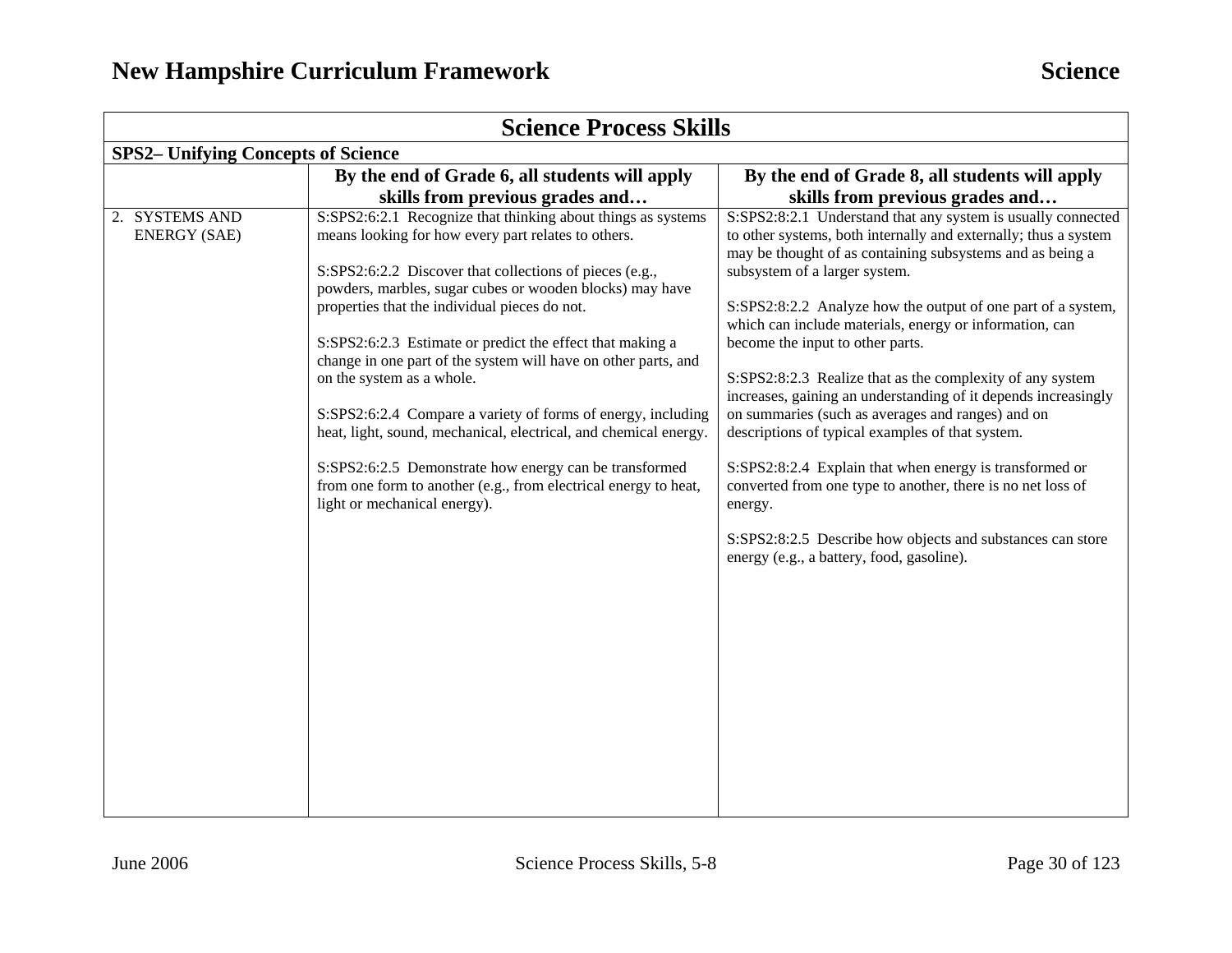| <b>Science Process Skills</b>             |                                                                                                                                                                                                                                                                                                                                                                                                                  |                                                                                                                                                                                                                                                                                                                                                                                                                                                                                                                                                                                                                                                                                                                                                                                                                                                                                                                               |  |
|-------------------------------------------|------------------------------------------------------------------------------------------------------------------------------------------------------------------------------------------------------------------------------------------------------------------------------------------------------------------------------------------------------------------------------------------------------------------|-------------------------------------------------------------------------------------------------------------------------------------------------------------------------------------------------------------------------------------------------------------------------------------------------------------------------------------------------------------------------------------------------------------------------------------------------------------------------------------------------------------------------------------------------------------------------------------------------------------------------------------------------------------------------------------------------------------------------------------------------------------------------------------------------------------------------------------------------------------------------------------------------------------------------------|--|
| <b>SPS2-</b> Unifying Concepts of Science |                                                                                                                                                                                                                                                                                                                                                                                                                  |                                                                                                                                                                                                                                                                                                                                                                                                                                                                                                                                                                                                                                                                                                                                                                                                                                                                                                                               |  |
|                                           | By the end of Grade 6, all students will apply                                                                                                                                                                                                                                                                                                                                                                   | By the end of Grade 8, all students will apply                                                                                                                                                                                                                                                                                                                                                                                                                                                                                                                                                                                                                                                                                                                                                                                                                                                                                |  |
|                                           | skills from previous grades and                                                                                                                                                                                                                                                                                                                                                                                  | skills from previous grades and                                                                                                                                                                                                                                                                                                                                                                                                                                                                                                                                                                                                                                                                                                                                                                                                                                                                                               |  |
| 3. MODELS AND SCALE<br>(MAS)              | S:SPS2:6:3.1 Understand that models are often used to think<br>about processes that happen too slowly, too quickly, or on too<br>small a scale to observe directly; or that are too vast to be<br>changed deliberately; or that are potentially dangerous.<br>S:SPS2:6:3.2 Analyze how finding out the biggest and<br>smallest values of something are often as revealing as knowing<br>what the usual value is. | S:SPS2:8:3.1 Demonstrate how mathematical models can be<br>displayed on a computer and then modified to see what<br>happens.<br>S:SPS2:8:3.2 Know that different models can be used to<br>represent the same thing; what kind of model is used and how<br>complex it should be depends on its purpose; and the<br>usefulness of a model is one of the instances in which intuition<br>and creativity come into play in science, mathematics and<br>engineering.<br>S:SPS2:8:3.3 Discover how properties of systems that depend<br>on volume, such as capacity and weight change, change out of<br>proportion to properties that depend on area, such as strength<br>or surface processes.<br>S:SPS2:8:3.4 Recognize that as the complexity of any system<br>increases, gaining an understanding increasingly depends on<br>summaries (such as averages and ranges) and on descriptions<br>of typical examples of that system. |  |
|                                           |                                                                                                                                                                                                                                                                                                                                                                                                                  |                                                                                                                                                                                                                                                                                                                                                                                                                                                                                                                                                                                                                                                                                                                                                                                                                                                                                                                               |  |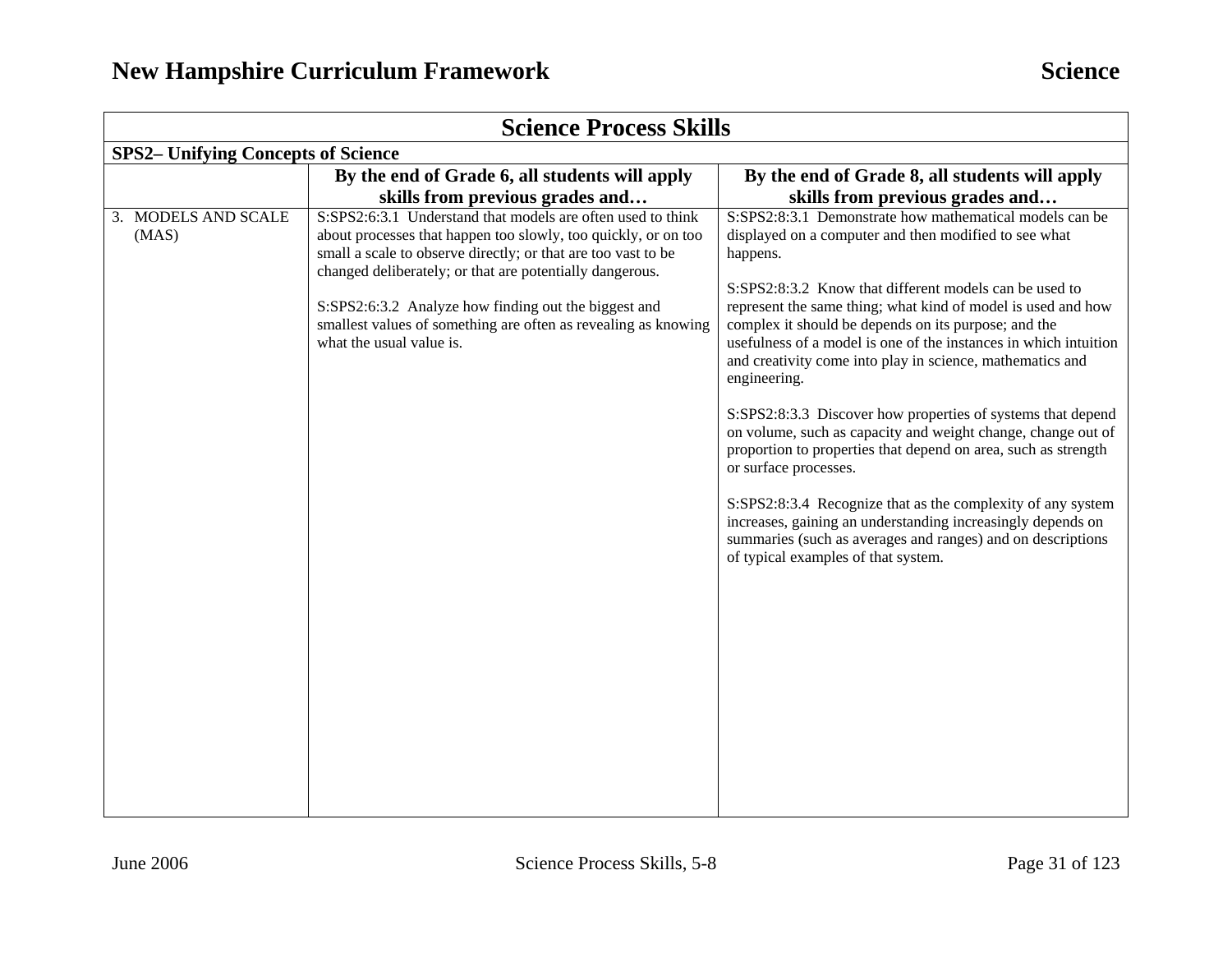| <b>Science Process Skills</b>             |                                                                                                                                                                                                                                                                                                                                                                                                                                  |                                                                                                                                                                                                                                                                                                                                                                                                                                                                                                                                                                                                                                                                                                                                                                                                                                                                                                                                                           |  |
|-------------------------------------------|----------------------------------------------------------------------------------------------------------------------------------------------------------------------------------------------------------------------------------------------------------------------------------------------------------------------------------------------------------------------------------------------------------------------------------|-----------------------------------------------------------------------------------------------------------------------------------------------------------------------------------------------------------------------------------------------------------------------------------------------------------------------------------------------------------------------------------------------------------------------------------------------------------------------------------------------------------------------------------------------------------------------------------------------------------------------------------------------------------------------------------------------------------------------------------------------------------------------------------------------------------------------------------------------------------------------------------------------------------------------------------------------------------|--|
| <b>SPS2-</b> Unifying Concepts of Science |                                                                                                                                                                                                                                                                                                                                                                                                                                  |                                                                                                                                                                                                                                                                                                                                                                                                                                                                                                                                                                                                                                                                                                                                                                                                                                                                                                                                                           |  |
|                                           | By the end of Grade 6, all students will apply<br>skills from previous grades and                                                                                                                                                                                                                                                                                                                                                | By the end of Grade 8, all students will apply<br>skills from previous grades and                                                                                                                                                                                                                                                                                                                                                                                                                                                                                                                                                                                                                                                                                                                                                                                                                                                                         |  |
| 4. PATTERNS OF<br>CHANGE (POC)            | S:SPS2:6:4.1 Understand that things change in steady,<br>repetitive, or irregular ways, or sometimes in more than one<br>way at the same time; often the best way to tell which kinds of<br>change are happening is to make a table or graph of<br>measurements.<br>S:SPS2:6:4.2 Discover how a system may stay the same<br>because nothing is happening or because things are happening<br>that exactly balance each other out. | S:SPS2:8:4.1 Analyze how physical and biological systems<br>tend to change until they become stable and then stay that way<br>unless their surroundings change.<br>S:SPS2:8:4.2 Recognize how many systems contain feedback<br>mechanisms that serve to keep changes within specified limits.<br>S:SPS2:8:4.3 Realize that symbolic equations can be used to<br>summarize how the quantity of something changes over time<br>or in response to other changes.<br>S:SPS2:8:4.4 Explain how symmetry (or the lack of it) may<br>determine properties of many objects, from molecules and<br>crystals to organisms and designed structures.<br>S:SPS2:8:4.5 Realize that cycles, such as the seasons or body<br>temperature, can be described by their cycle length or<br>frequency, what their highest and lowest values are, and when<br>those values occur; different cycles range from many thousand<br>years down to less than a billionth of a second. |  |
| 5. FORM AND FUNCTION<br>(FAF)             | S:SPS2:6:5.1 Describe the structure and function of organs.<br>S:SPS2:6:5.2 Diagram and label the structure of the primary<br>components of representative organs in plants and animals.<br>S:SPS2:6:5.3 Investigate the relationship between various<br>landforms and wind currents.                                                                                                                                            | S:SPS2:8:5.1 Describe the relationship between structure and<br>function of organ systems in plants and animals.<br>S:SPS2:8:5.2 Describe the structure and function of various<br>organ systems (i.e., digestion, respiration, circulation, nervous,<br>protection and support) and how these systems contribute to<br>homeostasis of the organism.<br>S:SPS2:8:5.3 Compare the structure and function of organ<br>systems in one organism to the structure and function in<br>another organism.                                                                                                                                                                                                                                                                                                                                                                                                                                                         |  |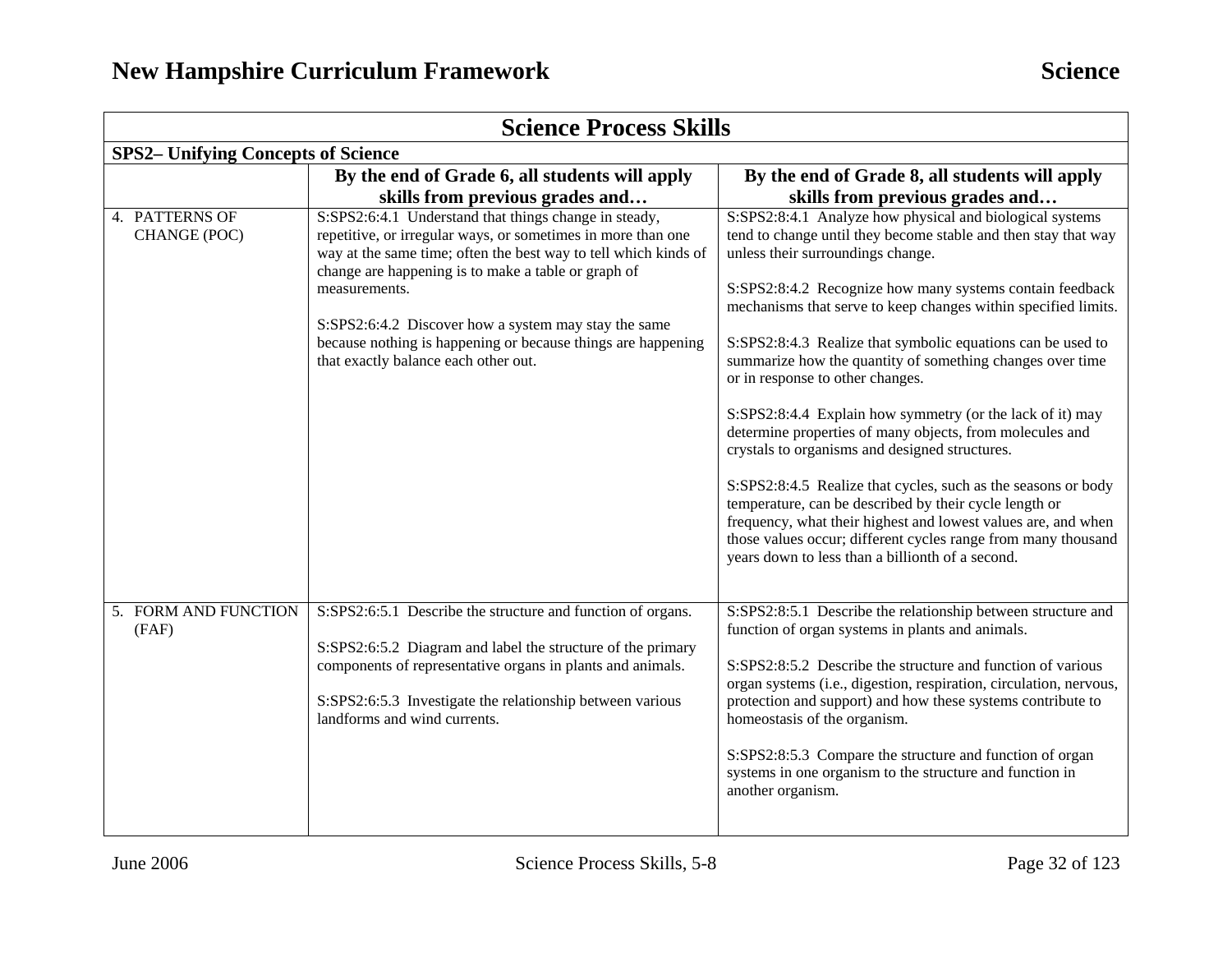| <b>Science Process Skills</b>                                                                                            |                                                                                                                                                                                                                                                                                                                                                                                                                                                                                                                                                                                                                                                  |                                                                                                                                                                                                                                                                                                                                                                                                                                           |  |
|--------------------------------------------------------------------------------------------------------------------------|--------------------------------------------------------------------------------------------------------------------------------------------------------------------------------------------------------------------------------------------------------------------------------------------------------------------------------------------------------------------------------------------------------------------------------------------------------------------------------------------------------------------------------------------------------------------------------------------------------------------------------------------------|-------------------------------------------------------------------------------------------------------------------------------------------------------------------------------------------------------------------------------------------------------------------------------------------------------------------------------------------------------------------------------------------------------------------------------------------|--|
| SPS3- Personal, Social, and Technological Perspectives                                                                   |                                                                                                                                                                                                                                                                                                                                                                                                                                                                                                                                                                                                                                                  |                                                                                                                                                                                                                                                                                                                                                                                                                                           |  |
|                                                                                                                          | By the end of Grade 6, all students will apply<br>skills from previous grades and                                                                                                                                                                                                                                                                                                                                                                                                                                                                                                                                                                | By the end of Grade 8, all students will apply<br>skills from previous grades and                                                                                                                                                                                                                                                                                                                                                         |  |
| 1. COLLABORATION IN<br><b>SCIENTIFIC</b><br><b>ENDEAVORS</b>                                                             | S:SPS3:6:1.1 Work effectively within a cooperative group<br>setting, accepting and executing assigned roles and<br>responsibilities.                                                                                                                                                                                                                                                                                                                                                                                                                                                                                                             | S:SPS3:8:1.1 Work effectively within a cooperative group<br>setting, accepting and executing assigned roles and<br>responsibilities.                                                                                                                                                                                                                                                                                                      |  |
|                                                                                                                          | S:SPS3:6:1.2 Work collectively within a group toward a<br>common goal.                                                                                                                                                                                                                                                                                                                                                                                                                                                                                                                                                                           | S:SPS3:8:1.2 Work collectively within a group toward a<br>common goal.                                                                                                                                                                                                                                                                                                                                                                    |  |
|                                                                                                                          | S:SPS3:6:1.3 Demonstrate respect of one another's abilities<br>and contributions to the group.                                                                                                                                                                                                                                                                                                                                                                                                                                                                                                                                                   | S:SPS3:8:1.3 Demonstrate respect of one another's abilities<br>and contributions to the group.                                                                                                                                                                                                                                                                                                                                            |  |
|                                                                                                                          |                                                                                                                                                                                                                                                                                                                                                                                                                                                                                                                                                                                                                                                  | S:SPS3:8:1.4 Demonstrate an understanding of the ethics<br>involved in scientific inquiry.                                                                                                                                                                                                                                                                                                                                                |  |
| 2. COMMON<br><b>ENVIRONMENTAL</b><br><b>ISSUES, NATURAL</b><br><b>RESOURCES</b><br>MANAGEMENT AND<br><b>CONSERVATION</b> | S:SPS3:6:2.1 Develop, focus and explain questions about the<br>environment and do environmental investigations.<br>S:SPS3:6:2.2 Design environmental investigations to answer<br>particular questions.<br>S:SPS3:6:2.3 Explore evidence that human-caused changes<br>have consequences for the immediate environment as well as<br>for other places and future times.<br>S:SPS3:6:2.4 Explore how humans shape and control the<br>environment while creating knowledge and developing new<br>technologies.<br>S:SPS3:6:2.5 Investigate environmental and resource<br>management issues at scales that range from local to national<br>to global. | S:SPS3:8:2.1 Locate and collect reliable information about<br>the environment and environmental topics using a variety of<br>methods and sources.<br>S:SPS3:8:2.2 Judge the weaknesses and strengths of the<br>information they are using.<br>S:SPS3:8:2.3 Explore the uses and limitations of models.<br>S:SPS3:8:2.4 Synthesize observations and findings into<br>coherent explanations about natural resources and the<br>environment. |  |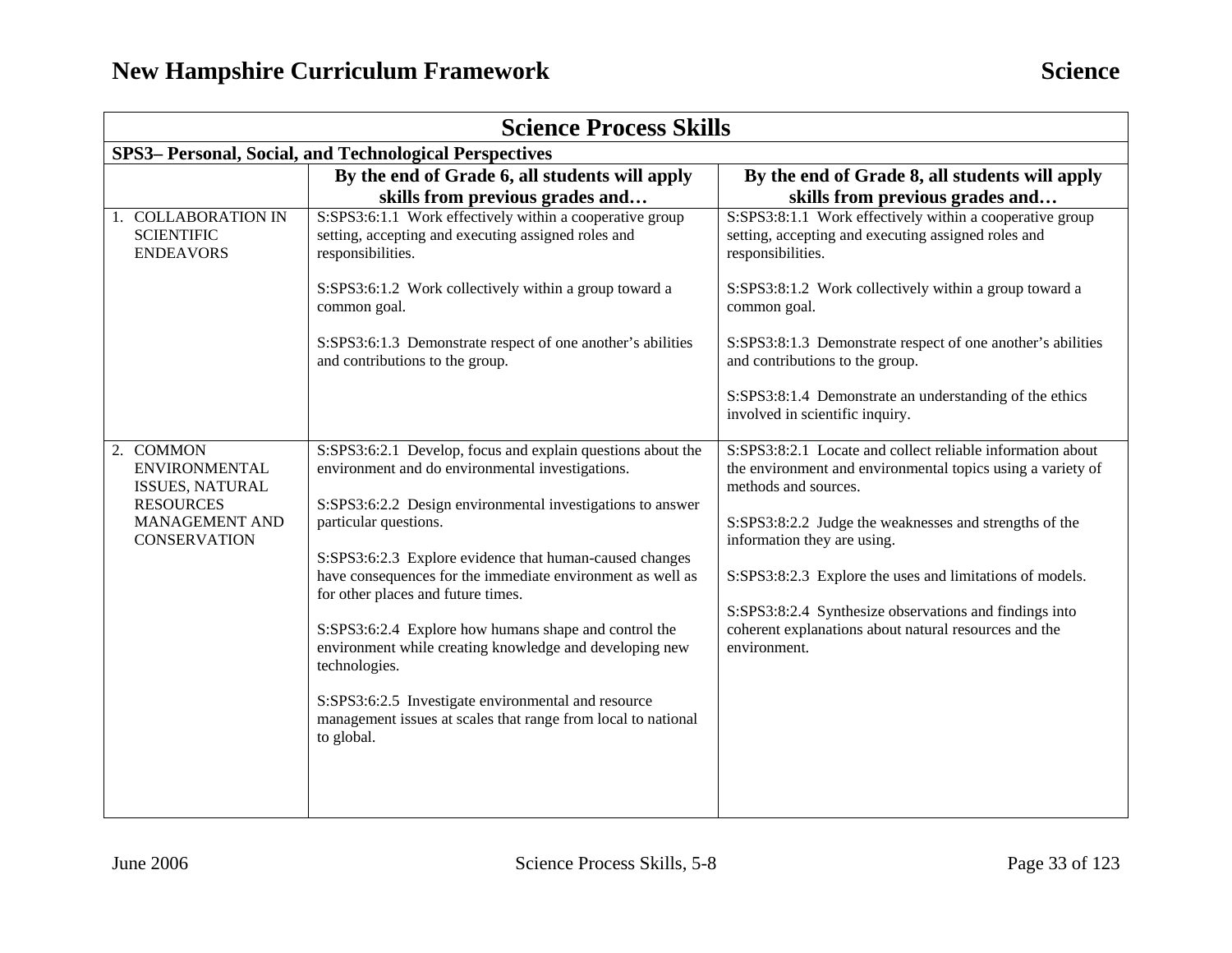| <b>Science Process Skills</b>                                                                    |                                                                                                                                                                                                                                                                                                                                                                               |                                                                                                                                                                                                                                                                  |  |
|--------------------------------------------------------------------------------------------------|-------------------------------------------------------------------------------------------------------------------------------------------------------------------------------------------------------------------------------------------------------------------------------------------------------------------------------------------------------------------------------|------------------------------------------------------------------------------------------------------------------------------------------------------------------------------------------------------------------------------------------------------------------|--|
|                                                                                                  | SPS3– Personal, Social, and Technological Perspectives                                                                                                                                                                                                                                                                                                                        |                                                                                                                                                                                                                                                                  |  |
|                                                                                                  | By the end of Grade 6, all students will apply<br>skills from previous grades and                                                                                                                                                                                                                                                                                             | By the end of Grade 8, all students will apply<br>skills from previous grades and                                                                                                                                                                                |  |
| 3. SCIENCE AND<br>TECHNOLOGY,<br><b>TECHNOLOGICAL</b><br><b>DESIGN AND</b><br><b>APPLICATION</b> | S:SPS3:6:3.1 Identify problems/issues that can be addressed<br>by design technology.<br>S:SPS3:6:3.2 Identify and describe the procedure for<br>designing a product, including identifying a need, researching,<br>brainstorming, selecting, developing a prototype, testing and<br>evaluating.<br>S:SPS3:6:3.3 Evaluate technological designs using<br>established criteria. | S:SPS3:8:3.1 Design a product or solution to a problem.<br>S:SPS3:8:3.2 Build a product that has been designed in class.<br>S:SPS3:8:3.3 Evaluate student-designed products according to<br>established criteria and recommend improvements or<br>modifications. |  |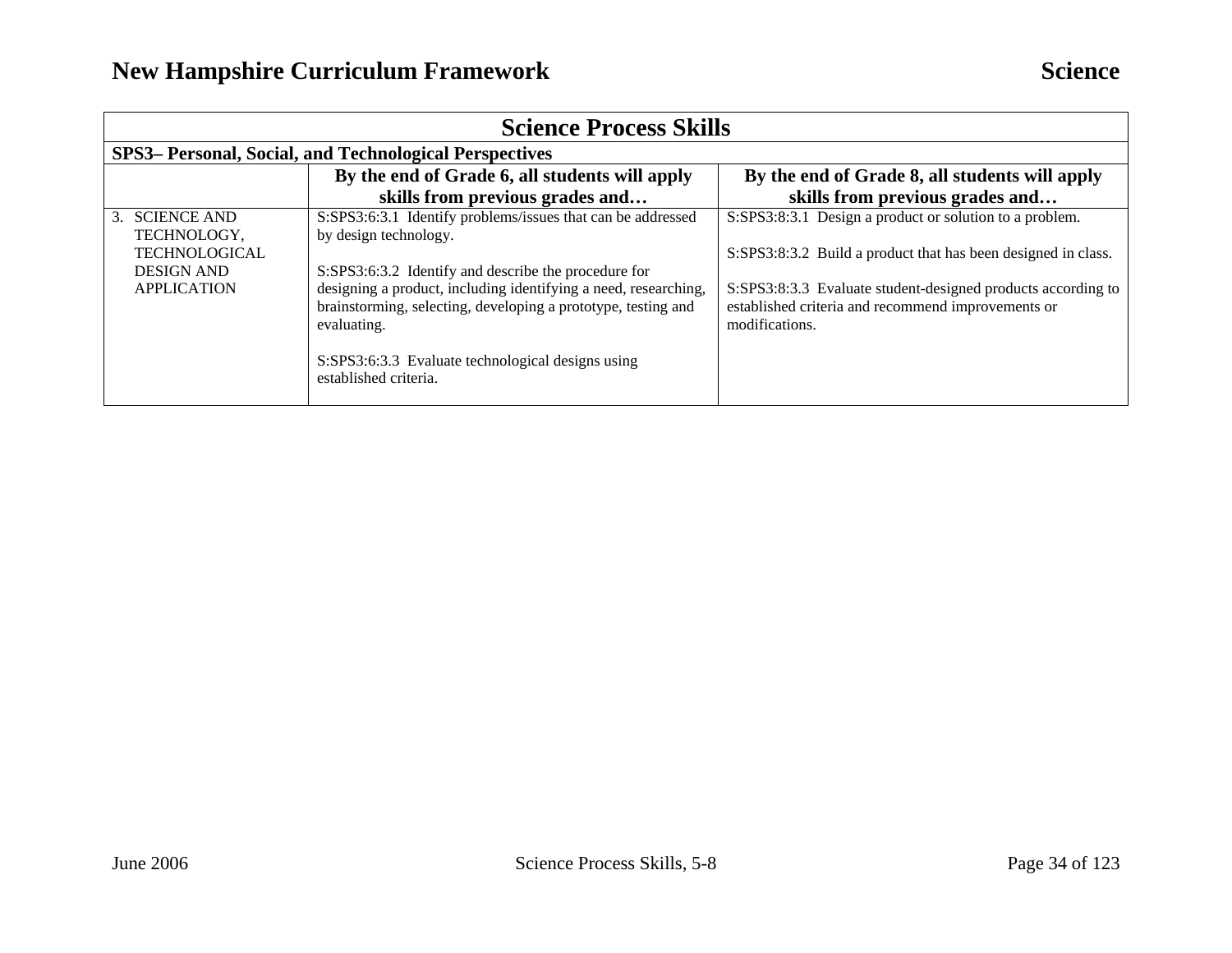| <b>Science Process Skills</b>                                                                              |                                                                                                                                                                                                                                                                 |  |
|------------------------------------------------------------------------------------------------------------|-----------------------------------------------------------------------------------------------------------------------------------------------------------------------------------------------------------------------------------------------------------------|--|
| SPS4– Science Skills for Information, Communication and Media Literacy (from ICT Literacy Map for Science, |                                                                                                                                                                                                                                                                 |  |
| www.21stcenturyskills.org)                                                                                 |                                                                                                                                                                                                                                                                 |  |
|                                                                                                            | By the end of Grade 8, all students will apply skills from previous grades and                                                                                                                                                                                  |  |
| 1. INFORMATION AND<br><b>MEDIA LITERACY</b>                                                                | S:SPS4:8:1.1 Use a variety of information access tools to locate, gather, and organize potential sources of scientific information to<br>answer questions.                                                                                                      |  |
|                                                                                                            | S:SPS4:8:1.2 Collect real-time observations and data, synthesizing and building upon existing information (e.g., online databases,<br>NOAA, EPA, USGS) to solve problems.                                                                                       |  |
|                                                                                                            | S:SPS4:8:1.3 Use appropriate tools to analyze and synthesize information (e.g., diagrams, flow charts, frequency tables, bar graphs,<br>line graphs, stem-and-leaf plots) to draw conclusions and implications based on investigations of an issue or question. |  |
| 2. COMMUNICATION<br><b>SKILLS</b>                                                                          | S:SPS4:8:2.1 Use a wide range of tools and a variety of oral, written, and graphic formats to share information and results from<br>observations and investigations.                                                                                            |  |
| 3. CRITICAL THINKING<br>AND SYSTEMS                                                                        | S:SPS4:8:3.1 Execute steps of scientific inquiry to engage in the problem-solving and decision making processes.                                                                                                                                                |  |
| <b>THINKING</b>                                                                                            | S:SPS4:8:3.2 Apply new and unusual applications of existing knowledge to new and different situations.                                                                                                                                                          |  |
|                                                                                                            | S:SPS4:8:3.3 Make sketches, graphs, and diagrams to explain ideas and to demonstrate the interconnections between systems.                                                                                                                                      |  |
| 4. PROBLEM<br>IDENTIFICATION,<br>FORMULATION, AND                                                          | S:SPS4:8:4.1 Formulate a scientific question about phenomena, a problem, or an issue and using a broad range of tools and<br>techniques; and plan and conduct an inquiry to address the question.                                                               |  |
| <b>SOLUTION</b>                                                                                            | S:SPS4:8:4.2 Use evidence collected from observations or other sources and use them to create models and explanations.                                                                                                                                          |  |
| 5. CREATIVITY AND<br><b>INTELLECTUAL</b><br><b>CURIOSITY</b>                                               | S:SPS4:8:5.1 Use a variety of media tools to make oral and written presentations, which include written notes and descriptions,<br>drawings, photos, and charts to communicate the procedures and results of an investigation.                                  |  |
| 6. INTERPERSONAL AND<br><b>COLLABORATIVE</b>                                                               | S:SPS4:8:6.1 Work in diverse pairs/teams to answer questions, solve problems and make decisions.                                                                                                                                                                |  |
| <b>SKILLS</b>                                                                                              | S:SPS4:8:6.2 Plan and develop team science projects.                                                                                                                                                                                                            |  |
|                                                                                                            | S:SPS4:8:6.3 Articulate understanding of content through personal interaction and sharing with peers.                                                                                                                                                           |  |
| 7. SELF DIRECTION                                                                                          | S:SPS4:8:7.1 Keep a journal of observations and investigations, and periodically evaluate entries to assess progress toward achieving<br>the understanding of key ideas.                                                                                        |  |
| 8. ACCOUNTABILITY<br>AND ADAPTABILITY                                                                      | S:SPS4:8:8.1 Develop and execute a plan to collect and record accurate and complete data from various sources to solve a problem or<br>answer a question; and gather and critically analyze data from a variety of sources.                                     |  |
|                                                                                                            | S:SPS4:8:8.2 Participate in science competitions, where students are responsible for creating a product or participating in an event.                                                                                                                           |  |
| 9. SOCIAL<br><b>RESPONSIBILITY</b>                                                                         | S:SPS4:8:9.1 Collaborate with a network of learners by phone, video, virtual classroom platform.                                                                                                                                                                |  |
|                                                                                                            | S:SPS4:8:9.2 Participate in simulation or role-playing activities in which students grapple with the ethics of complex issues.                                                                                                                                  |  |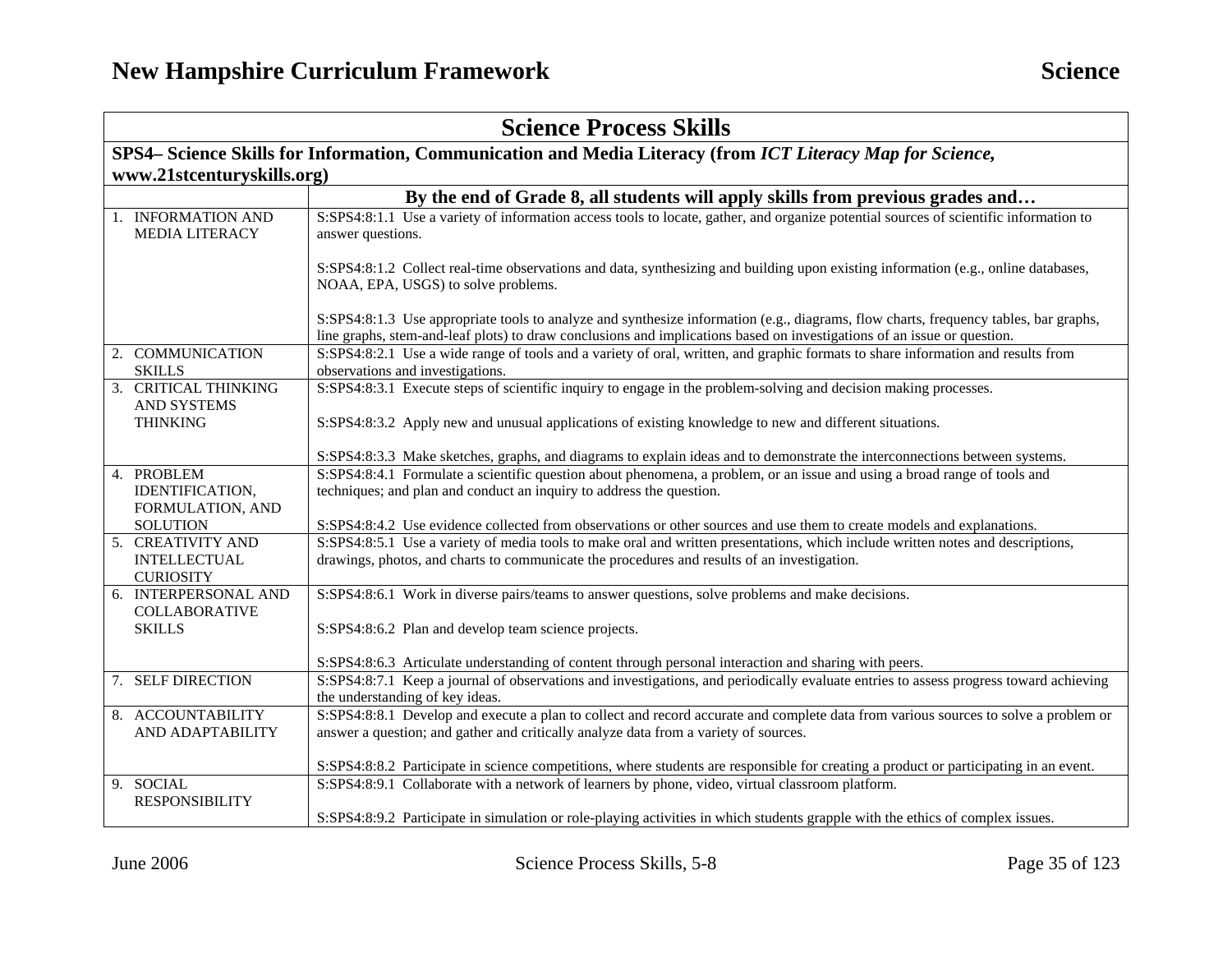| <b>Science Process Skills</b>                                   |                                                                                                                                                                                                                                                                                                                                                                                                                                                                            |                                                                                                                                                                                                                                                                                                                                                                                                                                                                                                                                                                                                                                                                                          |  |
|-----------------------------------------------------------------|----------------------------------------------------------------------------------------------------------------------------------------------------------------------------------------------------------------------------------------------------------------------------------------------------------------------------------------------------------------------------------------------------------------------------------------------------------------------------|------------------------------------------------------------------------------------------------------------------------------------------------------------------------------------------------------------------------------------------------------------------------------------------------------------------------------------------------------------------------------------------------------------------------------------------------------------------------------------------------------------------------------------------------------------------------------------------------------------------------------------------------------------------------------------------|--|
| SPS1- Scientific Inquiry and Critical Thinking Skills (INQ)     |                                                                                                                                                                                                                                                                                                                                                                                                                                                                            |                                                                                                                                                                                                                                                                                                                                                                                                                                                                                                                                                                                                                                                                                          |  |
|                                                                 | By the end of Grade 11, all students will apply                                                                                                                                                                                                                                                                                                                                                                                                                            | By the end of Grade 12, advanced students will                                                                                                                                                                                                                                                                                                                                                                                                                                                                                                                                                                                                                                           |  |
|                                                                 | skills from previous grades and                                                                                                                                                                                                                                                                                                                                                                                                                                            | apply skills from previous grades and                                                                                                                                                                                                                                                                                                                                                                                                                                                                                                                                                                                                                                                    |  |
| 1. MAKING<br><b>OBSERVATIONS AND</b><br><b>ASKING QUESTIONS</b> | S:SPS1:11:1.1 Ask questions about relationships among<br>variables that can be observed directly as well as those that<br>cannot.<br>S:SPS1:11:1.2 Use complex classification criteria and keys to<br>identify items/organisms.<br>S:SPS1:11:1.3 Evaluate complex methods of classification for<br>a specific purpose.<br>S:SPS1:11:1.4 Identify limitations of a given classification<br>system and identify alternative ways of classifying to<br>accommodate anomalies. | S:SPS1:12:1.1 Define and delimit problems to facilitate<br>investigation.<br>S:SPS1:12:1.2 Make and record measurements to the correct<br>number of significant figures based on the precision of the<br>instrument used.<br>S:SPS1:12:1.3 Make measurements and observations about a<br>variety of events and phenomena, including those that occur<br>during very small and very large time frames.<br>S:SPS1:12:1.4 Ask questions about relationships between and<br>among observable variables as well as theoretical entities.<br>S:SPS1:12:1.5 Use, evaluate and apply complex classification<br>schemes based on an understanding of scientific concepts,<br>laws and principles. |  |
| 2. DESIGNING<br><b>SCIENTIFIC</b><br><b>INVESTIGATIONS</b>      | S:SPS1:11:2.1 Apply scientific theories and laws to new<br>situations to generate hypotheses.<br>S:SPS1:11:2.2 State a hypothesis and prediction based on<br>available evidence and background information.                                                                                                                                                                                                                                                                | S:SPS1:12:1.6 Describe and apply classification systems and<br>nomenclatures used in the sciences.<br>S:SPS1:12:2.1 Identify the theoretical basis of an<br>investigation and develop a prediction and a hypothesis that<br>are consistent with the theoretical basis.<br>S:SPS1:12:2.2 Evaluate and select appropriate instruments for<br>collecting data and evidence in an investigation.<br>S:SPS1:12:2.3 Develop appropriate sampling procedures for a<br>given investigation.                                                                                                                                                                                                      |  |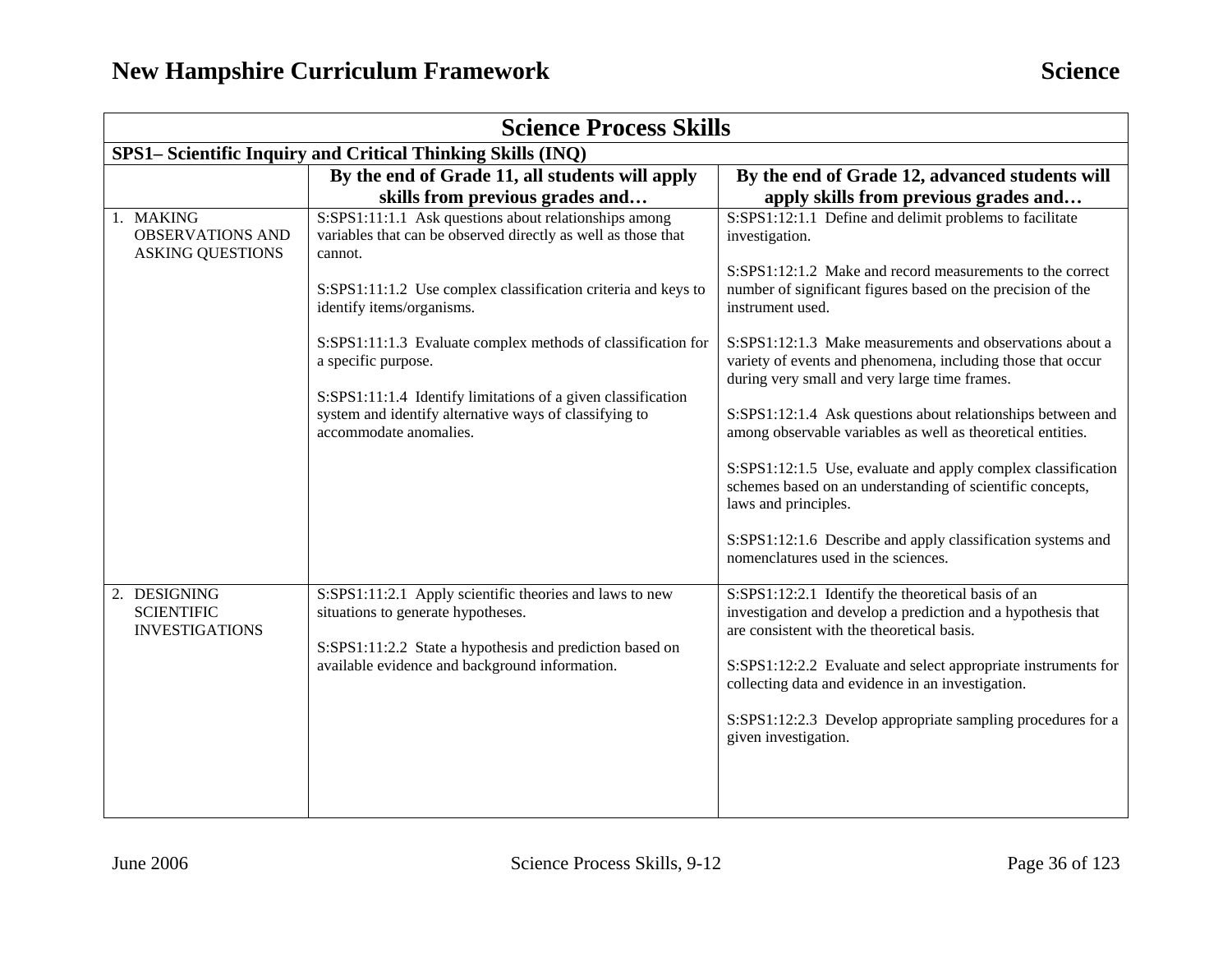| <b>Science Process Skills</b>                                                                                        |                                                                                                                                                                                                                                                                                    |                                                                                                                                                                                                                                                                                                                                              |  |
|----------------------------------------------------------------------------------------------------------------------|------------------------------------------------------------------------------------------------------------------------------------------------------------------------------------------------------------------------------------------------------------------------------------|----------------------------------------------------------------------------------------------------------------------------------------------------------------------------------------------------------------------------------------------------------------------------------------------------------------------------------------------|--|
| SPS1- Scientific Inquiry and Critical Thinking Skills (INQ)                                                          |                                                                                                                                                                                                                                                                                    |                                                                                                                                                                                                                                                                                                                                              |  |
|                                                                                                                      | By the end of Grade 11, all students will apply                                                                                                                                                                                                                                    | By the end of Grade 12, advanced students will                                                                                                                                                                                                                                                                                               |  |
|                                                                                                                      | skills from previous grades and                                                                                                                                                                                                                                                    | apply skills from previous grades and                                                                                                                                                                                                                                                                                                        |  |
| 3. CONDUCTING<br><b>SCIENTIFIC</b><br><b>INVESTIGATIONS</b>                                                          | S:SPS1:11:3.1 Select and use apparatus and material safely.<br>S:SPS1:11:3.2 Use instruments effectively and accurately for<br>collecting data.<br>S:SPS1:11:3.3 Compile and organize data, using appropriate                                                                      | S:SPS1:12:3.1 Carry out procedures controlling major<br>variables and adapting or extending procedures where<br>required.<br>S:SPS1:12:3.2 Implement appropriate sampling procedures.                                                                                                                                                        |  |
|                                                                                                                      | units.                                                                                                                                                                                                                                                                             | S:SPS1:12:3.3 Identify and explain sources of error and<br>uncertainty in measurement and express results in a form that<br>acknowledges the degree of uncertainty.                                                                                                                                                                          |  |
| <b>REPRESENTING AND</b><br>4.<br><b>UNDERSTANDING</b><br><b>RESULTS OF</b><br><b>INVESTIGATIONS</b>                  | S:SPS1:11:4.1 Compile and display data, evidence and<br>information by hand and computer, in a variety of formats,<br>including diagrams, flow charts, tables, graphs and scatter<br>plots.                                                                                        | S:SPS1:12:4.1 Interpret patterns and trends in data, and infer<br>or calculate linear and non-linear relationships among<br>variables.<br>S:SPS1:12:4.2 Compare theoretical and empirical values and<br>account for discrepancies.<br>S:SPS1:12:4.3 Evaluate the relevance, reliability and<br>adequacy of data and data collection methods. |  |
| 5. EVALUATING<br><b>SCIENTIFIC</b><br><b>EXPLANATIONS</b>                                                            | S:SPS1:11:5.1 Explain how data support or refute the<br>hypothesis or prediction.<br>S:SPS1:11:5.2 Provide a statement that addresses and answers<br>the question investigated in light of the evidence generated in<br>the investigation.                                         | S:SPS1:12:5.1 Explain how two different scientific<br>explanations for the same phenomenon can be evaluated using<br>the predictive value of the explanations.<br>S:SPS1:12:5.2 Apply and assess alternative theoretical<br>models.                                                                                                          |  |
| NECAP ASSESSMENT<br><b>TARGETS FOR INQUIRY</b><br><b>MAY BE SUBJECT OF</b><br><b>PERFORMANCE</b><br><b>COMPONENT</b> | NECAP ASSESSMENT TARGETS<br>S:ESS1:11:4.1<br>S:ESS1:11:3.2<br>S:LS1:11:2.8<br>S:LS2:11:1.5<br>S:LS3:11:3.9<br>S:LS3:11:2.6<br>S:LS4:11:2.6<br>S:PS1:11:2.6<br>S:PS2:11:3.10<br>S:PS3:11:1.8<br>(For actual text: please see GSE's for Earth Space, Life,<br>and Physical Science.) |                                                                                                                                                                                                                                                                                                                                              |  |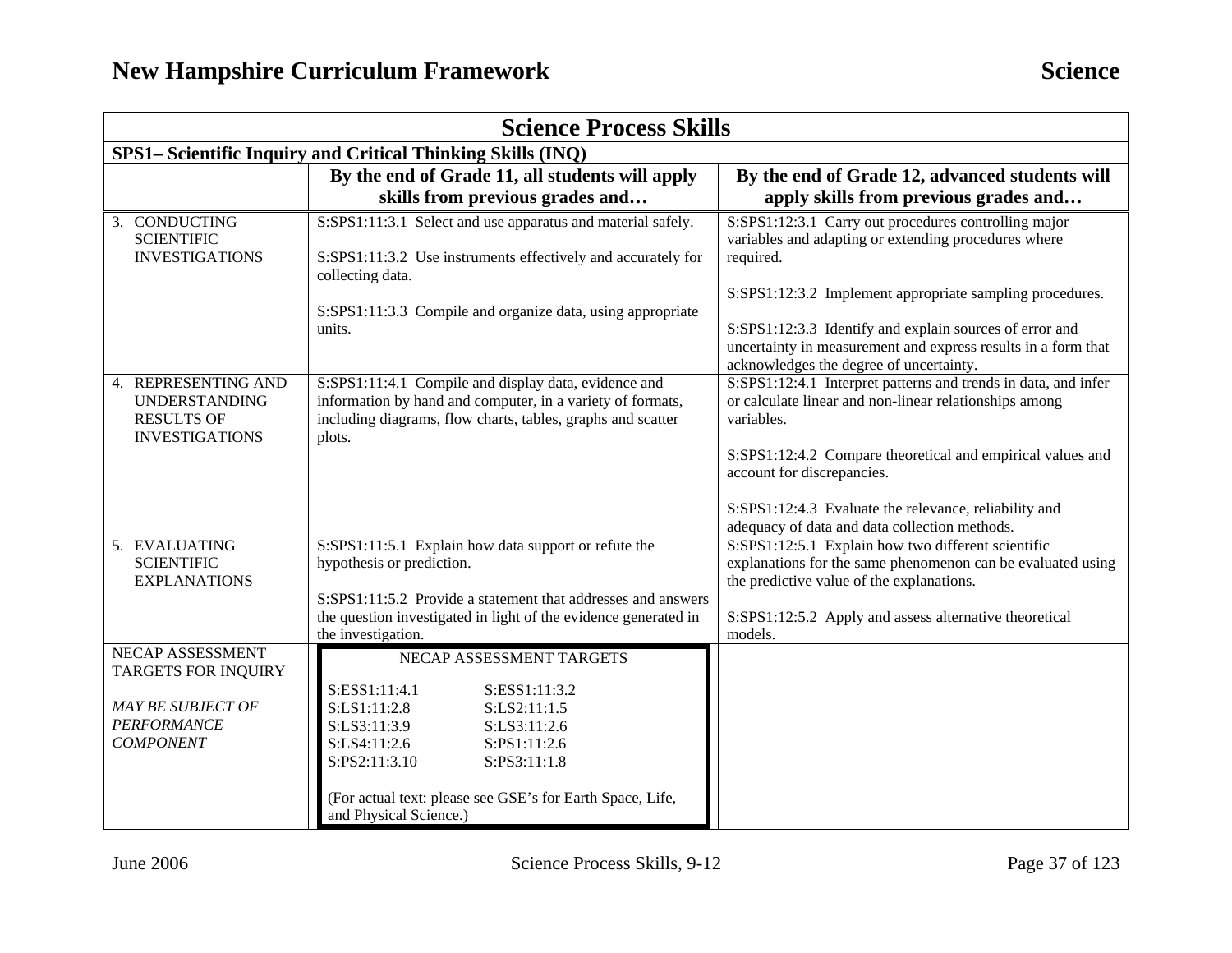| <b>Science Process Skills</b>             |                                                                                                                                                                                                                                                                                                                                                                                                                                                                                                                                                                                                                                                                                                                                                                                                                                                                                                                                                                        |                                                                                                                                                                                                                                                                                                                                                                                                                                                                                                                                                    |  |
|-------------------------------------------|------------------------------------------------------------------------------------------------------------------------------------------------------------------------------------------------------------------------------------------------------------------------------------------------------------------------------------------------------------------------------------------------------------------------------------------------------------------------------------------------------------------------------------------------------------------------------------------------------------------------------------------------------------------------------------------------------------------------------------------------------------------------------------------------------------------------------------------------------------------------------------------------------------------------------------------------------------------------|----------------------------------------------------------------------------------------------------------------------------------------------------------------------------------------------------------------------------------------------------------------------------------------------------------------------------------------------------------------------------------------------------------------------------------------------------------------------------------------------------------------------------------------------------|--|
| <b>SPS2-</b> Unifying Concepts of Science |                                                                                                                                                                                                                                                                                                                                                                                                                                                                                                                                                                                                                                                                                                                                                                                                                                                                                                                                                                        |                                                                                                                                                                                                                                                                                                                                                                                                                                                                                                                                                    |  |
|                                           | By the end of Grade 11, all students will apply                                                                                                                                                                                                                                                                                                                                                                                                                                                                                                                                                                                                                                                                                                                                                                                                                                                                                                                        | By the end of Grade 12, advanced students will                                                                                                                                                                                                                                                                                                                                                                                                                                                                                                     |  |
|                                           | skills from previous grades and                                                                                                                                                                                                                                                                                                                                                                                                                                                                                                                                                                                                                                                                                                                                                                                                                                                                                                                                        | apply skills from previous grades and                                                                                                                                                                                                                                                                                                                                                                                                                                                                                                              |  |
| 1. NATURE OF SCIENCE<br>(NOS)             | S:SPS2:11:1.1 Explore new phenomena through<br>investigations conducted for different reasons, or to check on<br>previous results.                                                                                                                                                                                                                                                                                                                                                                                                                                                                                                                                                                                                                                                                                                                                                                                                                                     | S:SPS2:12:1.1 Recognize that there are different traditions in<br>science about what is investigated and how; but they all have<br>in common certain beliefs about the value of evidence, logic<br>and good arguments.                                                                                                                                                                                                                                                                                                                             |  |
|                                           | S:SPS2:11:1.2 Test how well a theory predicts a phenomena.                                                                                                                                                                                                                                                                                                                                                                                                                                                                                                                                                                                                                                                                                                                                                                                                                                                                                                             |                                                                                                                                                                                                                                                                                                                                                                                                                                                                                                                                                    |  |
|                                           | S:SPS2:11:1.3 Recognize that sometimes scientists can<br>control conditions in order to focus on the effect of a single<br>variable; when that is not possible for practical or ethical<br>reasons, they try to observe as wide a range of natural<br>occurrences as possible to be able to discern patterns.                                                                                                                                                                                                                                                                                                                                                                                                                                                                                                                                                                                                                                                          | S:SPS2:12:1.2 Understand that no matter how well one theory<br>fits observations, a new theory might fit them better, or might<br>fit a wider range of observations.<br>S:SPS2:12:1.3 Explain how in the short run, new ideas that do<br>not mesh well with mainstream ideas in science often<br>encounter vigorous criticism.                                                                                                                                                                                                                     |  |
|                                           | S:SPS2:11:1.4 Show how hypotheses are widely used in                                                                                                                                                                                                                                                                                                                                                                                                                                                                                                                                                                                                                                                                                                                                                                                                                                                                                                                   |                                                                                                                                                                                                                                                                                                                                                                                                                                                                                                                                                    |  |
|                                           | science for choosing what data to pay attention to and what<br>additional data to seek, and for guiding the interpretation of<br>the data (both new and previously available).<br>S:SPS2:11:1.5 Understand that in the long run, theories are<br>judged by how they fit with other theories, the range of<br>observations they explain, how well they explain observations,<br>and how effective they are in predicting new findings.<br>S:SPS2:11:1.6 Show how the usefulness of a model can be<br>tested by comparing its predictions to actual observations in<br>the real world; but a close match does not mean that the model<br>is the only "true" model or the one that would work.<br>S:SPS2:11:1.7 Realize that in science, the testing, revising,<br>and occasional discarding of theories, new and old, never<br>ends; this ongoing process leads to an increasingly better<br>understanding of how things work in the world but not to<br>absolute truth. | S:SPS2:12:1.4 Know that from time to time, major shifts<br>occur in the scientific view of how the world works; more<br>often, however, the changes that take place in the body of<br>scientific knowledge are small modifications of prior<br>knowledge (change and continuity are persistent features of<br>science).<br>S:SPS2:12:1.5 Recognize that evidence for the value of<br>testing, revising and discarding theories is given by the<br>improving ability of scientists to offer reliable explanations<br>and make accurate predictions. |  |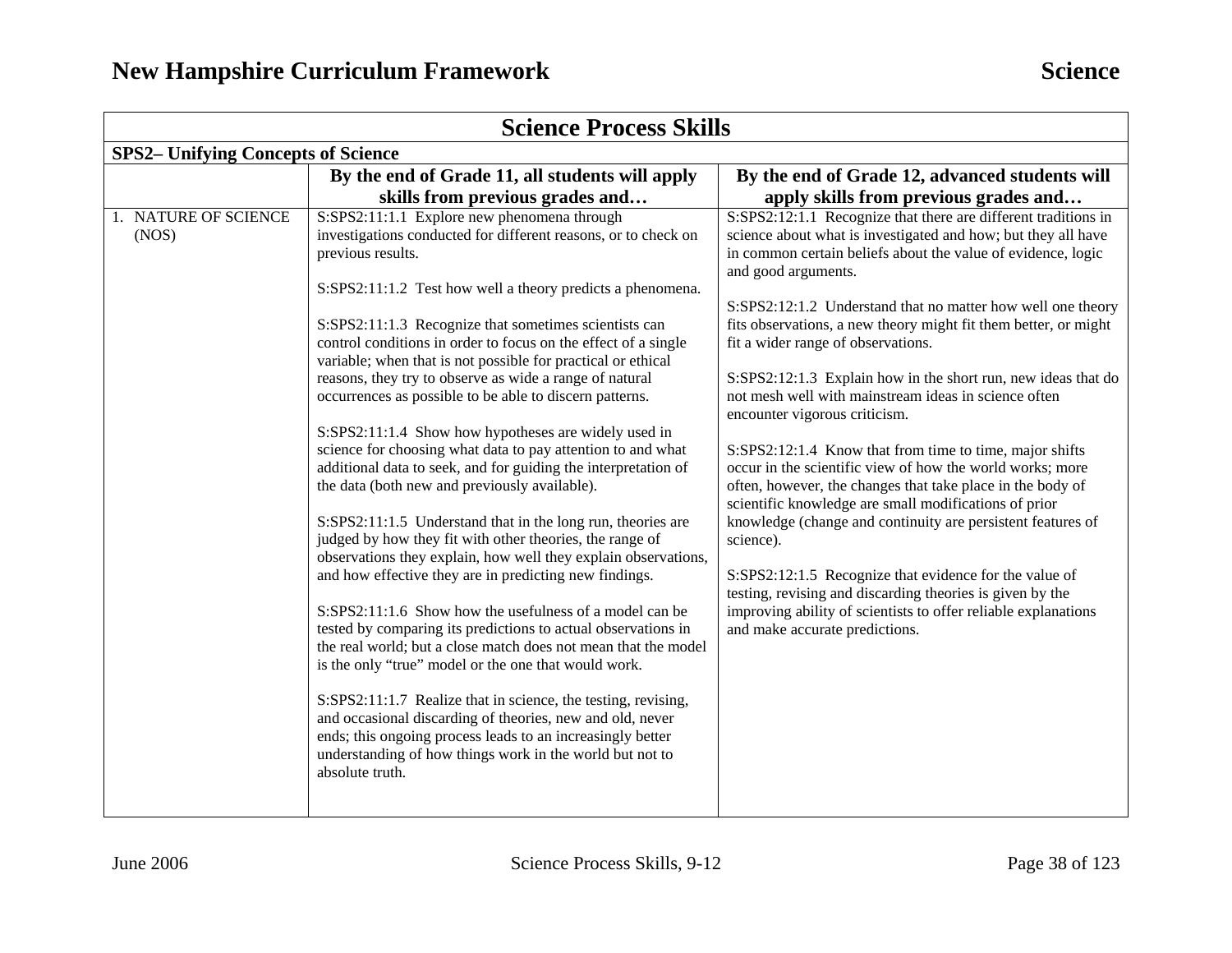| <b>Science Process Skills</b>             |                                                                                                                                                                                                                                                                                                                                                   |                                                                                                                                                                                                                                                                                                                                                                                                                                                                          |  |  |
|-------------------------------------------|---------------------------------------------------------------------------------------------------------------------------------------------------------------------------------------------------------------------------------------------------------------------------------------------------------------------------------------------------|--------------------------------------------------------------------------------------------------------------------------------------------------------------------------------------------------------------------------------------------------------------------------------------------------------------------------------------------------------------------------------------------------------------------------------------------------------------------------|--|--|
| <b>SPS2-</b> Unifying Concepts of Science |                                                                                                                                                                                                                                                                                                                                                   |                                                                                                                                                                                                                                                                                                                                                                                                                                                                          |  |  |
|                                           | By the end of Grade 11, all students will apply                                                                                                                                                                                                                                                                                                   | By the end of Grade 12, advanced students will                                                                                                                                                                                                                                                                                                                                                                                                                           |  |  |
|                                           | skills from previous grades and                                                                                                                                                                                                                                                                                                                   | apply skills from previous grades and                                                                                                                                                                                                                                                                                                                                                                                                                                    |  |  |
| 2. SYSTEMS AND<br><b>ENERGY (SAE)</b>     | S:SPS2:11:2.1 Realize that systems may be so closely related<br>that there is no way to draw boundaries that separate all parts<br>of one from all parts of the others.                                                                                                                                                                           | S:SPS2:12:2.1 Use evidence and logic to explain that as the<br>number of parts in a system grows in size, the number of<br>possible interactions increases much more rapidly, roughly<br>with the square of the number of parts.                                                                                                                                                                                                                                         |  |  |
|                                           | S:SPS2:11:2.2 Give examples to show that a system usually                                                                                                                                                                                                                                                                                         |                                                                                                                                                                                                                                                                                                                                                                                                                                                                          |  |  |
|                                           | has some properties that are different from those of its parts,<br>but appear because of the interaction of those parts.                                                                                                                                                                                                                          | S:SPS2:12:2.2 Know that understanding how things work and<br>designing solutions to problems of almost any kind can be<br>facilitated by systems analysis; in defining a system, it is                                                                                                                                                                                                                                                                                   |  |  |
|                                           | S:SPS2:11:2.3 Demonstrate that even in some very simple<br>systems, it may not always be possible to predict accurately<br>the result of changing some part or connection.                                                                                                                                                                        | important to specify its boundaries and subsystems, indicate its<br>relation to other systems, and identify what its input and<br>output are expected to be.                                                                                                                                                                                                                                                                                                             |  |  |
|                                           |                                                                                                                                                                                                                                                                                                                                                   |                                                                                                                                                                                                                                                                                                                                                                                                                                                                          |  |  |
| 3. MODELS AND SCALE<br>(MAS)              | S:SPS2:11:3.1 Understand that the basic idea of mathematical<br>modeling is to find a mathematical relationship that behaves in<br>the same way as the objects or processes under investigation; a<br>mathematical model may give insight about how something<br>really works or may fit observations very well without any<br>intuitive meaning. | S:SPS2:12:3.1 Recognize that computers have greatly<br>improved the power and use of mathematical models by<br>performing computations that are very long, very complicated,<br>or repetitive; therefore, computers can show the consequences<br>of applying complex rules or of changing the rules. The<br>graphic capabilities of computers make them useful in the<br>design and testing of devices and structures and in the<br>simulation of complicated processes. |  |  |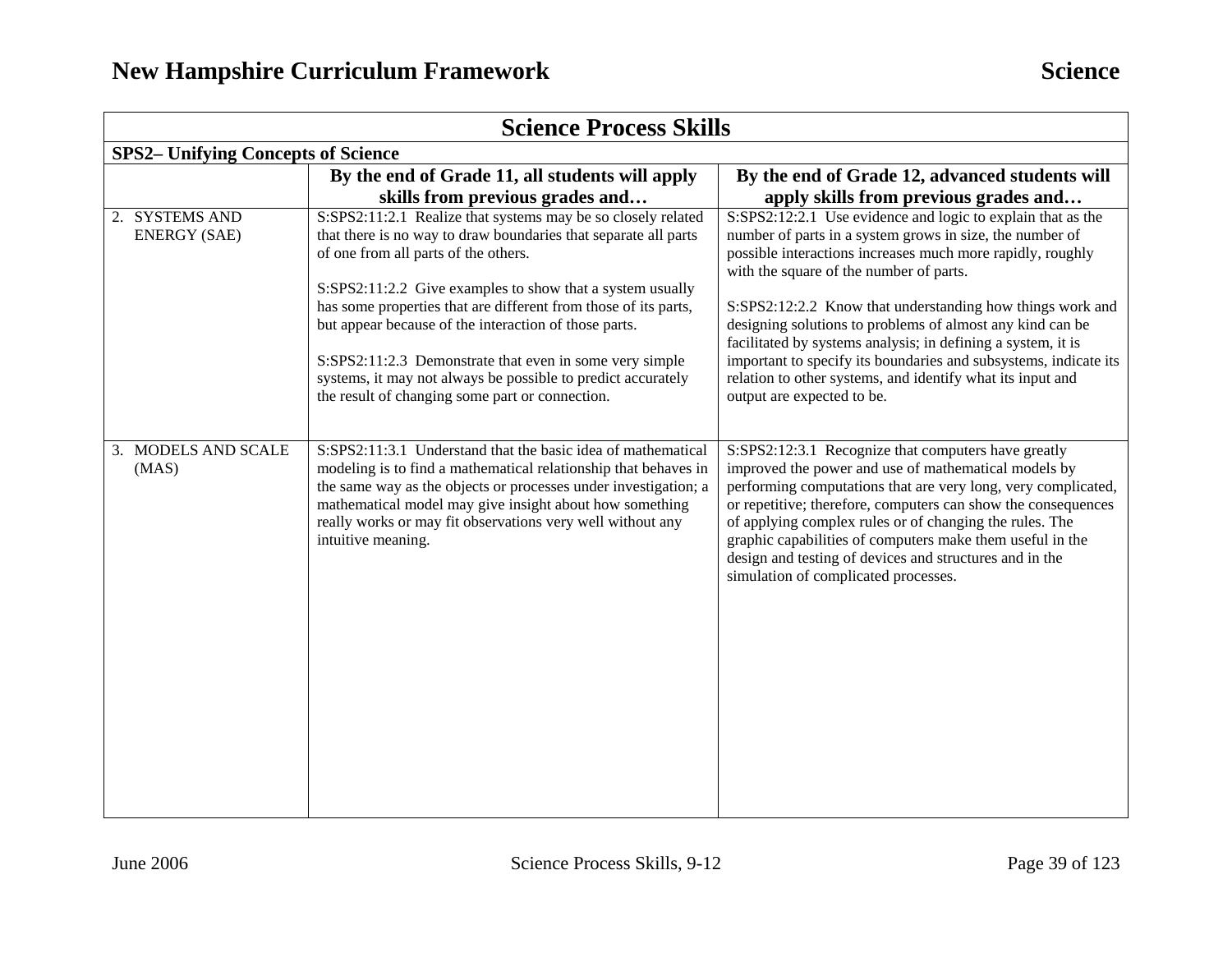| <b>Science Process Skills</b>             |                                                                                                                                                                                                                                                                                                                                                                                                                                                                                                                                                                   |                                                                                                                                                                                                                                                                                                                                                                                                                               |  |
|-------------------------------------------|-------------------------------------------------------------------------------------------------------------------------------------------------------------------------------------------------------------------------------------------------------------------------------------------------------------------------------------------------------------------------------------------------------------------------------------------------------------------------------------------------------------------------------------------------------------------|-------------------------------------------------------------------------------------------------------------------------------------------------------------------------------------------------------------------------------------------------------------------------------------------------------------------------------------------------------------------------------------------------------------------------------|--|
| <b>SPS2-</b> Unifying Concepts of Science |                                                                                                                                                                                                                                                                                                                                                                                                                                                                                                                                                                   |                                                                                                                                                                                                                                                                                                                                                                                                                               |  |
|                                           | By the end of Grade 11, all students will apply                                                                                                                                                                                                                                                                                                                                                                                                                                                                                                                   | By the end of Grade 12, advanced students will                                                                                                                                                                                                                                                                                                                                                                                |  |
|                                           | skills from previous grades and                                                                                                                                                                                                                                                                                                                                                                                                                                                                                                                                   | apply skills from previous grades and                                                                                                                                                                                                                                                                                                                                                                                         |  |
| 4. PATTERNS OF<br>CHANGE (POC)            | S:SPS2:11:4.1 Recognize that things can change in detail, but<br>remain the same in general (e.g., the players change but the<br>team remains, the cells are replaced but the organism remains);<br>sometimes counterbalancing changes are necessary for a thing<br>to retain its essential constancy in the presence of changing<br>conditions.<br>S:SPS2:11:4.2 Describe how graphs and equations are useful                                                                                                                                                    | S:SPS2:12:4.1 Give examples of how in many physical,<br>biological and social systems, changes in one direction tend to<br>produce opposing (but somewhat delayed) influences, leading<br>to repetitive cycles of behavior.<br>S:SPS2:12:4.2 Realize that most systems above the molecular<br>level involve so many parts and forces and are so sensitive to<br>tiny differences in conditions that their precise behavior is |  |
|                                           | (and often equivalent) ways for depicting and analyzing<br>patterns of change.<br>S:SPS2:11:4.3 Give examples of how a system in equilibrium<br>may return to the same state of equilibrium if the disturbances<br>it experiences are small; but large disturbances may cause it to<br>escape that equilibrium and eventually settle into some other<br>state of equilibrium.<br>S:SPS2:11:4.4 Describe how in evolutionary change, the<br>present arises from the materials and forms of the past, more<br>or less gradually, and in ways that can be explained. | unpredictable, even if all the rules for change are known.<br>Predictable or not, the precise future of a system is not<br>completely determined by its present state and circumstances<br>but also on the fundamentally uncertain outcomes of events on<br>the atomic scale.                                                                                                                                                 |  |
|                                           |                                                                                                                                                                                                                                                                                                                                                                                                                                                                                                                                                                   |                                                                                                                                                                                                                                                                                                                                                                                                                               |  |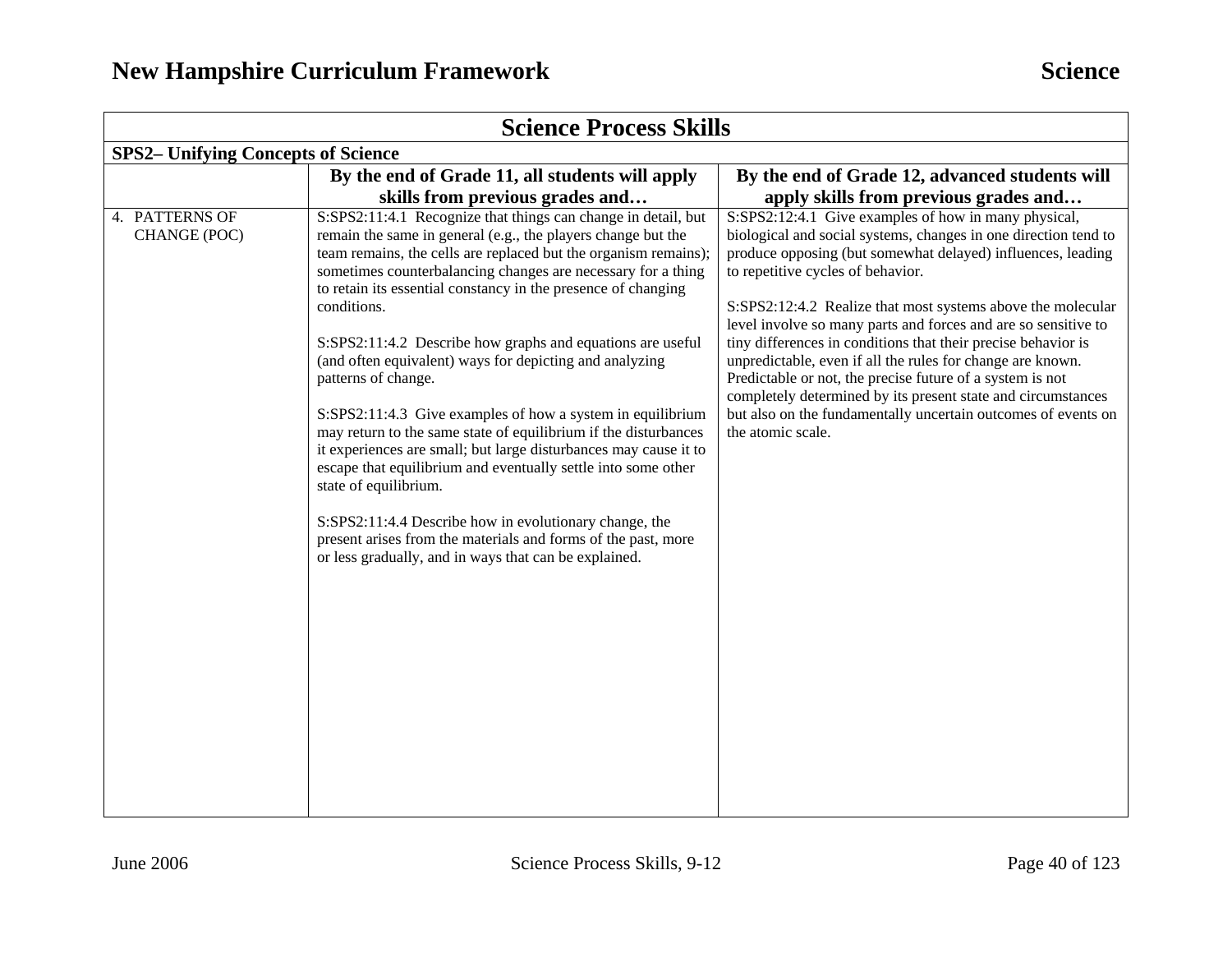| <b>Science Process Skills</b> |                                                                                                                                                                                                                                                                                                                                                                                                                                                                                                                                                                                                                                                                                                                      |                                                |  |  |  |
|-------------------------------|----------------------------------------------------------------------------------------------------------------------------------------------------------------------------------------------------------------------------------------------------------------------------------------------------------------------------------------------------------------------------------------------------------------------------------------------------------------------------------------------------------------------------------------------------------------------------------------------------------------------------------------------------------------------------------------------------------------------|------------------------------------------------|--|--|--|
|                               | <b>SPS2– Unifying Concepts of Science</b>                                                                                                                                                                                                                                                                                                                                                                                                                                                                                                                                                                                                                                                                            |                                                |  |  |  |
|                               | By the end of Grade 11, all students will apply                                                                                                                                                                                                                                                                                                                                                                                                                                                                                                                                                                                                                                                                      | By the end of Grade 12, advanced students will |  |  |  |
|                               | skills from previous grades and                                                                                                                                                                                                                                                                                                                                                                                                                                                                                                                                                                                                                                                                                      | apply skills from previous grades and          |  |  |  |
| 5. FORM AND FUNCTION<br>(FAF) | S:SPS2:11:5.1 Explore how the movement of ocean floor<br>plates under continental plates or two continental plates<br>moving against each other can deform the earth's surface.<br>S:SPS2:11:5.2 Provide data and evidence on how folding in<br>crustal plates can cause mountain ranges.<br>S:SPS2:11:5.3 Understand that an atom's electron<br>configuration determines how the atom can interact with other<br>atoms.<br>S:SPS2:11:5.4 Provide examples of how configuration of<br>atoms in a molecule determines a molecule's properties.<br>S:SPS2:11:5.5 Discover how the shape of large molecules<br>affects the interaction with other molecules.<br>S:SPS2:11:5.6 Demonstrate that a variety of biological, | Same as Grade 11                               |  |  |  |
|                               | chemical and physical phenomena can be explained by<br>changes in the arrangement and motion of atoms and<br>molecules.                                                                                                                                                                                                                                                                                                                                                                                                                                                                                                                                                                                              |                                                |  |  |  |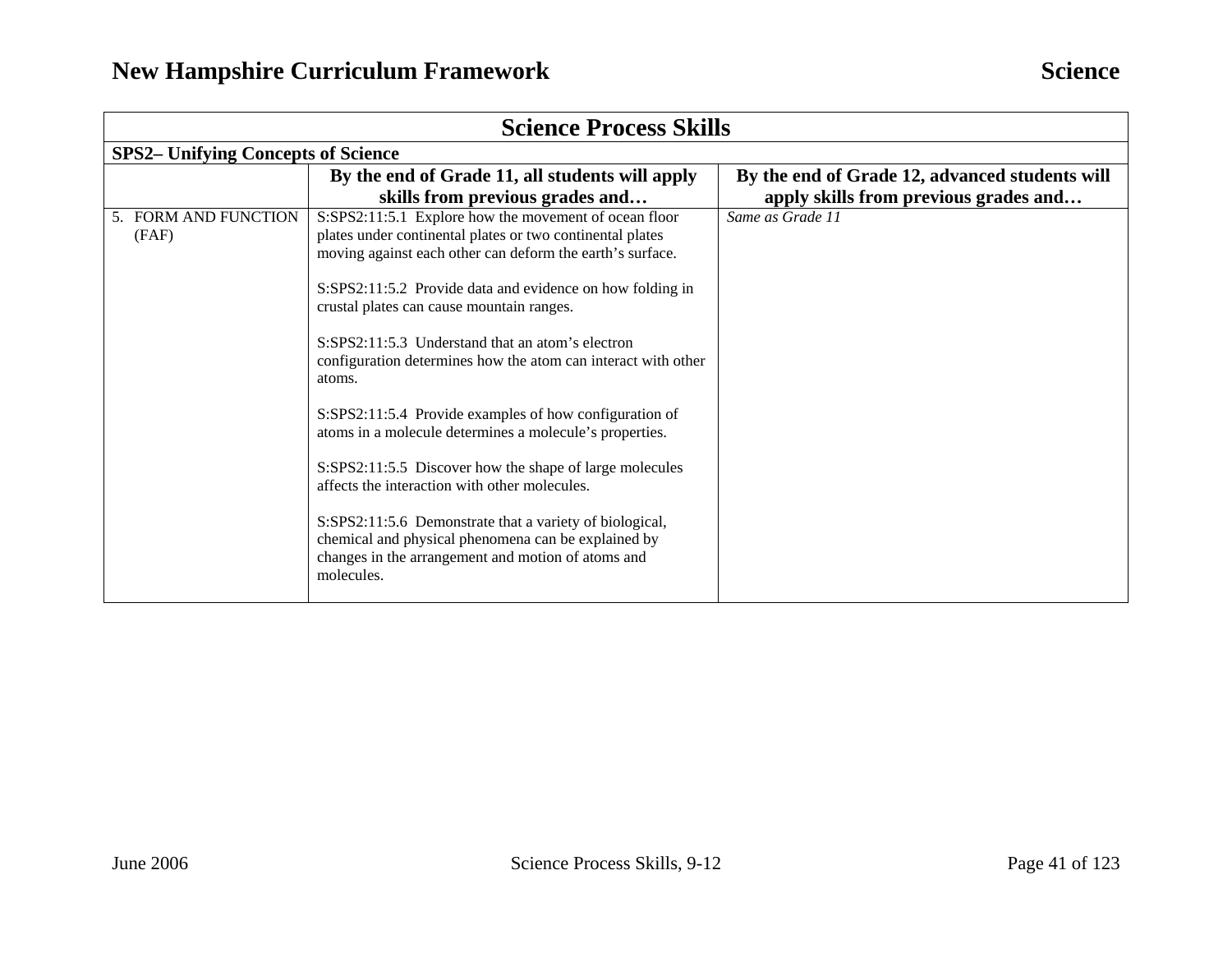| <b>Science Process Skills</b>                                                                                                   |                                                                                                                                                                                                                                                                                                                                                                                                                                                                                                                                                                                                                                                                                                                                                                                                                                                                                                                                                                                                                                                            |                                                                                         |  |
|---------------------------------------------------------------------------------------------------------------------------------|------------------------------------------------------------------------------------------------------------------------------------------------------------------------------------------------------------------------------------------------------------------------------------------------------------------------------------------------------------------------------------------------------------------------------------------------------------------------------------------------------------------------------------------------------------------------------------------------------------------------------------------------------------------------------------------------------------------------------------------------------------------------------------------------------------------------------------------------------------------------------------------------------------------------------------------------------------------------------------------------------------------------------------------------------------|-----------------------------------------------------------------------------------------|--|
| SPS3– Personal, Social, and Technological Perspectives                                                                          |                                                                                                                                                                                                                                                                                                                                                                                                                                                                                                                                                                                                                                                                                                                                                                                                                                                                                                                                                                                                                                                            |                                                                                         |  |
|                                                                                                                                 | By the end of Grade 11, all students will apply<br>skills from previous grades and                                                                                                                                                                                                                                                                                                                                                                                                                                                                                                                                                                                                                                                                                                                                                                                                                                                                                                                                                                         | By the end of Grade 12, advanced students will<br>apply skills from previous grades and |  |
| 1. COLLABORATION IN<br><b>SCIENTIFIC</b><br><b>ENDEAVORS</b>                                                                    | S:SPS3:11:1.1 Collaborate with existing research efforts.<br>S:SPS3:11:1.2 Identify global researchers in a field of<br>interest.                                                                                                                                                                                                                                                                                                                                                                                                                                                                                                                                                                                                                                                                                                                                                                                                                                                                                                                          | Same as grade 11                                                                        |  |
| 2. COMMON<br><b>ENVIRONMENTAL</b><br><b>ISSUES, NATURAL</b><br><b>RESOURCES</b><br><b>MANAGEMENT AND</b><br><b>CONSERVATION</b> | S:SPS3:11:2.1 Develop, modify, clarify and explain questions<br>that guide environmental investigations of various types.<br>S:SPS3:11:2.2 Design investigations to answer particular<br>questions about the environment.<br>S:SPS3:11:2.3 Locate and collect reliable information for<br>environmental investigations of many types.<br>S:SPS3:11:2.4 Apply basic logic and reasoning skills to<br>evaluate completeness and reliability in a variety of<br>information sources.<br>S:SPS3:11:2.5 Organize and display information in ways<br>appropriate to different types of environmental investigations<br>and purposes.<br>S:SPS3:11:2.6 Create, use and evaluate models to understand<br>environmental phenomena.<br>S:SPS3:11:2.7 Use to evidence and logic in developing<br>proposed explanations that address their initial questions and<br>hypotheses.<br>S:SPS3:11:2.8 Analyze global, social, cultural, political,<br>economic and environmental linkages.<br>S:SPS3:11:2.9 Evaluate presentations of environmental issues<br>for accuracy. | Same as grade 11                                                                        |  |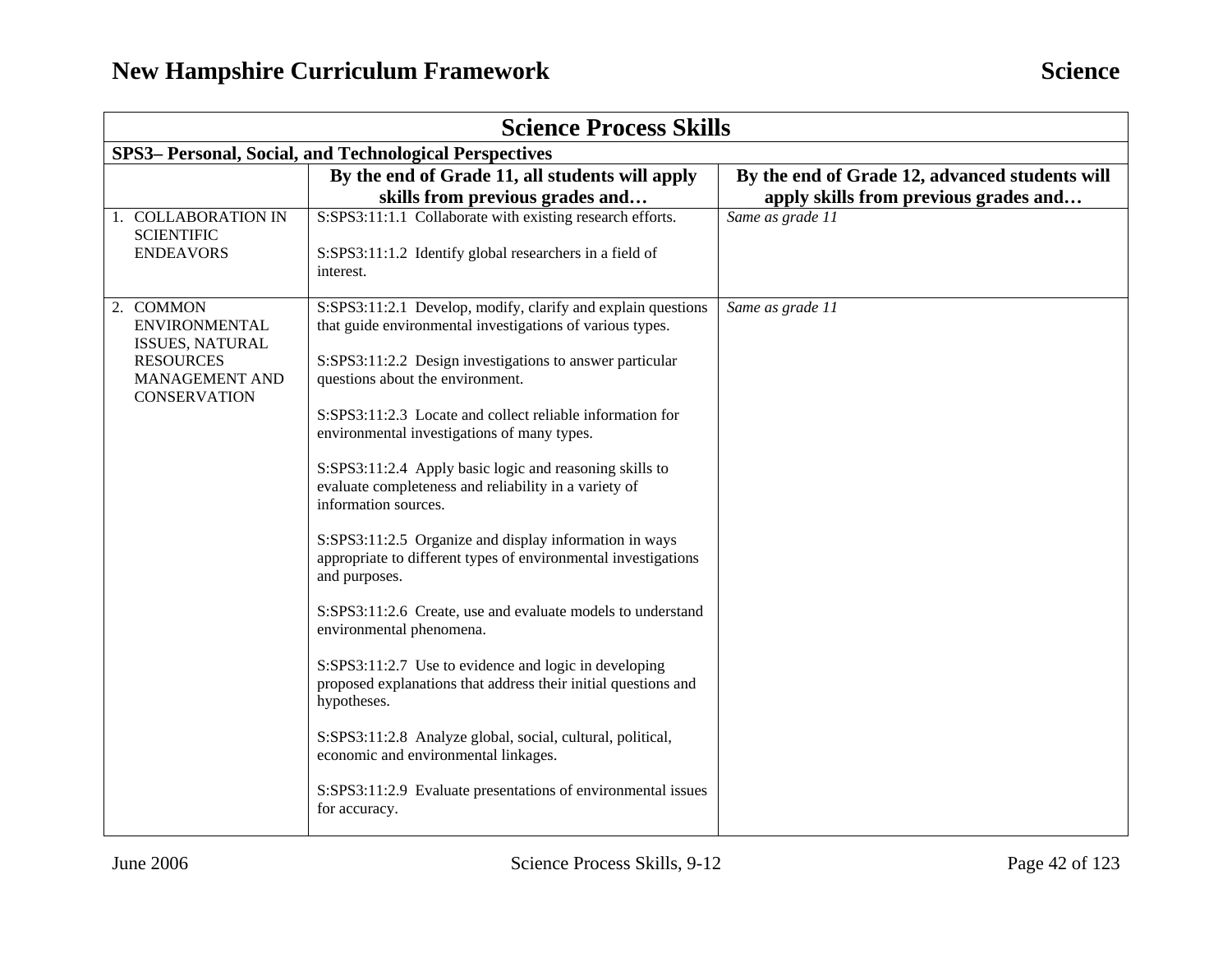| <b>Science Process Skills</b>                                                                    |                                                                                                                                                                                                                                                                                                                                                                                                     |                                                                                         |  |  |
|--------------------------------------------------------------------------------------------------|-----------------------------------------------------------------------------------------------------------------------------------------------------------------------------------------------------------------------------------------------------------------------------------------------------------------------------------------------------------------------------------------------------|-----------------------------------------------------------------------------------------|--|--|
|                                                                                                  | SPS3– Personal, Social, and Technological Perspectives                                                                                                                                                                                                                                                                                                                                              |                                                                                         |  |  |
|                                                                                                  | By the end of Grade 11, all students will apply<br>skills from previous grades and                                                                                                                                                                                                                                                                                                                  | By the end of Grade 12, advanced students will<br>apply skills from previous grades and |  |  |
| 3. SCIENCE AND<br>TECHNOLOGY,<br><b>TECHNOLOGICAL</b><br><b>DESIGN AND</b><br><b>APPLICATION</b> | S:SPS3:11:3.1 Analyze environmental issues such as water<br>quality, air quality, hazardous waste, and depletion of natural<br>resources.<br>S:SPS3:11:3.2 Evaluate status of a local community system<br>(transportation, water, communication, food resources or<br>electrical) in partnership with local officials.<br>S:SPS3:11:3.3 Analyze technical writing, graphs, charts, and<br>diagrams. | Same as grade 11                                                                        |  |  |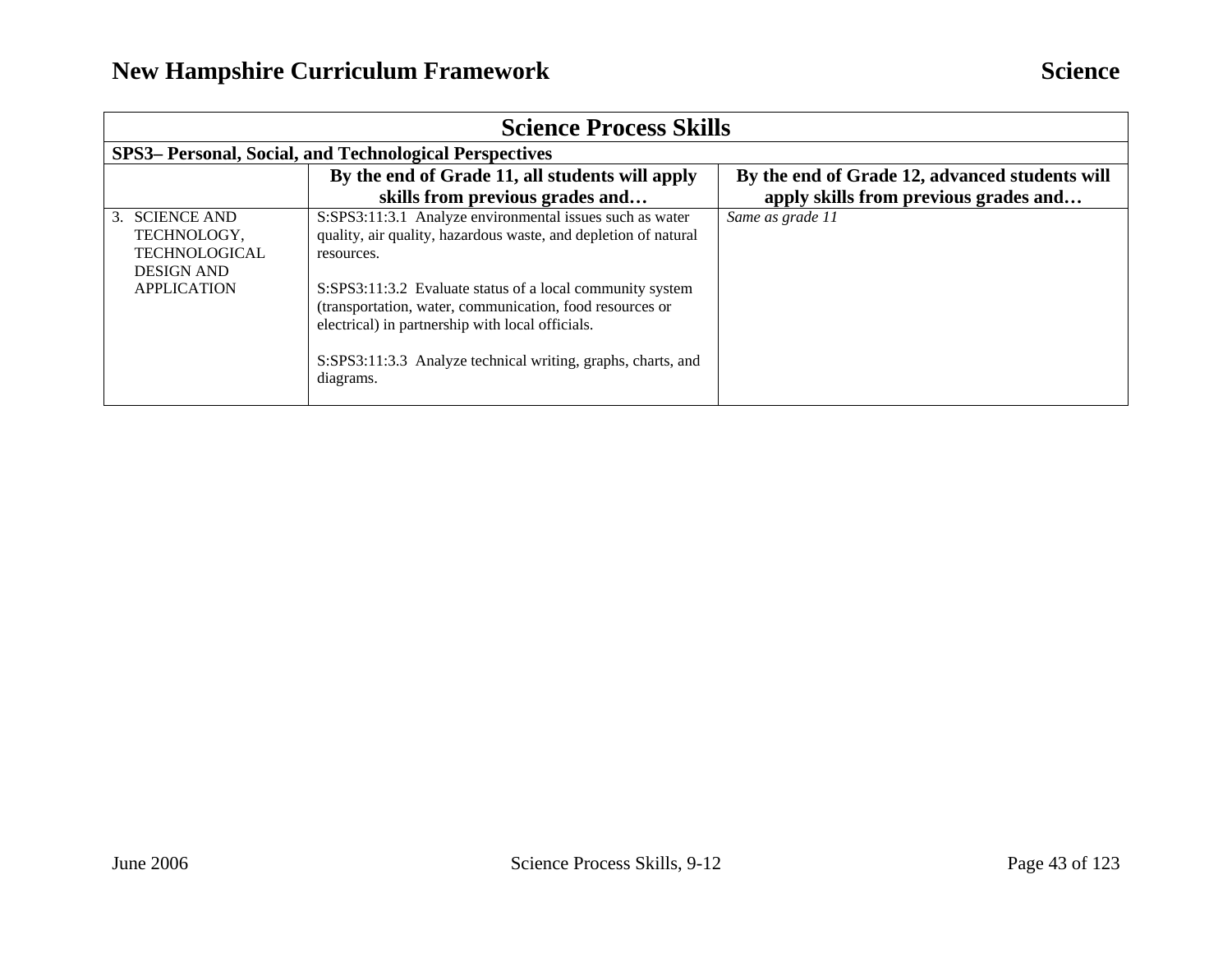| <b>Science Process Skills</b>                                 |                                                                                                                                                                                                                                                                |  |
|---------------------------------------------------------------|----------------------------------------------------------------------------------------------------------------------------------------------------------------------------------------------------------------------------------------------------------------|--|
|                                                               | SPS4- Science Skills for Information, Communication and Media Literacy (from ICT Literacy Map for Science,                                                                                                                                                     |  |
| www.21stcenturyskills.org)                                    |                                                                                                                                                                                                                                                                |  |
|                                                               | By the end of Grade 11, all students will apply skills from previous grades and                                                                                                                                                                                |  |
| 1. INFORMATION AND<br><b>MEDIA LITERACY</b>                   | S:SPS4:12:1.1 Select and analyze information from various sources (including electronic resources, print resources, community<br>resources) and personally collected data to answer questions being investigated.                                              |  |
|                                                               | S:SPS4:12:1.2 Collect and use qualitative and quantitative data and information, seek evidence and sources of information to<br>identify flaws such as errors and bias, and explain how the evidence supports or refutes an initial hypothesis.                |  |
|                                                               | S:SPS4:12:1.3 Analyze data and information gathered to clarify problems or issues identifying costs and benefits from a social,<br>cultural, and/or environmental perspective; predict the consequences of action or inaction; and propose possible solutions. |  |
| 2. COMMUNICATION<br><b>SKILLS</b>                             | S:SPS4:12:2.1 Select and use appropriate scientific vocabulary to orally share and communicate scientific ideas, plans, results,<br>and conclusions resulting from investigations.                                                                             |  |
|                                                               | S:SPS4:12:2.2 Create written reports and journals to share and communicate scientific ideas, plans, results, and conclusions<br>resulting from observations and investigations.                                                                                |  |
|                                                               | S:SPS4:12:2.3 Create a multimedia presentation incorporating numeric symbolic and/or graphic modes of representation to<br>share scientific ideas, plans, results, and conclusions.                                                                            |  |
| 3. CRITICAL THINKING<br><b>AND SYSTEMS</b><br><b>THINKING</b> | S:SPS4:12:3.1 Pursue scientific inquiry such as observation, measurement, hypothesis formation and analysis, and value "habits"<br>of mind" such as persistence, accuracy, and collaboration.                                                                  |  |
|                                                               | S:SPS4:12:3.2 Generate solutions to scientific questions and challenges through developing, modeling and revising<br>investigations.                                                                                                                           |  |
|                                                               | S:SPS4:12:3.3 Apply scientific knowledge and skills to make reasoned decisions about the use of science and scientific<br>innovations.                                                                                                                         |  |
| 4. PROBLEM                                                    | S:SPS4:12:4.1 Formulate scientific questions about an issue and define experimental procedures for finding answers.                                                                                                                                            |  |
| <b>IDENTIFICATION,</b><br>FORMULATION, AND<br><b>SOLUTION</b> | S:SPS4:12:4.2 Plan and conduct practical tests to solve problems or answer a question, collect and analyze data using<br>appropriate instruments and techniques safely and accurately.                                                                         |  |
|                                                               | S:SPS4:12:4.3 Develop models and explanations to fit evidence obtained through investigations.                                                                                                                                                                 |  |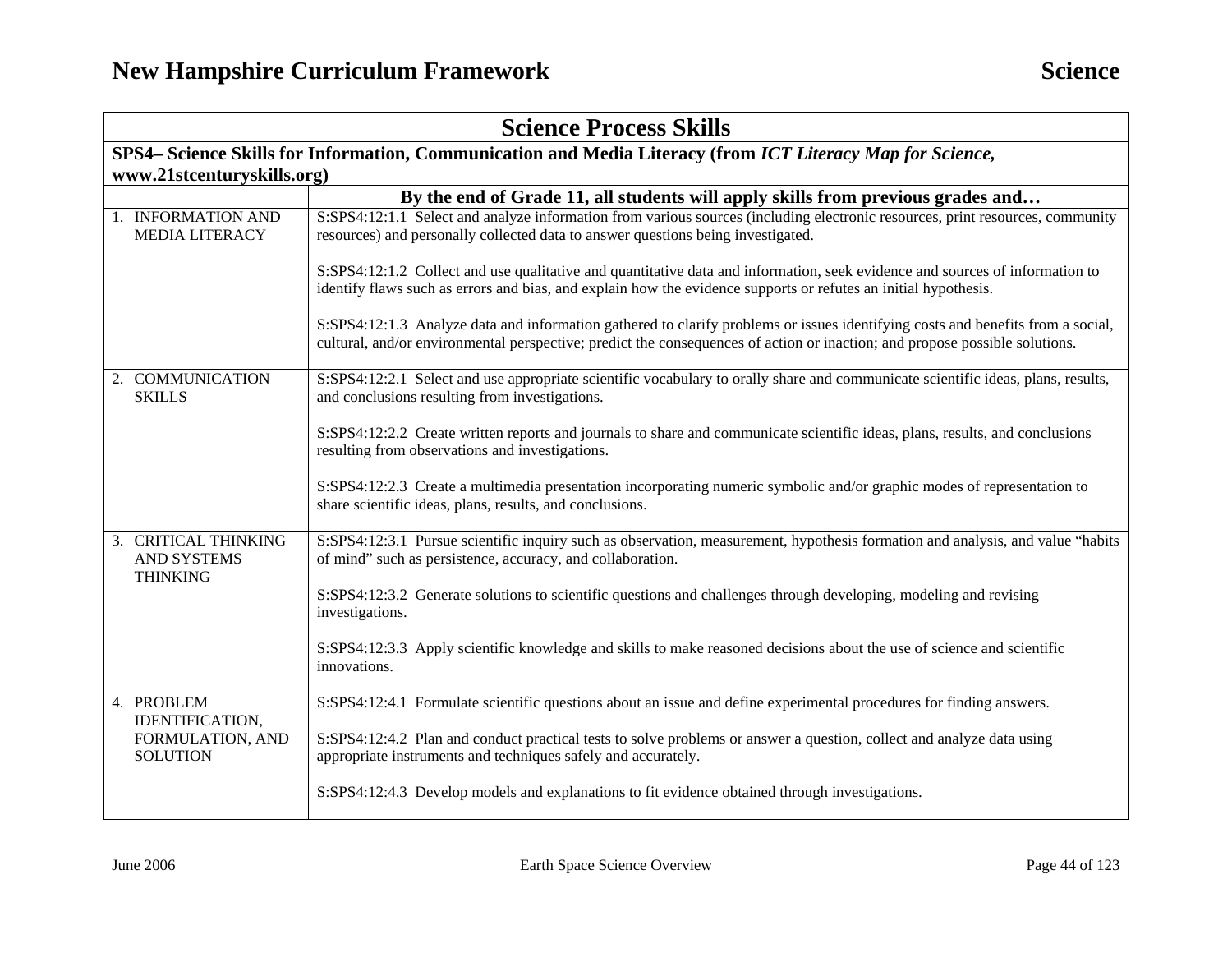| <b>Science Process Skills</b>                                 |                                                                                                                                                                                            |  |
|---------------------------------------------------------------|--------------------------------------------------------------------------------------------------------------------------------------------------------------------------------------------|--|
|                                                               | SPS4– Science Skills for Information, Communication and Media Literacy (from ICT Literacy Map for Science,                                                                                 |  |
| www.21stcenturyskills.org)                                    |                                                                                                                                                                                            |  |
|                                                               | By the end of Grade 11, all students will apply skills from previous grades and                                                                                                            |  |
| 5. CREATIVITY AND<br><b>INTELLECTUAL</b><br><b>CURIOSITY</b>  | S:SPS4:12:5.1 Prepare multimedia presentations to share results of investigations, demonstrating a clear sense of audience and<br>purpose.                                                 |  |
|                                                               | S:SPS4:12:5.2 Use electronic networks to share information.                                                                                                                                |  |
|                                                               | S:SPS4:12:5.3 Model solutions to a range of problems in science and technology using computer simulation software.                                                                         |  |
| 6. INTERPERSONAL AND<br><b>COLLABORATIVE</b><br><b>SKILLS</b> | S:SPS4:12:6.1 Create a culminating team project that demonstrates content knowledge and conceptual understanding and shows<br>connections between science content and real-world settings. |  |
|                                                               | S:SPS4:12:6.2 Collect, synthesize, and report information from a variety of points of view.                                                                                                |  |
| 7. SELF DIRECTION                                             | S:SPS4:12:7.1 Use key ideas of science to document and explain through an investigation the relationship between science and<br>concepts.                                                  |  |
|                                                               | S:SPS4:12:7.2 Self-assess progress toward a predetermined outcome and decide what needs to be done to meet the goal.                                                                       |  |
| 8. ACCOUNTABILITY<br>AND ADAPTABILITY                         | S:SPS4:12:8.1 Identify the reputable and appropriate communities of learners to whom research findings should be reported,<br>compare data, and adapt as needed.                           |  |
|                                                               | S:SPS4:12:8.2 Use science learned to create a personal action plan on a community issue.                                                                                                   |  |
| 9. SOCIAL<br><b>RESPONSIBILITY</b>                            | S:SPS4:12:9.1 Collaborate with interested learners using appropriate web resources and publication media such as journals<br>(print and electronic).                                       |  |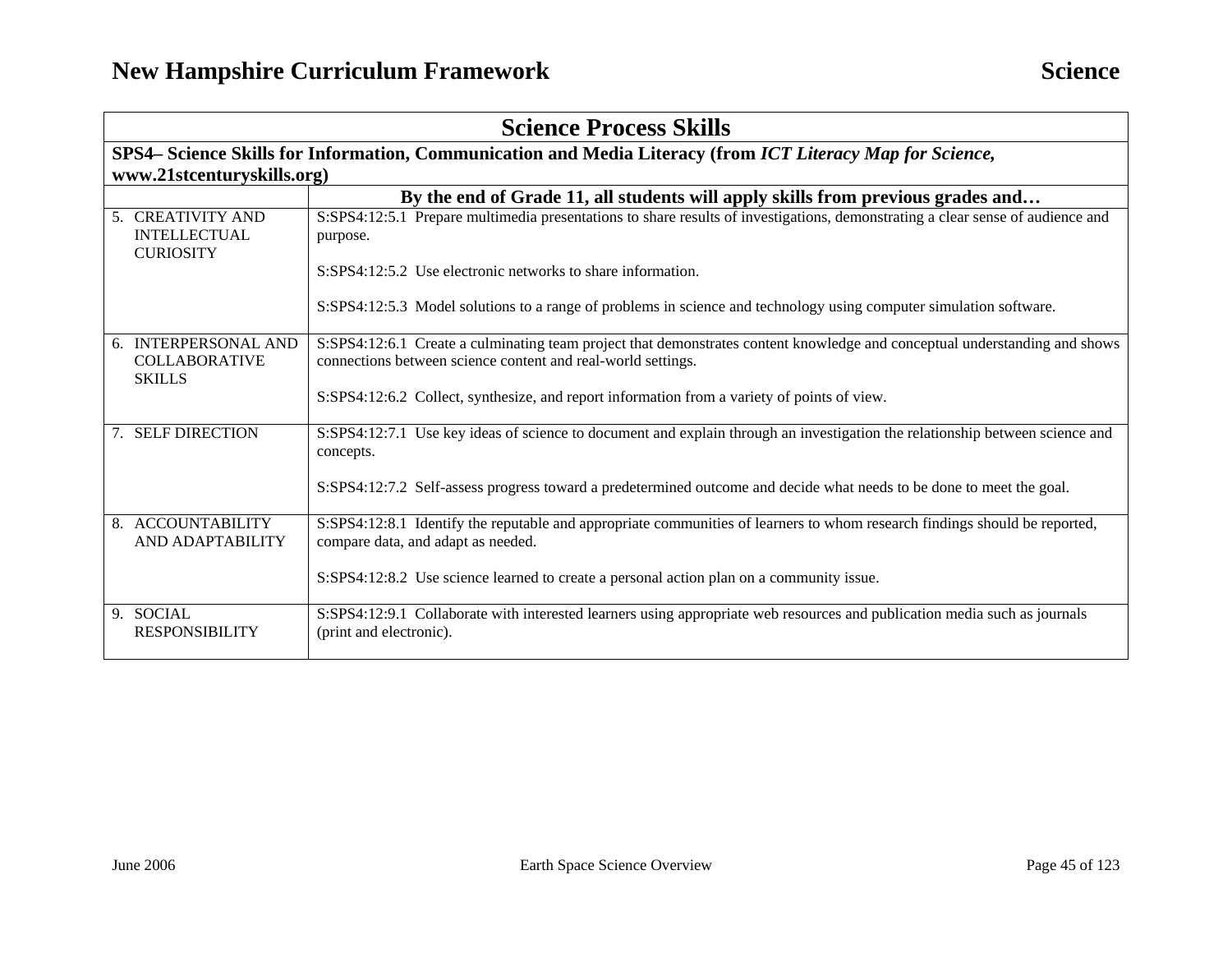### **Earth Space Science Overview**

| <b>Strand</b>                                                                                            | <b>Stem (rows) in GSEs</b>                       |    | Page    |        |  |
|----------------------------------------------------------------------------------------------------------|--------------------------------------------------|----|---------|--------|--|
| (Enduring Knowledge Statements)                                                                          |                                                  |    | $5 - 8$ | $9-12$ |  |
|                                                                                                          | 1. Atmosphere, Climate, and Weather              | 47 | 52      | 59     |  |
|                                                                                                          | 2. Composition and Features                      | 47 | 52      | 59     |  |
| <b>ESS1– The Earth and Earth materials, as we know</b>                                                   | 3. Fossils                                       | 48 | 52      | 60     |  |
| them today, have developed over long periods of time,                                                    | <b>Observation Of The Earth From Space</b><br>4. | 48 | 53      | 60     |  |
| through constant change processes.                                                                       | 5. Processes and Rates Of Change                 | 48 | 53      | 61     |  |
|                                                                                                          | 6. Rock Cycle                                    | 48 | 53      | 61     |  |
|                                                                                                          | 7. Water                                         | 48 | 54      | 61     |  |
|                                                                                                          | Earth, Sun And Moon                              | 49 | 55      | 62     |  |
| ESS2– The Earth is part of a solar system, made up of<br>distinct parts, which have temporal and spatial | 2. Energy                                        | 49 | 55      | 62     |  |
| interrelationships.                                                                                      | 3. Solar System                                  | 49 | 56      | 62     |  |
|                                                                                                          | 4. View From Earth                               | 49 | 56      | 62     |  |
| ESS3– The origin and evolution of galaxies and the                                                       | Size And Scale                                   | 50 | 57      | 63     |  |
| universe demonstrate fundamental principles of                                                           | 2. Stars And Galaxies                            | 50 | 57      | 63     |  |
| physical science across vast distances and time.                                                         | 3. Universe                                      | 50 | 57      | 64     |  |
| ESS4– The growth of scientific knowledge in Earth                                                        | 1. Design Technology                             | 51 | 58      | 65     |  |
| Space Science has been advanced through the                                                              | 2. Tools                                         | 51 | 58      | 65     |  |
| development of technology and is used (alone or in<br>combination with other sciences) to identify,      | 3. Local And Global Environmental Issues         | 51 | 58      | 65     |  |
| understand and solve local and global issues.                                                            | 4. Career and Technical Education                | 51 | 58      | 65     |  |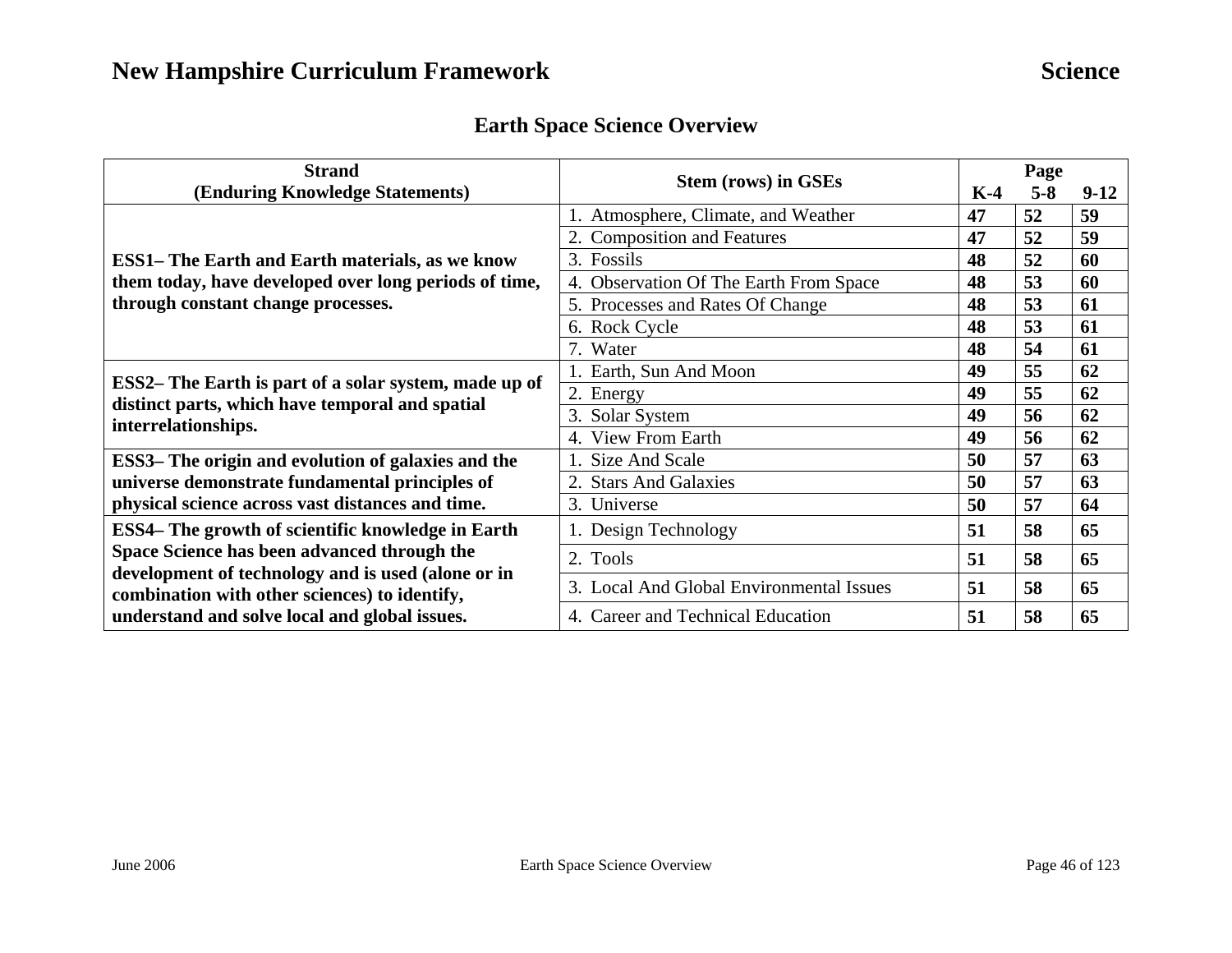| <b>Earth Space Science</b>                                                                                             |                                                                                                                                                                                                                                                                                                                                                                                  |                                                                                                                                                                                                                                                                                                                                                                                                                                                                                                                                                                                                                                                                                                                                                                                                                            |  |  |
|------------------------------------------------------------------------------------------------------------------------|----------------------------------------------------------------------------------------------------------------------------------------------------------------------------------------------------------------------------------------------------------------------------------------------------------------------------------------------------------------------------------|----------------------------------------------------------------------------------------------------------------------------------------------------------------------------------------------------------------------------------------------------------------------------------------------------------------------------------------------------------------------------------------------------------------------------------------------------------------------------------------------------------------------------------------------------------------------------------------------------------------------------------------------------------------------------------------------------------------------------------------------------------------------------------------------------------------------------|--|--|
| ESS1– The Earth and Earth materials, as we know them today, have developed over long periods of time, through constant |                                                                                                                                                                                                                                                                                                                                                                                  |                                                                                                                                                                                                                                                                                                                                                                                                                                                                                                                                                                                                                                                                                                                                                                                                                            |  |  |
| change processes.                                                                                                      |                                                                                                                                                                                                                                                                                                                                                                                  |                                                                                                                                                                                                                                                                                                                                                                                                                                                                                                                                                                                                                                                                                                                                                                                                                            |  |  |
|                                                                                                                        | $K-2$                                                                                                                                                                                                                                                                                                                                                                            | $3 - 4$                                                                                                                                                                                                                                                                                                                                                                                                                                                                                                                                                                                                                                                                                                                                                                                                                    |  |  |
| 1. ATMOSPHERE,<br>CLIMATE, AND<br><b>WEATHER</b>                                                                       | S:ESS1:2:1.1 Recognize that weather conditions change<br>frequently, and that weather patterns change over the seasons.<br>S:ESS1:2:1.2 Describe and compare weather using<br>observations and measurements of local weather conditions.                                                                                                                                         | S:ESS1:4:1.1 Explain how water exists in the atmosphere in<br>different forms and describe how it changes from one form to<br>another through various processes such as freezing,<br>condensation, precipitation and evaporation.<br>S:ESS1:4:1.2 Explain that air surrounds the Earth, it takes up<br>space, and it moves around as wind.<br>S:ESS1:4:1.3 Based on data collected from daily weather<br>observations, describe weather changes or weather<br>patterns. $[ESS1(K-4)POC-5]$<br>S:ESS1:4:1.4 Explain how the use of scientific tools helps<br>to extend senses and gather data about weather (i.e.,<br>weather/wind vane-direction; wind sock-wind intensity;<br>anemometer- speed; thermometer- temperature; meter<br>sticks/rulers- snow depth; rain gauges- rain amount in<br>inches). $[ESS1(K-4)NOS-3]$ |  |  |
| 2. COMPOSITION AND<br><b>FEATURES</b>                                                                                  | S:ESS1:2:2.1 Recognize that solid rocks, soils, and water in<br>its liquid and solid states can be found on the Earth's surface.<br>S:ESS1:2:2.2 Use observable properties, such as color and<br>texture, to classify and organize rocks and minerals.<br>S:ESS1:2:2.3 Recognize that Earth materials have a variety of<br>properties, including size, shape, color and texture. | S:ESS1:4:2.1 Describe Earth materials such as gases found in<br>the atmosphere, rocks, soils, and water in its liquid and solid<br>states.<br>S:ESS1:4:2.2 Describe rock as being composed of different<br>combinations of minerals.<br>S:ESS1:4:2.3 Given information about Earth materials,<br>explain how their characteristics lend themselves to<br>specific uses. [ESS1(K-4)FAF-6]<br>S:ESS1:4:2.4 Given certain Earth materials (soils, rocks,<br>or minerals) use physical properties to sort, classify, and/or<br>describe them. [ESS1(K-4)INQ-1]                                                                                                                                                                                                                                                                 |  |  |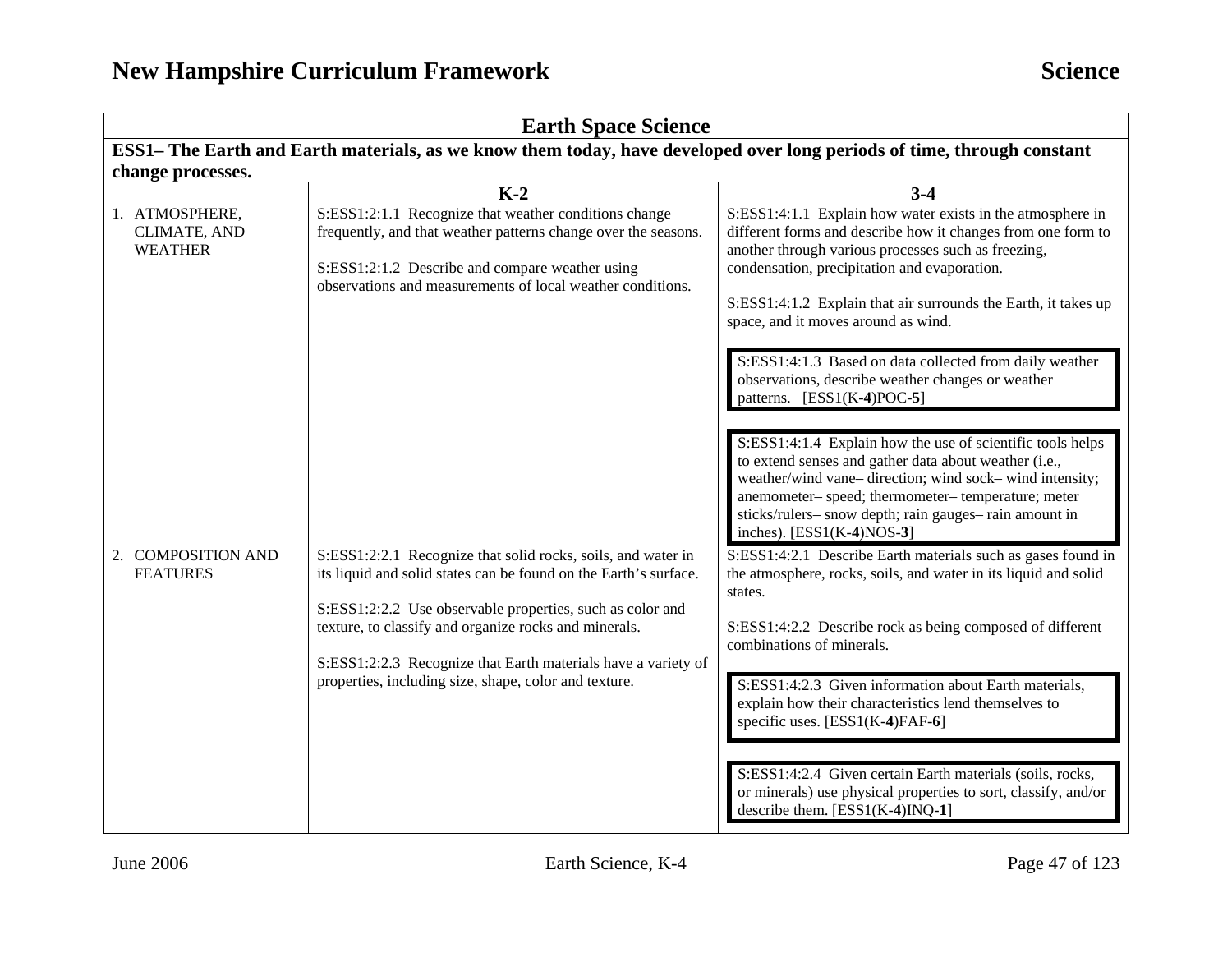### **Earth Space Science**

**ESS1– The Earth and Earth materials, as we know them today, have developed over long periods of time, through constant change processes.** 

|                                                     | $K-2$                                                                                                                                                                                                                 | $3 - 4$                                                                                                                                                                                                                    |
|-----------------------------------------------------|-----------------------------------------------------------------------------------------------------------------------------------------------------------------------------------------------------------------------|----------------------------------------------------------------------------------------------------------------------------------------------------------------------------------------------------------------------------|
| 3. FOSSILS                                          | None at this grade span.                                                                                                                                                                                              | S:ESS1:4:3.1 Recognize and explain that fossils offer<br>evidence of plants, animals and the nature of environments<br>that existed long ago.                                                                              |
| 4. OBSERVATION OF<br>THE EARTH FROM<br><b>SPACE</b> | None at this grade span.                                                                                                                                                                                              | S:ESS1:4:4.1 Recognize features of the Earth as viewed by<br>astronauts in orbit and as transmitted by scientific instruments<br>on satellites and spacecraft.                                                             |
| 5. PROCESSES AND<br><b>RATES OF CHANGE</b>          | S:ESS1:2:5.1 Recognize that some changes are too slow or<br>too fast to be easily observed.                                                                                                                           | S:ESS1:4:5.1 Identify and describe processes that affect the<br>features of the Earth's surface, including weathering, erosion,<br>deposition of sediment.                                                                 |
|                                                     |                                                                                                                                                                                                                       | S:ESS1:4:5.2 Explain how wind, water, or ice shape and<br>reshape the Earth's surface. [ESS1(K-4)INQ+SAE-4]                                                                                                                |
| 6. ROCK CYCLE                                       | S:ESS1:2:6.1 Explain that large rocks can be broken down<br>into smaller rocks.                                                                                                                                       | S:ESS1:4:6.1 Explain that smaller rocks come from the<br>breaking and weathering of larger rocks and bedrock.                                                                                                              |
|                                                     | S:ESS1:2:6.2 Describe rocks and soils in terms of their<br>physical properties.                                                                                                                                       | S:ESS1:4:6.2 Distinguish between the three categories of<br>rocks (metamorphic, igneous and sedimentary) and describe<br>the processes that create them.                                                                   |
|                                                     |                                                                                                                                                                                                                       | S:ESS1:4:6.3 Identify minerals by their physical properties,<br>such as color, texture and cleavage, and describe simple tests<br>used in the identification process.                                                      |
|                                                     |                                                                                                                                                                                                                       | S:ESS1:4:6.4 Use results from an experiment to draw<br>conclusions about how water interacts with earth materials<br>(e.g., percolation, erosion, frost heaves).<br>$[ESS1(K-4)INQ-2]$                                     |
| 7. WATER                                            | S:ESS1:2:7.1 Recognize that water can be a liquid or a solid;<br>and explain that it can be made to change from one state to the<br>other, but the amount (mass) of water always remains the same<br>in either state. | S:ESS1:4:7.1 Recognize and describe the Earth's surface as<br>mostly covered by water.<br>S:ESS1:4:7.2 Explain that most of Earth's water is salt water,<br>which is found in the oceans, and that fresh water is found in |
|                                                     |                                                                                                                                                                                                                       | rivers, lakes, underground sources, and glaciers.                                                                                                                                                                          |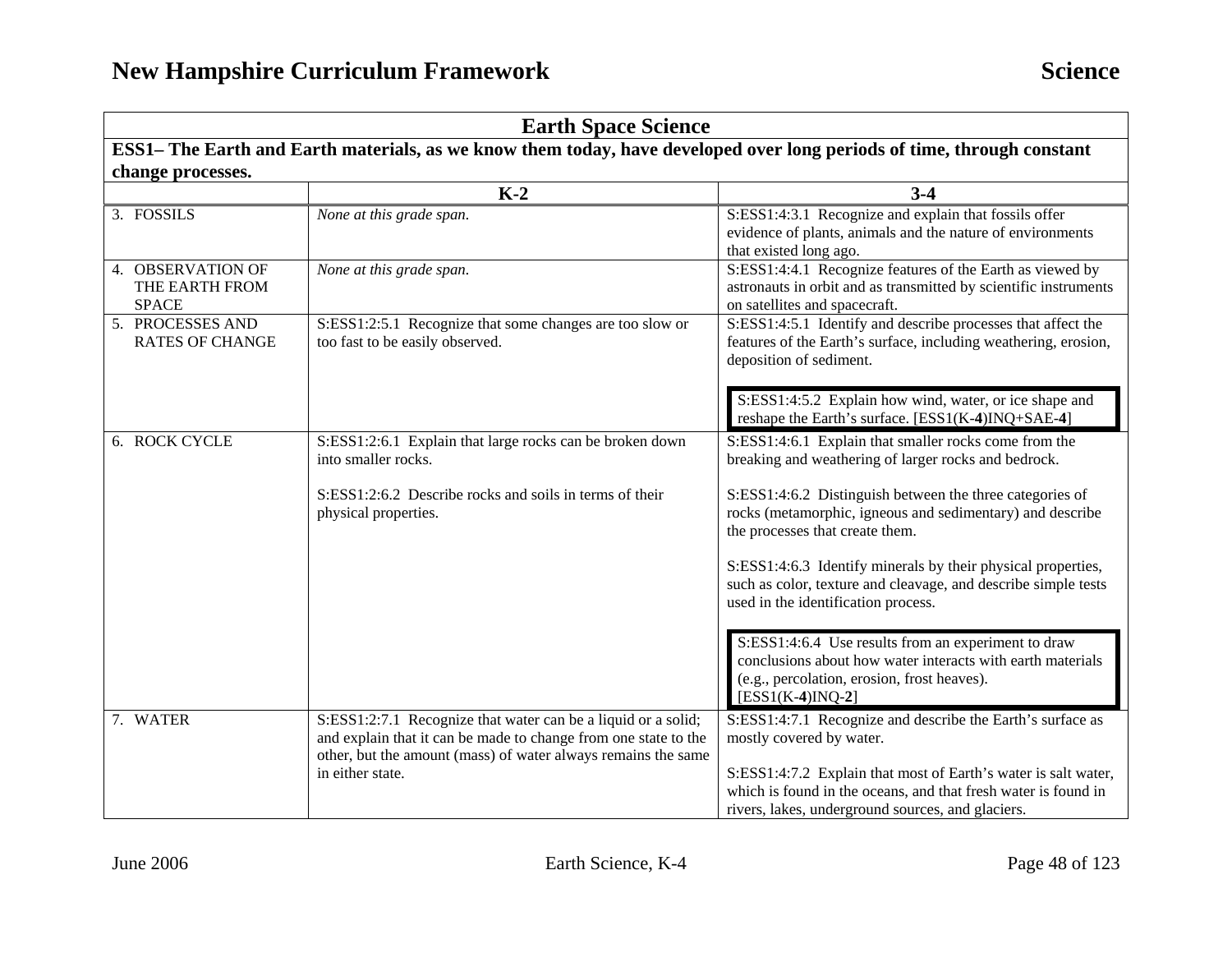| <b>Earth Space Science</b>                                                                                                |                                                                                                                                                                                                                                                                                                                                                                                               |                                                                                                                                                                                                                                                                                                                                                                                    |
|---------------------------------------------------------------------------------------------------------------------------|-----------------------------------------------------------------------------------------------------------------------------------------------------------------------------------------------------------------------------------------------------------------------------------------------------------------------------------------------------------------------------------------------|------------------------------------------------------------------------------------------------------------------------------------------------------------------------------------------------------------------------------------------------------------------------------------------------------------------------------------------------------------------------------------|
| ESS2– The Earth is part of a solar system, made up of distinct parts, which have temporal and spatial interrelationships. |                                                                                                                                                                                                                                                                                                                                                                                               |                                                                                                                                                                                                                                                                                                                                                                                    |
|                                                                                                                           | $K-2$                                                                                                                                                                                                                                                                                                                                                                                         | $3-4$                                                                                                                                                                                                                                                                                                                                                                              |
| 1. EARTH, SUN, AND<br><b>MOON</b>                                                                                         | S:ESS2:2:1.1 Recognize the basic patterns of the Sun,<br>including its appearance during the daytime, and how its<br>position in the sky changes through the seasons.                                                                                                                                                                                                                         | S:ESS2:4:1.1 Explain that night and day are caused by the<br>Earth's rotation on its axis; and that the Earth rotates<br>approximately once, every 24 hours.                                                                                                                                                                                                                       |
|                                                                                                                           | S:ESS2:2:1.2 Recognize the basic patterns of the Moon,<br>including its appearance sometimes at night and sometimes<br>during the day; and how it appears to change shape through<br>the month.                                                                                                                                                                                               | $S: ESS2:4:1.2$ Describe the Sun as a star.                                                                                                                                                                                                                                                                                                                                        |
| 2. ENERGY                                                                                                                 | S:ESS2:2:2.1 Recognize that the light and heat the Sun<br>provides to the Earth is necessary for life.                                                                                                                                                                                                                                                                                        | S:ESS2:4:2.1 Recognize that the Sun provides the light and<br>heat necessary to maintain the temperature of the Earth.                                                                                                                                                                                                                                                             |
| 3. SOLAR SYSTEM                                                                                                           | None at this grade span.                                                                                                                                                                                                                                                                                                                                                                      | S:ESS2:4:3.1 Recognize that the Moon orbits the Earth.<br>S:ESS2:4:3.2 Recognize that the Earth is one of a number of<br>planets that orbit the Sun.                                                                                                                                                                                                                               |
| 4. VIEW FROM EARTH                                                                                                        | S:ESS2:2:4.1 Recognize that the Sun, Moon and stars all<br>appear to move slowly across the sky.<br>S:ESS2:2:4.2 Recognize that as the position of the Sun<br>changes in relation to the Earth it creates shadows of varying<br>length and direction.<br>S:ESS2:2:4.3 Explain that people should not look directly at<br>the Sun because it is dangerous and may cause injury to the<br>eyes. | S:ESS2:4:4.1 Recognize that although star patterns seen in the<br>sky appear to move slowly each night from east to west they<br>actually remain the same, and explain why different stars can<br>be seen during different seasons.<br>S:ESS2:4:4.2 Explain why the planets look like stars, and<br>why, over a period of time, they appear to wander among the<br>constellations. |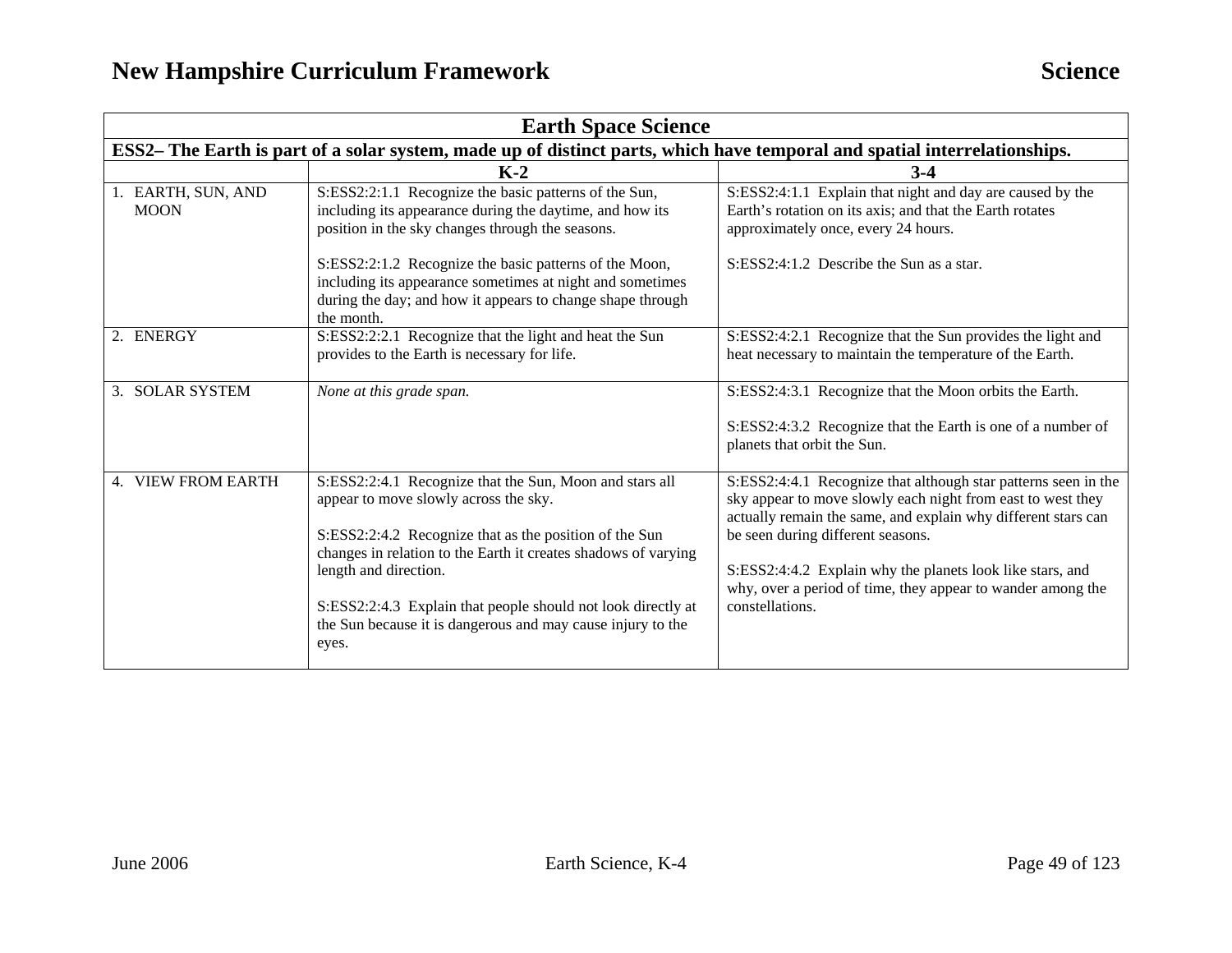| <b>Earth Space Science</b>      |                                                                                                                           |                                                                                                                                                                                                                                                                         |
|---------------------------------|---------------------------------------------------------------------------------------------------------------------------|-------------------------------------------------------------------------------------------------------------------------------------------------------------------------------------------------------------------------------------------------------------------------|
|                                 | ESS3– The origin and evolution of galaxies and the universe demonstrate fundamental principles of physical science across |                                                                                                                                                                                                                                                                         |
| vast distances and time.        |                                                                                                                           |                                                                                                                                                                                                                                                                         |
|                                 | $K-2$                                                                                                                     | $3-4$                                                                                                                                                                                                                                                                   |
| 1. SIZE AND SCALE               | None at this grade span.                                                                                                  | S:ESS3:4:1.1 Recognize that astronomical objects in space<br>are massive in size and are separated from one another by vast<br>distances.<br>S:ESS3:4:1.2 Explain that telescopes magnify the size of<br>distant objects and significantly increase the number of these |
|                                 |                                                                                                                           | objects that can be viewed from Earth.                                                                                                                                                                                                                                  |
| 2. STARS AND<br><b>GALAXIES</b> | S:ESS3:2:2.1 Recognize there are too many stars to count,<br>and that they are unequal in their brightness.               | S:ESS3:4:2.1 Recognize and describe the stars, like the Sun,<br>as spherical in nature.                                                                                                                                                                                 |
|                                 |                                                                                                                           | S:ESS3:4:2.2 Recognize that stars come in different colors,<br>and that the Sun is a yellow star.                                                                                                                                                                       |
| 3. UNIVERSE                     | None at this grade span.                                                                                                  | None at this grade span.                                                                                                                                                                                                                                                |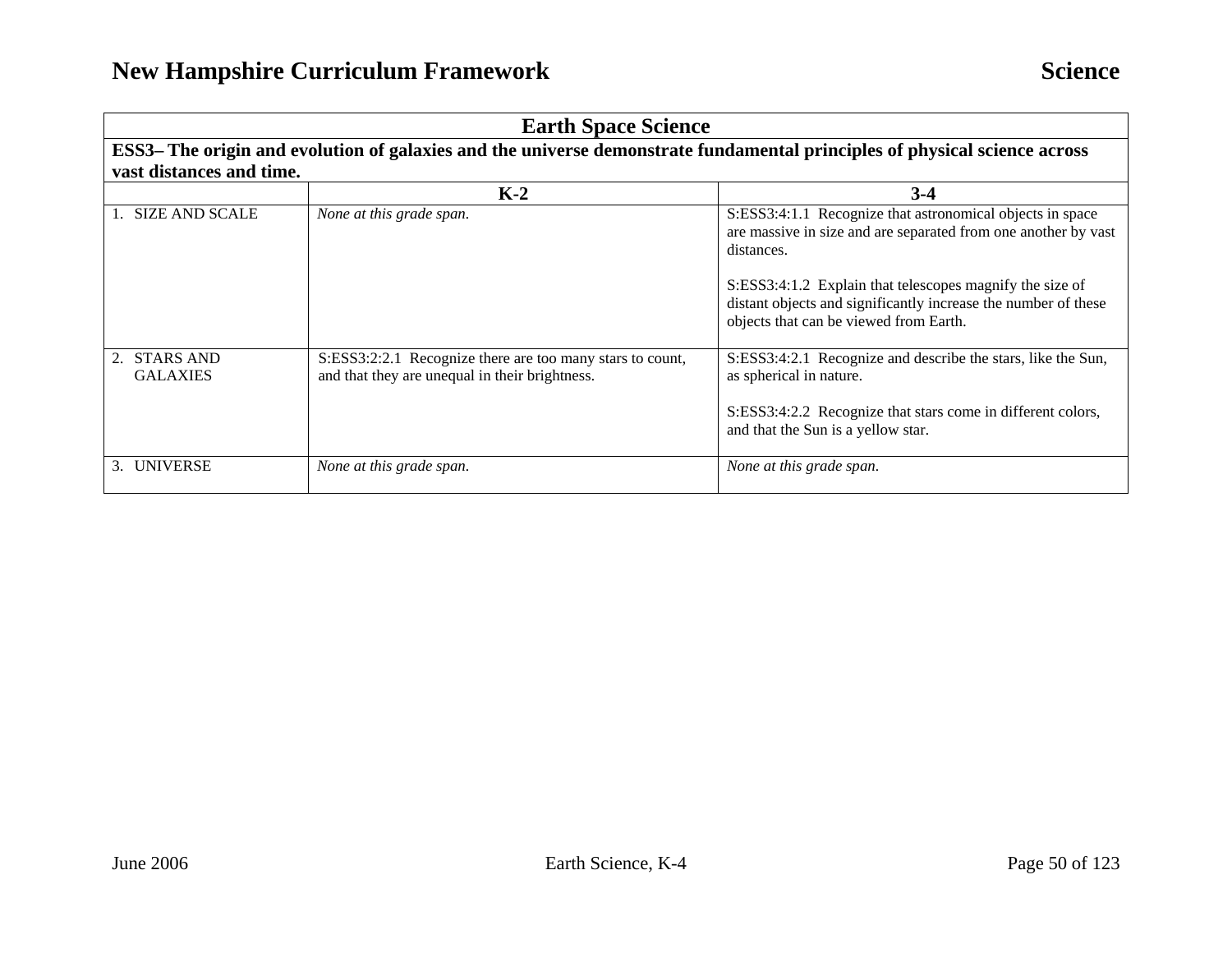| <b>Earth Space Science</b>                                                                                              |                                                                                                                                                                                                                                                                                                                                                                                                           |                                                                                                                                                                                                                                                                                                                                                                                                                                                                                                                |
|-------------------------------------------------------------------------------------------------------------------------|-----------------------------------------------------------------------------------------------------------------------------------------------------------------------------------------------------------------------------------------------------------------------------------------------------------------------------------------------------------------------------------------------------------|----------------------------------------------------------------------------------------------------------------------------------------------------------------------------------------------------------------------------------------------------------------------------------------------------------------------------------------------------------------------------------------------------------------------------------------------------------------------------------------------------------------|
| ESS4- The growth of scientific knowledge in Earth Space Science has been advanced through the development of technology |                                                                                                                                                                                                                                                                                                                                                                                                           |                                                                                                                                                                                                                                                                                                                                                                                                                                                                                                                |
|                                                                                                                         | and is used (alone or in combination with other sciences) to identify, understand and solve local and global issues.                                                                                                                                                                                                                                                                                      |                                                                                                                                                                                                                                                                                                                                                                                                                                                                                                                |
|                                                                                                                         | $K-2$                                                                                                                                                                                                                                                                                                                                                                                                     | $3-4$                                                                                                                                                                                                                                                                                                                                                                                                                                                                                                          |
| 1. DESIGN<br><b>TECHNOLOGY</b>                                                                                          | None at this grade span.                                                                                                                                                                                                                                                                                                                                                                                  | S:ESS4:4:1.1 Recognize that man uses various mechanical<br>devices to record changes in the weather and the Earth.                                                                                                                                                                                                                                                                                                                                                                                             |
| 2. TOOLS                                                                                                                | S:ESS4:2:2.1 Recognize, and with assistance, safely<br>demonstrate the use of tools to gather data and extend the<br>senses, such as thermometers, hand lenses and balances.                                                                                                                                                                                                                              | S:ESS4:4:2.1 Demonstrate the use of simple instruments to<br>collect weather data, including thermometers, windsocks,<br>meter sticks, and rain gauges.                                                                                                                                                                                                                                                                                                                                                        |
| 3. LOCAL AND GLOBAL<br><b>ENVIRONMENTAL</b><br><b>ISSUES</b>                                                            | S:ESS4:2:3.1 Differentiate between natural and man-made<br>materials.<br>S:ESS4:2:3.2 Identify environments that are natural, such as a<br>forest, meadow, or mountains and those that have been built or<br>modified by people, including cities, roads, farms, and houses.<br>S:ESS4:2:3.3 Describe actions that can help the environment,<br>such as recycling and proper disposal of waste materials. | S:ESS4:4:3.1 Distinguish between and provide examples of<br>materials that can be recycled/reused and those that cannot.<br>S:ESS4:4:3.2 Provide examples of technology that have<br>changed the environment and explain whether the effect had a<br>positive or negative impact.<br>S:ESS4:4:3.3 Explain how to dispose of waste so that it does<br>not harm the environment.<br>S:ESS4:4:3.4 Recognize there are pros and cons to using<br>different types of energy, such as solar energy and fossil fuels, |
| 4. CAREER TECHNICAL<br><b>EDUCATION</b>                                                                                 | S:ESS4:2:4.1 Recognize that some jobs/careers require<br>knowledge and use of Earth science content and/or skills.                                                                                                                                                                                                                                                                                        | and compare the differences.<br>S:ESS4:4:4.1 Identify some jobs/careers that require<br>knowledge and use of Earth science content and/or skills.                                                                                                                                                                                                                                                                                                                                                              |
| <b>CONNECTIONS</b>                                                                                                      |                                                                                                                                                                                                                                                                                                                                                                                                           |                                                                                                                                                                                                                                                                                                                                                                                                                                                                                                                |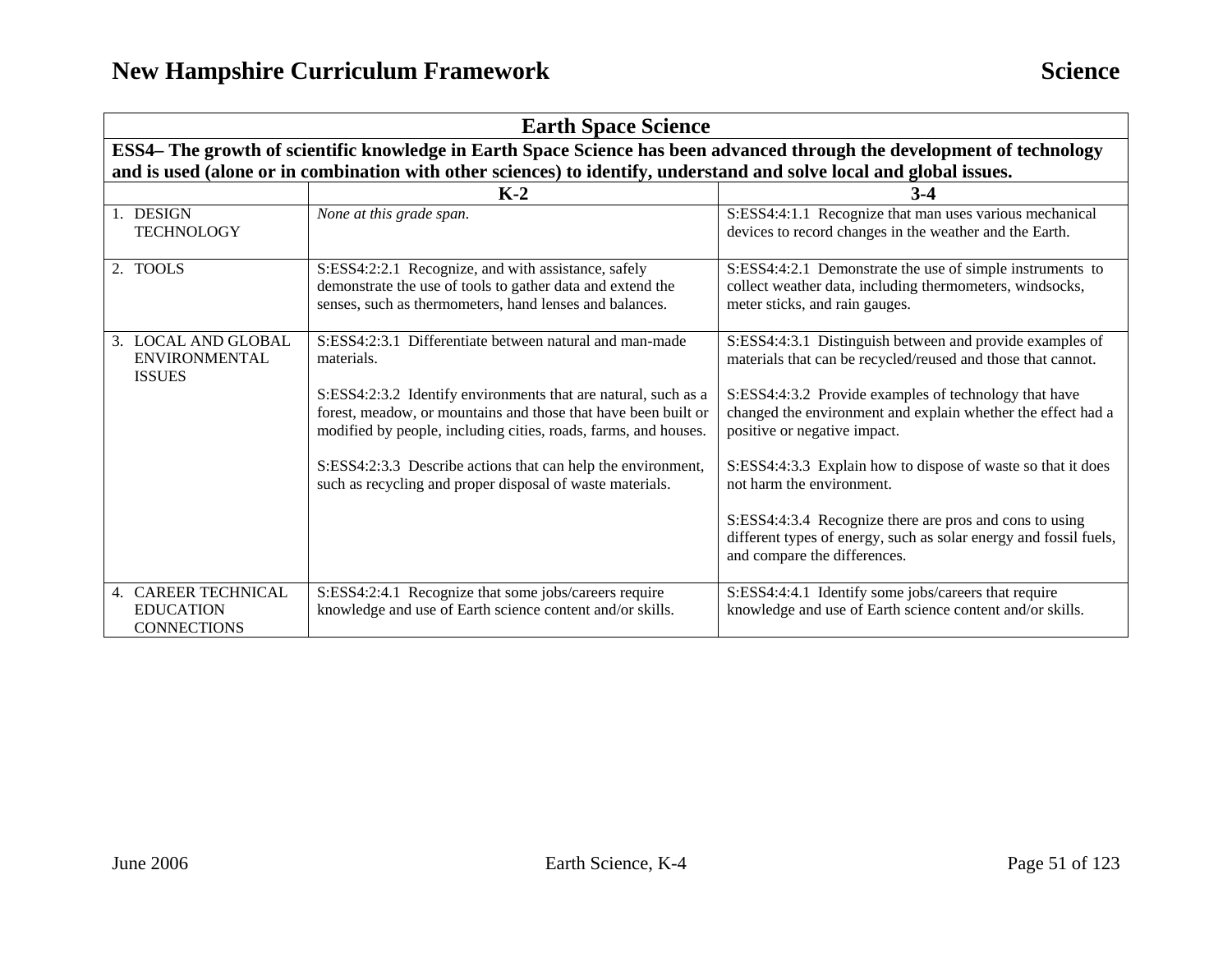| <b>Earth Space Science</b>                                                                                             |                                                                                                                                                                                                                                                |                                                                                                                                                                                                                                            |
|------------------------------------------------------------------------------------------------------------------------|------------------------------------------------------------------------------------------------------------------------------------------------------------------------------------------------------------------------------------------------|--------------------------------------------------------------------------------------------------------------------------------------------------------------------------------------------------------------------------------------------|
| ESS1– The Earth and Earth materials, as we know them today, have developed over long periods of time, through constant |                                                                                                                                                                                                                                                |                                                                                                                                                                                                                                            |
| change processes.                                                                                                      |                                                                                                                                                                                                                                                |                                                                                                                                                                                                                                            |
|                                                                                                                        | $5 - 6$                                                                                                                                                                                                                                        | $7 - 8$                                                                                                                                                                                                                                    |
| 1. ATMOSPHERE,<br>CLIMATE, AND<br><b>WEATHER</b>                                                                       | S:ESS1:6:1.1 Describe and make predictions about local and<br>regional weather conditions using observation and data<br>collection methods.                                                                                                    | S:ESS1:8:1.1 Identify and describe the processes of the water<br>cycle and explain their effects on climatic patterns.<br>S:ESS1:8:1.2 Identify and describe the impact certain factors                                                    |
|                                                                                                                        | S:ESS1:6:1.2 Identify weather patterns by tracking weather<br>related events, such as hurricanes.                                                                                                                                              | have on the Earth's climate, including changes in the oceans'<br>temperature, changes in the composition of the atmosphere,<br>and geological shifts due to events such as volcanic eruptions                                              |
|                                                                                                                        | S:ESS1:6:1.3 Explain the composition and structure of the<br>Earth's atmosphere.                                                                                                                                                               | and glacial movements.                                                                                                                                                                                                                     |
|                                                                                                                        | S:ESS1:6:1.4 Describe weather in terms of temperature, wind<br>speed and direction, precipitation, and cloud cover.                                                                                                                            |                                                                                                                                                                                                                                            |
|                                                                                                                        | S:ESS1:6:1.5 Describe how clouds affect weather and<br>climate, including precipitation, reflecting light from the sun,<br>and retaining heat energy emitted from the Earth's surface.                                                         |                                                                                                                                                                                                                                            |
| 2. COMPOSITION AND<br><b>FEATURES</b>                                                                                  | S:ESS1:6:2.1 Differentiate between renewable and non-<br>renewable resources.                                                                                                                                                                  | S:ESS1:8:2.1 Describe the layers of the Earth, including the<br>core, mantle, lithosphere, hydrosphere, and atmosphere.                                                                                                                    |
|                                                                                                                        | S:ESS1:6:2.2 Describe and define the different landforms on<br>the Earth's surface, such as coastlines, rivers, mountains,<br>deltas, canyons, etc.                                                                                            | S:ESS1:8:2.2 Use geological evidence provided to support<br>the idea that Earth's crust/lithosphere is composed of plates<br>that move. $[ESS1(5-8)INQ+POC-1]$                                                                             |
|                                                                                                                        | S:ESS1:6:2.3 Identify and distinguish between various<br>landforms using a map and/or digital images.                                                                                                                                          |                                                                                                                                                                                                                                            |
| 3. FOSSILS                                                                                                             | S:ESS1:6:3.1 Recognize that fossils offer important evidence<br>relating to changes in life forms and environmental conditions<br>over geologic time.                                                                                          | S:ESS1:8:3.1 Explain how fossils found in sedimentary rock<br>can be used to support the theories of Earth's evolution over<br>geologic time; and describe how the folding, breaking, and<br>uplifting of the layers affects the evidence. |
|                                                                                                                        | S:ESS1:6:3.2 Identify connections between fossil evidence<br>and geological events, such as changes in atmospheric<br>composition, movement of tectonic plates, and asteroid/comet<br>impact; and develop a means of sequencing this evidence. |                                                                                                                                                                                                                                            |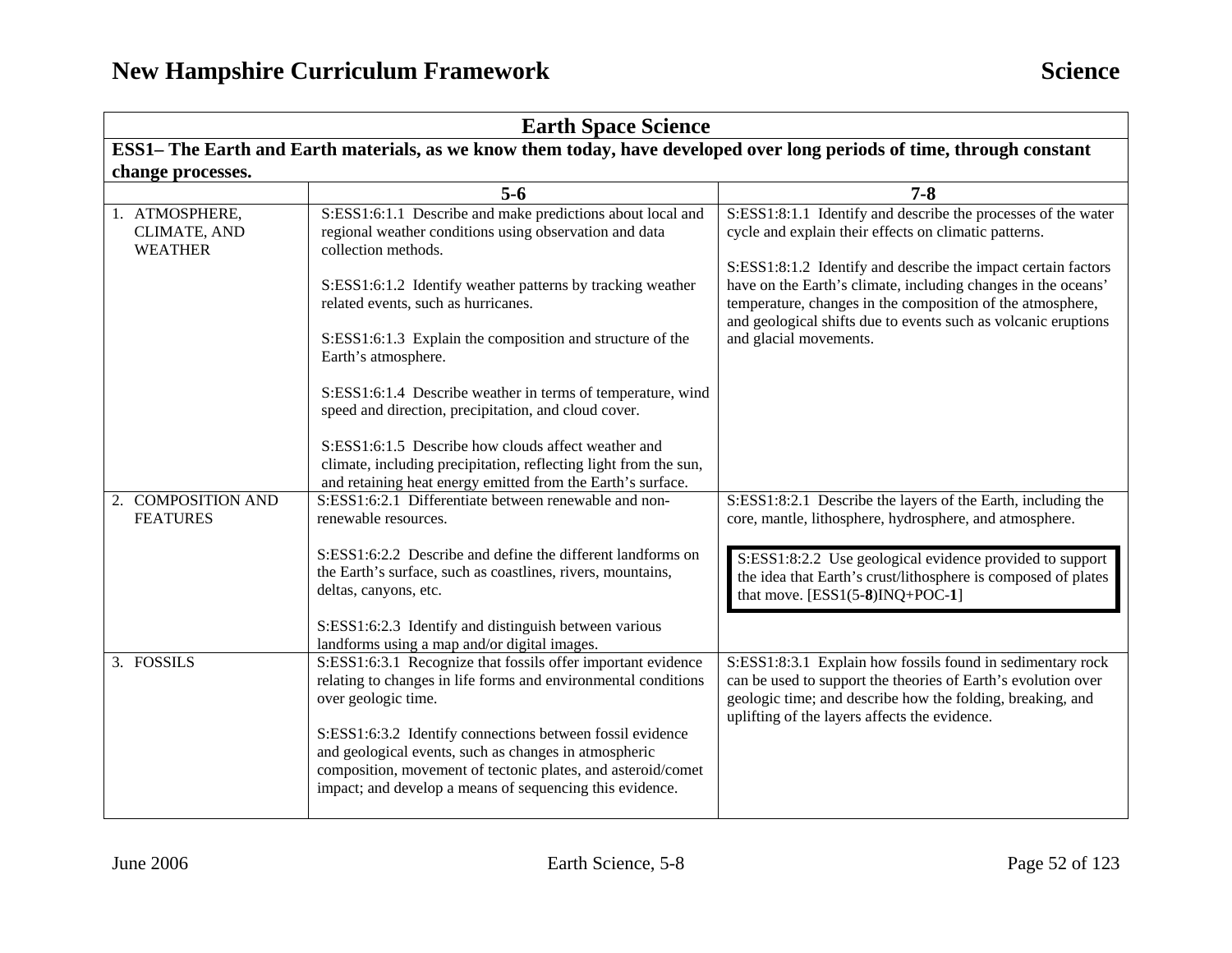| <b>Earth Space Science</b>                          |                                                                                                                                                                                                                                                                                                                                                                                                                                                                                                  |                                                                                                                                                                                                                                                                                                                                                                                                                                                                                                                                                                                                                            |
|-----------------------------------------------------|--------------------------------------------------------------------------------------------------------------------------------------------------------------------------------------------------------------------------------------------------------------------------------------------------------------------------------------------------------------------------------------------------------------------------------------------------------------------------------------------------|----------------------------------------------------------------------------------------------------------------------------------------------------------------------------------------------------------------------------------------------------------------------------------------------------------------------------------------------------------------------------------------------------------------------------------------------------------------------------------------------------------------------------------------------------------------------------------------------------------------------------|
|                                                     | ESS1– The Earth and Earth materials, as we know them today, have developed over long periods of time, through constant                                                                                                                                                                                                                                                                                                                                                                           |                                                                                                                                                                                                                                                                                                                                                                                                                                                                                                                                                                                                                            |
| change processes.                                   |                                                                                                                                                                                                                                                                                                                                                                                                                                                                                                  |                                                                                                                                                                                                                                                                                                                                                                                                                                                                                                                                                                                                                            |
|                                                     | $5-6$                                                                                                                                                                                                                                                                                                                                                                                                                                                                                            | $7 - 8$                                                                                                                                                                                                                                                                                                                                                                                                                                                                                                                                                                                                                    |
| 4. OBSERVATION OF<br>THE EARTH FROM<br><b>SPACE</b> | S:ESS1:6:4.1 Recognize that images taken of the Earth from<br>space can show its features and any changes in those features<br>that appear over time.                                                                                                                                                                                                                                                                                                                                            | S:ESS1:8:4.1 Describe how catastrophic changes that have<br>taken place on the Earth's surface can be revealed by satellite<br>images.                                                                                                                                                                                                                                                                                                                                                                                                                                                                                     |
|                                                     | S:ESS1:6:4.2 Explain that satellites can be used to view and<br>track storms and Earth events, such as hurricanes and wild<br>fires.                                                                                                                                                                                                                                                                                                                                                             |                                                                                                                                                                                                                                                                                                                                                                                                                                                                                                                                                                                                                            |
| 5. PROCESSES AND<br><b>RATES OF CHANGE</b>          | S:ESS1:6:5.1 Recognize that things change in steady,<br>repetitive, or irregular ways, or sometimes in more than one<br>way at the same time.                                                                                                                                                                                                                                                                                                                                                    | S:ESS1:8:5.1 Explain that the Earth's crust is divided into<br>plates which move at extremely slow rates in response to<br>movements in the mantle.                                                                                                                                                                                                                                                                                                                                                                                                                                                                        |
|                                                     | S:ESS1:6:5.2 Explain how some changes to the Earth's<br>surface happen abruptly, as a result of landslides, earthquakes<br>and volcanic eruptions; while other changes happen very<br>slowly as a result of weathering, erosions and deposition of<br>sediment caused by waves, wind, water and ice.                                                                                                                                                                                             | S:ESS1:8:5.2 Explain how Earth events, abruptly and over<br>time, can bring about changes on Earth's surface (e.g.,<br>landforms, ocean floor, rock features, climate).<br>[ESS1(5-8)POC-3]                                                                                                                                                                                                                                                                                                                                                                                                                                |
|                                                     | S:ESS1:6:5.3 Recognize that vibrations in materials set up<br>wavelike disturbances that spread away from the source, as<br>with earthquakes.                                                                                                                                                                                                                                                                                                                                                    | S:ESS1:8:5.3 Explain the role of differential heating or<br>convection in ocean currents, winds, weather and weather<br>patterns, atmosphere, or climate. [ESS1(5-8)SAE+POC-4]                                                                                                                                                                                                                                                                                                                                                                                                                                             |
| 6. ROCK CYCLE                                       | S:ESS1:6:6.1 Explain how soil is formed from combinations<br>of weathered rock and decomposed plant and animal remains,<br>and that it contains living organisms.<br>S:ESS1:6:6.2 Identify the components of soil and other<br>factors, such as bacteria, fungi and worms, which influence its<br>texture, fertility, and resistance to erosion.<br>S:ESS1:6.6.3 Describe the properties of soil, such as color,<br>texture, capacity to retain water, and its ability to support plant<br>life. | S:ESS1:8:6.1 Describe the processes of the rock cycle.<br>S:ESS1:8:6.2 Explain that sedimentary, igneous, and<br>metamorphic rocks contain evidence of the minerals,<br>temperatures, and forces that created them.<br>S:ESS1:8:6.3 Explain how sediments of sand and smaller<br>particles, which may contain the remains of organisms, are<br>gradually buried and cemented together by dissolved minerals<br>to form solid rock.<br>S:ESS1:8:6.4 Using data about a rock's physical characteristics,<br>make and support an inference about the rock's history and<br>connection to the rock cycle. [ESS1(5-8)SAE+POC-5] |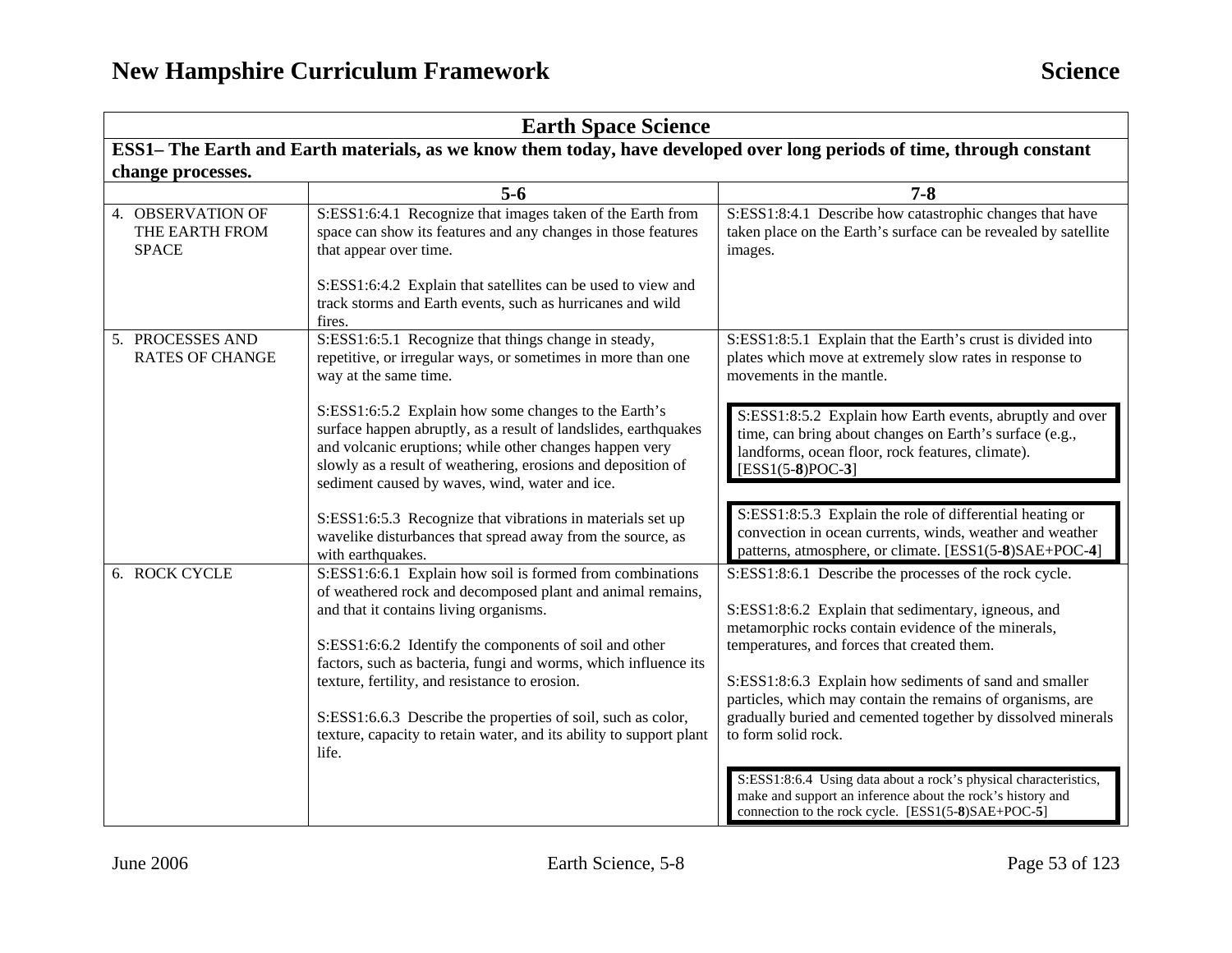| <b>Earth Space Science</b> |                                                                                                                                                                                                                                                                                      |                                                                                                                                                                                                                                                                                                                                                                                                                                                                                                                               |
|----------------------------|--------------------------------------------------------------------------------------------------------------------------------------------------------------------------------------------------------------------------------------------------------------------------------------|-------------------------------------------------------------------------------------------------------------------------------------------------------------------------------------------------------------------------------------------------------------------------------------------------------------------------------------------------------------------------------------------------------------------------------------------------------------------------------------------------------------------------------|
|                            | ESS1– The Earth and Earth materials, as we know them today, have developed over long periods of time, through constant                                                                                                                                                               |                                                                                                                                                                                                                                                                                                                                                                                                                                                                                                                               |
| change processes.          |                                                                                                                                                                                                                                                                                      |                                                                                                                                                                                                                                                                                                                                                                                                                                                                                                                               |
|                            | 5-6                                                                                                                                                                                                                                                                                  | $7 - 8$                                                                                                                                                                                                                                                                                                                                                                                                                                                                                                                       |
| 7. WATER                   | S:ESS1:6:7.1 Explain the properties that make water an<br>essential component of the Earth's system, including solvency<br>and its ability to maintain a liquid state at most temperatures.<br>S:ESS1:6:7.2 Explain that water quality has a direct effect on<br>Earth's life forms. | S:ESS1:8:7.1 Describe how water flows into and through a<br>watershed, falling on the land, collecting in rivers and lakes,<br>soil, and porous layers of rock, until much of it flows back into<br>the ocean.<br>S:ESS1:8:7.2 Identify the physical and chemical properties<br>that make water an essential component of the Earth's system.<br>S:ESS1:8:7.3 Explain the processes that cause cycling of<br>water into and out of the atmosphere and their connections<br>to our planet's weather patterns. [ESS1(5-8)SAE-2] |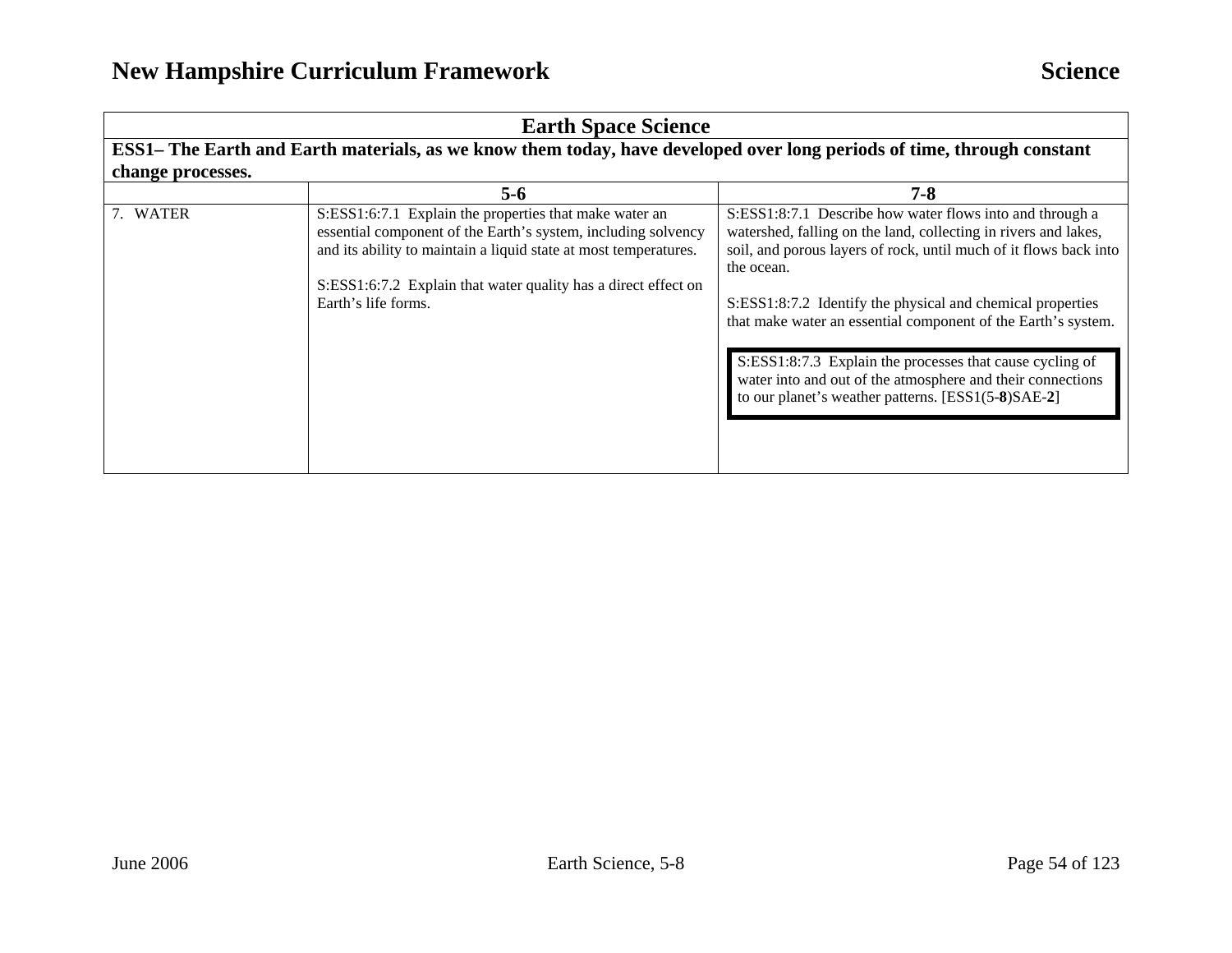| <b>Earth Space Science</b>                                                                                                |                                                                                                                                                                                                                                                                                                                                                                                                     |                                                                                                                                                                                                                                                                                                                                                                                                                                                                                                                                                                                                                       |
|---------------------------------------------------------------------------------------------------------------------------|-----------------------------------------------------------------------------------------------------------------------------------------------------------------------------------------------------------------------------------------------------------------------------------------------------------------------------------------------------------------------------------------------------|-----------------------------------------------------------------------------------------------------------------------------------------------------------------------------------------------------------------------------------------------------------------------------------------------------------------------------------------------------------------------------------------------------------------------------------------------------------------------------------------------------------------------------------------------------------------------------------------------------------------------|
| ESS2– The Earth is part of a solar system, made up of distinct parts, which have temporal and spatial interrelationships. |                                                                                                                                                                                                                                                                                                                                                                                                     |                                                                                                                                                                                                                                                                                                                                                                                                                                                                                                                                                                                                                       |
|                                                                                                                           | $5-6$                                                                                                                                                                                                                                                                                                                                                                                               | $7 - 8$                                                                                                                                                                                                                                                                                                                                                                                                                                                                                                                                                                                                               |
| 1. EARTH, SUN, AND<br><b>MOON</b>                                                                                         | S:ESS2:6:1.1 Recognize and describe how the regular and<br>predictable motions of the Earth and Moon explain certain<br>Earth phenomena, such as day and night, the seasons, the year,<br>shadows and the tides.<br>S:ESS2:6:1.2 Recognize that of all the known planets, Earth<br>appears to be somewhat unique; and describe the conditions<br>that exist on Earth that allow it to support life. | S:ESS2:8:1.1 Identify the characteristics of the Sun and its<br>position in the universe.<br>S:ESS2:8:1.2 Recognize and describe how the regular and<br>predictable motions of the Earth and Moon account for<br>phenomena, such as the phases of the Moon and eclipses.<br>S:ESS2:8:1.3 Recognize the relationships between the tides<br>and the phases of the moon; and use tide charts and NOAA<br>information to describe them.<br>S:ESS2:8:1.4 Explain the temporal or positional<br>relationships between or among the Earth, Sun and Moon<br>(e.g., night/day, seasons, year, tide).<br>$[ESS2(5-8)SAE+POC-8]$ |
| 2. ENERGY                                                                                                                 | S:ESS2:6:2.1 Recognize how the tilt of the Earth's axis and<br>the Earth's revolution around the Sun affect seasons and<br>weather patterns.<br>S:ESS2:6:2.2 Identify and describe seasonal, daylight and<br>weather patterns as they relate to energy.                                                                                                                                             | S:ESS2:8:2.1 Describe the Sun as the principle energy source<br>for phenomena on the Earth's surface.                                                                                                                                                                                                                                                                                                                                                                                                                                                                                                                 |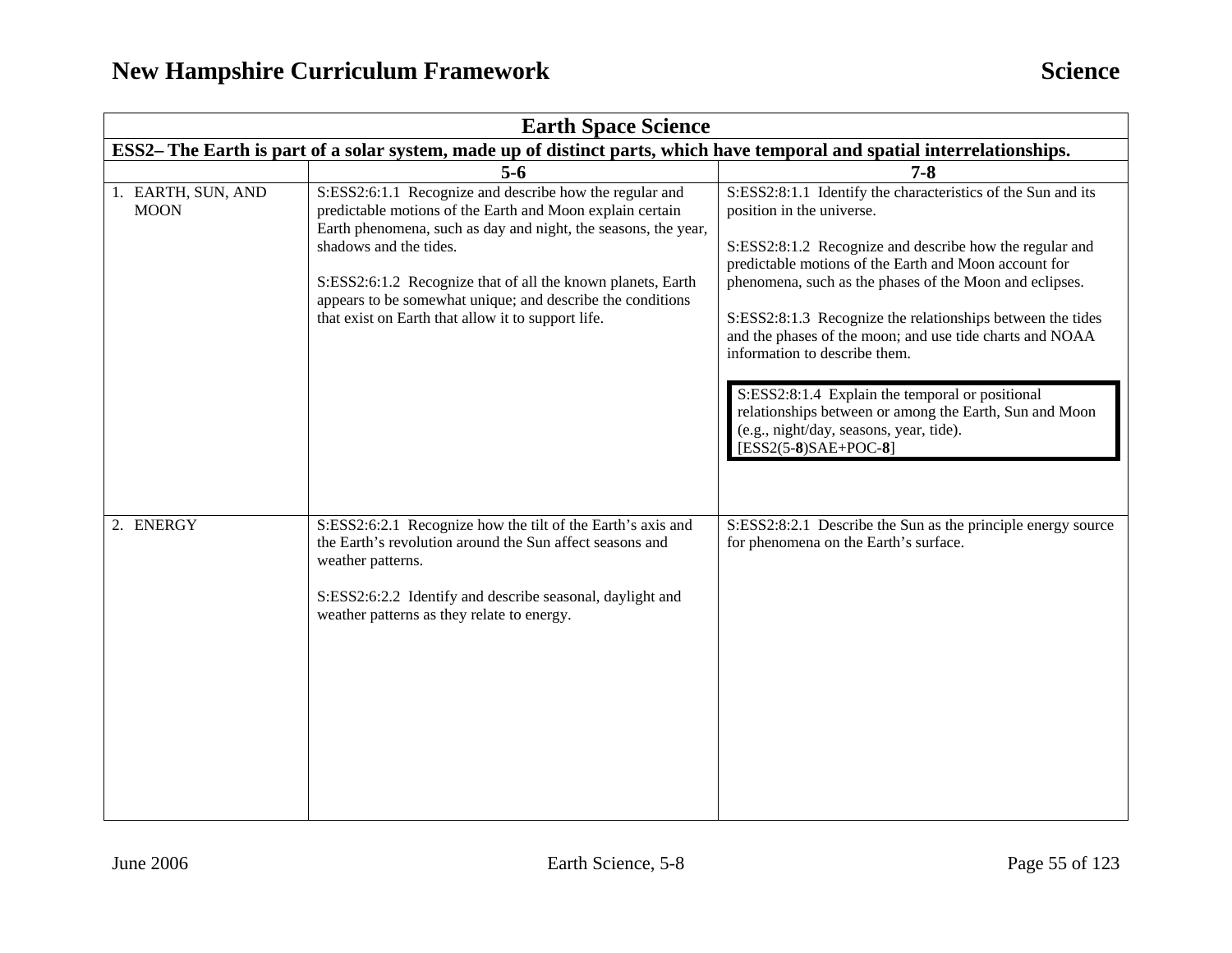| <b>Earth Space Science</b> |                                                                                                                                                                                                                                                                                                                                                                                    |                                                                                                                                                                                                   |  |
|----------------------------|------------------------------------------------------------------------------------------------------------------------------------------------------------------------------------------------------------------------------------------------------------------------------------------------------------------------------------------------------------------------------------|---------------------------------------------------------------------------------------------------------------------------------------------------------------------------------------------------|--|
|                            | ESS2– The Earth is part of a solar system, made up of distinct parts, which have temporal and spatial interrelationships.                                                                                                                                                                                                                                                          |                                                                                                                                                                                                   |  |
|                            | $5-6$                                                                                                                                                                                                                                                                                                                                                                              | $7 - 8$                                                                                                                                                                                           |  |
| 3. SOLAR SYSTEM            | Districts may choose to work on End of Grade 8 standards in<br>grades 5-8.                                                                                                                                                                                                                                                                                                         | S:ESS2:8:3.1 Identify the characteristics and movement<br>patterns of the planets in our Solar System and differentiate<br>between them.                                                          |  |
|                            |                                                                                                                                                                                                                                                                                                                                                                                    | S:ESS2:8:3.2 Explain the effects of gravitational force on the<br>planets and their moons.                                                                                                        |  |
|                            |                                                                                                                                                                                                                                                                                                                                                                                    | S:ESS2:8:3.3 Explain why Earth and our Solar System appear<br>to be somewhat unique, while acknowledging recent evidence<br>that suggests similar systems exist in the universe.                  |  |
|                            |                                                                                                                                                                                                                                                                                                                                                                                    | S:ESS2:8:3.4 Compare and contrast planets based on data<br>provided about size, composition, location, orbital<br>movement, atmosphere, or surface features (includes<br>moons). [ESS2(5-8)MAS-6] |  |
|                            |                                                                                                                                                                                                                                                                                                                                                                                    | S:ESS2:8:3.5 Explain how gravitational force affects<br>objects in the Solar System (e.g., moons, tides, orbits,<br>satellites). [ESS2(5-8)SAE+POC-8]                                             |  |
| 4. VIEW FROM EARTH         | S:ESS2:6:4.1 Explain the historical perspective of planetary<br>exploration and man's achievements in space, beginning with<br>Russia's Sputnik mission in 1957.<br>S:ESS2:6:4.2 Describe man's perception of the constellations<br>throughout history; and explain how he has used them to his<br>advantage, including navigational purposes and to explain<br>historical events. | S:ESS2:8:4.1 Explain how technological advances have<br>allowed scientists to re-evaluate or extend existing ideas<br>about the Solar System. [ESS2(5-8)NOS-7]                                    |  |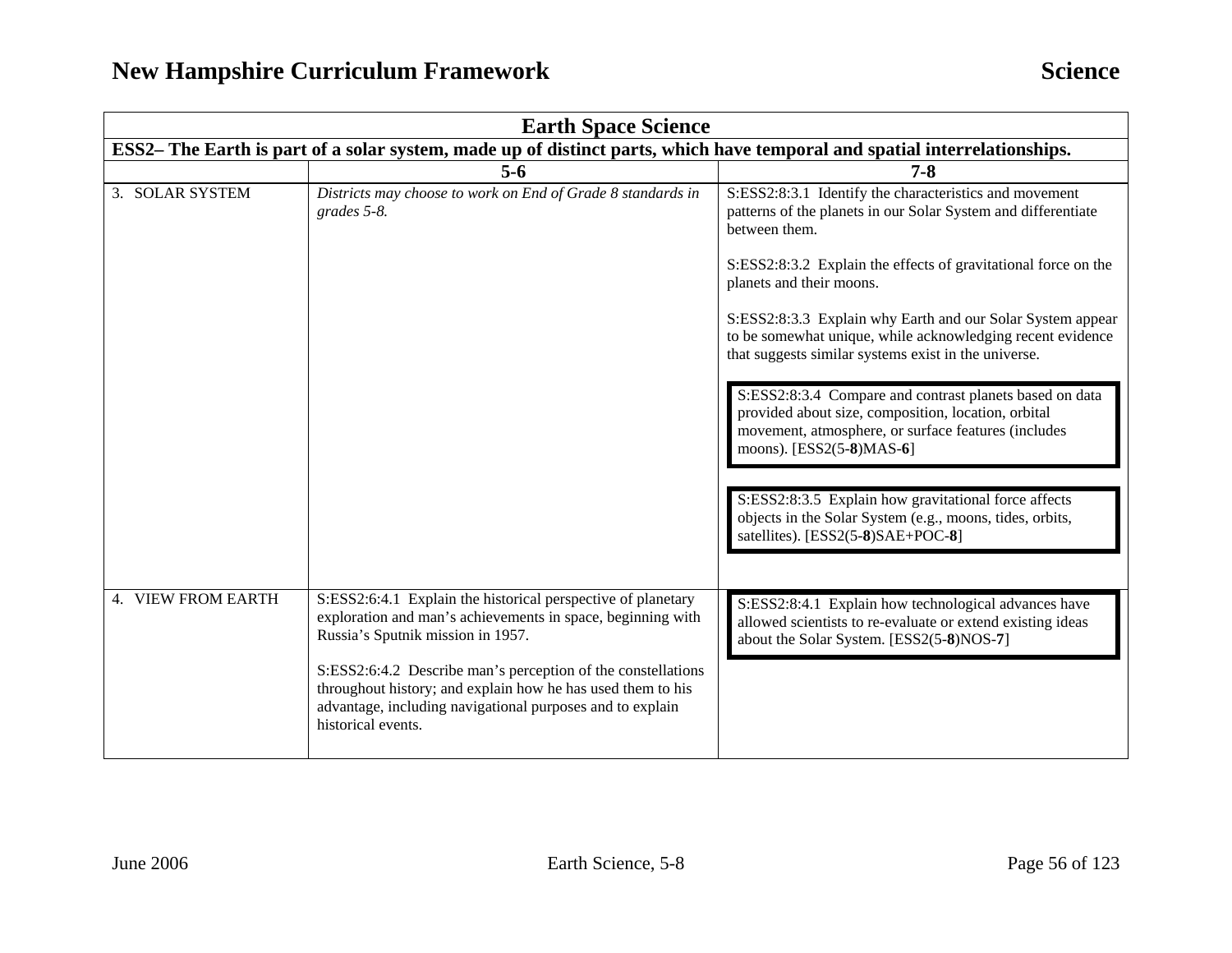| <b>Earth Space Science</b>      |                                                                                                                           |                                                                                                                                                                                                                                                    |  |
|---------------------------------|---------------------------------------------------------------------------------------------------------------------------|----------------------------------------------------------------------------------------------------------------------------------------------------------------------------------------------------------------------------------------------------|--|
|                                 | ESS3– The origin and evolution of galaxies and the universe demonstrate fundamental principles of physical science across |                                                                                                                                                                                                                                                    |  |
| vast distances and time.        |                                                                                                                           |                                                                                                                                                                                                                                                    |  |
|                                 | $5 - 6$                                                                                                                   | $7 - 8$                                                                                                                                                                                                                                            |  |
| 1. SIZE AND SCALE               | Districts may choose to work on End of Grade 8 standards in<br>grades 5-8.                                                | S:ESS3:8:1.1 Define an astronomical unit as the distance<br>from the Earth to the Sun.                                                                                                                                                             |  |
|                                 |                                                                                                                           | S:ESS3:8:1.2 Explain that special units of measure, such as<br>light years and astronomical units, are used to calculate<br>distances in space.                                                                                                    |  |
| 2. STARS AND<br><b>GALAXIES</b> | Districts may choose to work on End of Grade 8 standards in<br>grades 5-8.                                                | S:ESS3:8:2.1 Describe objects such as asteroids, comets and<br>meteors in terms of their characteristics and movement<br>patterns.                                                                                                                 |  |
| 3. UNIVERSE                     | Districts may choose to work on End of Grade 8 standards in<br>grades 5-8.                                                | S:ESS3:8:3.1 Describe the universe as being comprised of<br>billions of galaxies, each containing many billions of stars;<br>and explain that there are vast distances separating these<br>galaxies and stars from one another and from the Earth. |  |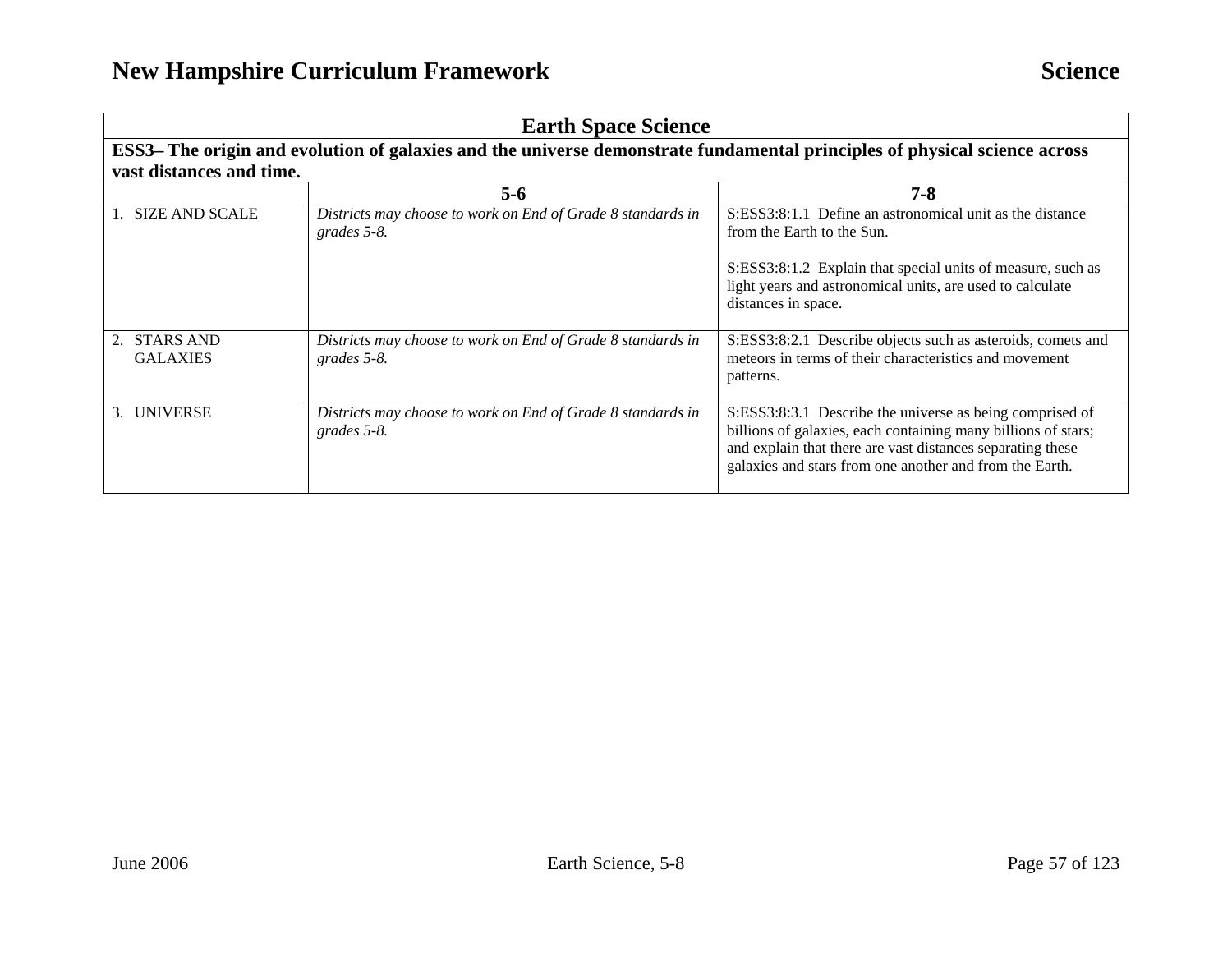| <b>Earth Space Science</b>                                    |                                                                                                                                                                                                                                                                                                                                                                                                                                                                                                             |                                                                                                                                                                                                                                                                                                                                                                                                                                                                                                                                                        |  |
|---------------------------------------------------------------|-------------------------------------------------------------------------------------------------------------------------------------------------------------------------------------------------------------------------------------------------------------------------------------------------------------------------------------------------------------------------------------------------------------------------------------------------------------------------------------------------------------|--------------------------------------------------------------------------------------------------------------------------------------------------------------------------------------------------------------------------------------------------------------------------------------------------------------------------------------------------------------------------------------------------------------------------------------------------------------------------------------------------------------------------------------------------------|--|
|                                                               | ESS4-The growth of scientific knowledge in Earth Space Science has been advanced through the development of technology                                                                                                                                                                                                                                                                                                                                                                                      |                                                                                                                                                                                                                                                                                                                                                                                                                                                                                                                                                        |  |
|                                                               | and is used (alone or in combination with other sciences) to identify, understand and solve local and global issues.                                                                                                                                                                                                                                                                                                                                                                                        |                                                                                                                                                                                                                                                                                                                                                                                                                                                                                                                                                        |  |
|                                                               | $5 - 6$                                                                                                                                                                                                                                                                                                                                                                                                                                                                                                     | $7 - 8$                                                                                                                                                                                                                                                                                                                                                                                                                                                                                                                                                |  |
| 1. DESIGN<br><b>TECHNOLOGY</b>                                | S:ESS4:6:1.1 Understand that technology is used to design<br>tools that improve our ability to measure and observe the<br>world.                                                                                                                                                                                                                                                                                                                                                                            | S:ESS4:8:1.1 Describe ways in which technology has<br>increased our understanding of the world in which we live.                                                                                                                                                                                                                                                                                                                                                                                                                                       |  |
|                                                               |                                                                                                                                                                                                                                                                                                                                                                                                                                                                                                             | S:ESS4:8:1.2 Recognize the importance of technology as it<br>relates to science, for purposes such as: access to space and<br>other remote locations, sample collection and treatment,<br>measurement, data collection, and storage, computation, and<br>communication of information.                                                                                                                                                                                                                                                                 |  |
| 2. TOOLS                                                      | S:ESS4:6:2.1 Recognize that satellites and Doppler radar can<br>be used to observe or predict the weather.<br>S:ESS4:6:2.2 Employ knowledge of basic weather symbols to<br>read and interpret weather and topographic maps.<br>S:ESS4:6:2.3 Read and interpret data from barometers, sling<br>psychrometers and anemometers.                                                                                                                                                                                | S:ESS4:8:2.1 Calculate temperature in degrees Celsius.<br>S:ESS4:8:2.2 Perform calculations using metric<br>measurements.<br>S:ESS4:8:2.3 Describe how man uses land-based light<br>telescopes, radio telescopes, satellites, manned exploration,<br>probes and robots to collect data.                                                                                                                                                                                                                                                                |  |
| 3. LOCAL AND GLOBAL<br><b>ENVIRONMENTAL</b><br><b>ISSUES</b>  | S:ESS4:6:3.1 Provide examples of products that man has<br>developed which allow humans to do things that they could<br>not do otherwise; and identify the natural materials used to<br>produce these products.<br>S:ESS4:6:3.2 Identify the most appropriate materials for a<br>given design task with requirements for specific properties,<br>such as weight, strength, hardness, and flexibility.<br>S:ESS4:6:3.3 Provide examples of how to reduce waste<br>through conservation, recycling, and reuse. | S:ESS4:8:3.1 Provide examples of how creative thinking and<br>economic need has shaped the way people use natural<br>materials, such as the use of metal ores, petroleum, and fresh<br>water.<br>S:ESS4:8:3.2 Explain how to test natural materials to measure<br>and compare their properties.<br>S:ESS4:8:3.3 Explain how technologies can reduce the<br>environmental impact of natural disasters.<br>S:ESS4:8:3.4 Identify the potential impact of converting<br>forested land to uses such as farms, homes, factories, or tourist<br>attractions. |  |
| 4. CAREER TECHNICAL<br><b>EDUCATION</b><br><b>CONNECTIONS</b> | S:ESS4:6:4.1 Understand that some form of science is used in<br>most jobs/careers and that some jobs/careers specifically<br>require knowledge of Earth science.                                                                                                                                                                                                                                                                                                                                            | S:ESS4:8:4.1 Understand that some scientific jobs/careers<br>involve the application of Earth Space science content<br>knowledge and experience in specific ways that meet the goals<br>of the job.                                                                                                                                                                                                                                                                                                                                                    |  |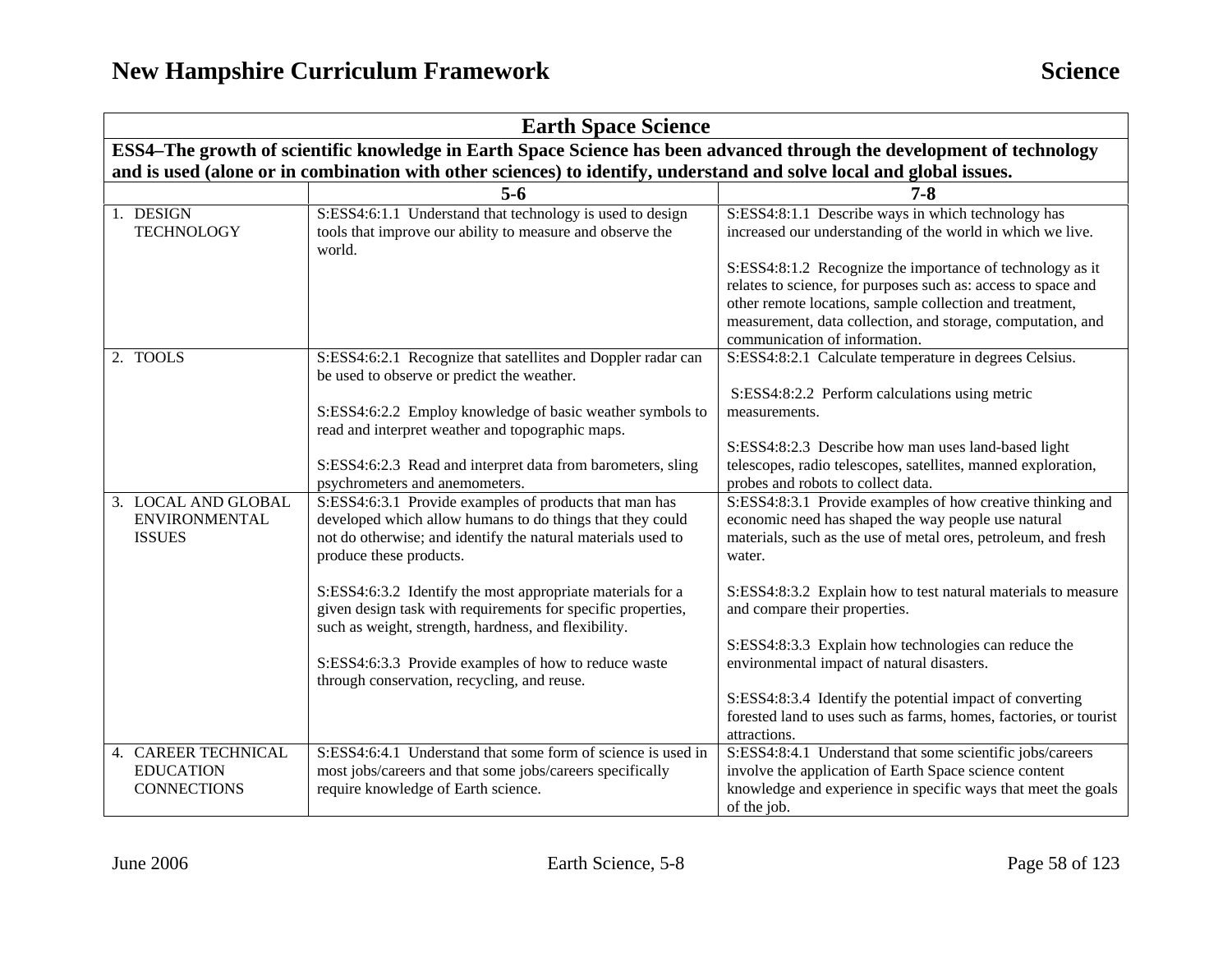| <b>Earth Space Science</b>                       |                                                                                                                                                                                                                                                                                                                                                                                                                                                                                                                                                                                                                                                              |                                                                                                                                                             |  |
|--------------------------------------------------|--------------------------------------------------------------------------------------------------------------------------------------------------------------------------------------------------------------------------------------------------------------------------------------------------------------------------------------------------------------------------------------------------------------------------------------------------------------------------------------------------------------------------------------------------------------------------------------------------------------------------------------------------------------|-------------------------------------------------------------------------------------------------------------------------------------------------------------|--|
|                                                  | ESS1– The Earth and Earth materials, as we know them today, have developed over long periods of time, through constant                                                                                                                                                                                                                                                                                                                                                                                                                                                                                                                                       |                                                                                                                                                             |  |
| change processes.                                |                                                                                                                                                                                                                                                                                                                                                                                                                                                                                                                                                                                                                                                              |                                                                                                                                                             |  |
|                                                  | $9 - 11$                                                                                                                                                                                                                                                                                                                                                                                                                                                                                                                                                                                                                                                     | 11-12 (Advanced)                                                                                                                                            |  |
| 1. ATMOSPHERE,<br>CLIMATE, AND<br><b>WEATHER</b> | S:ESS1:11:1.1 Explain how winds and ocean currents are<br>created on the Earth's surface.                                                                                                                                                                                                                                                                                                                                                                                                                                                                                                                                                                    | S:ESS1:12:1.1 Identify and describe the layers of the<br>atmosphere.                                                                                        |  |
|                                                  | S:ESS1:11:1.2 Explain how heat and energy transfer in and<br>out of the atmosphere; and provide examples of how it is<br>related to weather and climate.                                                                                                                                                                                                                                                                                                                                                                                                                                                                                                     | S:ESS1:12:1.2 Understand the effects of solar influences,<br>such as flares and sunspots, on atmospheric conditions.                                        |  |
|                                                  | S:ESS1:11:1.3 Describe how Earth's atmospheric<br>composition has changed from the formation of the Earth<br>through current time.                                                                                                                                                                                                                                                                                                                                                                                                                                                                                                                           |                                                                                                                                                             |  |
|                                                  | S:ESS1:11:1.4 Explain how Earth's features can affect wind<br>and weather patterns by causing air to rise and increasing<br>precipitation.                                                                                                                                                                                                                                                                                                                                                                                                                                                                                                                   |                                                                                                                                                             |  |
| 2. COMPOSITION AND<br><b>FEATURES</b>            | S:ESS1:11:2.1 Recognize that elements exist in fixed amounts<br>and describe how they move through the solid Earth, oceans,<br>atmosphere, and living things as part of geochemical cycles,<br>such as the water, carbon and nitrogen cycles.<br>S:ESS1:11:2.2 Describe the conditions that enable the Earth<br>to support life, such as the availability of water, the<br>gravitational force, the electromagnetic field and the intensity<br>of radiation from the Sun.<br>S:ESS1:11:2.3 Explain the theory of plate tectonics.<br>S:ESS1:11:2.4 Describe the movement of crustal plates and<br>explain how the effects have altered the Earth's features. | Schools should include expectations and competencies from<br>Advanced Science Courses and Science-related Career and<br><b>Technical Education Courses.</b> |  |
|                                                  |                                                                                                                                                                                                                                                                                                                                                                                                                                                                                                                                                                                                                                                              |                                                                                                                                                             |  |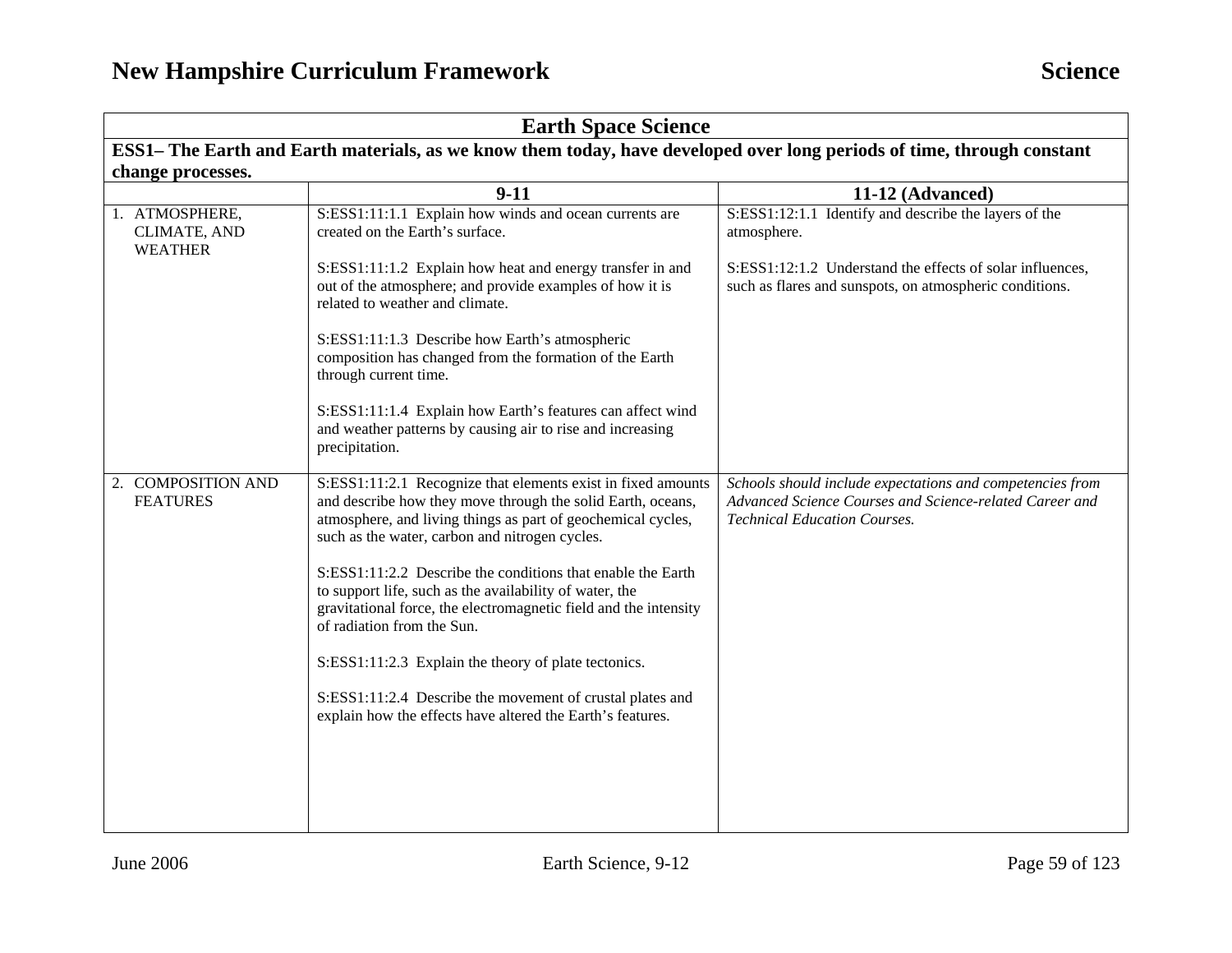| <b>Earth Space Science</b>                          |                                                                                                                                                                                                                                                                                                                                                  |                                                                                                                                                            |
|-----------------------------------------------------|--------------------------------------------------------------------------------------------------------------------------------------------------------------------------------------------------------------------------------------------------------------------------------------------------------------------------------------------------|------------------------------------------------------------------------------------------------------------------------------------------------------------|
|                                                     | ESS1– The Earth and Earth materials, as we know them today, have developed over long periods of time, through constant                                                                                                                                                                                                                           |                                                                                                                                                            |
| change processes.                                   |                                                                                                                                                                                                                                                                                                                                                  |                                                                                                                                                            |
|                                                     | $9-11$                                                                                                                                                                                                                                                                                                                                           | 11-12 (Advanced)                                                                                                                                           |
| 3. FOSSILS AND<br><b>GEOLOGIC TIME</b>              | S:ESS1:11:3.1 Identify and describe the methods used to<br>measure geologic time, such as fossil identification,<br>radioactive dating, and rock sequences.<br>S:ESS1:11:3.2 Relate how geologic time is determined<br>using various dating methods (e.g., radioactive decay, rock<br>sequences, fossil records).<br>$[ESS1(9-11)INQ+POC+MAS-4]$ | Schools should include expectations and competencies from<br>Advanced Science Courses and Science-related Career and<br><b>Technical Education Courses</b> |
| 4. OBSERVATION OF<br>THE EARTH FROM<br><b>SPACE</b> | S:ESS1:11:4.1 Provided with geologic data (including<br>movement of plates) on a given locale, predict the<br>likelihood for an earth event (e.g. volcanoes mountain<br>ranges, islands, earthquakes, tides, tsunamis).<br>$[ESS1(9-11)INQ+POC-1]$                                                                                               | Schools should include expectations and competencies from<br>Advanced Science Courses and Science-related Career and<br><b>Technical Education Courses</b> |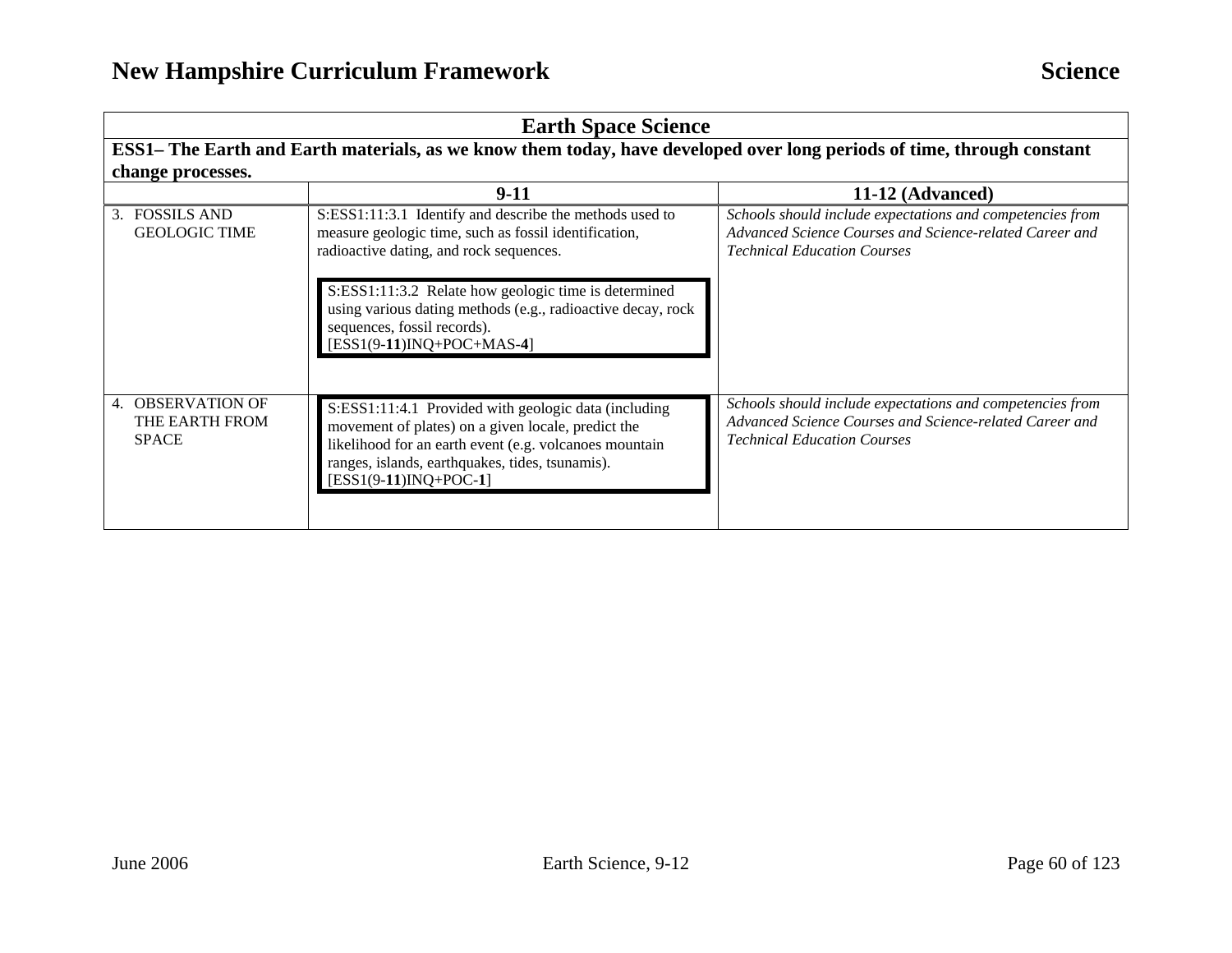| <b>Earth Space Science</b>                                                                                             |                                                                                                                                                                                                                                                                                                                                                                                                                  |                                                                                                                                                                                                                                                                                  |  |
|------------------------------------------------------------------------------------------------------------------------|------------------------------------------------------------------------------------------------------------------------------------------------------------------------------------------------------------------------------------------------------------------------------------------------------------------------------------------------------------------------------------------------------------------|----------------------------------------------------------------------------------------------------------------------------------------------------------------------------------------------------------------------------------------------------------------------------------|--|
| ESS1- The Earth and Earth materials, as we know them today, have developed over long periods of time, through constant |                                                                                                                                                                                                                                                                                                                                                                                                                  |                                                                                                                                                                                                                                                                                  |  |
| change processes.                                                                                                      |                                                                                                                                                                                                                                                                                                                                                                                                                  |                                                                                                                                                                                                                                                                                  |  |
|                                                                                                                        | $9-11$                                                                                                                                                                                                                                                                                                                                                                                                           | 11-12 (Advanced)                                                                                                                                                                                                                                                                 |  |
| 5. PROCESSES AND<br><b>RATES OF CHANGE</b>                                                                             | S:ESS1:11:5.1 Explain that the Earth is composed of<br>interactive layers, which have distinct compositions, physical<br>properties and processes.<br>S:ESS1:11:5.2 Relate plate movement to earthquakes and<br>volcanic activity, and explain how it results in tectonic uplift<br>and mountain building.<br>S:ESS1:11:5.3 Identify and describe the major external and<br>internal sources of energy on Earth. | Schools should include expectations and competencies from<br>Advanced Science Courses and Science-related Career and<br><b>Technical Education Courses</b>                                                                                                                       |  |
|                                                                                                                        | S:ESS1:11:5.4 Provide supporting geologic/geographic<br>evidence that supports the validity of the theory of plate<br>tectonics. [ESS1(9-11)NOS-2]<br>S:ESS1:11:5.5 Trace the development of the theory of<br>plate tectonics. [ESS1(9-11)NOS-2]                                                                                                                                                                 |                                                                                                                                                                                                                                                                                  |  |
|                                                                                                                        | S:ESS1:11:5.6 Explain how internal and external sources<br>of heat (energy) fuel geologic processes (e.g., rock cycle,<br>plate tectonics, sea floor spreading).<br>$[ESS1(9-11)SAE+POC-3]$                                                                                                                                                                                                                      |                                                                                                                                                                                                                                                                                  |  |
| 6. ROCK CYCLE                                                                                                          | S:ESS1:11:6.1 Explain that throughout the rock cycle, the<br>total amount of the material remains the same.                                                                                                                                                                                                                                                                                                      | S:ESS1:12:6.1 Describe the processes that transform one type<br>of rock into another, such as lithification, metamorphosis, and<br>weathering on a chemical level.<br>S:ESS1:12:6.2 Describe the various types of igneous,<br>sedimentary, and metamorphic rocks found on Earth. |  |
| 7. WATER                                                                                                               | S:ESS1:11:7.1 Explain that water quality can be affected<br>positively or negatively by outside sources                                                                                                                                                                                                                                                                                                          | Same as Grade 11                                                                                                                                                                                                                                                                 |  |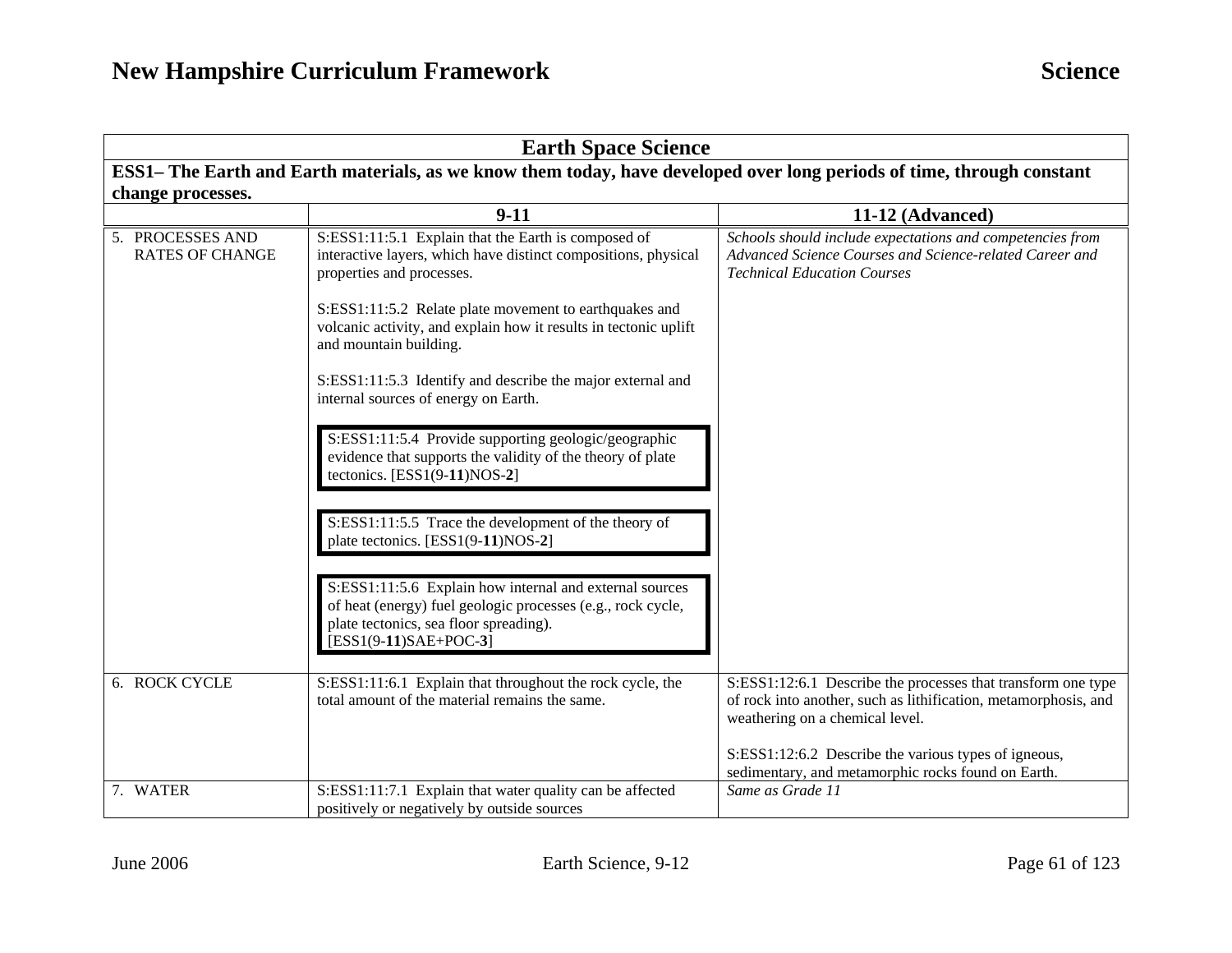| <b>Earth Space Science</b>                                                                                                |                                                                                                                                                                                                                                                                                                                                                                                                                                                |                                                                                                                                                                      |  |
|---------------------------------------------------------------------------------------------------------------------------|------------------------------------------------------------------------------------------------------------------------------------------------------------------------------------------------------------------------------------------------------------------------------------------------------------------------------------------------------------------------------------------------------------------------------------------------|----------------------------------------------------------------------------------------------------------------------------------------------------------------------|--|
| ESS2- The Earth is part of a solar system, made up of distinct parts, which have temporal and spatial interrelationships. |                                                                                                                                                                                                                                                                                                                                                                                                                                                |                                                                                                                                                                      |  |
|                                                                                                                           | $9-11$                                                                                                                                                                                                                                                                                                                                                                                                                                         | 11-12 (Advanced)                                                                                                                                                     |  |
| 1. EARTH, SUN, AND<br><b>MOON</b>                                                                                         | S:ESS2:11:1.1 Explain how the Earth, Moon and Sun were<br>formed.                                                                                                                                                                                                                                                                                                                                                                              | S:ESS2:12:1.1 Understand how the Nebular Hypothesis,<br>fusion, and the process of differentiation contributes to the<br>structure and organization of the universe. |  |
| 2. ENERGY                                                                                                                 | S:ESS2:11:2.1 Identify the Earth's major external source of<br>energy as solar energy.<br>S:ESS2:11:2.2 Explain how the inclination of incoming solar<br>radiation can impact the amount of energy Earth receives on<br>any given surface area.<br>S:ESS2:11:2.3 Explain how internal and external sources<br>of heat (energy) fuel geologic processes (e.g., rock cycle,<br>plate tectonics, sea floor spreading).<br>$[ESS1(9-11)SAE+POC-3]$ | Schools should include expectations and competencies from<br>Advanced Science Courses and Science-related Career and<br><b>Technical Education Courses</b>           |  |
| 3. SOLAR SYSTEM                                                                                                           | S:ESS2:11:3.1 Explain how gravitational force influenced the<br>formations of the planets and their moons; and describe how<br>these objects move in patterns under its continued influence.<br>S:ESS2:11.3.2 Explain how the Solar System formed from a<br>giant cloud of gas and debris about 5 billion years ago.                                                                                                                           | Schools should include expectations and competencies from<br>Advanced Science Courses and Science-related Career and<br><b>Technical Education Courses</b>           |  |
| 4. VIEW FROM EARTH                                                                                                        | Students should have regular access and use of data gathered<br>by space based instruments.                                                                                                                                                                                                                                                                                                                                                    | Students should have regular access and use of data gathered<br>by space based instruments.                                                                          |  |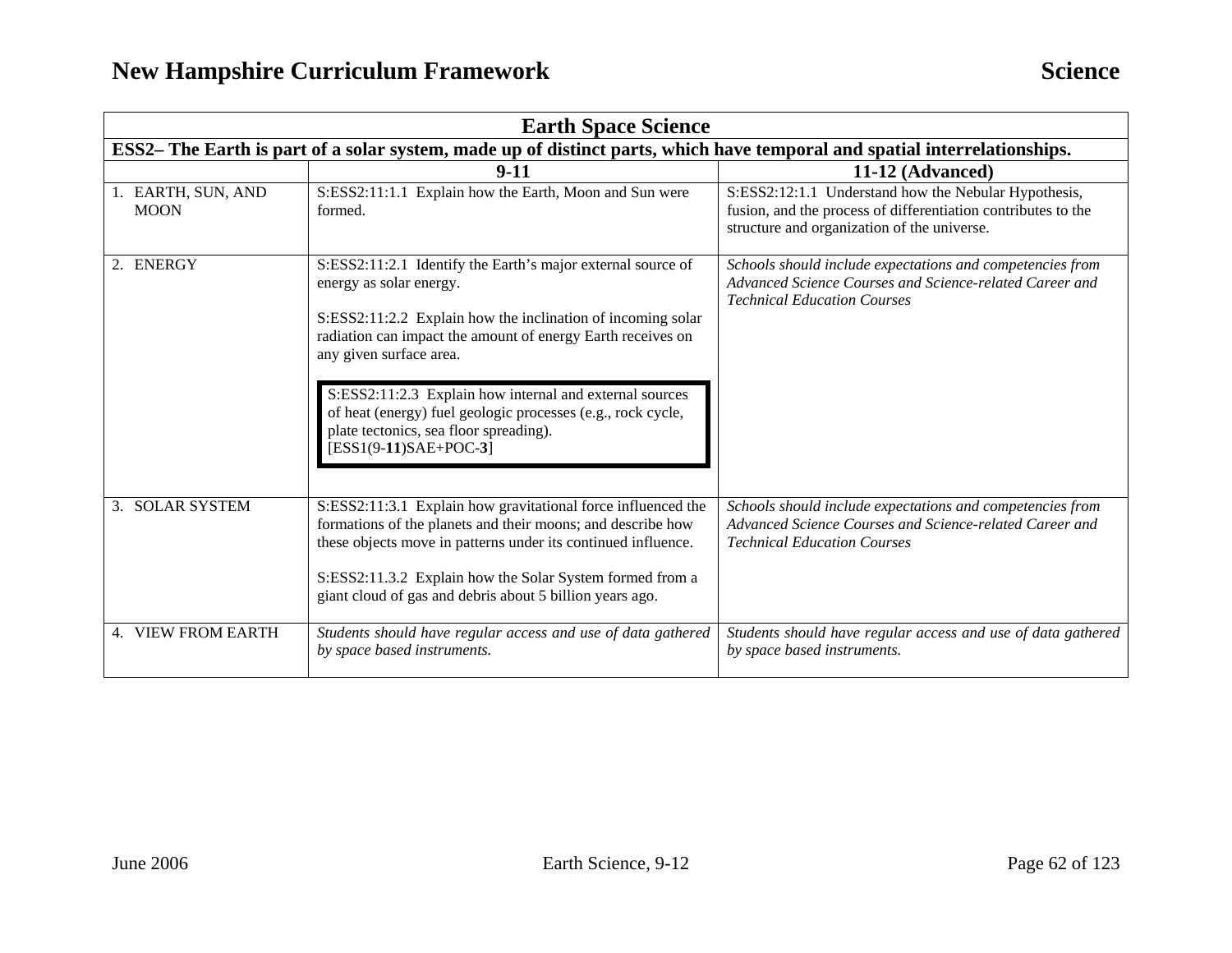| <b>Earth Space Science</b>                                                                                                |                                                                                                                                                                                                                                                                                                                                                                                                                         |                                                                                                                                                            |
|---------------------------------------------------------------------------------------------------------------------------|-------------------------------------------------------------------------------------------------------------------------------------------------------------------------------------------------------------------------------------------------------------------------------------------------------------------------------------------------------------------------------------------------------------------------|------------------------------------------------------------------------------------------------------------------------------------------------------------|
| ESS3- The origin and evolution of galaxies and the universe demonstrate fundamental principles of physical science across |                                                                                                                                                                                                                                                                                                                                                                                                                         |                                                                                                                                                            |
| vast distances and time.                                                                                                  |                                                                                                                                                                                                                                                                                                                                                                                                                         |                                                                                                                                                            |
|                                                                                                                           | $9 - 11$                                                                                                                                                                                                                                                                                                                                                                                                                | 11-12 (Advanced)                                                                                                                                           |
| <b>SIZE AND SCALE</b><br>1.                                                                                               | S:ESS3:11:1.1 Recognize electromagnetic waves can be used<br>to locate objects in the universe, and track their movement.<br>S:ESS3:11:1.2 Define a light year.                                                                                                                                                                                                                                                         | Schools should include expectations and competencies from<br>Advanced Science Courses and Science-related Career and<br><b>Technical Education Courses</b> |
| <b>STARS AND</b><br>2.<br><b>GALAXIES</b>                                                                                 | S:ESS3:11:2.1 Identify and describe the characteristics<br>common to most stars in the universe.<br>S:ESS3:11:2.2 Describe the ongoing processes involved in<br>star formation, their life cycles and their destruction.<br>S:ESS3:11:2.3 Explain the relationships between or<br>among the energy produced from nuclear reactions, the<br>origin of elements, and the life cycles of stars.<br>$[ESS3(9-11)POC+SAE-8]$ | Schools should include expectations and competencies from<br>Advanced Science Courses and Science-related Career and<br><b>Technical Education Courses</b> |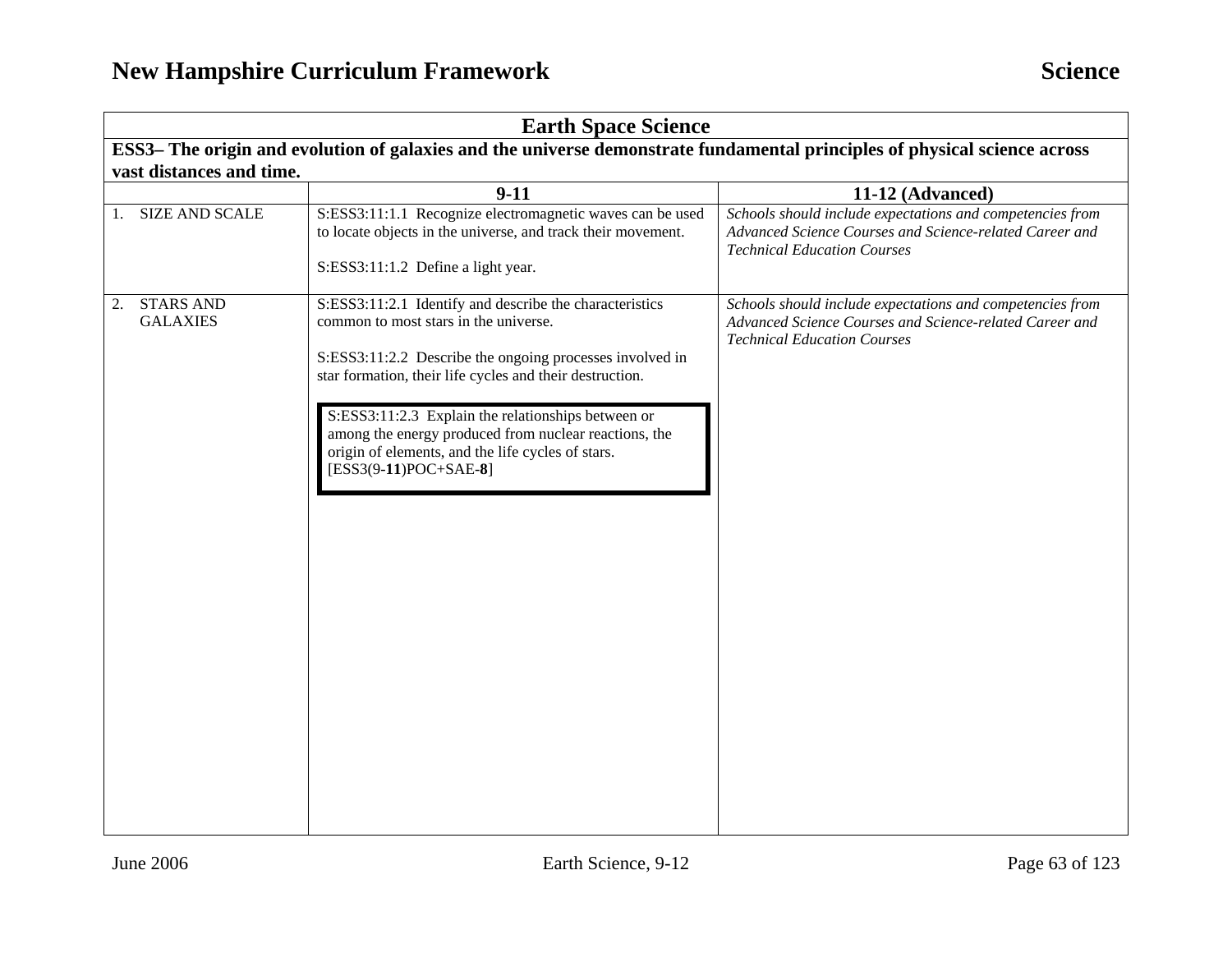| <b>Earth Space Science</b>                                                                                                |                                                                                                                                                                                                                                                                                                                             |                                                                                                                                                            |
|---------------------------------------------------------------------------------------------------------------------------|-----------------------------------------------------------------------------------------------------------------------------------------------------------------------------------------------------------------------------------------------------------------------------------------------------------------------------|------------------------------------------------------------------------------------------------------------------------------------------------------------|
| ESS3– The origin and evolution of galaxies and the universe demonstrate fundamental principles of physical science across |                                                                                                                                                                                                                                                                                                                             |                                                                                                                                                            |
| vast distances and time.                                                                                                  |                                                                                                                                                                                                                                                                                                                             |                                                                                                                                                            |
|                                                                                                                           | $9-11$                                                                                                                                                                                                                                                                                                                      | 11-12 (Advanced)                                                                                                                                           |
| <b>UNIVERSE</b><br>3.                                                                                                     | S:ESS3:11:3.1 Explain that current scientific evidence<br>supports the Big Bang Theory as a probable explanation of the<br>origin of the universe, and describe the theory.<br>S:ESS3:11:3.2 Explain the evidence that suggests the universe<br>is expanding.<br>S:ESS3:11:3.3 Provide scientific evidence that supports or | Schools should include expectations and competencies from<br>Advanced Science Courses and Science-related Career and<br><b>Technical Education Courses</b> |
|                                                                                                                           | refutes the "Big Bang" theory of how the universe was<br>formed. [ESS3(9-11)NOS-6]<br>S:ESS3:11:3.4 Based on the nature of electromagnetic                                                                                                                                                                                  |                                                                                                                                                            |
|                                                                                                                           | waves, explain the movement and location of objects in the<br>universe or their composition (e.g., red shift, blue shift, line<br>spectra). [ESS3(9-11)SAE-7]                                                                                                                                                               |                                                                                                                                                            |
|                                                                                                                           | S:ESS3:11:3.5 Explain how scientific theories about the<br>structure of the universe have been advanced through the<br>use of sophisticated technology (e.g., space probes and<br>visual, radio and x-ray telescopes). [ESS3(9-11)NOS-5]                                                                                    |                                                                                                                                                            |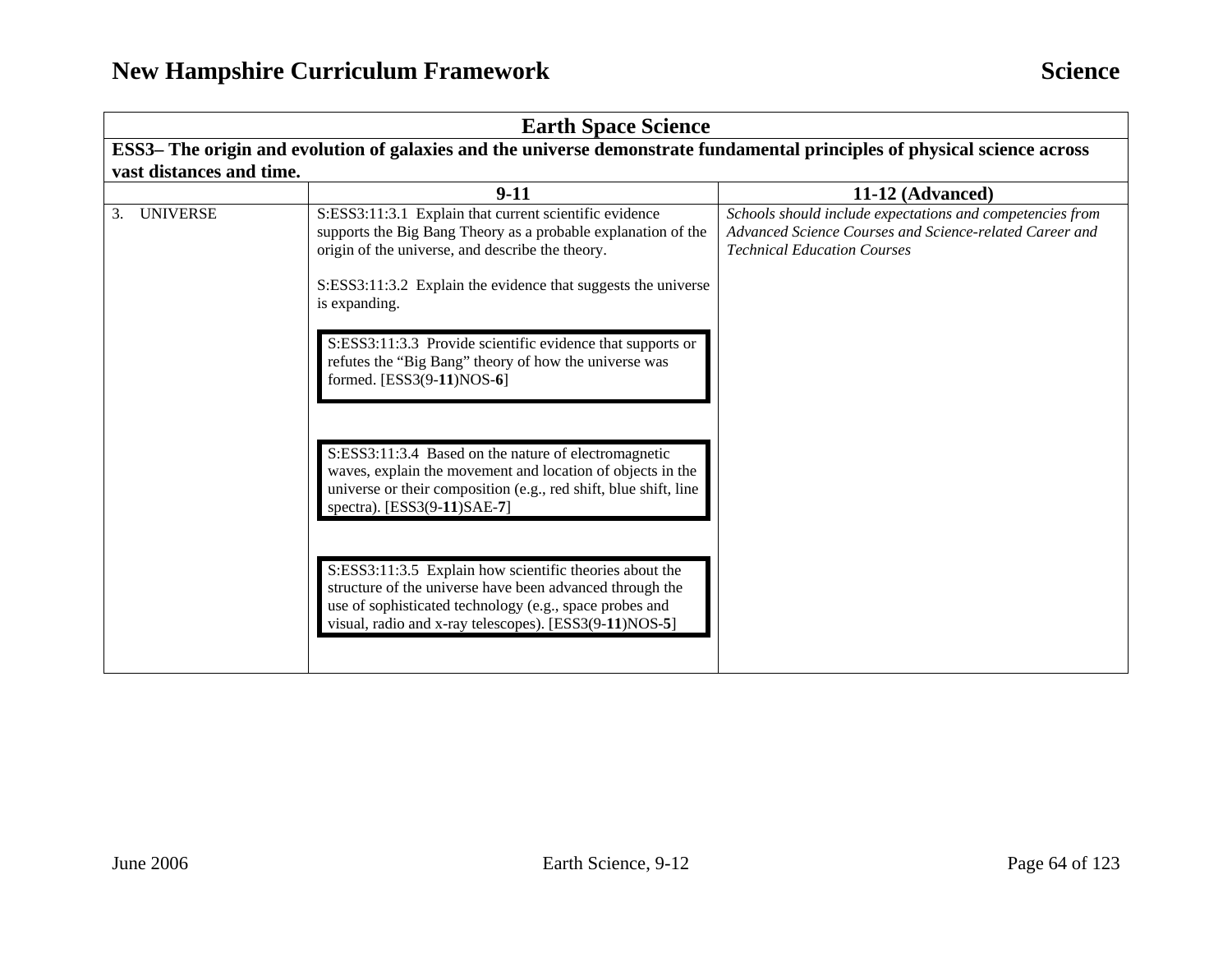|                                                                                                                         | <b>Earth Space Science</b>                                    |                                                                                                                                                                                                                                                                                                                                                                                                                                                                                                                                                                                                                                                       |                                                                                                                                                                                                                                                                                                                                                                                                                                                                                                                                                                                                                                                                                                                |  |
|-------------------------------------------------------------------------------------------------------------------------|---------------------------------------------------------------|-------------------------------------------------------------------------------------------------------------------------------------------------------------------------------------------------------------------------------------------------------------------------------------------------------------------------------------------------------------------------------------------------------------------------------------------------------------------------------------------------------------------------------------------------------------------------------------------------------------------------------------------------------|----------------------------------------------------------------------------------------------------------------------------------------------------------------------------------------------------------------------------------------------------------------------------------------------------------------------------------------------------------------------------------------------------------------------------------------------------------------------------------------------------------------------------------------------------------------------------------------------------------------------------------------------------------------------------------------------------------------|--|
| ESS4– The growth of scientific knowledge in Earth Space Science has been advanced through the development of technology |                                                               |                                                                                                                                                                                                                                                                                                                                                                                                                                                                                                                                                                                                                                                       |                                                                                                                                                                                                                                                                                                                                                                                                                                                                                                                                                                                                                                                                                                                |  |
|                                                                                                                         |                                                               | and is used (alone or in combination with other sciences) to identify, understand and solve local and global issues.                                                                                                                                                                                                                                                                                                                                                                                                                                                                                                                                  |                                                                                                                                                                                                                                                                                                                                                                                                                                                                                                                                                                                                                                                                                                                |  |
|                                                                                                                         |                                                               | $9 - 11$                                                                                                                                                                                                                                                                                                                                                                                                                                                                                                                                                                                                                                              | 11-12 (Advanced)                                                                                                                                                                                                                                                                                                                                                                                                                                                                                                                                                                                                                                                                                               |  |
| 1. DESIGN                                                                                                               | <b>TECHNOLOGY</b>                                             | S:ESS4:11:1.1 Describe ways in which technology has<br>increased our understanding of the universe.<br>S:ESS4:11:1.2 Understand that technology is designed with a<br>particular function in mind; and principles of Earth Space<br>science are useful in creating technology for the Earth space<br>sciences.                                                                                                                                                                                                                                                                                                                                        | S:ESS4:12:1.1 Recognize the importance of technology as it<br>relates to science, for purposes such as: access to space and<br>other remote locations, sample collection and treatment,<br>measurement, data collection, and storage, computation, and<br>communication of information.                                                                                                                                                                                                                                                                                                                                                                                                                        |  |
| 2. TOOLS                                                                                                                |                                                               | S:ESS4:11:2.1 Describe the use and benefits of land-based<br>light telescopes, radio telescopes, spectrophotometers,<br>satellites, manned exploration, probes, and robots to the study<br>of Earth Space Science.<br>S:ESS4:11:2.2 Explain how scientists study the Earth using<br>computer-generated models and observations from both land-<br>based sites and satellites; and describe the value of using these<br>tools in unison.                                                                                                                                                                                                               | Schools should include expectations and competencies from<br>Advanced Science Courses and Science-related Career and<br><b>Technical Education Courses</b>                                                                                                                                                                                                                                                                                                                                                                                                                                                                                                                                                     |  |
| <b>ISSUES</b>                                                                                                           | 3. LOCAL AND GLOBAL<br><b>ENVIRONMENTAL</b>                   | S:ESS4:11:3.1 Differentiate between and provide examples of<br>renewable and nonrenewable sources of energy; and explain<br>the advantages and limitations of each.<br>S:ESS4:11:3.2 Describe the means for transforming a natural<br>material, such as iron ore, into useful products during different<br>historical periods, such as the Stone Age, Iron Age,<br>Renaissance, the Industrial Period and the current Age of<br>Information.<br>S:ESS4:11.3.3 Explain how the use of technologies at a local<br>level, such as burning of fossil fuels for transportation or<br>power generation, may contribute to global environmental<br>problems. | S:ESS4:12:3.1 Explain the environmental effects of using<br>both renewable and nonrenewable resources; and provide<br>examples of how man is addressing these effects on the<br>environment.<br>S:ESS4:12:3.2 Provide examples of how man's use of Earth<br>materials has changed over time; and use those examples to<br>explain how the relationship between science and technology<br>has gradually grown closer in the past century.<br>S:ESS4:12:3.3 Research and evaluate a current environmental<br>issue within the State of New Hampshire, such as a dispute<br>regarding the conversion of a natural environment to human<br>use; and construct a defense that supports environmental<br>protection. |  |
|                                                                                                                         | 4. CAREER TECHNICAL<br><b>EDUCATION</b><br><b>CONNECTIONS</b> | S:ESS4:11:4.1 Explain the kinds of applications of knowledge<br>and skills necessary for jobs/careers specific to Earth or space<br>sciences.                                                                                                                                                                                                                                                                                                                                                                                                                                                                                                         | S:ESS4:12:4.1 Understand the various scientific fields that<br>use scientific content and skills; and distinguish between<br>professional and skilled science jobs/careers in Earth or space<br>sciences.                                                                                                                                                                                                                                                                                                                                                                                                                                                                                                      |  |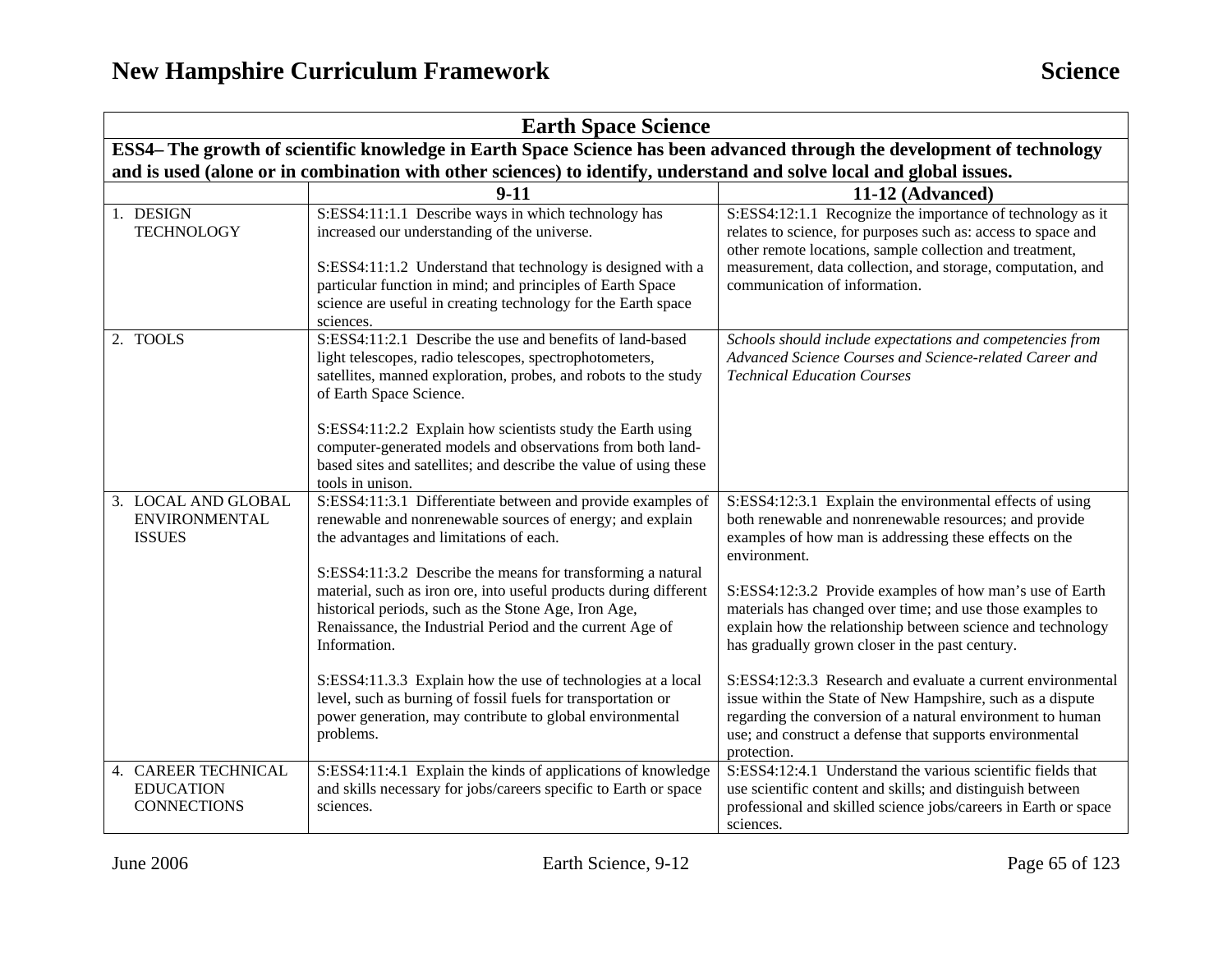### **Life Science Overview**

| <b>Strand</b>                                             | <b>Stem (rows) in GSEs</b>                |    | Page    |        |  |
|-----------------------------------------------------------|-------------------------------------------|----|---------|--------|--|
| (Enduring Knowledge Statements)                           |                                           |    | $5 - 8$ | $9-12$ |  |
| LS1-All living organisms have identifiable structures     | 1. Classification                         | 67 | 74      | 83     |  |
| and characteristics that allow for survival (organisms,   | 2. Living Things And Organization         | 67 | 74      | 84     |  |
| populations, and species).                                | 3. Reproduction                           | 68 | 75      | 85     |  |
| LS2– Energy flows and matter recycles through an          | . Environment                             | 69 | 76      | 86     |  |
| ecosystem.                                                | 2. Flow Of Energy                         | 69 | 76      | 87     |  |
|                                                           | 3. Recycling Of Materials                 | 69 | 77      | 87     |  |
| LS3- Groups of organisms show evidence of change          | 1. Change                                 | 70 | 78      | 88     |  |
| over time (e.g. evolution, natural selection, structures, | 2. Evolution                              | 70 | 78      | 89     |  |
| behaviors, and biochemistry).                             | 3. Natural Selection                      | 70 | 79      | 90     |  |
| LS4– Humans are similar to other species in many          | 1. Behavior                               | 71 | 80      | 91     |  |
| ways, and yet are unique among Earth's life forms.        | 2. Disease                                | 71 | 80      | 92     |  |
|                                                           | 3. Human Identity                         | 72 | 81      | 93     |  |
| LS5– The growth of scientific knowledge in Life           | 1. Design Technology                      | 73 | 82      | 94     |  |
| Science has been advanced through the development of      | 2. Tools                                  | 73 | 82      | 94     |  |
| technology and is used (alone or in combination with      | 3. Social Issues (Local And Global)       | 73 | 82      | 94     |  |
| other sciences) to identify, understand and solve local   | Medical Technology and Biotechnology      |    |         |        |  |
| and global issues.                                        | 4. Career Technical Education Connections | 73 | 82      | 94     |  |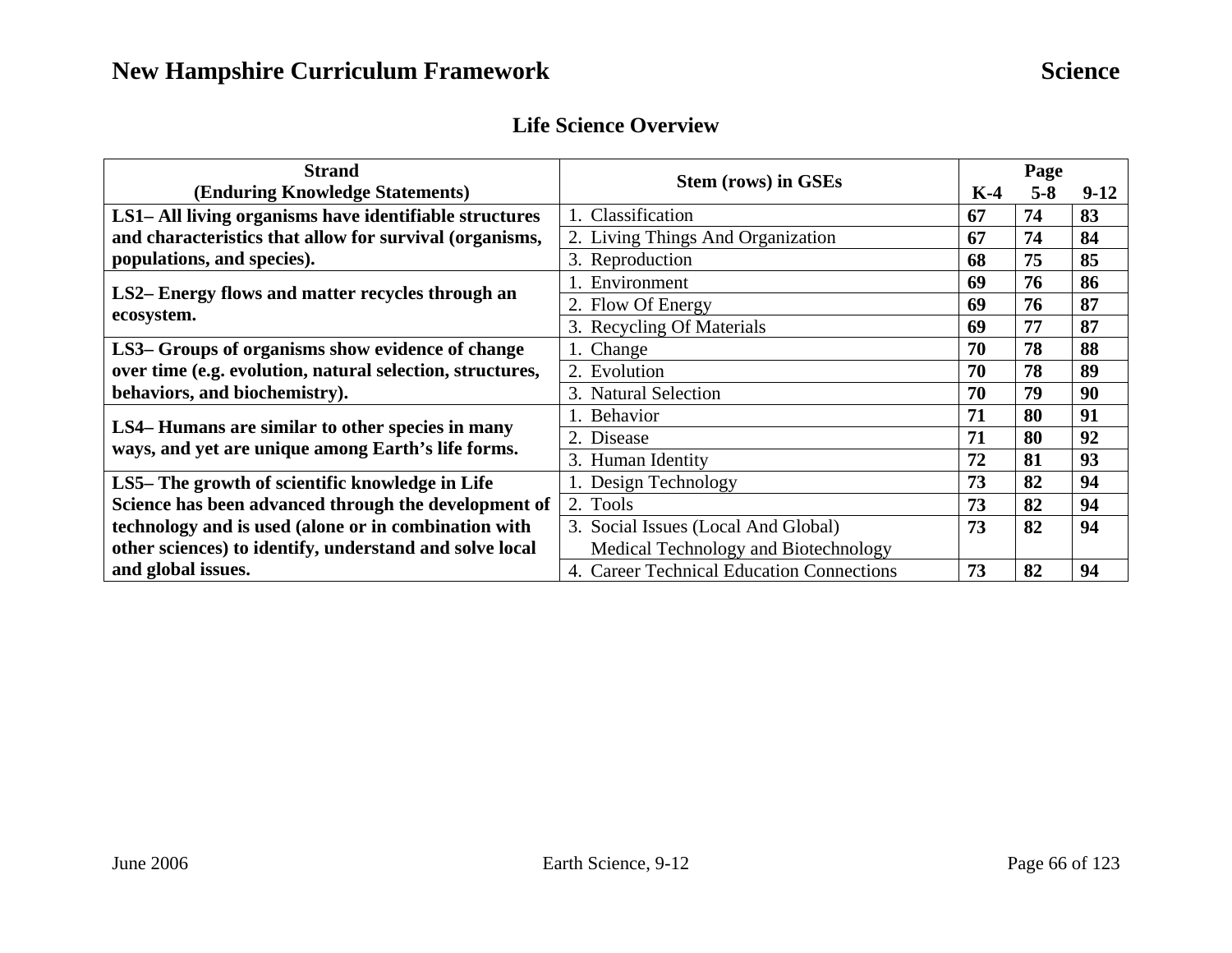| <b>Life Science</b>                  |                                                                                                                                                                                                          |                                                                                                                                                                                                                                                                                                                                                                                                                                                                                                                                                                                                                                                                                                                              |  |
|--------------------------------------|----------------------------------------------------------------------------------------------------------------------------------------------------------------------------------------------------------|------------------------------------------------------------------------------------------------------------------------------------------------------------------------------------------------------------------------------------------------------------------------------------------------------------------------------------------------------------------------------------------------------------------------------------------------------------------------------------------------------------------------------------------------------------------------------------------------------------------------------------------------------------------------------------------------------------------------------|--|
|                                      | LS1– All living organisms have identifiable structures and characteristics that allow for survival (organisms, populations, $\&$                                                                         |                                                                                                                                                                                                                                                                                                                                                                                                                                                                                                                                                                                                                                                                                                                              |  |
| species).                            |                                                                                                                                                                                                          |                                                                                                                                                                                                                                                                                                                                                                                                                                                                                                                                                                                                                                                                                                                              |  |
|                                      | $K-2$                                                                                                                                                                                                    | $3-4$                                                                                                                                                                                                                                                                                                                                                                                                                                                                                                                                                                                                                                                                                                                        |  |
| 1. CLASSIFICATION                    | S:LS1:2:1.1 Differentiate between living and nonliving<br>things; and categorize objects in each group using the<br>significant observable characteristics they share, such as color,<br>shape and size. | S:LS1:4:1.1 Recognize and identify the various ways in<br>which living things can be grouped.                                                                                                                                                                                                                                                                                                                                                                                                                                                                                                                                                                                                                                |  |
|                                      | S:LS1:2:1.2 Recognize plants and animals as living things<br>and describe how they are alike and different.                                                                                              | S:LS1:4:1.2 Sort/classify different living things using<br>similar and different characteristics; and describe why<br>organisms belong to each group or cite evidence about how<br>they are alike or not alike.<br>$[LS1(K-4)INQ+POC-1]$                                                                                                                                                                                                                                                                                                                                                                                                                                                                                     |  |
| 2. LIVING THINGS AND<br>ORGANIZATION | S:LS1:2:2.1 Recognize that plants and animals have features<br>that help them survive in different environments.                                                                                         | S:LS1:4:2.1 Recognize that living organisms have certain<br>structures and systems that perform specific functions,<br>facilitating survival, growth and reproduction.<br>S:LS1:4.2.2 Identify and describe the function of the plant<br>structures responsible for food production, water transport,<br>support, reproduction, growth and protection.<br>S:LS1:4:2.3 Identify and explain how the physical<br>structures of an organism (plants or animals) allow it to<br>survive in its habitat/environment (e.g., roots for water;<br>nose to smell fire). [LS1(K-4)FAF-4]<br>S:LS1:4:2.4 Identify the basic needs of plants and animals<br>in order to stay alive (i.e., water, air, food, space).<br>$[LS1(K-4)SAE-2]$ |  |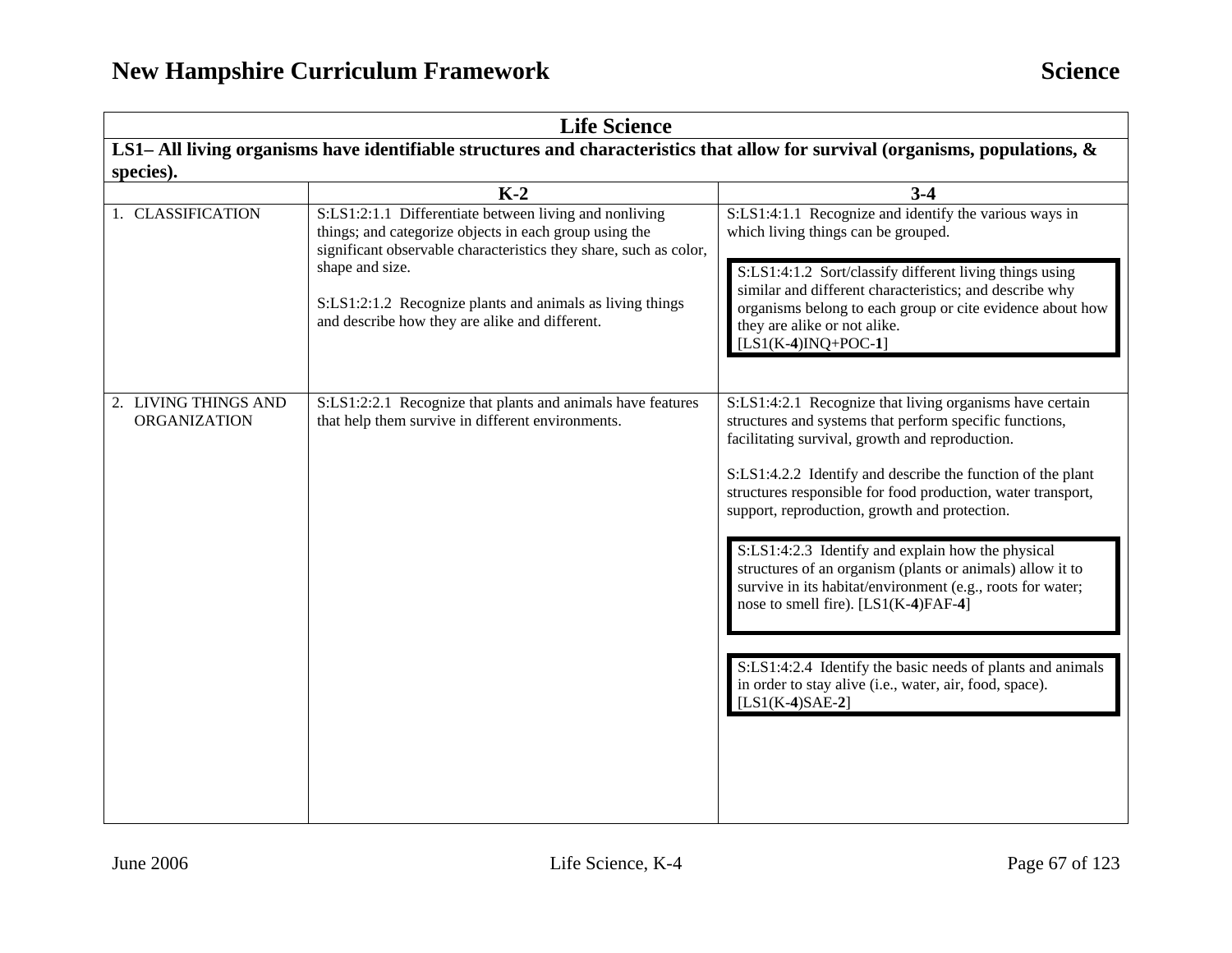| <b>Life Science</b> |                                                                                                                                                                                                                                                                                                   |                                                                                                                                                                                                                                                                                                                                                                                                                                                                                                                                                                                                                                                                                                                                                                                                                                                                                                 |  |  |
|---------------------|---------------------------------------------------------------------------------------------------------------------------------------------------------------------------------------------------------------------------------------------------------------------------------------------------|-------------------------------------------------------------------------------------------------------------------------------------------------------------------------------------------------------------------------------------------------------------------------------------------------------------------------------------------------------------------------------------------------------------------------------------------------------------------------------------------------------------------------------------------------------------------------------------------------------------------------------------------------------------------------------------------------------------------------------------------------------------------------------------------------------------------------------------------------------------------------------------------------|--|--|
|                     | LS1– All living organisms have identifiable structures and characteristics that allow for survival (organisms, populations, &                                                                                                                                                                     |                                                                                                                                                                                                                                                                                                                                                                                                                                                                                                                                                                                                                                                                                                                                                                                                                                                                                                 |  |  |
| species).           |                                                                                                                                                                                                                                                                                                   |                                                                                                                                                                                                                                                                                                                                                                                                                                                                                                                                                                                                                                                                                                                                                                                                                                                                                                 |  |  |
|                     | $K-2$                                                                                                                                                                                                                                                                                             | $3-4$                                                                                                                                                                                                                                                                                                                                                                                                                                                                                                                                                                                                                                                                                                                                                                                                                                                                                           |  |  |
| 3. REPRODUCTION     | S:LS1:2:3.1 Recognize that parents and offspring of many<br>species closely resemble one another; and describe the<br>similarities in appearance of given plant and animal families.<br>S:LS1:2:3.2 Recognize that living things have a life cycle,<br>during which they are born, grow, and die. | S:LS1:4:3.1 Distinguish between plant and animal<br>characteristics that are inherited, such as eye color in humans<br>and the shape of leaves in plants, and those that are affected by<br>their environment, such as grass turning brown due to lack of<br>water.<br>S:LS1:4:3.2 Recognize that living organisms have life cycles,<br>which include birth, growth and development, reproduction,<br>and death; and explain how these life cycles vary for different<br>organisms.<br>S:LS1:4:3.3 Describe the reproductive process of plants,<br>explaining some plants grow from seed, while others grow<br>from the parts of other plants.<br>S:LS1:4-3.4 Predict, sequence, or compare the life stages<br>of organisms (plants and animals): e.g., put images of life<br>stages of an organism in order, predict the next stage in<br>sequence, and compare two organisms. [LS1(K-4)POC-3] |  |  |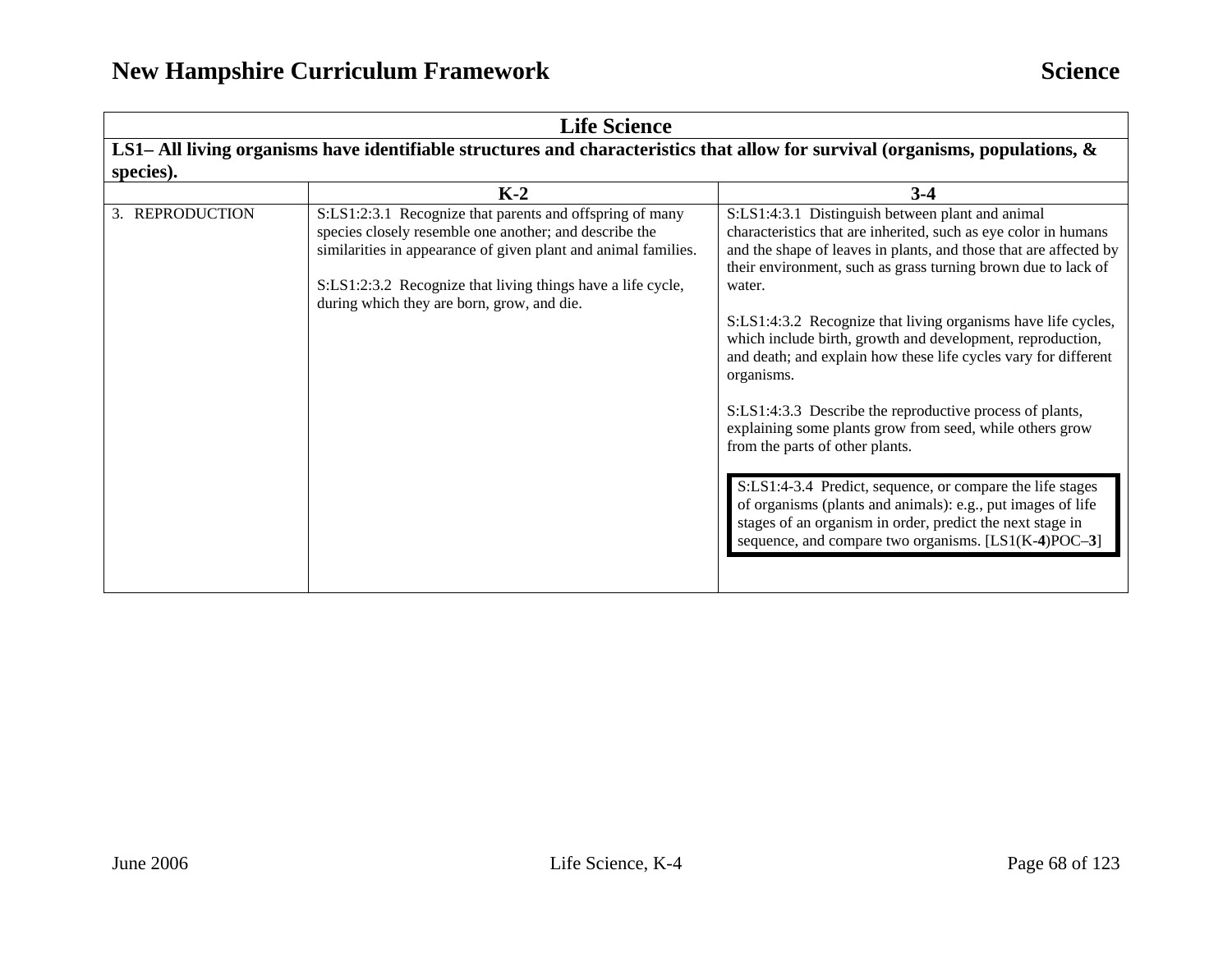| <b>Life Science</b>                                                                                                                                                                                               |                                                                                                                                                                                                                                                                                      |  |  |  |
|-------------------------------------------------------------------------------------------------------------------------------------------------------------------------------------------------------------------|--------------------------------------------------------------------------------------------------------------------------------------------------------------------------------------------------------------------------------------------------------------------------------------|--|--|--|
| LS2-Energy flows and matter recycles through an ecosystem.                                                                                                                                                        |                                                                                                                                                                                                                                                                                      |  |  |  |
| $K-2$                                                                                                                                                                                                             | $3-4$                                                                                                                                                                                                                                                                                |  |  |  |
| S:LS2:2:1.1 Recognize that living things can be found almost<br>anyplace in the world; and that specific types of environments<br>are required to support the many different species of plant and<br>animal life. | S:LS2:4:1.1 Describe how the nature of an organism's<br>environment, such as the availability of a food source, the<br>quantity and variety of other species present, and the physical<br>characteristics of the environment affect the organism's<br>patterns of behavior.          |  |  |  |
| interact with their surroundings using their senses; and that<br>different senses provide different kinds of information.                                                                                         | S:LS2:4:1.2 Describe the interaction of living organisms with<br>nonliving things.                                                                                                                                                                                                   |  |  |  |
| S:LS2:2:1.3 Recognize that some plants and animals go<br>through changes in appearance when the seasons change.                                                                                                   |                                                                                                                                                                                                                                                                                      |  |  |  |
| growth and energy, and describe how their habitat provides<br>these basic needs.                                                                                                                                  | S:LS2:4:2.1 Recognize that the transfer of energy through<br>food is necessary for all living organisms and describe the<br>organization of food webs.                                                                                                                               |  |  |  |
|                                                                                                                                                                                                                   | S:LS2:4:2.2 Recognize that energy is needed for all<br>organisms to stay alive and grow or identify where a plant<br>or animal gets its energy. [LS2(K-4)SAE-5]                                                                                                                      |  |  |  |
| Districts may choose to work on End of Grade 8 expectations<br>in the 5-8 grade span.                                                                                                                             | S:LS2:4:3.1 Recognize that plants and animals interact with<br>one another in various ways besides providing food, such as<br>seed dispersal or pollination.<br>S:LS2:4:3.2 Describe ways plants and animals depend on<br>each other (e.g., shelter, nesting, food). [LS2(K-4)SAE-6] |  |  |  |
|                                                                                                                                                                                                                   | S:LS2:2:1.2 Recognize that animals, including humans,<br>S:LS2:2:2.1 Identify the resources plants and animals need for                                                                                                                                                              |  |  |  |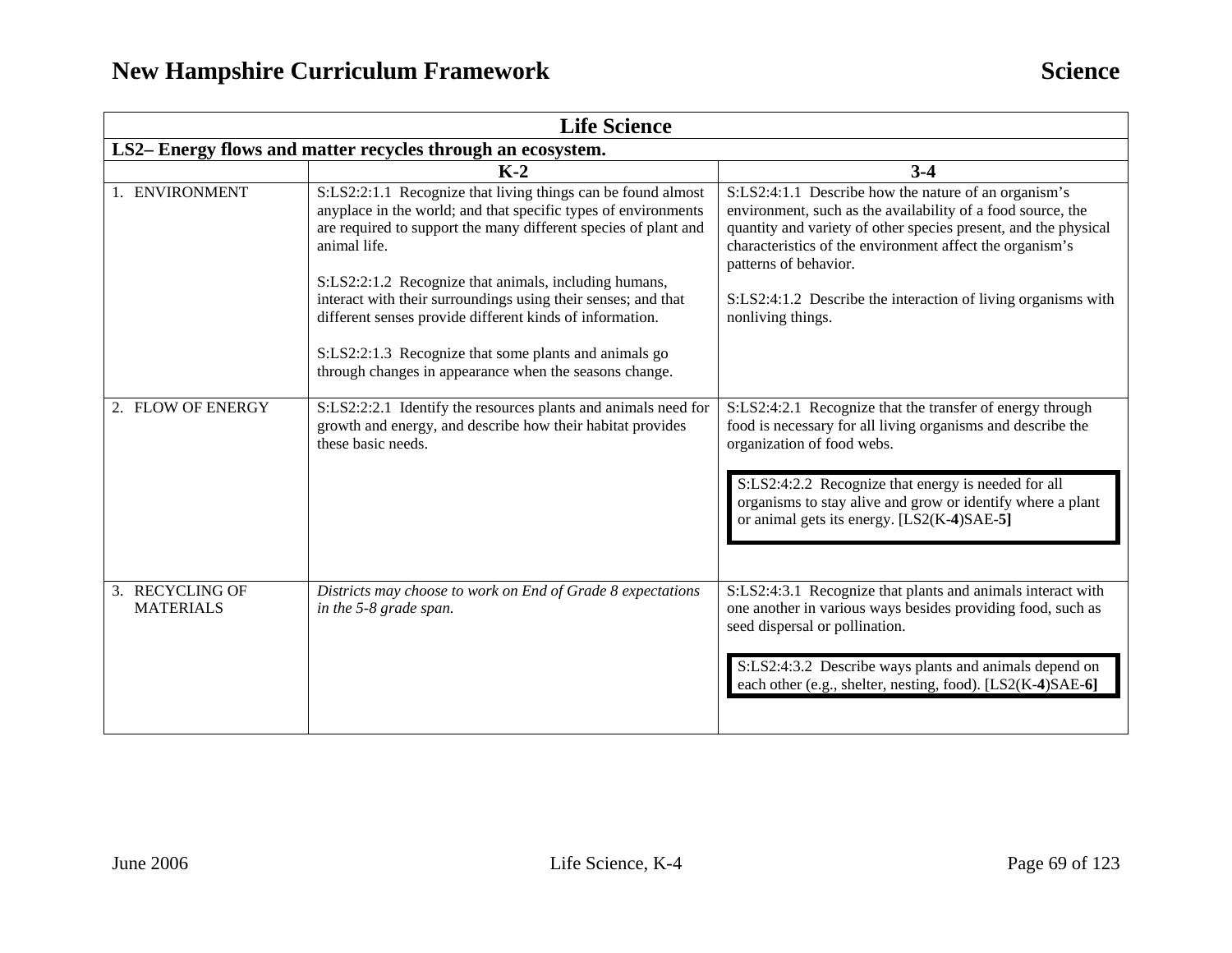| <b>Life Science</b>                                                                                                                        |                                                                                                                                                                                                                                                    |                                                                                                                                                                                                                                                                                                                                                                                  |  |
|--------------------------------------------------------------------------------------------------------------------------------------------|----------------------------------------------------------------------------------------------------------------------------------------------------------------------------------------------------------------------------------------------------|----------------------------------------------------------------------------------------------------------------------------------------------------------------------------------------------------------------------------------------------------------------------------------------------------------------------------------------------------------------------------------|--|
| LS3-Groups of organisms show evidence of change over time (e.g. evolution, natural selection, structures, behaviors, and<br>biochemistry). |                                                                                                                                                                                                                                                    |                                                                                                                                                                                                                                                                                                                                                                                  |  |
|                                                                                                                                            | $K-2$                                                                                                                                                                                                                                              | $3-4$                                                                                                                                                                                                                                                                                                                                                                            |  |
| 1. CHANGE                                                                                                                                  | S:LS3:2:1.1 Recognize that some living things, which lived<br>on Earth long ago, are now extinct, such as dinosaurs,<br>mammoths, giant tree ferns, and horsetail trees.                                                                           | S:LS3:4:1.1 Provide examples of how environmental changes<br>can cause different effects on different organisms.<br>S:LS3:4:1.2 Provide examples of how an organism's inherited<br>characteristics can adapt and change over time in response to<br>changes in the environment.                                                                                                  |  |
|                                                                                                                                            |                                                                                                                                                                                                                                                    | S:LS3:4:1.3 Using information (data or scenario), explain<br>how changes in the environment can cause organisms to<br>respond (e.g., survive there and reproduce, move away,<br>die). [LS3(K-4)SAE-7]                                                                                                                                                                            |  |
| 2. EVIDENCE OF<br><b>EVOLUTION</b>                                                                                                         | S:LS3:2:2.1 Recognize that some plants and animals, which<br>are alive today, are similar to living things which have become<br>extinct, such as elephants and mammoths.                                                                           | S:LS3:4:2.1 Compare information about fossils to living<br>organisms and other fossils to determine any similarities and<br>differences.                                                                                                                                                                                                                                         |  |
| 3. NATURAL SELECTION                                                                                                                       | S:LS3:2:3.1 Recognize and describe the similarities and<br>differences in both behavior and appearance of plants and<br>animals.<br>S:LS3:2:3.2 Recognize that there are different species of<br>living things in various places around the world. | S:LS3:4:3.1 Recognize that individuals of the same species<br>differ in their characteristics; and explain that sometimes these<br>differences give individuals an advantage in survival and<br>reproduction.<br>S:LS3:4:3.2 Recognize that for any particular environment,<br>some kinds of animals and plants survive well, some less well,<br>and some cannot survive at all. |  |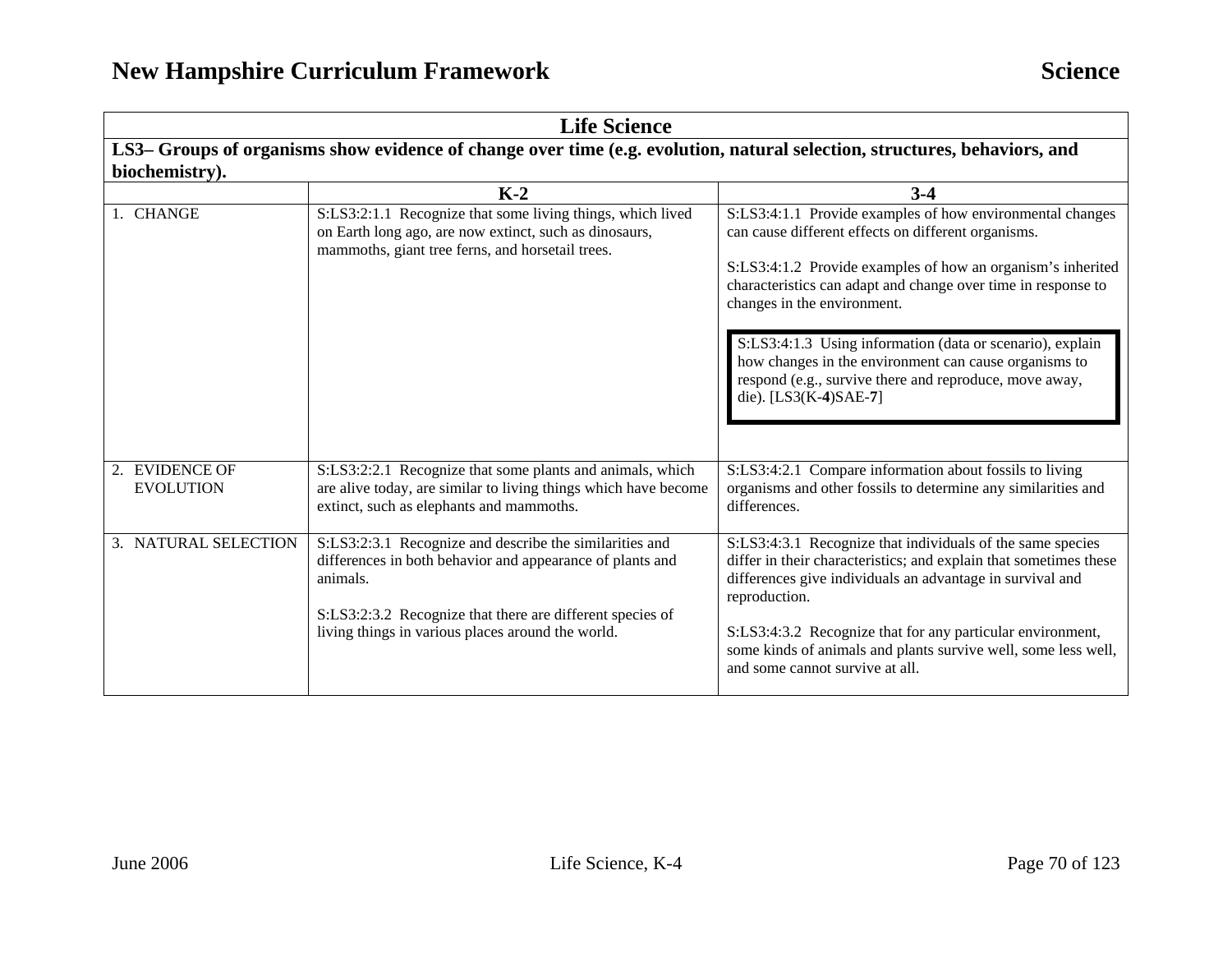| <b>Life Science</b>                                                                                |                                                                                                                                                                                                                                                                                                                                                                                                                                                                                                     |                                                                                                                                                                                                                                                                                                                                                                                                                                                                                                                                     |  |
|----------------------------------------------------------------------------------------------------|-----------------------------------------------------------------------------------------------------------------------------------------------------------------------------------------------------------------------------------------------------------------------------------------------------------------------------------------------------------------------------------------------------------------------------------------------------------------------------------------------------|-------------------------------------------------------------------------------------------------------------------------------------------------------------------------------------------------------------------------------------------------------------------------------------------------------------------------------------------------------------------------------------------------------------------------------------------------------------------------------------------------------------------------------------|--|
| LS4-Humans are similar to other species in many ways, and yet are unique among Earth's life forms. |                                                                                                                                                                                                                                                                                                                                                                                                                                                                                                     |                                                                                                                                                                                                                                                                                                                                                                                                                                                                                                                                     |  |
|                                                                                                    | $K-2$                                                                                                                                                                                                                                                                                                                                                                                                                                                                                               | $3-4$                                                                                                                                                                                                                                                                                                                                                                                                                                                                                                                               |  |
| 1. BEHAVIOR                                                                                        | S:LS4:2:1.1 Recognize and describe how living things<br>respond when exposed to helpful and harmful situations.<br>S:LS4:2:1.2 Recognize that humans learn from each other in<br>many different ways, such as listening and speaking, watching<br>and imitating.<br>S:LS4:2:1.3 Recognize that humans can gather different kinds<br>of information about an object by adjusting their proximity to<br>it.<br>S:LS4:2:1.4 Recognize that some of the things humans can                               | S:LS4:4:1.1 Recognize that an individual organism's behavior<br>is affected by internal cues, such as hunger and thirst; and<br>describe how an organism uses its senses to understand and<br>respond to these cues.<br>S:LS4:4:1.2 Recognize that an individual organism's behavior<br>is influenced by external cues, such as seasonal change; and<br>describe how an organism might react, such as migrating or<br>hibernating.<br>S:LS4:4:1.3 Recognize behaviors that may be unsafe or<br>unhealthy for themselves and others. |  |
|                                                                                                    | do, such as playing games, reading, and writing, must be<br>learned.                                                                                                                                                                                                                                                                                                                                                                                                                                |                                                                                                                                                                                                                                                                                                                                                                                                                                                                                                                                     |  |
| 2. DISEASE                                                                                         | S:LS4:2:2.1 Recognize that proper nutrition, exercise and rest<br>are all important factors in maintaining good health.<br>S:LS4:2:2.2 Recognize that humans can spread germs that<br>cause disease.<br>S:LS4:2.2.3 Identify and describe the basic personal hygiene<br>habits for maintaining good health, such as washing one's<br>hands with soap and water and brushing one's teeth.<br>S:LS4:2:2.4 Recognize symptoms, such as fever, rashes,<br>coughing and congestion for common illnesses. | S:LS4:4:2.1 Explain how the amount of rest and the types of<br>food, exercise and recreation humans choose can influence and<br>affect their well-being.<br>S:LS4:4:2.2 Recognize that vitamins and minerals are needed<br>in small amounts and are essential to maintain proper health.<br>S:LS4:4:2.3 Explain how proper food preparation and<br>appropriate food handling practices can maintain the safety<br>and quality of food.                                                                                              |  |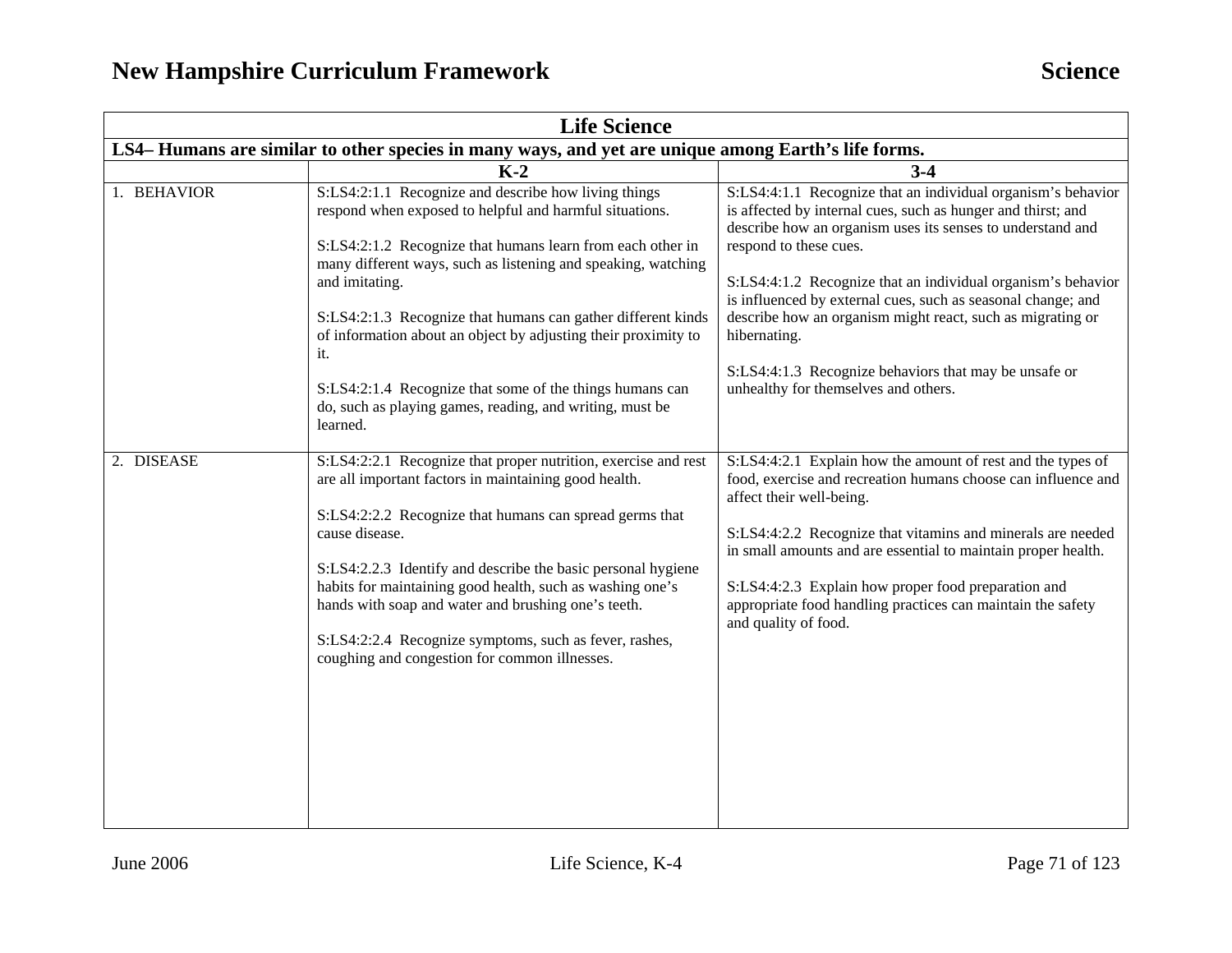| <b>Life Science</b> |                                                                                                                                                                     |                                                                                                                                                                                                                           |  |  |  |
|---------------------|---------------------------------------------------------------------------------------------------------------------------------------------------------------------|---------------------------------------------------------------------------------------------------------------------------------------------------------------------------------------------------------------------------|--|--|--|
|                     | LS4-Humans are similar to other species in many ways, and yet are unique among Earth's life forms.                                                                  |                                                                                                                                                                                                                           |  |  |  |
|                     | $K-2$                                                                                                                                                               | $3-4$                                                                                                                                                                                                                     |  |  |  |
| 3. HUMAN IDENTITY   | S:LS4:2:3.1 Recognize similarities and individual differences<br>among people, and that children closely resemble their parents.                                    | S:LS4:4:3.1 Identify what the physical structures of<br>humans do (e.g., sense organs– eyes, ears, skin, etc.) or                                                                                                         |  |  |  |
|                     | S:LS4:2:3.2 Identify the sense organs, including eyes, ears,<br>nose mouth, and skin; and describe how each can warn an<br>individual about danger.                 | compare physical structures of humans to similar structures<br>of animals. $[LS4(K-4)FAF-8]$                                                                                                                              |  |  |  |
|                     | S:LS4:2:3.3 Recognize that two parents, both a father and<br>mother, are required for human reproduction.                                                           | S:LS4:4:3.2 Distinguish between characteristics of<br>humans that are inherited from parents (i.e., hair color,<br>height, skin color, eye color) and others that are learned                                             |  |  |  |
|                     | S:LS4:2:3.4 Recognize and describe the human life cycle<br>from birth to old age.                                                                                   | (e.g., riding a bike, singing a song, playing a game,<br>reading). $[LS4(K-4)POC-9]$                                                                                                                                      |  |  |  |
|                     | S:LS4:2:3.5 Recognize that humans need food, water, air,<br>waste removal and a particular range of temperatures in their<br>environment, just as other animals do. | S:LS4:4:3.3 Recognize the nutritional value of different foods<br>and distinguish between healthy and unhealthy food choices<br>using data gathered from food labels and dietary guidelines,<br>such as the food pyramid. |  |  |  |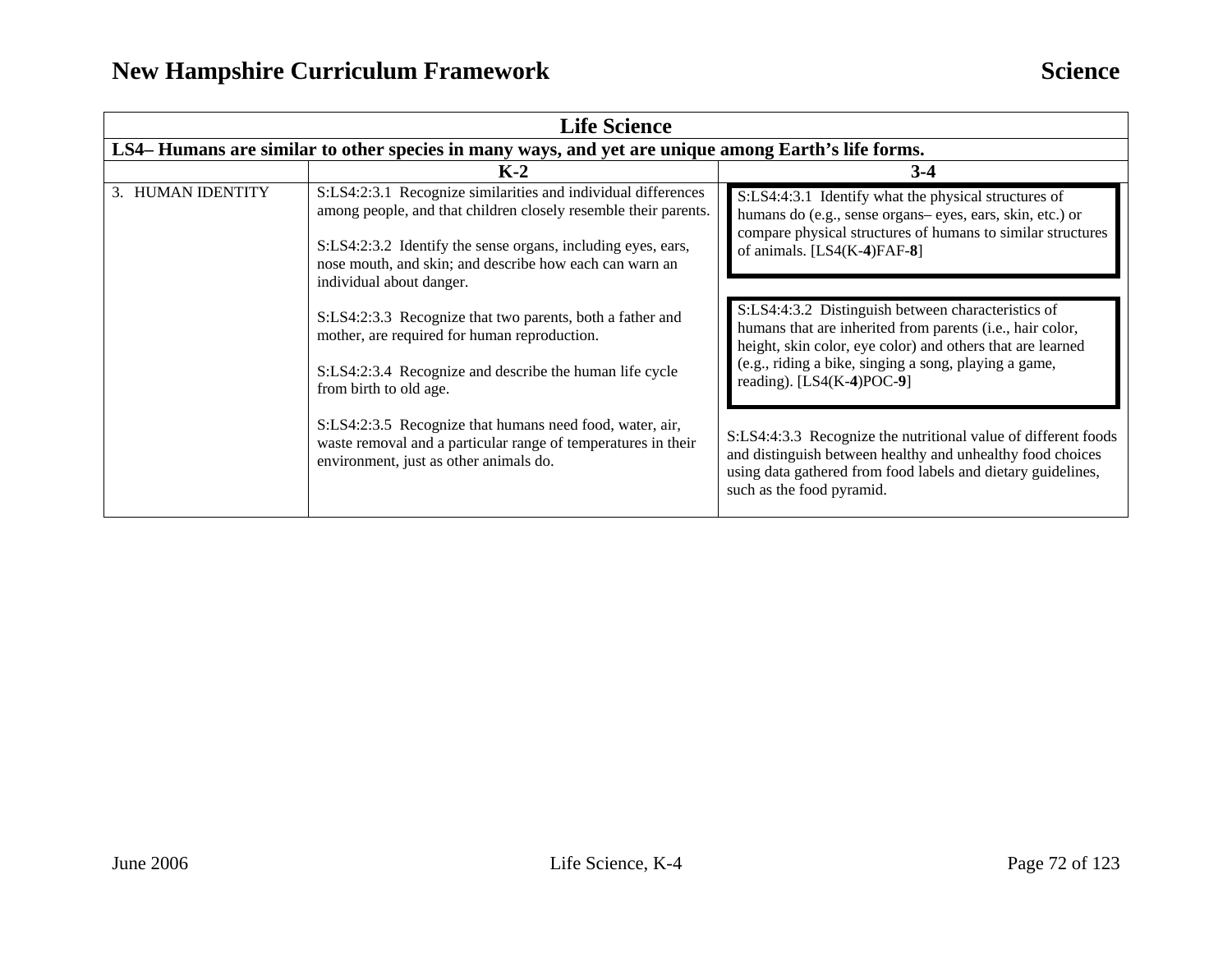|                                                                                                                             | <b>Life Science</b>                                                                                                                                                                                                                                            |                                                                                                                                                                                                                                                                                                                                                                                                                                                                               |
|-----------------------------------------------------------------------------------------------------------------------------|----------------------------------------------------------------------------------------------------------------------------------------------------------------------------------------------------------------------------------------------------------------|-------------------------------------------------------------------------------------------------------------------------------------------------------------------------------------------------------------------------------------------------------------------------------------------------------------------------------------------------------------------------------------------------------------------------------------------------------------------------------|
| LS5– The growth of scientific knowledge in Life Science has been advanced through the development of technology and is used |                                                                                                                                                                                                                                                                |                                                                                                                                                                                                                                                                                                                                                                                                                                                                               |
|                                                                                                                             | (alone or in combination with other sciences) to identify, understand and solve local and global issues.                                                                                                                                                       |                                                                                                                                                                                                                                                                                                                                                                                                                                                                               |
|                                                                                                                             | $K-2$                                                                                                                                                                                                                                                          | $3-4$                                                                                                                                                                                                                                                                                                                                                                                                                                                                         |
| 1. DESIGN<br><b>TECHNOLOGY</b>                                                                                              | S:LS5:2:1.1 Recognize that new products can be made out of<br>natural materials, such as paper from trees and cloth from<br>various plants and animals.                                                                                                        | S:LS5:4:1.1 Recognize that man uses various mechanical<br>devices to record and describe living organisms.                                                                                                                                                                                                                                                                                                                                                                    |
| 2. TOOLS                                                                                                                    | S:LS5:2:2.1 Recognize that some tools, such as magnifiers,<br>balances and thermometers, have special uses and can help<br>gather information and extend the senses.                                                                                           | S:LS5:4:2.1 Demonstrate the use of appropriate tools and<br>simple equipment, such as thermometers, magnifiers and<br>microscopes to gather data and extend the senses.<br>S:LS5:4:2.2 Identify and describe the purpose of tools used by<br>health care professionals, such as X-rays and stethoscopes.                                                                                                                                                                      |
| 3. SOCIAL ISSUES<br>(LOCAL AND<br>GLOBAL)<br><b>MEDICAL</b><br><b>TECHNOLOGY</b><br><b>BIOTECHNOLOGY</b>                    | S:LS5:2:3.1 Recognize that technology is used in medicine to<br>prevent and cure diseases through vaccinations and<br>medications.<br>S:LS5:2:3.2 Provide examples from personal experience that<br>illustrate how medicine helps humans recover from illness. | S:LS5:4:3.1 Recognize that medical technology provides<br>information about a body's condition, such as determining<br>blood pressure, and recognizing the need to repair, replace and<br>support the affected body parts.<br>S:LS5:4:3.2 Recognize that biotechnology refers to the<br>different ways humans modify the living environment to meet<br>their needs, including growing food, genetic engineering and<br>using living organisms such as yeast to prepare foods. |
| 4. CAREER TECHNICAL<br><b>EDUCATION</b><br><b>CONNECTIONS</b>                                                               | S:LS5:2:4.1 Recognize that some jobs/careers require<br>knowledge and use of life science content and/or skills.                                                                                                                                               | S:LS5:4:4.1 Identify some jobs/careers that require<br>knowledge and use of life science content and/or skills.                                                                                                                                                                                                                                                                                                                                                               |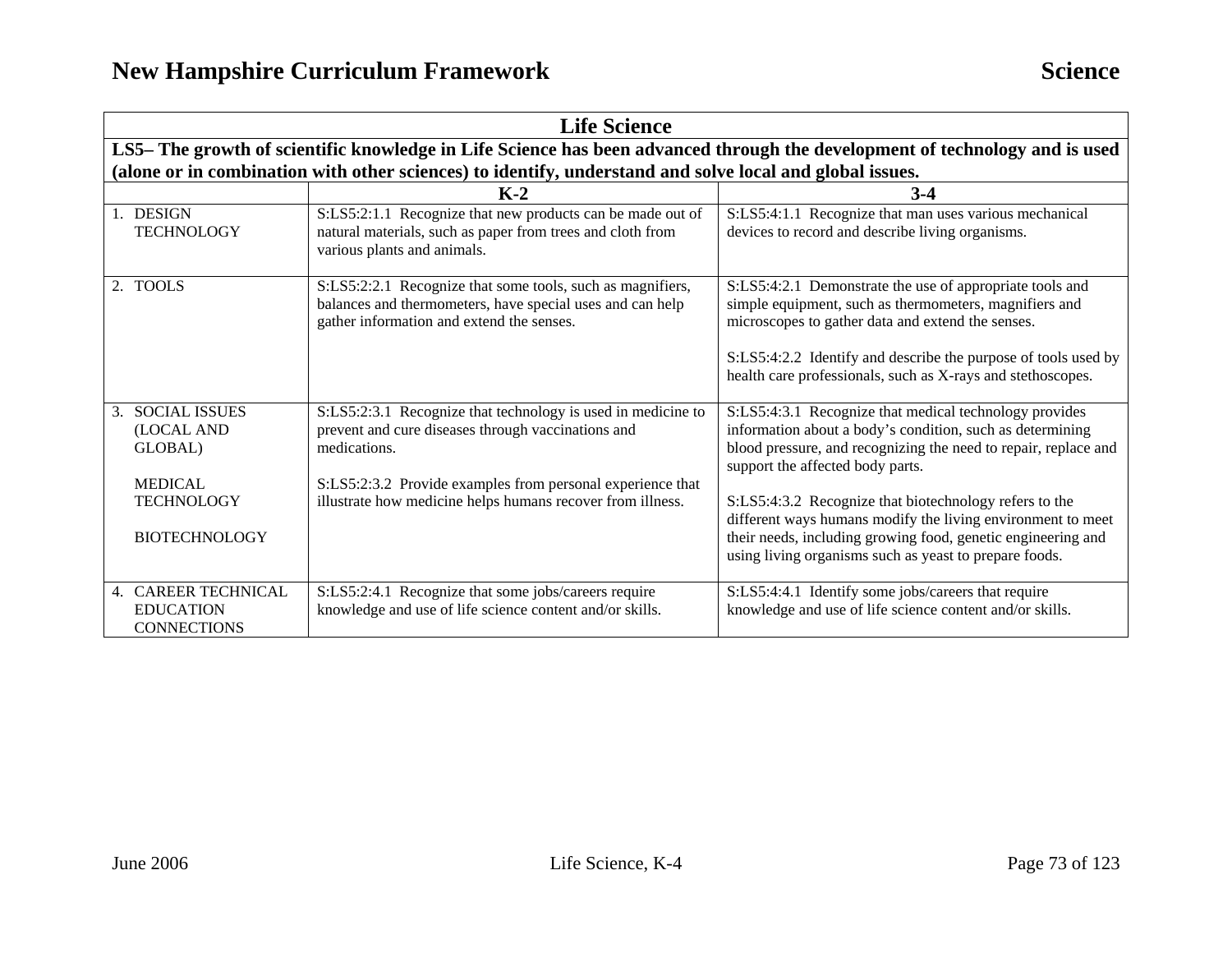| <b>Life Science</b>                                                                                                          |                                                                                                                                                                                                                                                                                                                                                                                                                                                                                                                                                                                                                                                                   |                                                                                                                                                                                                                                                                                                                                                                                                                                                                                          |
|------------------------------------------------------------------------------------------------------------------------------|-------------------------------------------------------------------------------------------------------------------------------------------------------------------------------------------------------------------------------------------------------------------------------------------------------------------------------------------------------------------------------------------------------------------------------------------------------------------------------------------------------------------------------------------------------------------------------------------------------------------------------------------------------------------|------------------------------------------------------------------------------------------------------------------------------------------------------------------------------------------------------------------------------------------------------------------------------------------------------------------------------------------------------------------------------------------------------------------------------------------------------------------------------------------|
| LS1-All living organisms have identifiable structures and characteristics that allow for survival (organisms, populations, & |                                                                                                                                                                                                                                                                                                                                                                                                                                                                                                                                                                                                                                                                   |                                                                                                                                                                                                                                                                                                                                                                                                                                                                                          |
| species).                                                                                                                    |                                                                                                                                                                                                                                                                                                                                                                                                                                                                                                                                                                                                                                                                   |                                                                                                                                                                                                                                                                                                                                                                                                                                                                                          |
|                                                                                                                              | $5-6$                                                                                                                                                                                                                                                                                                                                                                                                                                                                                                                                                                                                                                                             | $7 - 8$                                                                                                                                                                                                                                                                                                                                                                                                                                                                                  |
| 1. CLASSIFICATION                                                                                                            | S:LS1:6:1.1 Identify ways in which living things can be<br>grouped and organized, such as taxonomic groups of plants,<br>animals and fungi.<br>S:LS1:6:1.2 Categorize organisms into kingdoms that are                                                                                                                                                                                                                                                                                                                                                                                                                                                            | S:LS1:8:1.1 Recognize that similarities among organisms are<br>found in anatomical features and patterns of development; and<br>explain how these can be used to infer the degree of<br>relatedness among organisms.                                                                                                                                                                                                                                                                     |
|                                                                                                                              | currently recognized, according to shared characteristics.                                                                                                                                                                                                                                                                                                                                                                                                                                                                                                                                                                                                        | S:LS1:8:1.2 Describe or compare how different organisms<br>have mechanisms that work in a coordinated way to obtain<br>energy, grow, move, respond, provide defense, enable<br>reproduction, or maintain internal balance (e.g., cells,<br>tissues, organs and systems). [LS1(5-8)SAE+FAF-2]                                                                                                                                                                                             |
| 2. LIVING THINGS AND<br><b>ORGANIZATION</b>                                                                                  | S:LS1:6:2.1 Recognize that all living things are composed of<br>cells, and explain that while many organisms are single celled,<br>such as yeast, others, including humans, are multicellular.<br>S:LS1:6:2.2 Explain that the way in which cells function is<br>similar in all organisms.<br>S:LS1:6:2.3 Recognize that cells use energy obtain from food,<br>to conduct the functions necessary to sustain life, such as cell<br>growth.                                                                                                                                                                                                                        | S:LS1:8:2.1 Identify the functions of the human body's<br>systems, including digestion, respiration, reproduction,<br>circulation, excretion, movement, control and coordination and<br>protection from disease; and describe how they interact with<br>one another.<br>S:LS1:8:2.2 Define a population and describe the factors that<br>can affect it.<br>S:LS1:8:2.3 Explain why it is beneficial for an organism to be<br>able to regulate its internal environment while living in a |
|                                                                                                                              | S:LS1:6:2.4 Recognize and describe the hierarchical<br>organization of living systems, including cells, tissues, organs,<br>organ systems, whole organisms, and ecosystems.<br>S:LS1:6:2.5 Explain that multicellular organisms have<br>specialized cells, tissues, organs and organ systems that<br>perform certain necessary functions, including digestion,<br>respiration, reproduction, circulation, excretion, movement,<br>control and coordination and protection from disease.<br>S:LS1:6:2.6 Recognize that the human cells found in tissues<br>and organs are similar to those of other animals, but somewhat<br>different from cells found in plants. | constantly changing external environment.<br>S:LS1:8:2.4 Explain relationships between or among the<br>structure and function of the cells, tissues, organs, and<br>organ systems in an organism. [LS1(5-8)FAF-4]<br>S:LS1:8:2.5 Using data and observations about the<br>biodiversity of an ecosystem, make predictions or draw<br>conclusions about how the diversity contributes to the<br>stability of the ecosystem. [LS1(5-8)INQ+SAE-1]                                            |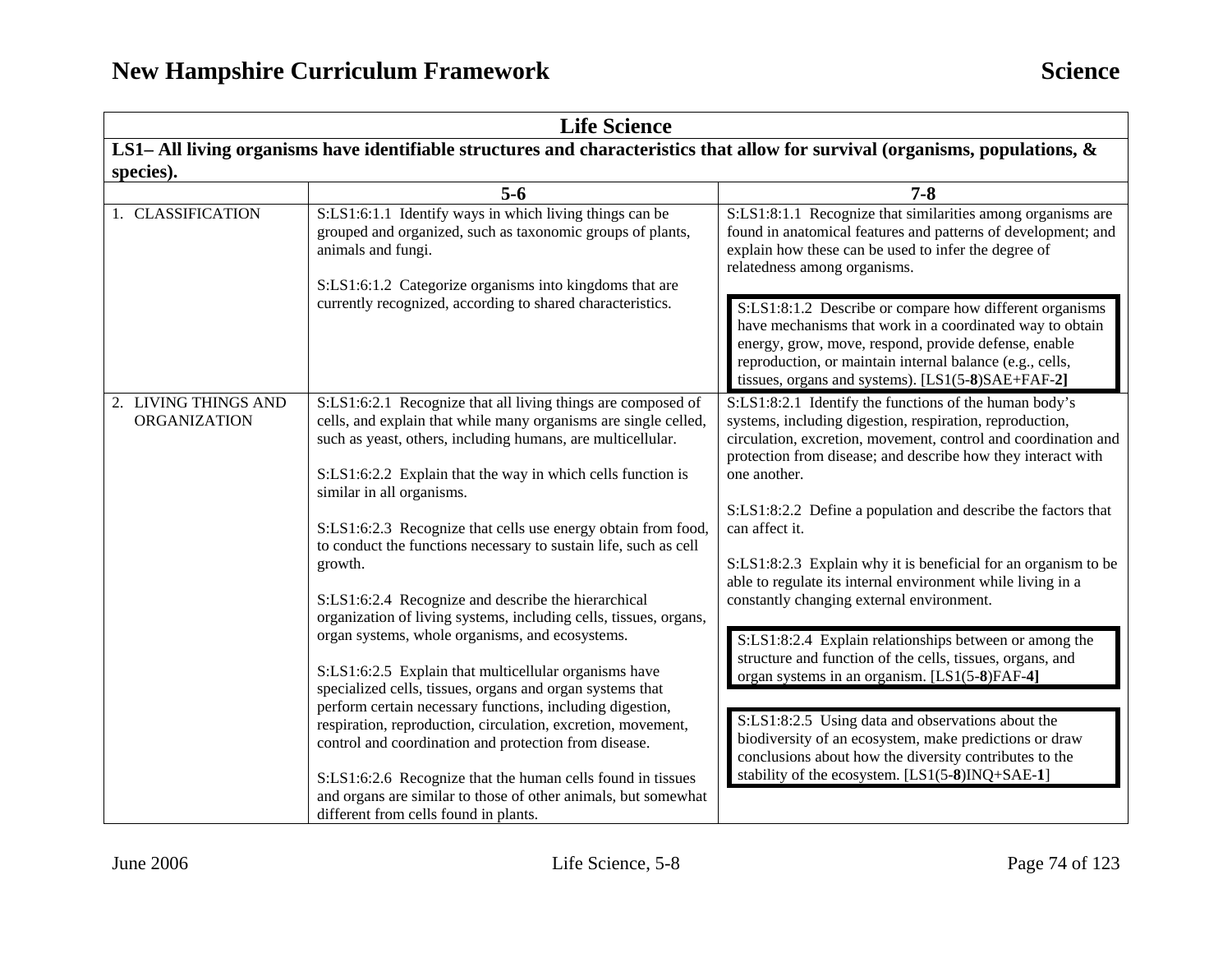| <b>Life Science</b>                                                                                                           |                                                                                                                                                                                                                                                                                                    |                                                                                                                                                                                                                                                                                                                                                                                                                                                                                                                                                                                                                                                                                                                                                |
|-------------------------------------------------------------------------------------------------------------------------------|----------------------------------------------------------------------------------------------------------------------------------------------------------------------------------------------------------------------------------------------------------------------------------------------------|------------------------------------------------------------------------------------------------------------------------------------------------------------------------------------------------------------------------------------------------------------------------------------------------------------------------------------------------------------------------------------------------------------------------------------------------------------------------------------------------------------------------------------------------------------------------------------------------------------------------------------------------------------------------------------------------------------------------------------------------|
| LS1– All living organisms have identifiable structures and characteristics that allow for survival (organisms, populations, & |                                                                                                                                                                                                                                                                                                    |                                                                                                                                                                                                                                                                                                                                                                                                                                                                                                                                                                                                                                                                                                                                                |
| species).                                                                                                                     |                                                                                                                                                                                                                                                                                                    |                                                                                                                                                                                                                                                                                                                                                                                                                                                                                                                                                                                                                                                                                                                                                |
|                                                                                                                               | $5-6$                                                                                                                                                                                                                                                                                              | $7 - 8$                                                                                                                                                                                                                                                                                                                                                                                                                                                                                                                                                                                                                                                                                                                                        |
| 3. REPRODUCTION                                                                                                               | S:LS1:6:3.1 Explain that cells repeatedly divide to make more<br>cells for growth and repair.<br>S:LS1:6:3.2 Explain that the same genetic information is<br>copied in each cell of a new organism.<br>S:LS1:6:3.3 Explain that all living things reproduce in order<br>to continue their species. | S:LS1:8:3.1 Differentiate between asexual and sexual<br>reproduction, and explain that in some kinds of organisms, all<br>the genes come from one parent, while in organisms requiring<br>two sexes to reproduce, typically half the genes come from<br>each parent.<br>S:LS1:8:3.2 Explain that a species of sexually reproducing<br>organisms is comprised of all the organisms that can mate to<br>produce fertile offspring.<br>S:LS1:8:3.3 Explain that in sexual reproduction, a single<br>specialized cell from a female merges with a specialized cell<br>from a male in a process called fertilization.<br>S:LS1:8:3.4 Explain that the fertilized egg cell, carrying<br>genetic information from each parent, multiplies to form the |
|                                                                                                                               |                                                                                                                                                                                                                                                                                                    | complete organism.<br>S:LS1:8:3.5 Explain how the basic tissues of an embryo form.<br>S:LS1:8:3.6 Compare and contrast sexual reproduction<br>with asexual reproduction. [LS1(5-8)POC-3]<br>S:LS1:8:3.7 Using data provided, select evidence that<br>supports the concept that genetic information is passed on<br>from both parents to offspring. $[LS4(5-8)INQ+POC-11]$                                                                                                                                                                                                                                                                                                                                                                      |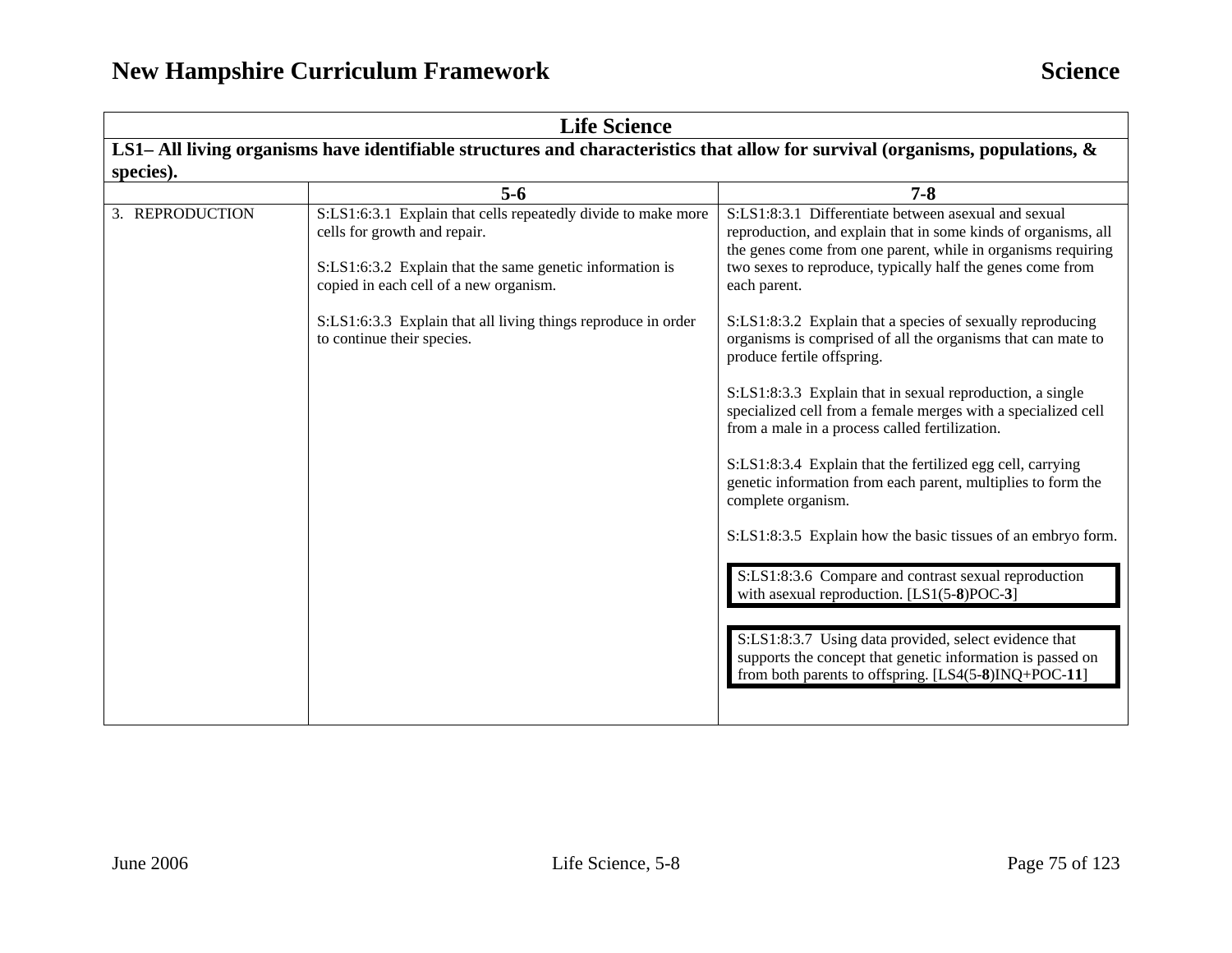| <b>Life Science</b>                                        |                                                                                                                                                                                                                                                                                                                                                                                                                                                                                                                                                                                                                                                                                                                                                          |                                                                                                                                                                                                                                                                                                                                                                                                                                                                                                                                                                                                 |
|------------------------------------------------------------|----------------------------------------------------------------------------------------------------------------------------------------------------------------------------------------------------------------------------------------------------------------------------------------------------------------------------------------------------------------------------------------------------------------------------------------------------------------------------------------------------------------------------------------------------------------------------------------------------------------------------------------------------------------------------------------------------------------------------------------------------------|-------------------------------------------------------------------------------------------------------------------------------------------------------------------------------------------------------------------------------------------------------------------------------------------------------------------------------------------------------------------------------------------------------------------------------------------------------------------------------------------------------------------------------------------------------------------------------------------------|
| LS2-Energy flows and matter recycles through an ecosystem. |                                                                                                                                                                                                                                                                                                                                                                                                                                                                                                                                                                                                                                                                                                                                                          |                                                                                                                                                                                                                                                                                                                                                                                                                                                                                                                                                                                                 |
|                                                            | $5 - 6$                                                                                                                                                                                                                                                                                                                                                                                                                                                                                                                                                                                                                                                                                                                                                  | $7 - 8$                                                                                                                                                                                                                                                                                                                                                                                                                                                                                                                                                                                         |
| 1. ENVIRONMENT                                             | S:LS2:6:1.1 Identify and describe the factors that influence<br>the number and kinds of organisms an ecosystem can support,<br>including the resources that are available, the differences in<br>temperature, the composition of the soil, any disease, the<br>threat of predators, and competition from other organisms.<br>S:LS2:6:1.2 Explain that most microorganisms do not cause<br>disease and that many are beneficial to the environment.                                                                                                                                                                                                                                                                                                       | S:LS2:8:1.1 Explain how changes in environmental<br>conditions can affect the survival of individual organisms and<br>an entire species.<br>S:LS2:8:1.2 Explain that in all environments, organisms with<br>similar needs may compete with one another for resources,<br>including food, space, water, air, and shelter, and that in any<br>particular environment the growth and survival of organisms<br>depend on the physical conditions.<br>S:LS2:8:1.3 Using data and observations, predict<br>outcomes when abiotic/biotic factors are changed in an<br>ecosystem. $[LS2(5-8)INQ+SAE-5]$ |
| 2. FLOW OF ENERGY                                          | S:LS2:6:2.1 Describe how energy is transferred in an<br>ecosystem through food webs; and explain the roles and<br>relationships between producers, consumers and decomposers.<br>S:LS2:6:2.2 Recognize that one of the most general<br>distinctions among organisms is between plants, which use<br>sunlight to make their own food, and animals, which consume<br>energy-rich foods.<br>S:LS2:6:2.3 Describe the process of photosynthesis and<br>explain that plants can use the food they make immediately or<br>store it for later use.<br>S:LS2:6:2.4 Recognize that energy, in the form of heat, is<br>usually a byproduct when one form of energy is converted to<br>another, such as when living organisms transform stored<br>energy to motion. | S:LS2:8:2.1 Explain how food provides energy and materials<br>for growth and repair of body parts.<br>S:LS2:8:2.2 Given a scenario, trace the flow of energy<br>through an ecosystem, beginning with the sun, through<br>organisms in the food web, and into the environment<br>(includes photosynthesis and respiration).<br>$[LS2(5-8)SAE-6]$                                                                                                                                                                                                                                                 |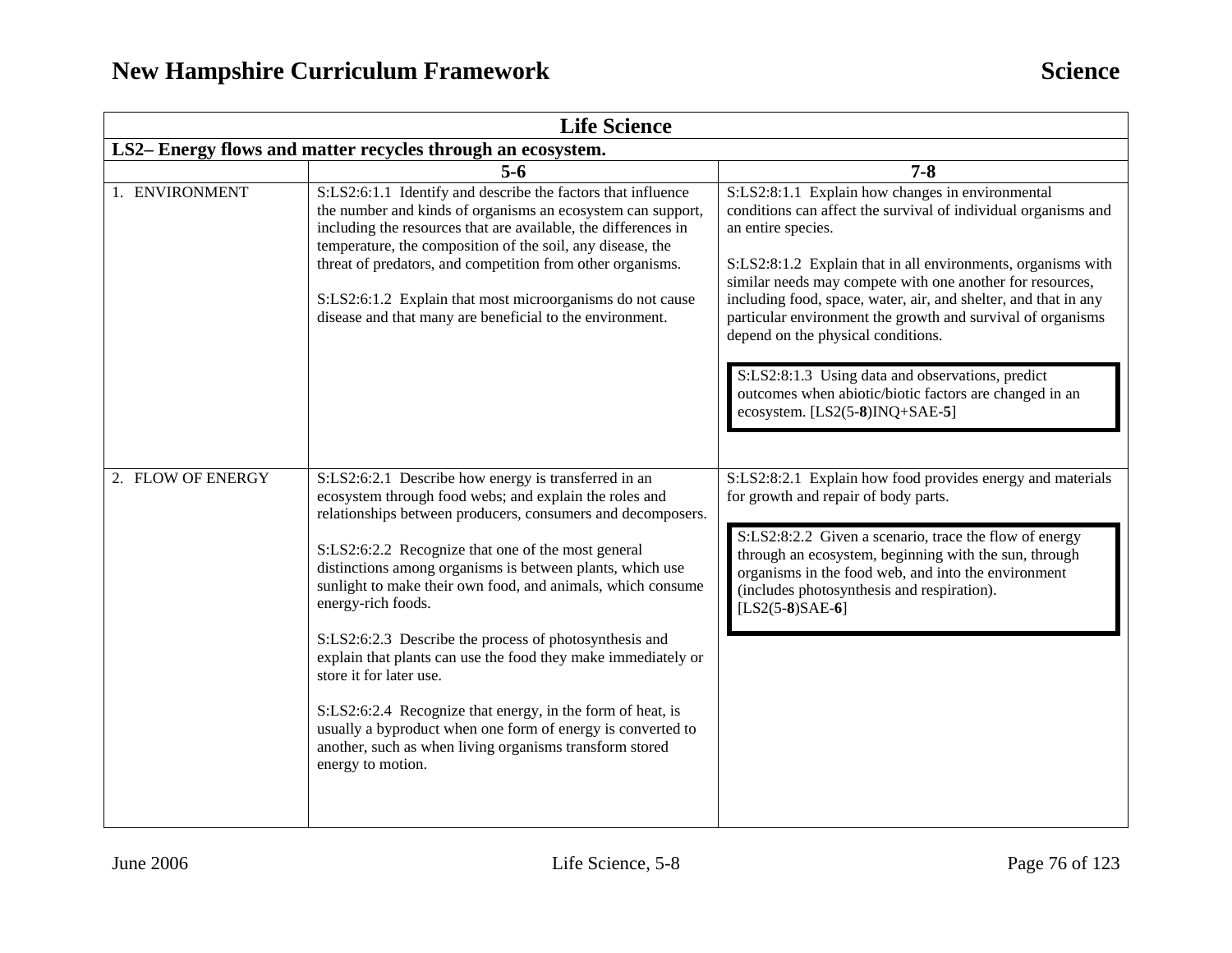| <b>Life Science</b>                                        |                                                                                                                                                                                                                                                                                                                                                                                                                                                                                                                                                                                                        |                                                                                                                                                                                                                                                                                                                                                                                                                                                                                                                                                                                                                                                                                                                                                                                                                                                                                                                                                                                                                         |
|------------------------------------------------------------|--------------------------------------------------------------------------------------------------------------------------------------------------------------------------------------------------------------------------------------------------------------------------------------------------------------------------------------------------------------------------------------------------------------------------------------------------------------------------------------------------------------------------------------------------------------------------------------------------------|-------------------------------------------------------------------------------------------------------------------------------------------------------------------------------------------------------------------------------------------------------------------------------------------------------------------------------------------------------------------------------------------------------------------------------------------------------------------------------------------------------------------------------------------------------------------------------------------------------------------------------------------------------------------------------------------------------------------------------------------------------------------------------------------------------------------------------------------------------------------------------------------------------------------------------------------------------------------------------------------------------------------------|
| LS2-Energy flows and matter recycles through an ecosystem. |                                                                                                                                                                                                                                                                                                                                                                                                                                                                                                                                                                                                        |                                                                                                                                                                                                                                                                                                                                                                                                                                                                                                                                                                                                                                                                                                                                                                                                                                                                                                                                                                                                                         |
|                                                            | $5-6$                                                                                                                                                                                                                                                                                                                                                                                                                                                                                                                                                                                                  | $7 - 8$                                                                                                                                                                                                                                                                                                                                                                                                                                                                                                                                                                                                                                                                                                                                                                                                                                                                                                                                                                                                                 |
| 3. RECYCLING OF<br><b>MATERIALS</b>                        | S:LS2:6:3.1 Define a population as all individuals of a species<br>that exist together at a given place and time; and explain that<br>all populations living together in a community, along with the<br>physical factors with which they interact, compose an<br>ecosystem.<br>S:LS2:6:3.2 Using food webs, identify and describe the ways<br>in which organisms interact and depend on one another in an<br>ecosystem.<br>S:LS2:6:3.3 Explain how insects and various other organisms<br>depend on dead plant and animal matter for food; and describe<br>how this process contributes to the system. | S:LS2:8:3.1 Identify autotrophs as producers who may use<br>photosynthesis, and describe this as the basis of the food web.<br>S:LS2:8:3.2 Explain the process of respiration and<br>differentiate between it and photosynthesis.<br>S:LS2:8:3.3 Know that all organisms, including humans, are<br>part of, and depend on, two main interconnected global food<br>webs: one which includes microscopic ocean plants, and the<br>other which includes land plants.<br>S:LS2:8:3.4 Describe how matter is recycled within<br>ecosystems and explain that the total amount of matter remains<br>the same, though its form and location change.<br>S:LS2:8:3.5 Identify carbon, hydrogen, oxygen, nitrogen and<br>phosphorus as common elements of living matter.<br>S:LS2:8:3.6 Given an ecosystem, trace how matter cycles<br>among and between organisms and the physical<br>environment (includes water, oxygen, food web,<br>decomposition and recycling, but not carbon cycle nor<br>nitrogen cycle). [LS2(5-8)SAE-7] |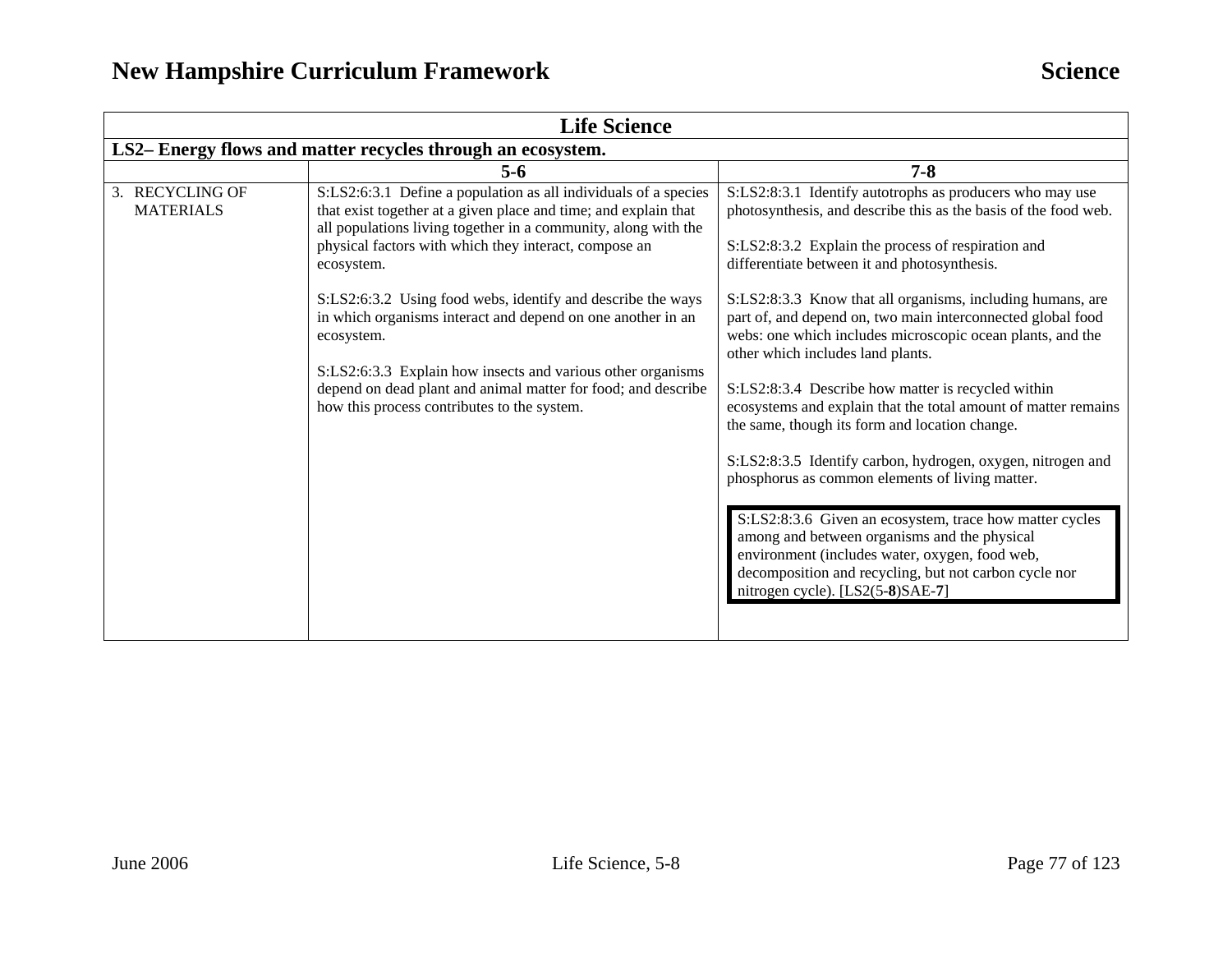| <b>Life Science</b><br>LS3– Groups of organisms show evidence of change over time (e.g. evolution, natural selection, structures, behaviors, and |                                                                                                                                                                                                                                                                                                                       |                                                                                                                                                                                                                                                                                                                                                                                                                                                                                                                                                                                                                        |
|--------------------------------------------------------------------------------------------------------------------------------------------------|-----------------------------------------------------------------------------------------------------------------------------------------------------------------------------------------------------------------------------------------------------------------------------------------------------------------------|------------------------------------------------------------------------------------------------------------------------------------------------------------------------------------------------------------------------------------------------------------------------------------------------------------------------------------------------------------------------------------------------------------------------------------------------------------------------------------------------------------------------------------------------------------------------------------------------------------------------|
|                                                                                                                                                  |                                                                                                                                                                                                                                                                                                                       |                                                                                                                                                                                                                                                                                                                                                                                                                                                                                                                                                                                                                        |
|                                                                                                                                                  | $5 - 6$                                                                                                                                                                                                                                                                                                               | $7 - 8$                                                                                                                                                                                                                                                                                                                                                                                                                                                                                                                                                                                                                |
| 1. CHANGE                                                                                                                                        | S:LS3:6:1.1 Provide examples of how all organisms,<br>including humans, impact their environment; and explain how<br>some changes can be detrimental to other organisms.<br>S:LS3:6:1.2 Explain how changes in environmental<br>conditions can affect the survival of individual organisms and<br>the entire species. | S:LS3:8:1.1 Describe the type of impact certain<br>environmental changes, including deforestation, invasive<br>species, increased erosion, and pollution containing toxic<br>substances, could have on local environments.                                                                                                                                                                                                                                                                                                                                                                                             |
| 2. EVIDENCE OF<br><b>EVOLUTION</b>                                                                                                               | S:LS3:6:2.1 Describe the fundamental concepts related to<br>biological evolution, such as biological adaptations and the<br>diversity of species.                                                                                                                                                                     | S:LS3:8:2.1 Describe how the fossil record provides geologic<br>evidence verifying the existence of now extinct life forms, and<br>explains how this evidence provides documented proof of their<br>appearance, diversification and extinction.<br>S:LS3:8:2.2 Explain the concept of extinction and describes<br>its importance in biological evolution.<br>S:LS3:8:2.3 Use a model, classification system, or<br>dichotomous key to illustrate, compare, or interpret<br>possible relationships among groups of organisms (e.g.,<br>internal and external structures, anatomical features).<br>$[LS3(5-8)MAS+FAF-8]$ |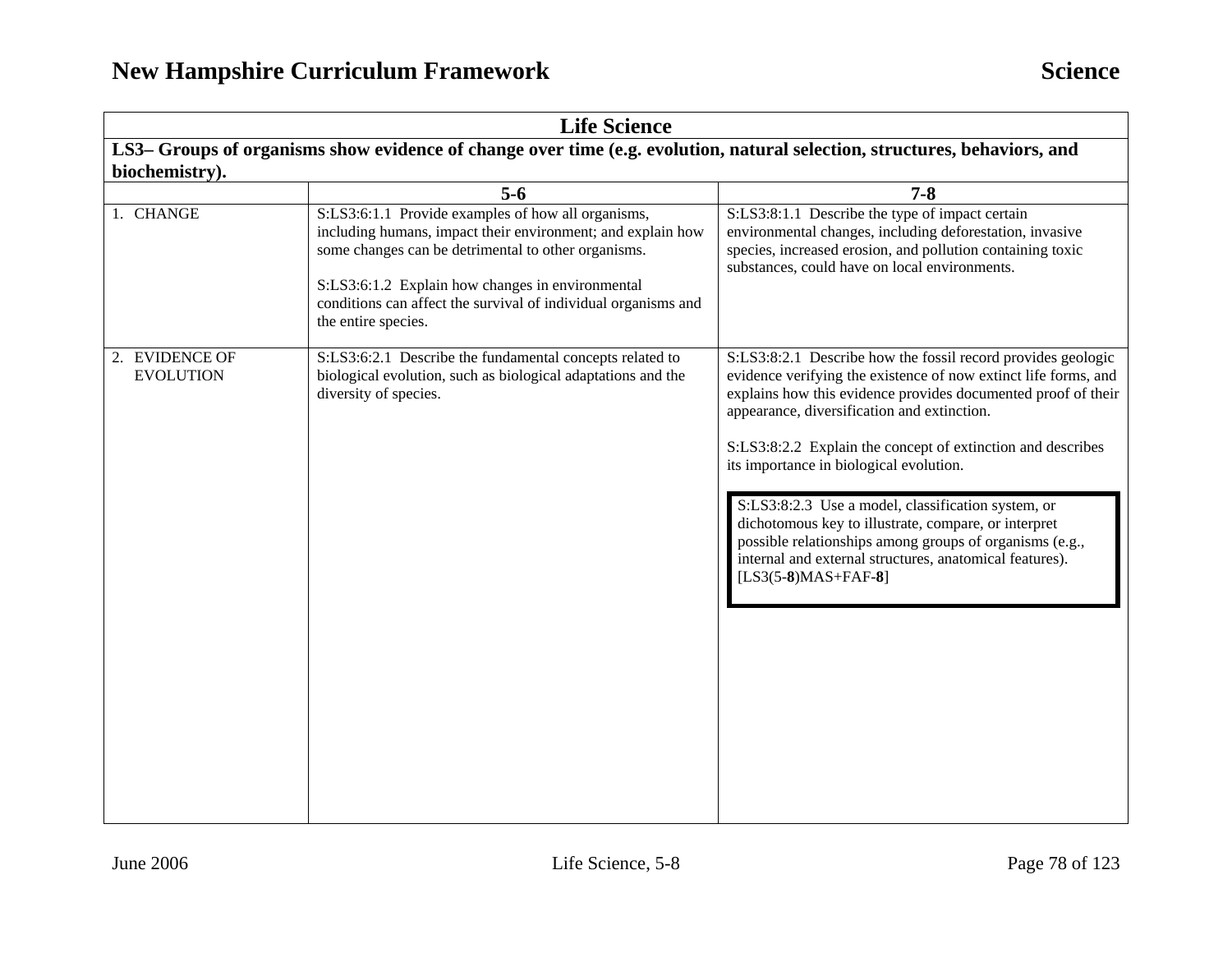| <b>Life Science</b>                                                                                                       |                                                                                                                                                                                                                                                                                                                                        |                                                                                                                                                                                                                                                                                                                                                                                                                                                                                                                                                                                                                                                                                                                                                                                                                                                                                                                                                                                                                                                                                                                                                                                                                                                                                                                                                                |
|---------------------------------------------------------------------------------------------------------------------------|----------------------------------------------------------------------------------------------------------------------------------------------------------------------------------------------------------------------------------------------------------------------------------------------------------------------------------------|----------------------------------------------------------------------------------------------------------------------------------------------------------------------------------------------------------------------------------------------------------------------------------------------------------------------------------------------------------------------------------------------------------------------------------------------------------------------------------------------------------------------------------------------------------------------------------------------------------------------------------------------------------------------------------------------------------------------------------------------------------------------------------------------------------------------------------------------------------------------------------------------------------------------------------------------------------------------------------------------------------------------------------------------------------------------------------------------------------------------------------------------------------------------------------------------------------------------------------------------------------------------------------------------------------------------------------------------------------------|
| LS3- Groups of organisms show evidence of change over time (e.g. evolution, natural selection, structures, behaviors, and |                                                                                                                                                                                                                                                                                                                                        |                                                                                                                                                                                                                                                                                                                                                                                                                                                                                                                                                                                                                                                                                                                                                                                                                                                                                                                                                                                                                                                                                                                                                                                                                                                                                                                                                                |
| biochemistry).                                                                                                            |                                                                                                                                                                                                                                                                                                                                        |                                                                                                                                                                                                                                                                                                                                                                                                                                                                                                                                                                                                                                                                                                                                                                                                                                                                                                                                                                                                                                                                                                                                                                                                                                                                                                                                                                |
|                                                                                                                           | $5-6$                                                                                                                                                                                                                                                                                                                                  | $7 - 8$                                                                                                                                                                                                                                                                                                                                                                                                                                                                                                                                                                                                                                                                                                                                                                                                                                                                                                                                                                                                                                                                                                                                                                                                                                                                                                                                                        |
| 3. NATURAL SELECTION                                                                                                      | S:LS3:6:3.1 Recognize that there are genetic variations<br>among individuals in groups of organisms and provide<br>examples of how these variations affect the survival of an<br>organism.<br>S:LS3:6:3.2 Recognize that only organisms that are able to<br>reproduce can pass on their genetic information to the next<br>generation. | S:LS3:8:3.1 Recognize that hereditary information is<br>contained in genes, which are located in the chromosomes of<br>each cell; and explain that inherited traits can be determined<br>by either one or many genes, and that a single gene can<br>influence more than one trait, such as eye and hair color.<br>S:LS3:8:3.2 Recognize that in any given environment the<br>growth and survival of organisms depend on the physical<br>conditions that exist; and explain that in all environments,<br>organisms with similar needs may compete with one another<br>for resources, including food, space, water, air, and shelter.<br>S:LS3:8:3.3 Explain how individual organisms with certain<br>traits are more likely than others to survive and have offspring.<br>S:LS3:8:3.4 Recognize that humans are able to control some<br>characteristics of plants and animals through selective<br>breeding; and explain how this results in small differences<br>between the parents and offspring, which can accumulate in<br>successive generations so that decedents are very different<br>from their ancestors.<br>S:LS3:8:3.5 Cite examples supporting the concept that<br>certain traits of organisms may provide a survival<br>advantage in a specific environment and therefore, an<br>increased likelihood to produce offspring.<br>$[LS3(5-8)POC-9]$ |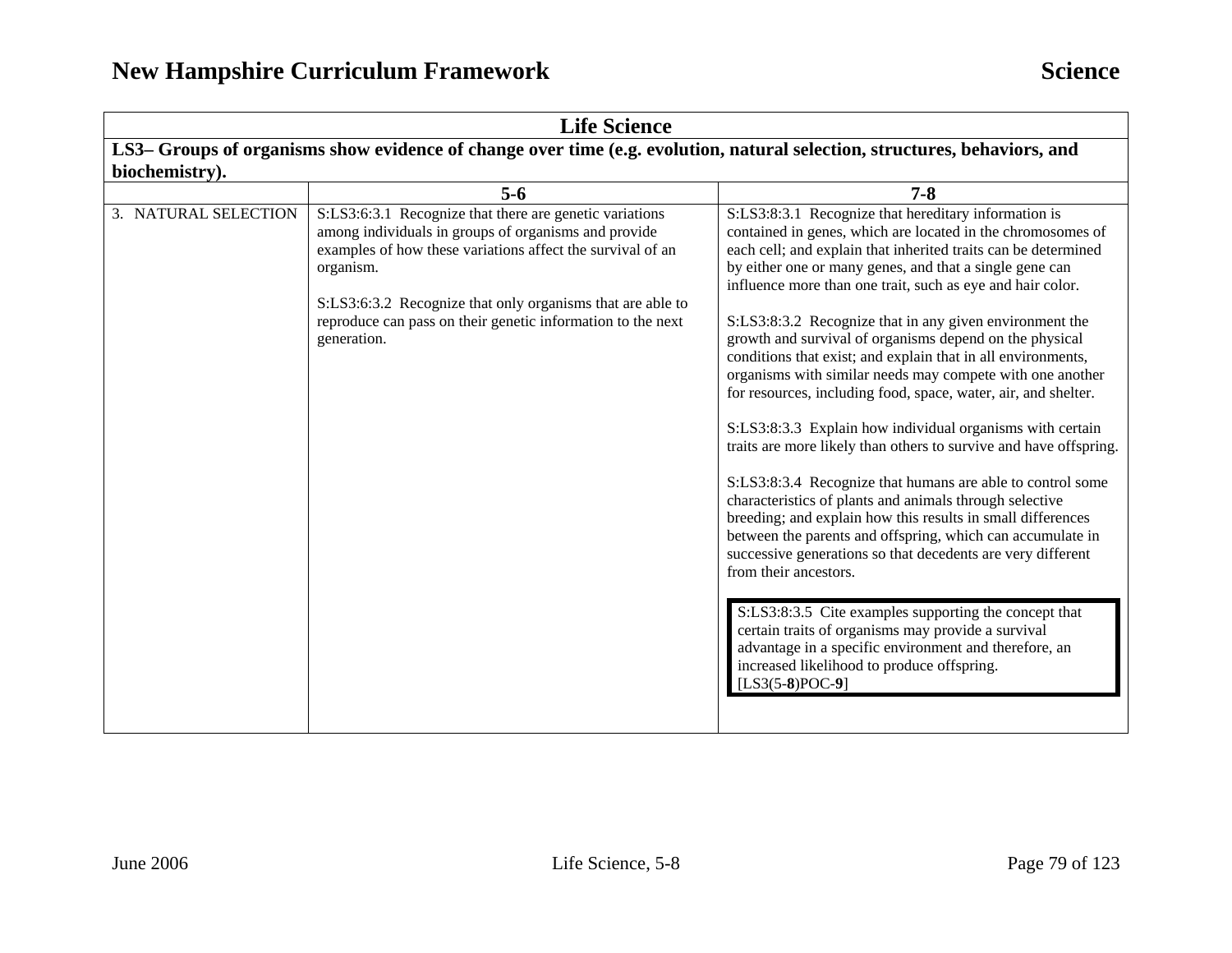| <b>Life Science</b>                                                                                 |                                                                                                                                                                                                                                                                                                                                                                                                                                                                                                                                                                                                                                                                                                            |                                                                                                                                                                                                                                                                                                                                                                                                                                                                                                                                                                                                                                    |
|-----------------------------------------------------------------------------------------------------|------------------------------------------------------------------------------------------------------------------------------------------------------------------------------------------------------------------------------------------------------------------------------------------------------------------------------------------------------------------------------------------------------------------------------------------------------------------------------------------------------------------------------------------------------------------------------------------------------------------------------------------------------------------------------------------------------------|------------------------------------------------------------------------------------------------------------------------------------------------------------------------------------------------------------------------------------------------------------------------------------------------------------------------------------------------------------------------------------------------------------------------------------------------------------------------------------------------------------------------------------------------------------------------------------------------------------------------------------|
| LS4– Humans are similar to other species in many ways, and yet are unique among Earth's life forms. |                                                                                                                                                                                                                                                                                                                                                                                                                                                                                                                                                                                                                                                                                                            |                                                                                                                                                                                                                                                                                                                                                                                                                                                                                                                                                                                                                                    |
|                                                                                                     | $5-6$                                                                                                                                                                                                                                                                                                                                                                                                                                                                                                                                                                                                                                                                                                      | $7 - 8$                                                                                                                                                                                                                                                                                                                                                                                                                                                                                                                                                                                                                            |
| 1. BEHAVIOR                                                                                         | S:LS4:6:1.1 Recognize that learning requires more than just<br>storage and retrieval of information and that prior knowledge<br>needs to be tapped in order to make sense out of new<br>experiences or information.                                                                                                                                                                                                                                                                                                                                                                                                                                                                                        | S:LS4:8:1.1 Recognize that unlike human beings, behavior in<br>insects and many other species is determined almost entirely<br>by biological inheritance.<br>S:LS4:8:1.2 Explain that organism's behavioral response is a                                                                                                                                                                                                                                                                                                                                                                                                          |
|                                                                                                     | S:LS4:6:1.2 Explain that people can learn about others from<br>direct experience, from the media, and from listening to others<br>talk about their life and work.<br>S:LS4:6:1.3 Provide examples of how humans make<br>judgments about new situations based on memories of past<br>experiences.                                                                                                                                                                                                                                                                                                                                                                                                           | reaction to internal or and environmental stimuli, and that<br>these responses may be determined by heredity or from past<br>experience.<br>S:LS4:8:1.3 Explain how all behavior is affected by both<br>inheritance and experience.                                                                                                                                                                                                                                                                                                                                                                                                |
| 2. DISEASE                                                                                          | S:LS4:6:2.1 Explain that the human body has ways to defend<br>itself against disease-causing organisms and describe how<br>defenders, including tears, saliva, the skin, some blood cells<br>and stomach secretions support the defense process.<br>S:LS4:6:2.2 Recognize that there are some diseases that<br>human beings can only get once; and explain how many<br>diseases can be prevented by vaccination.<br>S:LS4:6:2.3 Explain how vaccines induce the body to build<br>immunity to a disease without actually causing the disease<br>itself.<br>S:LS4:6:2.4 Recognize a healthy body cannot fight all germs<br>that invade it; and explain how some germs interfere with the<br>body's defenses. | S:LS4:8:2.1 Recognize that disease in organisms can be<br>caused by intrinsic failures of the system or infection from<br>other organisms.<br>S:LS4:8:2.2 Describe how viruses, bacteria, fungi, and<br>parasites may affect the human body and provide examples of<br>how they can interfere with normal body function.<br>S:LS4:8:2.3 Describe the function of white blood cells and<br>explain how they support the body's defense system.<br>S:LS4:8:2.4 Use data and observations to support the<br>concept that environmental or biological factors affect<br>human body systems (biotic and abiotic).<br>$[LS4(5-8)INQ-10]$ |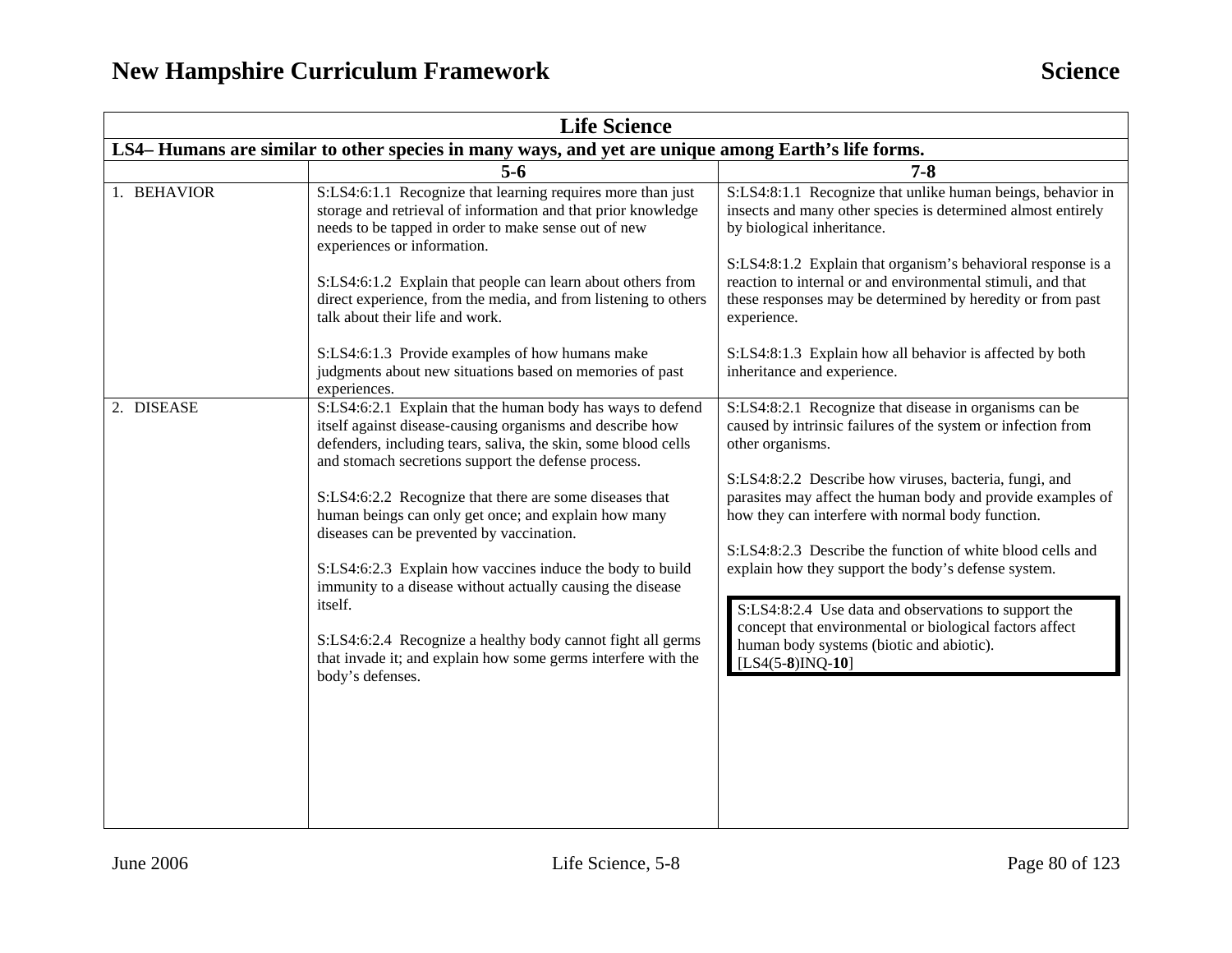## **New Hampshire Curriculum Framework Science Science Science**

| <b>Life Science</b>                                                                                |                                                                                                                                                                                                                            |                                                                                                                                                                                                                                                                                                                                                                                                                                                                                                                                                                                                                                                                                                                                                                                      |
|----------------------------------------------------------------------------------------------------|----------------------------------------------------------------------------------------------------------------------------------------------------------------------------------------------------------------------------|--------------------------------------------------------------------------------------------------------------------------------------------------------------------------------------------------------------------------------------------------------------------------------------------------------------------------------------------------------------------------------------------------------------------------------------------------------------------------------------------------------------------------------------------------------------------------------------------------------------------------------------------------------------------------------------------------------------------------------------------------------------------------------------|
| LS4-Humans are similar to other species in many ways, and yet are unique among Earth's life forms. |                                                                                                                                                                                                                            |                                                                                                                                                                                                                                                                                                                                                                                                                                                                                                                                                                                                                                                                                                                                                                                      |
|                                                                                                    | $5 - 6$                                                                                                                                                                                                                    | $7 - 8$                                                                                                                                                                                                                                                                                                                                                                                                                                                                                                                                                                                                                                                                                                                                                                              |
| 3. HUMAN IDENTITY                                                                                  | S:LS4:6:3.1 Recognize that the length and quality of human<br>life are influenced by many factors, including sanitation, diet,<br>medical care, gender, genes, environmental conditions, and<br>personal health behaviors. | S:LS4:8:3.1 Compare patterns of human development with<br>those of other vertebrates.<br>S:LS4:8:3.2 Recognize that an organism can be described in<br>terms of a combination of traits; and differentiate between<br>inherited traits and those that result from interactions with the<br>environment.<br>S:LS4:8:3.3 Describe the major changes that occur over<br>time in human development from single cell through<br>embryonic development to new born (i.e., group of cells<br>during the first trimester, organs form during the second,<br>organs mature during the third). [LS4(5-8)POC-12]<br>S:LS4:8:3.4 Using data provided, select evidence that<br>supports the concept that genetic information is passed on<br>from both parents to offspring. [LS4(5-8)INQ+POC-11] |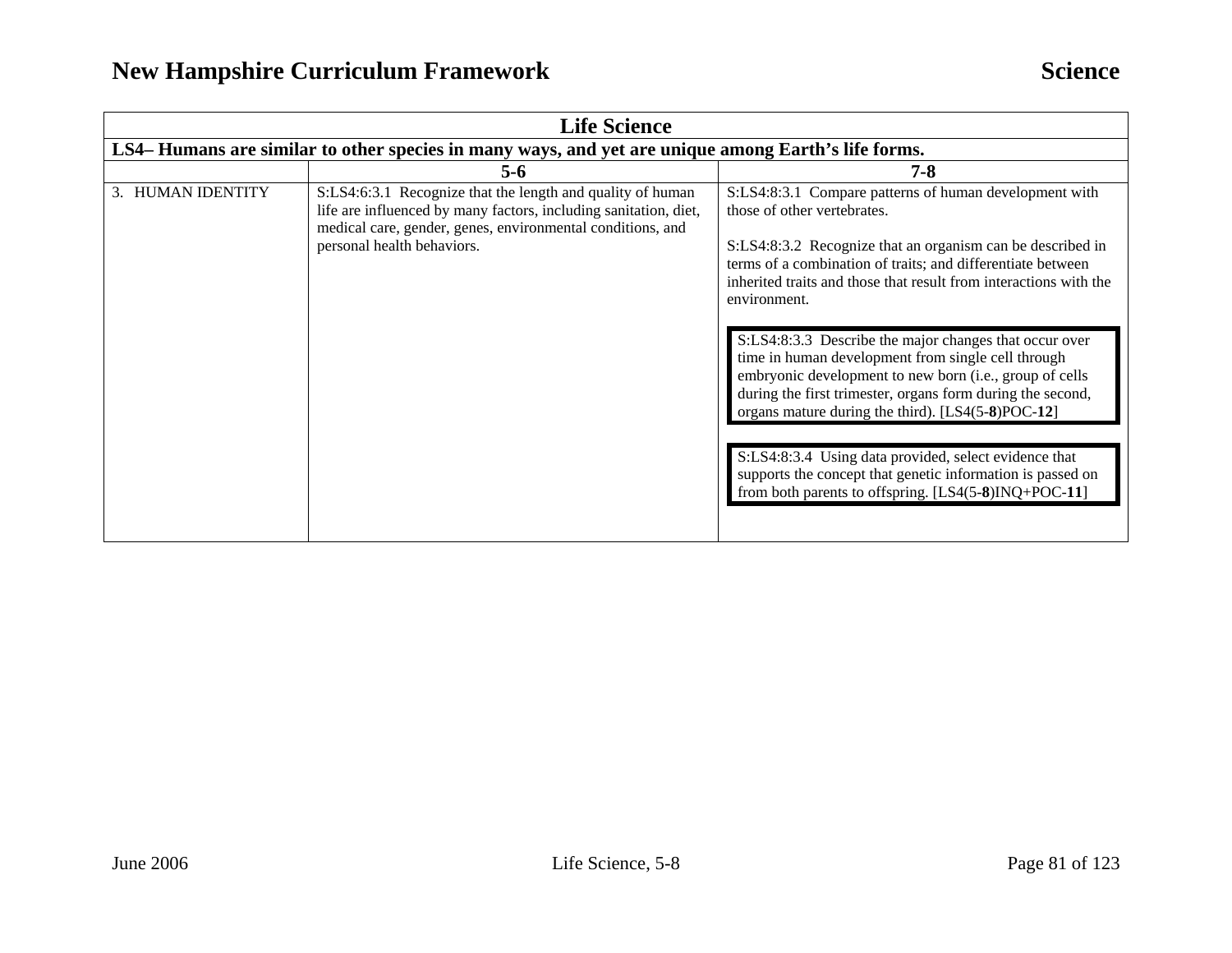| <b>Life Science</b>                                                                                                        |                                                                                                                                                                                                                                                                                                                                                                                                                                                                                                                                                                                                                                                                    |                                                                                                                                                                                                                                                                                                                                                                                                                                      |  |  |
|----------------------------------------------------------------------------------------------------------------------------|--------------------------------------------------------------------------------------------------------------------------------------------------------------------------------------------------------------------------------------------------------------------------------------------------------------------------------------------------------------------------------------------------------------------------------------------------------------------------------------------------------------------------------------------------------------------------------------------------------------------------------------------------------------------|--------------------------------------------------------------------------------------------------------------------------------------------------------------------------------------------------------------------------------------------------------------------------------------------------------------------------------------------------------------------------------------------------------------------------------------|--|--|
| LS5-The growth of scientific knowledge in Life Science has been advanced through the development of technology and is used |                                                                                                                                                                                                                                                                                                                                                                                                                                                                                                                                                                                                                                                                    |                                                                                                                                                                                                                                                                                                                                                                                                                                      |  |  |
|                                                                                                                            | (alone or in combination with other sciences) to identify, understand and solve local and global issues.                                                                                                                                                                                                                                                                                                                                                                                                                                                                                                                                                           |                                                                                                                                                                                                                                                                                                                                                                                                                                      |  |  |
|                                                                                                                            | $5 - 6$                                                                                                                                                                                                                                                                                                                                                                                                                                                                                                                                                                                                                                                            | $7 - 8$                                                                                                                                                                                                                                                                                                                                                                                                                              |  |  |
| 1. DESIGN<br><b>TECHNOLOGY</b>                                                                                             | S:LS5:6:1.1 Recognize that an agricultural system is designed<br>to maximize the use of all the elements in the system,<br>including using plants for food, oxygen, for the filtration of air<br>and water, and for making compost.                                                                                                                                                                                                                                                                                                                                                                                                                                | S:LS5:8:1.1 Explain how technology has influenced the<br>course of history, and provide examples such as those that<br>relate to agriculture, sanitation and medicine.<br>S:LS5:8:1.2 Provide examples of ways technology is used to<br>protect the environment, such as using bacteria to clean water.                                                                                                                              |  |  |
| 2. TOOLS                                                                                                                   | S:LS5:6:2.1 Demonstrate the appropriate use of tools, such as<br>thermometers, probes, microscopes and computers to gather,<br>analyze and interpret data in the life sciences.                                                                                                                                                                                                                                                                                                                                                                                                                                                                                    | S:LS5:8:2.1 Recognize and provide examples of how<br>technology has enhanced the study of life sciences, as in the<br>development of advanced diagnosing equipment improving<br>medicine.                                                                                                                                                                                                                                            |  |  |
| 3. SOCIAL ISSUES<br>(LOCAL AND<br>GLOBAL)<br><b>MEDICAL</b><br><b>TECHNOLOGY</b><br><b>BIOTECHNOLOGY</b>                   | S:LS5:6:3.1 Provide examples of early health care technology<br>that helped to extend the life expectancy of humans, such as<br>the discovery of penicillin and sterilization of surgical<br>instruments.<br>S:LS5:6:3.2 Differentiate between vaccines, which help<br>prevent diseases from developing and spreading, and<br>medicines, which relieve symptoms or cure diseases.<br>S:LS5:6:3.3 Recognize that the quality of personal health can<br>be influenced by society and technology.<br>S:LS5:6:3.4 Identify and describe some of the processes and<br>systems used to grow food in New Hampshire, including<br>irrigation, pest control and harvesting. | S:LS5:8:3.1 Explain the necessity of and purpose for the<br>proper disposal of medical products.<br>S:LS5:8:3.2 Give examples of how increased understanding<br>of biology has led to improvements in biotechnology, such as<br>scientific methods for increasing the yield or the pest-<br>resistance of important food crops.<br>S:LS5:8:3.3 Describes ways biotechnology helps humans,<br>including improved health and medicine. |  |  |
| 4. CAREER TECHNICAL<br><b>EDUCATION</b><br><b>CONNECTIONS</b>                                                              | S:LS5:6:4.1 Understand that some form of science is used in<br>most jobs/careers and that some jobs/careers specifically<br>require knowledge of life science.                                                                                                                                                                                                                                                                                                                                                                                                                                                                                                     | S:LS5:8:4.1 Understand that some scientific jobs/careers<br>involve the application of life science content knowledge and<br>experience in specific ways that meet the goals of the job.                                                                                                                                                                                                                                             |  |  |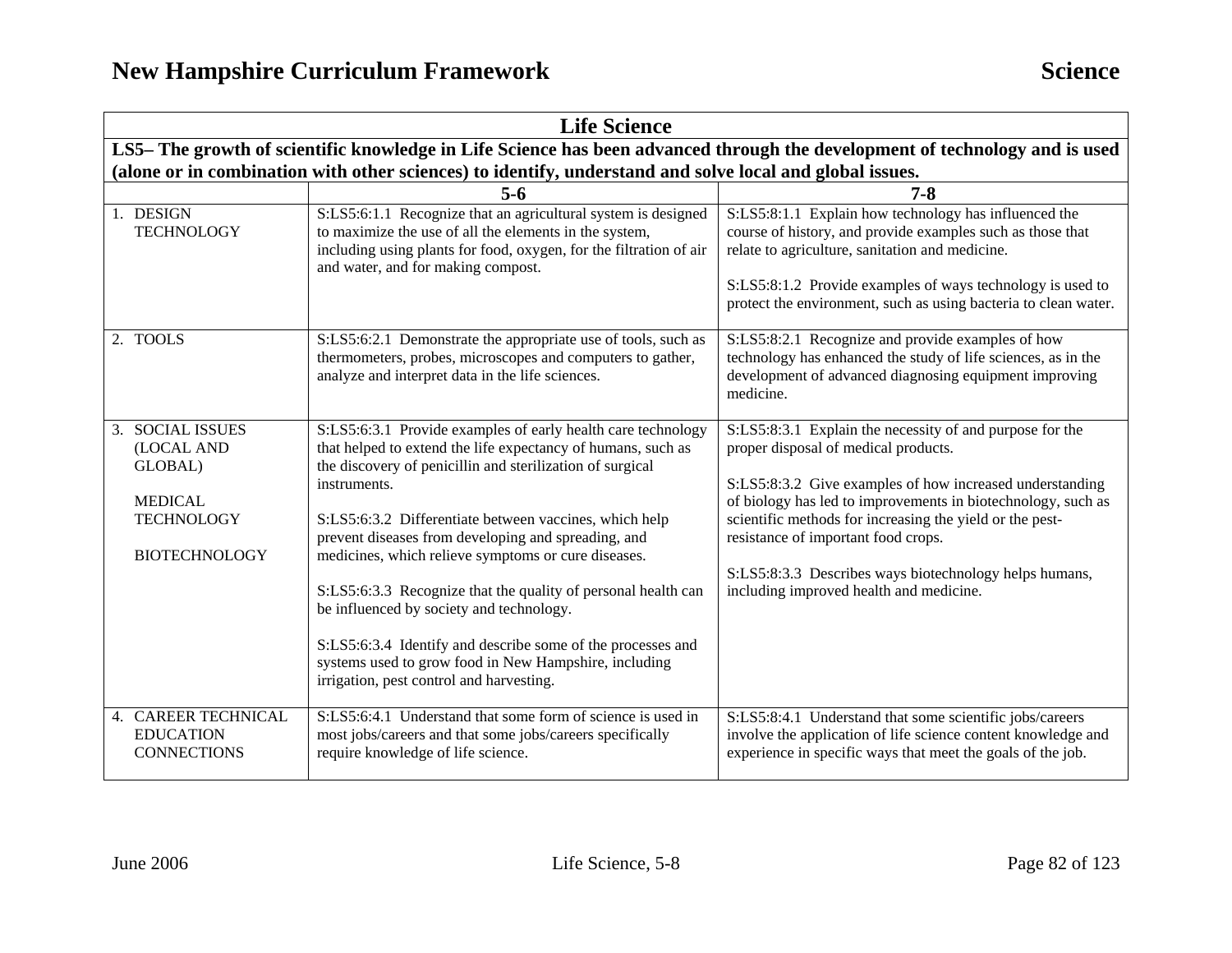| <b>Life Science</b>                                                                                                           |                                                                                                                                                                                                                                                                                                                                                                                                                                                                                                                                                         |                                                                                                                                                                                 |  |
|-------------------------------------------------------------------------------------------------------------------------------|---------------------------------------------------------------------------------------------------------------------------------------------------------------------------------------------------------------------------------------------------------------------------------------------------------------------------------------------------------------------------------------------------------------------------------------------------------------------------------------------------------------------------------------------------------|---------------------------------------------------------------------------------------------------------------------------------------------------------------------------------|--|
| LS1- All living organisms have identifiable structures and characteristics that allow for survival (organisms, populations, & |                                                                                                                                                                                                                                                                                                                                                                                                                                                                                                                                                         |                                                                                                                                                                                 |  |
| species).                                                                                                                     |                                                                                                                                                                                                                                                                                                                                                                                                                                                                                                                                                         |                                                                                                                                                                                 |  |
|                                                                                                                               | $9 - 11$                                                                                                                                                                                                                                                                                                                                                                                                                                                                                                                                                | 11-12 (Advanced)                                                                                                                                                                |  |
| 1. CLASSIFICATION                                                                                                             | S:LS1:11:1.1 Describe how organisms are classified into a<br>hierarchy of groups and subgroups, which are based on<br>similarities that reflect their evolutionary relationships.<br>S:LS1:11:1.2 Explain that organisms that possess similar<br>DNA code are more closely related than those in which DNA<br>varies greatly.<br>S:LS1:11:1.3 Identify plants and animals according to<br>binomial nomenclature.<br>S:LS1:11:1.4 Differentiate between prokaryotic and<br>eukaryotic cells according to general structure and degrees of<br>complexity. | S:LS1:12:1.1 Differentiate between prokaryotic and<br>eukaryotic cells at the biochemical level, using cell wall<br>composition, DNA structure, and other biochemical pathways. |  |
|                                                                                                                               |                                                                                                                                                                                                                                                                                                                                                                                                                                                                                                                                                         |                                                                                                                                                                                 |  |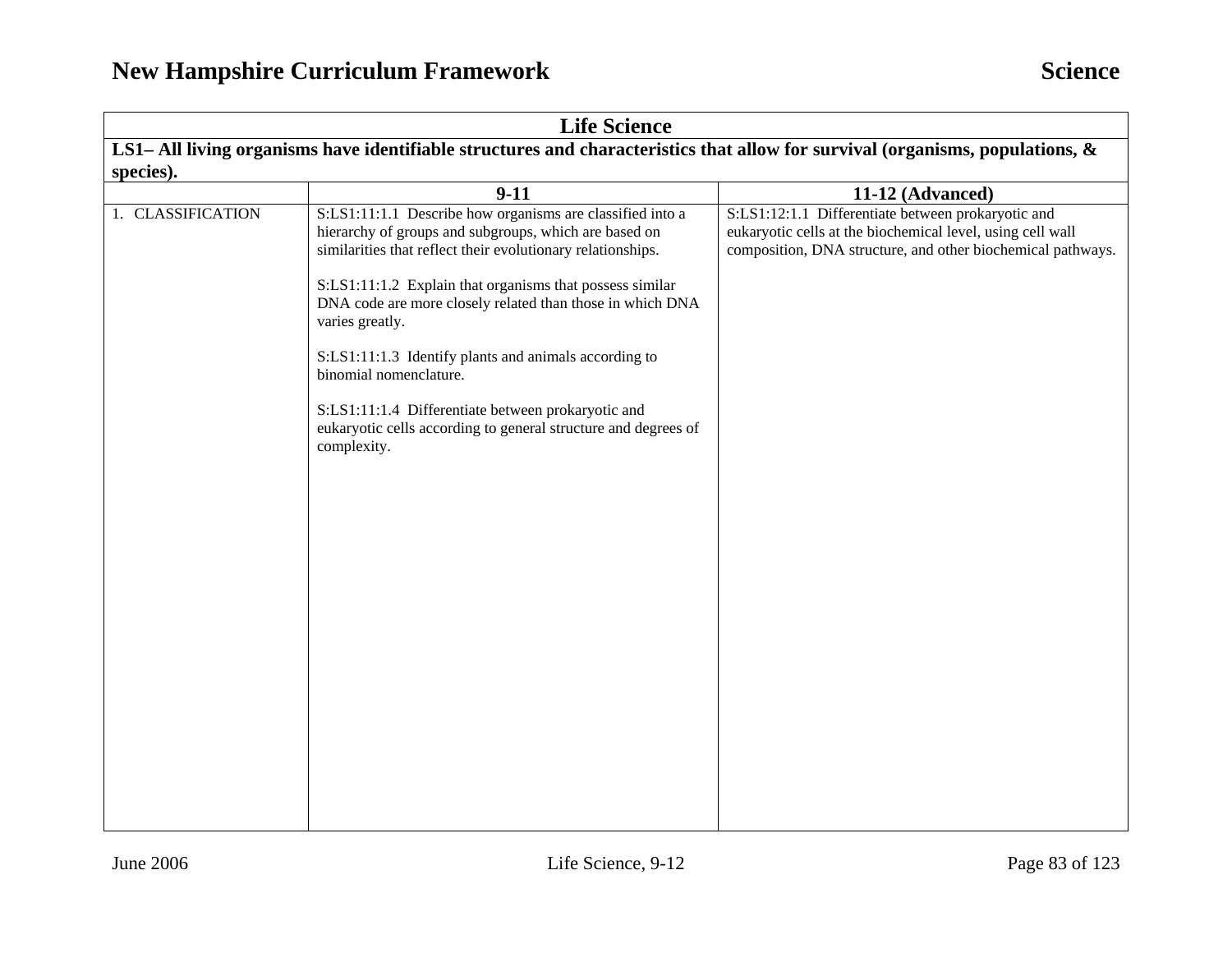| <b>Life Science</b>                                                                                                              |                                                                                                                                                                                                                                                                                                                                                                                                                                                                                                                                                                                                                                                                                                                                                                                                                                                                                                                                                                                                                                                                                                                                                                                                                                                                                                                                                                                                                                                                                                                                                                                                                                                                    |                                                                                                                                                                                                                                                                                                                                                                                             |
|----------------------------------------------------------------------------------------------------------------------------------|--------------------------------------------------------------------------------------------------------------------------------------------------------------------------------------------------------------------------------------------------------------------------------------------------------------------------------------------------------------------------------------------------------------------------------------------------------------------------------------------------------------------------------------------------------------------------------------------------------------------------------------------------------------------------------------------------------------------------------------------------------------------------------------------------------------------------------------------------------------------------------------------------------------------------------------------------------------------------------------------------------------------------------------------------------------------------------------------------------------------------------------------------------------------------------------------------------------------------------------------------------------------------------------------------------------------------------------------------------------------------------------------------------------------------------------------------------------------------------------------------------------------------------------------------------------------------------------------------------------------------------------------------------------------|---------------------------------------------------------------------------------------------------------------------------------------------------------------------------------------------------------------------------------------------------------------------------------------------------------------------------------------------------------------------------------------------|
| LS1– All living organisms have identifiable structures and characteristics that allow for survival (organisms, populations, $\&$ |                                                                                                                                                                                                                                                                                                                                                                                                                                                                                                                                                                                                                                                                                                                                                                                                                                                                                                                                                                                                                                                                                                                                                                                                                                                                                                                                                                                                                                                                                                                                                                                                                                                                    |                                                                                                                                                                                                                                                                                                                                                                                             |
| species).                                                                                                                        |                                                                                                                                                                                                                                                                                                                                                                                                                                                                                                                                                                                                                                                                                                                                                                                                                                                                                                                                                                                                                                                                                                                                                                                                                                                                                                                                                                                                                                                                                                                                                                                                                                                                    |                                                                                                                                                                                                                                                                                                                                                                                             |
|                                                                                                                                  | $9 - 11$                                                                                                                                                                                                                                                                                                                                                                                                                                                                                                                                                                                                                                                                                                                                                                                                                                                                                                                                                                                                                                                                                                                                                                                                                                                                                                                                                                                                                                                                                                                                                                                                                                                           | 11-12 (Advanced)                                                                                                                                                                                                                                                                                                                                                                            |
| 2. LIVING THINGS AND<br><b>ORGANIZATION</b>                                                                                      | S:LS1:11:2.1 Identify the structures of different types of cell<br>parts/organelles and explain the functions they perform.<br>S:LS1:11:2.2 Recognize how cell functions are regulated through<br>changes in the activity of the functions performed by proteins, and<br>through the selective expression of individual genes; and explain<br>how this regulation allows cells to respond to their environment<br>and to control and coordinate cell growth and division.<br>S:LS1:11:2.3 Recognize how an organism's organization and<br>complexity accommodate its need for obtaining, transforming,<br>transporting, releasing, and eliminating the matter and energy<br>used to sustain it.<br>S:LS1:11:2.4 Explain how the processes of photosynthesis and<br>cellular respiration are interrelated and contribute to<br>biogeochemical cycles.<br>S:LS1:11:2.5 Describe the structures of proteins and their role in<br>cell function.<br>S:LS1:11:2.6 Describe the chemical reactions involved in cell<br>functions using examples from the nervous, immune and<br>endocrine systems in multicellular animals.<br>S:LS1:11:2.7 Recognize that because all matter tends toward<br>more disorganized states, living systems need a continuous input<br>of energy to maintain their chemical and physical organizations.<br>S:LS1:11:2.8 Use data and observation to make connections<br>between, to explain, or to justify how specific cell organelles<br>produce/regulate what the cell needs or what a unicellular or<br>multi-cellular organism needs for survival (e.g., protein<br>synthesis, DNA transport, nerve cells). [LS1(9-<br>11)INQ+SAE+FAF-1] | Schools should include expectations and competencies from<br>Advanced Science Courses and Science-related Career and<br><b>Technical Education Courses</b><br>S:LS1:12:2.1 Compare the processes of mitosis and meiosis,<br>including disruptions to the cycles, such as disease or cancer.<br>S:LS1:12:2.2 Explain the process of cell differentiation, using<br>stem cells as an example. |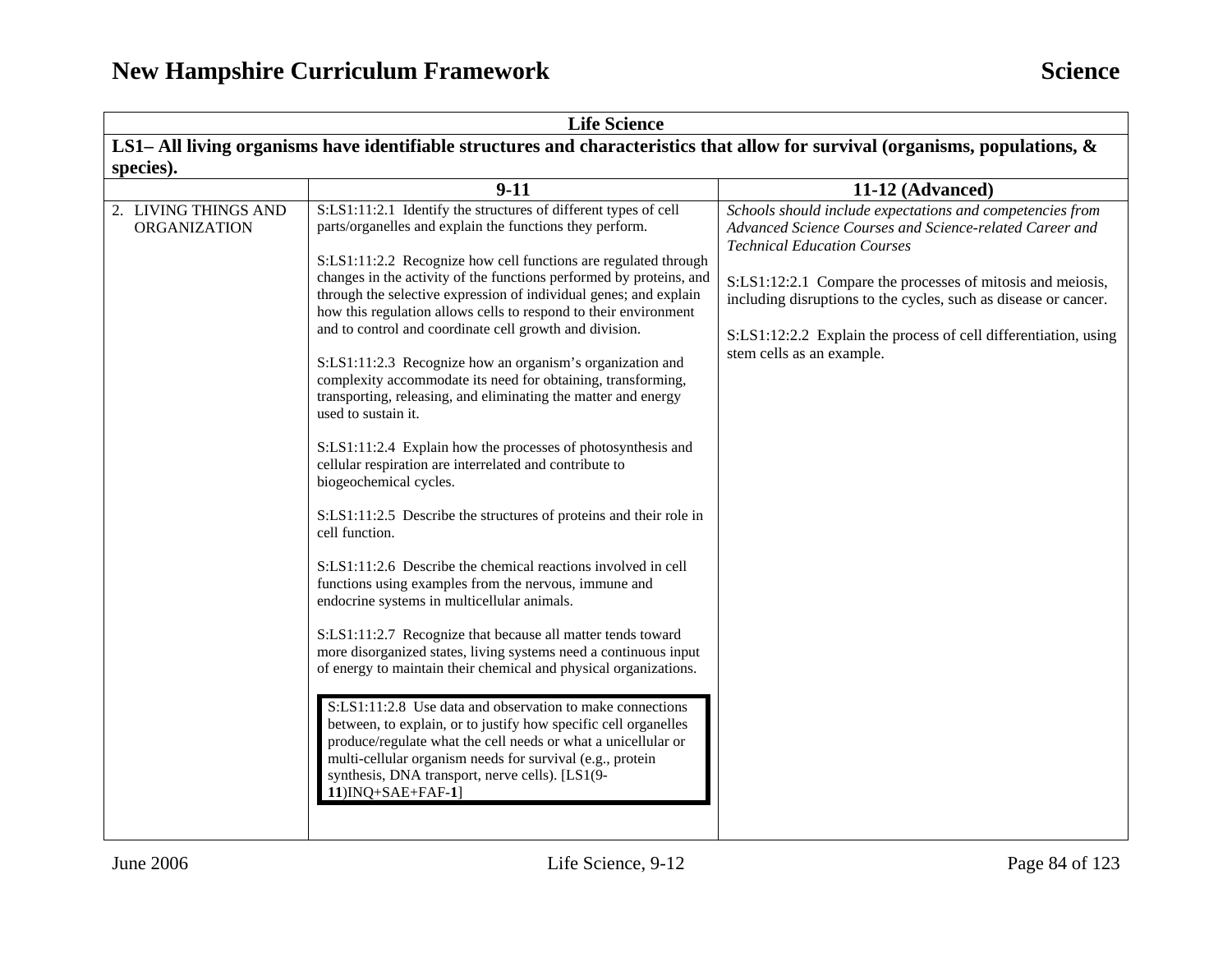| <b>Life Science</b>                                                                                                           |                                                                                                                                                                                                                                                                                                                                                                                                                                                                                                                                                                                                                                                                                                                                                                                                                                                                                                 |                                                                                                                                                                                                                                                                                                                                                                                                                         |  |  |
|-------------------------------------------------------------------------------------------------------------------------------|-------------------------------------------------------------------------------------------------------------------------------------------------------------------------------------------------------------------------------------------------------------------------------------------------------------------------------------------------------------------------------------------------------------------------------------------------------------------------------------------------------------------------------------------------------------------------------------------------------------------------------------------------------------------------------------------------------------------------------------------------------------------------------------------------------------------------------------------------------------------------------------------------|-------------------------------------------------------------------------------------------------------------------------------------------------------------------------------------------------------------------------------------------------------------------------------------------------------------------------------------------------------------------------------------------------------------------------|--|--|
| LS1– All living organisms have identifiable structures and characteristics that allow for survival (organisms, populations, & |                                                                                                                                                                                                                                                                                                                                                                                                                                                                                                                                                                                                                                                                                                                                                                                                                                                                                                 |                                                                                                                                                                                                                                                                                                                                                                                                                         |  |  |
| species).                                                                                                                     |                                                                                                                                                                                                                                                                                                                                                                                                                                                                                                                                                                                                                                                                                                                                                                                                                                                                                                 |                                                                                                                                                                                                                                                                                                                                                                                                                         |  |  |
|                                                                                                                               | $9-11$                                                                                                                                                                                                                                                                                                                                                                                                                                                                                                                                                                                                                                                                                                                                                                                                                                                                                          | 11-12 (Advanced)                                                                                                                                                                                                                                                                                                                                                                                                        |  |  |
| 3. REPRODUCTION                                                                                                               | S:LS1:11:3.1 Describe the chemical and structural properties<br>of DNA and explain its role in identifying the characteristics<br>of an organism.<br>S:LS1:11:3.2 Recognize that new heritable characteristics can<br>only result from new combinations of existing genes or from<br>mutations of genes in an organism's sex cells; and explain<br>why other changes in an organism cannot be passed on.<br>S:LS1:11:3.3 Describe the alternation of generations, life<br>cycles with haploid and diploid phases in living organisms,<br>such as bacteria, plants and animals.<br>S:LS1:11:3.4 Explain or justify with evidence how the<br>alteration of the DNA sequence may produce new gene<br>combinations that make little difference, enhance<br>capabilities, or can be harmful to the organism (e.g.,<br>selective breeding, genetic engineering, mutations).<br>$[LS1(9-11)FAF+POC-2]$ | Schools should include expectations and competencies from<br>Advanced Science Courses and Science-related Career and<br><b>Technical Education Courses</b><br>S:LS1:12:3.1 Compare and contrast the alternation of<br>generations' life cycles; and understand the variations of the<br>haploid and diploid phases that produce diplontic, haplontic,<br>and isomorphic alternation of generations in living organisms. |  |  |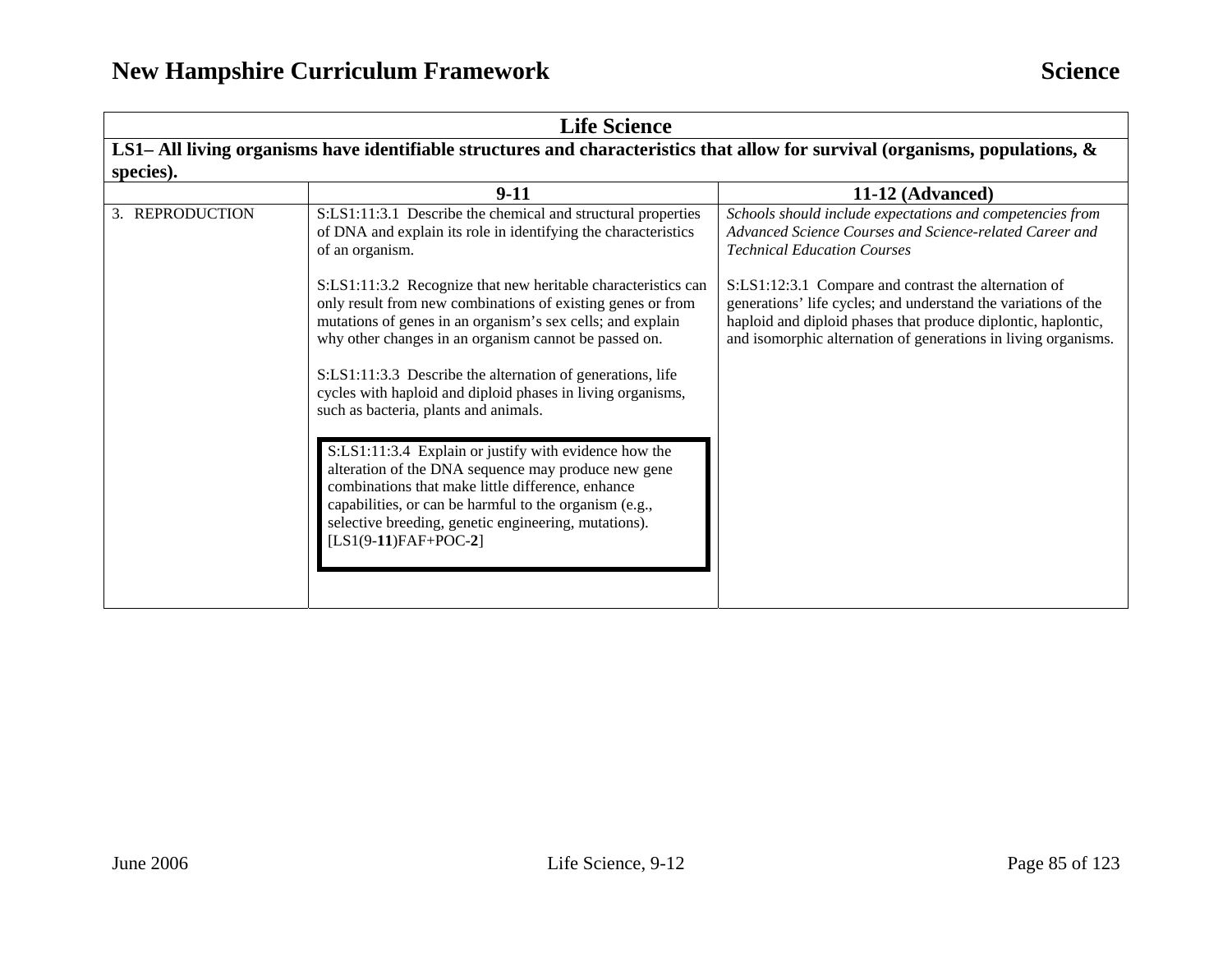| <b>Life Science</b>                                         |                                                                                                                                                                                                                                                                     |                                                                                                                                                            |  |
|-------------------------------------------------------------|---------------------------------------------------------------------------------------------------------------------------------------------------------------------------------------------------------------------------------------------------------------------|------------------------------------------------------------------------------------------------------------------------------------------------------------|--|
| LS2– Energy flows and matter recycles through an ecosystem. |                                                                                                                                                                                                                                                                     |                                                                                                                                                            |  |
|                                                             | $9 - 11$                                                                                                                                                                                                                                                            | 11-12 (Advanced)                                                                                                                                           |  |
| 1. ENVIRONMENT                                              | S:LS2:11:1.1 Explain how the amount of life an environment<br>can sustain is restricted by the availability of matter and<br>energy, and the ability of the ecosystem to recycle materials.                                                                         | Schools should include expectations and competencies from<br>Advanced Science Courses and Science-related Career and<br><b>Technical Education Courses</b> |  |
|                                                             | S:LS2:11:1.2 Describe how the interrelationships and<br>interdependencies among organisms generate stable<br>ecosystems that fluctuate around a state of rough equilibrium<br>for hundreds or thousands of years.                                                   |                                                                                                                                                            |  |
|                                                             | S:LS2:11:1.3 Identify the factors in an ecosystem that can<br>affect its carrying capacity.                                                                                                                                                                         |                                                                                                                                                            |  |
|                                                             | S:LS2:11:1.4 Analyze and describe how environmental<br>disturbances, such as climate changes, natural events, human<br>activity and the introduction of invasive species, can affect the<br>flow of energy or matter in an ecosystem.                               |                                                                                                                                                            |  |
|                                                             | S:LS2:11:1.5 Using data from a specific ecosystem,<br>explain relationships or make predictions about how<br>environmental disturbance (human impact or natural<br>events) affects the flow of energy or cycling of matter in an<br>ecosystem. [LS2(9-11)INQ+SAE-3] |                                                                                                                                                            |  |
|                                                             | S:LS2:11:1.6 Explain or evaluate potential bias in how<br>evidence is interpreted in reports concerning a particular<br>environmental factor that impacts the biology of humans.<br>$[LS2(9-11)NOS-5]$                                                              |                                                                                                                                                            |  |
|                                                             |                                                                                                                                                                                                                                                                     |                                                                                                                                                            |  |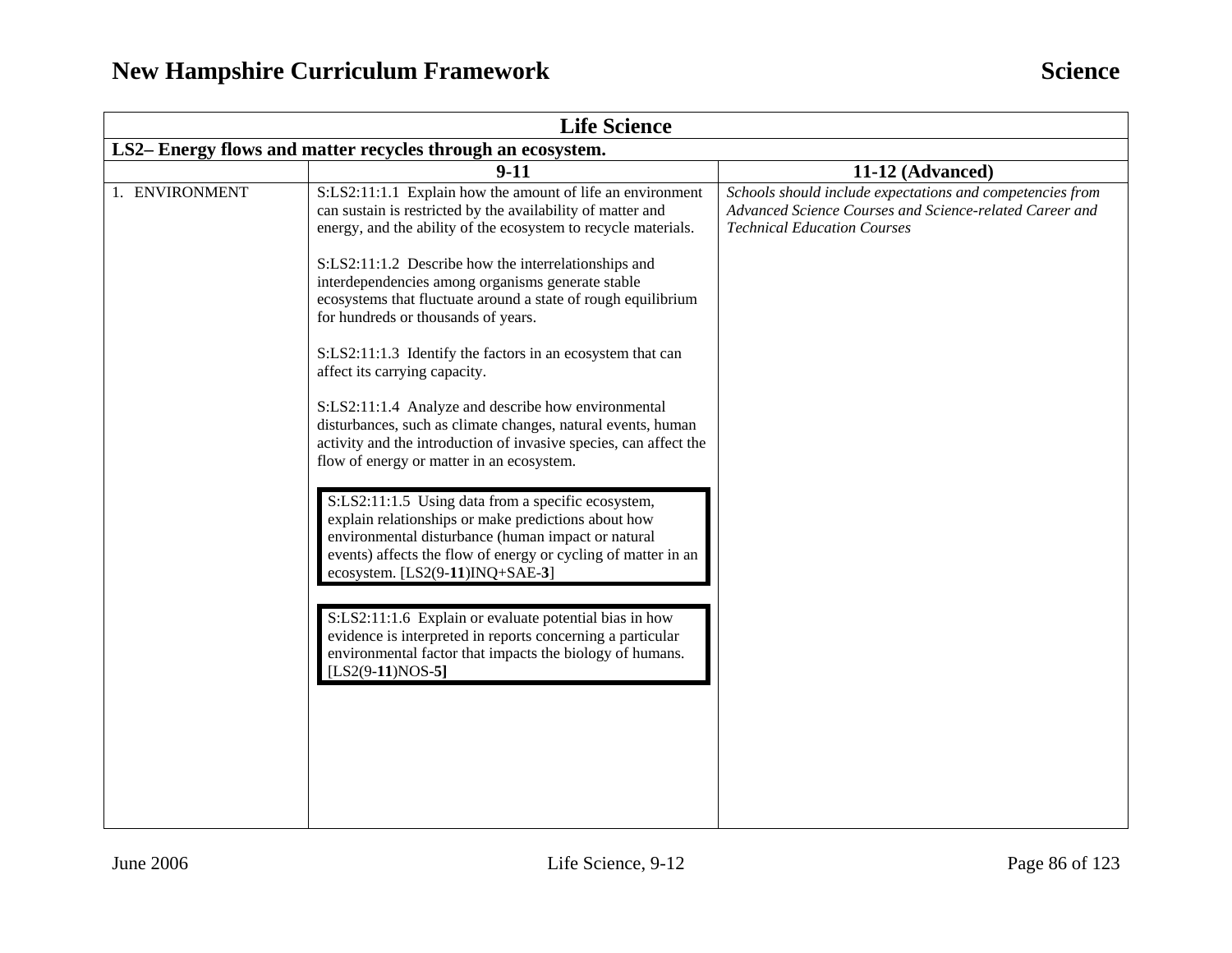| <b>Life Science</b>                                       |                                                                                                                                                                                                                                                                                                                                                                                                                                                                                                                                        |                                                                                                                                                             |  |
|-----------------------------------------------------------|----------------------------------------------------------------------------------------------------------------------------------------------------------------------------------------------------------------------------------------------------------------------------------------------------------------------------------------------------------------------------------------------------------------------------------------------------------------------------------------------------------------------------------------|-------------------------------------------------------------------------------------------------------------------------------------------------------------|--|
|                                                           | LS2-Energy flows and matter recycles through an ecosystem.                                                                                                                                                                                                                                                                                                                                                                                                                                                                             |                                                                                                                                                             |  |
|                                                           | 9-11                                                                                                                                                                                                                                                                                                                                                                                                                                                                                                                                   | 11-12 (Advanced)                                                                                                                                            |  |
| 2. FLOW OF ENERGY<br>AND RECYCLING OF<br><b>MATERIALS</b> | S:LS2:11:2.1 Use examples from local ecosystems to describe<br>the relationships among organisms at the different trophic<br>levels.                                                                                                                                                                                                                                                                                                                                                                                                   | Schools should include expectations and competencies from<br>Advanced Science Courses and Science-related Career and<br><b>Technical Education Courses.</b> |  |
| 3. RECYCLING OF<br><b>MATERIALS</b>                       | S:LS2:11:3.1 Explain that as matter and energy flow through<br>different levels of organization in living systems and between<br>living systems and the environment, elements, such as carbon<br>and nitrogen, are recombined in different ways.<br>S:LS2:11:3.2 Trace the cycling of matter (e.g., carbon<br>cycle) and the flow of energy in a living system from its<br>source through its transformation in cellular, biochemical<br>processes (e.g., photosynthesis, cellular respiration,<br>fermentation). [LS2(9-11)POC+SAE-4] | Schools should include expectations and competencies from<br>Advanced Science Courses and Science-related Career and<br><b>Technical Education Courses</b>  |  |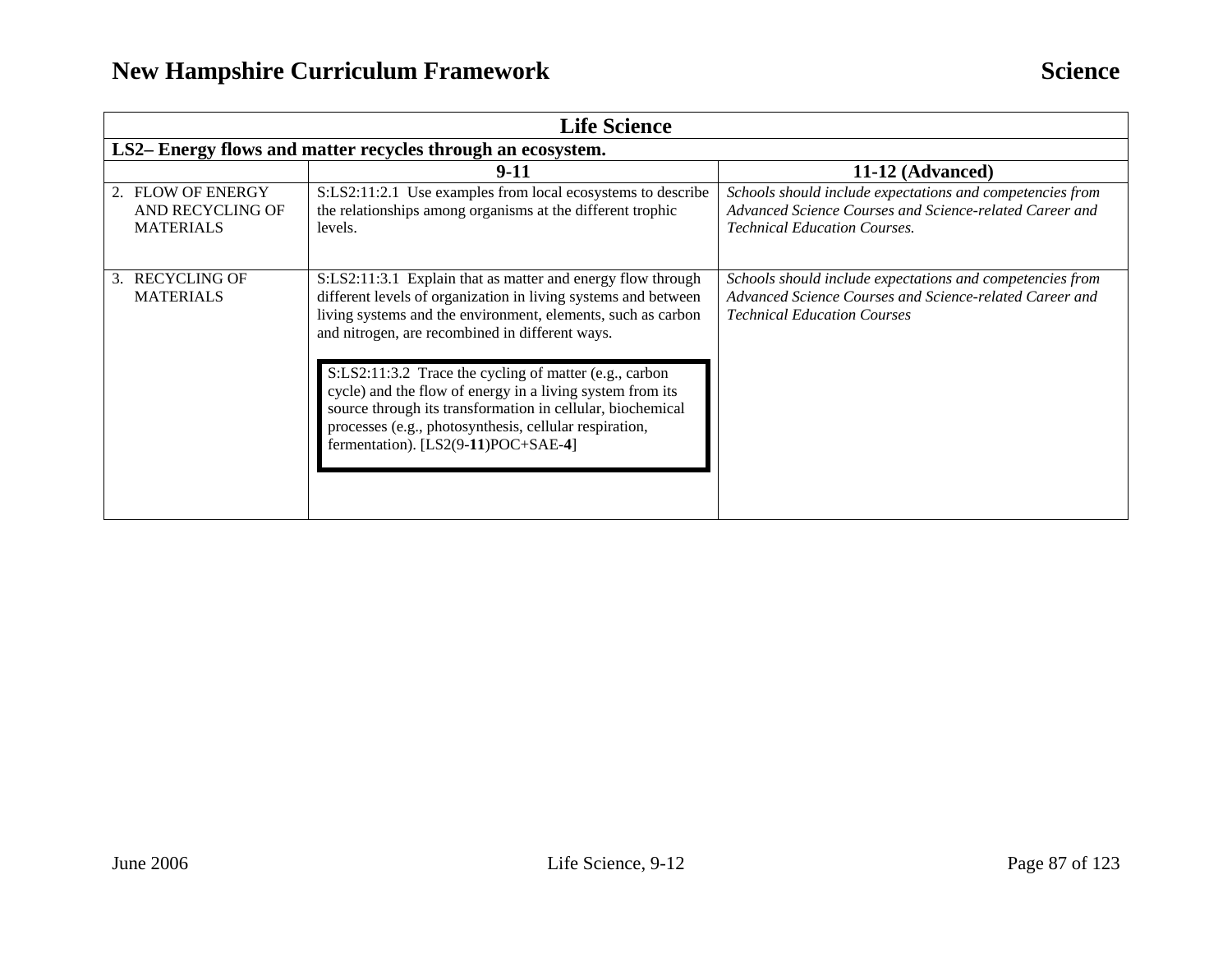| <b>Life Science</b>                                                                                                      |                                                                                                                                                                                                                                                                                                        |                                                                                                                                                             |  |  |
|--------------------------------------------------------------------------------------------------------------------------|--------------------------------------------------------------------------------------------------------------------------------------------------------------------------------------------------------------------------------------------------------------------------------------------------------|-------------------------------------------------------------------------------------------------------------------------------------------------------------|--|--|
| LS3-Groups of organisms show evidence of change over time (e.g. evolution, natural selection, structures, behaviors, and |                                                                                                                                                                                                                                                                                                        |                                                                                                                                                             |  |  |
| biochemistry).                                                                                                           | $9 - 11$                                                                                                                                                                                                                                                                                               | 11-12 (Advanced)                                                                                                                                            |  |  |
| 1. CHANGE                                                                                                                | S:LS3:11:1.1 Identify ways humans can impact and alter the<br>stability of ecosystems, such as habitat destruction, pollution,<br>and consumption of resources; and describe the potentially<br>irreversible effects these changes can cause.                                                          | Schools should include expectations and competencies from<br>Advanced Science Courses and Science-related Career and<br><b>Technical Education Courses.</b> |  |  |
|                                                                                                                          | S:LS3:11:1.2 Identify ways of detecting, and limiting or<br>reversing environmental damage.                                                                                                                                                                                                            |                                                                                                                                                             |  |  |
|                                                                                                                          | S:LS3:11:1.3 Analyze the aspects of environmental<br>protection, such as ecosystem protection, habitat management,<br>species conservation and environmental agencies and<br>regulations; and evaluate and justify the need for public policy<br>in guiding the use and management of the environment. |                                                                                                                                                             |  |  |
|                                                                                                                          |                                                                                                                                                                                                                                                                                                        |                                                                                                                                                             |  |  |
|                                                                                                                          |                                                                                                                                                                                                                                                                                                        |                                                                                                                                                             |  |  |
|                                                                                                                          |                                                                                                                                                                                                                                                                                                        |                                                                                                                                                             |  |  |
|                                                                                                                          |                                                                                                                                                                                                                                                                                                        |                                                                                                                                                             |  |  |
|                                                                                                                          |                                                                                                                                                                                                                                                                                                        |                                                                                                                                                             |  |  |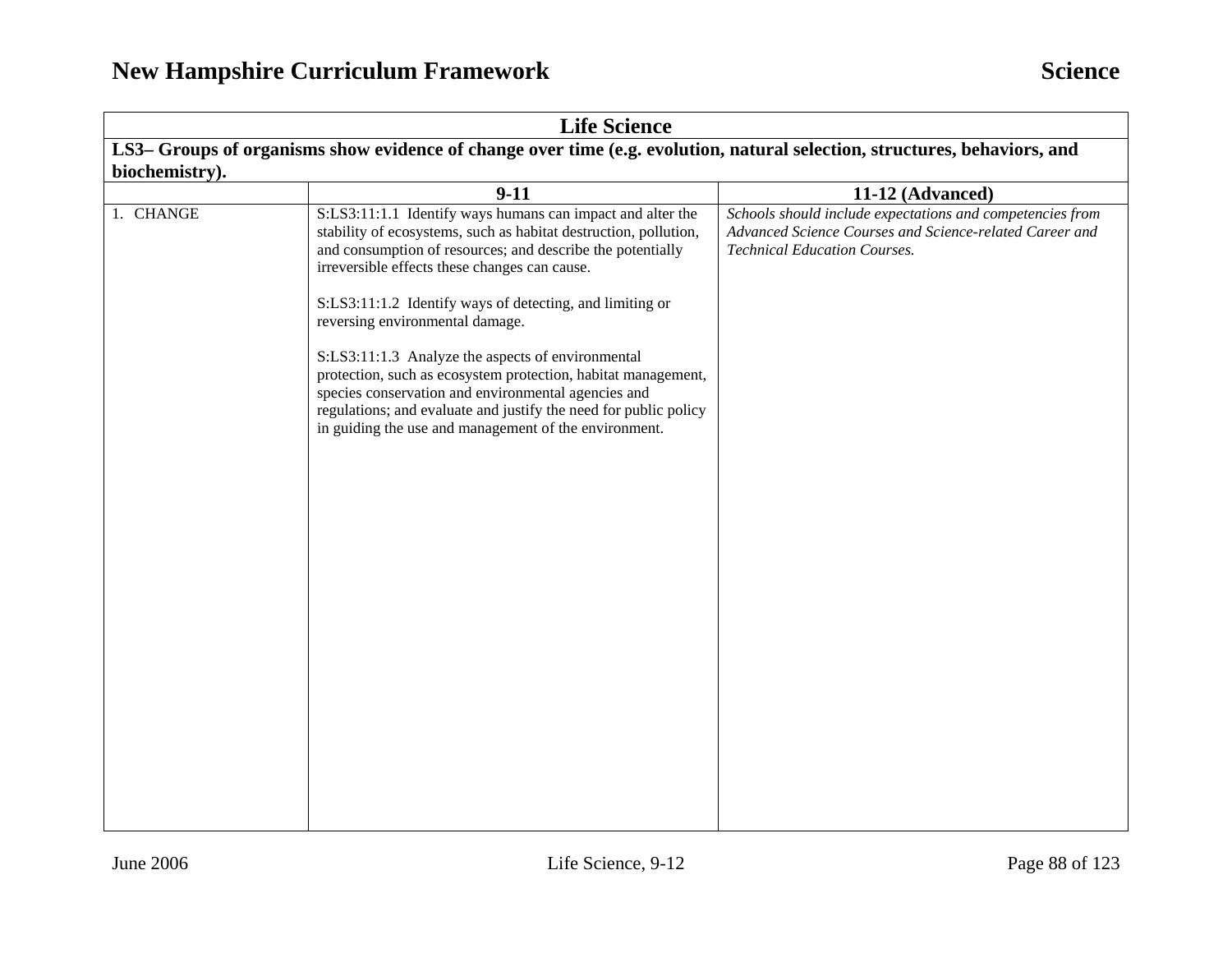| <b>Life Science</b>                                                                                                       |                                                                                                                                                                                                                                                                                                                                                                                                     |                                                                                                                                                             |  |
|---------------------------------------------------------------------------------------------------------------------------|-----------------------------------------------------------------------------------------------------------------------------------------------------------------------------------------------------------------------------------------------------------------------------------------------------------------------------------------------------------------------------------------------------|-------------------------------------------------------------------------------------------------------------------------------------------------------------|--|
| LS3– Groups of organisms show evidence of change over time (e.g. evolution, natural selection, structures, behaviors, and |                                                                                                                                                                                                                                                                                                                                                                                                     |                                                                                                                                                             |  |
| biochemistry).                                                                                                            |                                                                                                                                                                                                                                                                                                                                                                                                     |                                                                                                                                                             |  |
|                                                                                                                           | $9-11$                                                                                                                                                                                                                                                                                                                                                                                              | 11-12 (Advanced)                                                                                                                                            |  |
| 2. EVIDENCE OF<br><b>EVOLUTION</b>                                                                                        | S:LS3:11:2.1 Explain the currently accepted theory for the<br>development of life on Earth, including the history of its origin<br>and the evolutionary process.<br>S:LS3:11:2.2 Recognize that the abilities and behaviors an<br>organism has, and likelihood of its survival strongly depend on                                                                                                   | Schools should include expectations and competencies from<br>Advanced Science Courses and Science-related Career and<br><b>Technical Education Courses.</b> |  |
|                                                                                                                           | its heritable characteristics, which can be biochemical and<br>anatomical.                                                                                                                                                                                                                                                                                                                          |                                                                                                                                                             |  |
|                                                                                                                           | S:LS3:11:2.3 Explain the contributions of Darwin, Malthus,<br>Wallace and Russell to the advancement of life science.<br>S:LS3:11:2.4 Explain evolution in terms of how the Earth's                                                                                                                                                                                                                 |                                                                                                                                                             |  |
|                                                                                                                           | present-day life forms evolved from earlier, distinctly different<br>species as a consequence of the interactions of $(1)$ the potential<br>for a species to increase its numbers, $(2)$ the genetic variability<br>of offspring due to mutation and recombination of genes, (3) a<br>finite supply of the resources required for life, and (4) the<br>ensuing selection.                           |                                                                                                                                                             |  |
|                                                                                                                           | S:LS3:11:2.5 Explain how evidence from technological<br>advances supports or refutes the genetic relationships<br>among groups of organisms (e.g., DNA analysis, protein<br>analysis). [LS3(9-11)NOS-6]                                                                                                                                                                                             |                                                                                                                                                             |  |
|                                                                                                                           | S:LS3:11:2.6 Given information about living or extinct<br>organisms, cite evidence to explain the frequency of<br>inherited characteristics of organisms in a population; or<br>explain the evolution of varied structures (with defined<br>functions) that affected the organisms' survival in a<br>specific environment (e.g., giraffe, wind pollination of<br>flowers). [LS3(9-11)INQ+FAF+POC-8] |                                                                                                                                                             |  |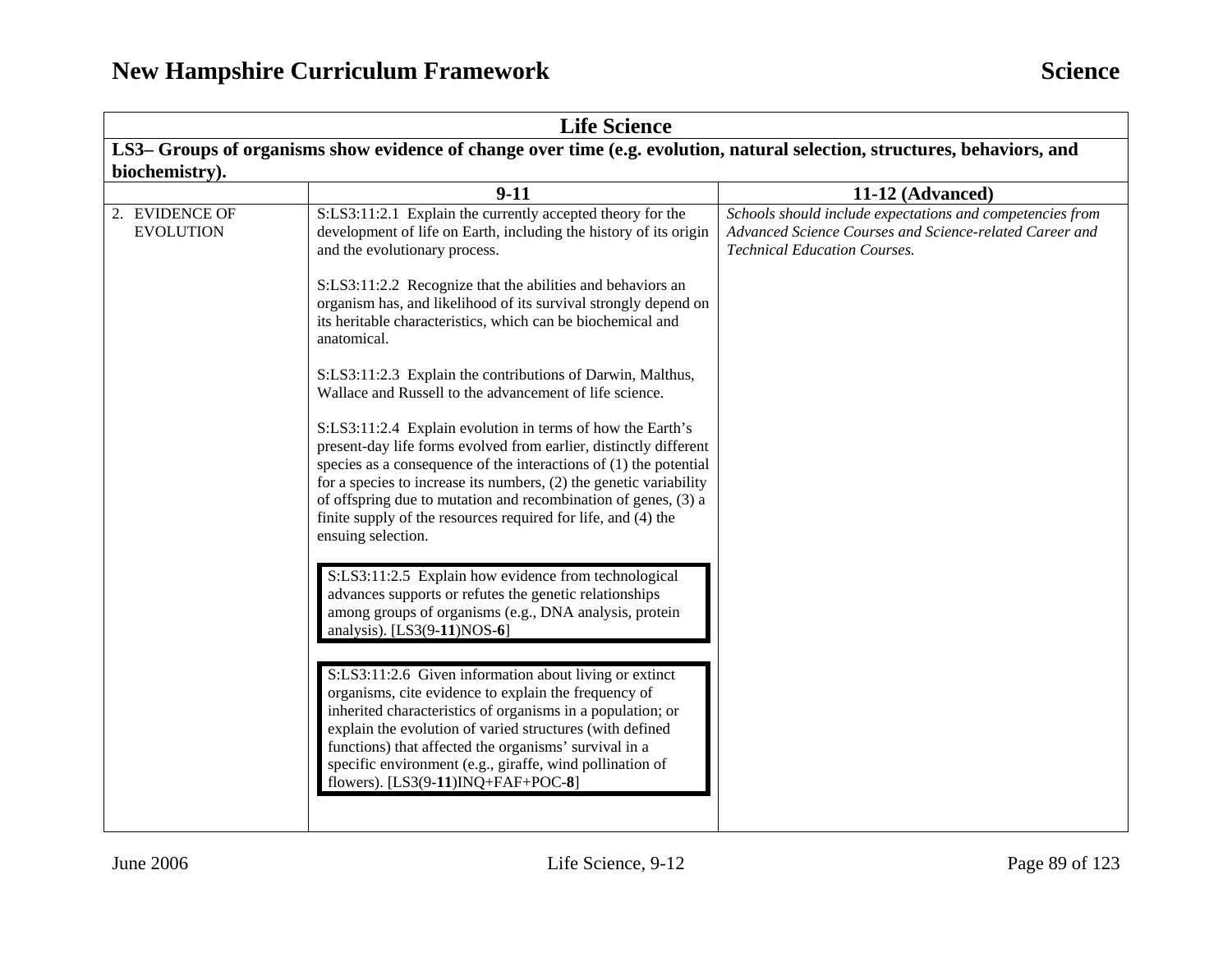| <b>Life Science</b>                                                                                                       |                                                                                                                                                                                                                                                                                                |                                                                                                                                                                                                                                                          |  |  |  |
|---------------------------------------------------------------------------------------------------------------------------|------------------------------------------------------------------------------------------------------------------------------------------------------------------------------------------------------------------------------------------------------------------------------------------------|----------------------------------------------------------------------------------------------------------------------------------------------------------------------------------------------------------------------------------------------------------|--|--|--|
| LS3– Groups of organisms show evidence of change over time (e.g. evolution, natural selection, structures, behaviors, and |                                                                                                                                                                                                                                                                                                |                                                                                                                                                                                                                                                          |  |  |  |
| biochemistry).                                                                                                            |                                                                                                                                                                                                                                                                                                |                                                                                                                                                                                                                                                          |  |  |  |
|                                                                                                                           | $9-11$                                                                                                                                                                                                                                                                                         | 11-12 (Advanced)                                                                                                                                                                                                                                         |  |  |  |
| 3. NATURAL SELECTION                                                                                                      | S:LS3:11:3.1 Explain the concept of natural selection.<br>S:LS3:11:3.2 Explain the diversity and unity of past and<br>present life forms on Earth using currently accepted theories.                                                                                                           | Schools should include expectations and competencies from<br>Advanced Science Courses and Science-related Career and<br><b>Technical Education Courses.</b>                                                                                              |  |  |  |
|                                                                                                                           | S:LS3:11:3.3 Recognize how a species' chance of survival<br>increases with each variation of an organism within the<br>species; and explain how, in the event of a major global<br>change, the greater the diversity of species on Earth, the<br>greater the chance for survival of life.      | S:LS3:12:3.1 Understand the types of mutations that cause<br>changes in DNA and cause the appearance of new alleles, such<br>as frameshift and point mutations, and the chromosomal<br>mutations of insertion, deletion, translocation, and duplication. |  |  |  |
|                                                                                                                           | S:LS3:11:3.4 Analyze present day data and research in areas,<br>including antibiotic resistance in bacteria, changes in viral<br>genomes, such as bird flu, and DNA sequencing; and relate it<br>to the concepts of natural selection.                                                         |                                                                                                                                                                                                                                                          |  |  |  |
|                                                                                                                           | S:LS3:11:3.5 Identify and describe ways genes may be<br>changed and combined to create genetic variation within a<br>species.                                                                                                                                                                  |                                                                                                                                                                                                                                                          |  |  |  |
|                                                                                                                           | S:LS3:11:3.6 Explain that gene mutations and new<br>combinations may have a variety of effects on the organism,<br>including positive and negative ones, or none at all.                                                                                                                       |                                                                                                                                                                                                                                                          |  |  |  |
|                                                                                                                           | S:LS3:11:3.7 Explain the concepts of Mendelian genetics.                                                                                                                                                                                                                                       |                                                                                                                                                                                                                                                          |  |  |  |
|                                                                                                                           | S:LS3:11:3.8 Use pedigree charts and Punnet Squares to<br>determine patterns of inheritance.                                                                                                                                                                                                   |                                                                                                                                                                                                                                                          |  |  |  |
|                                                                                                                           | S:LS3:11:3.9 Given a scenario, provide evidence that<br>demonstrates how sexual reproduction results in a great<br>variety of possible gene combinations and contributes to<br>natural selection (e.g., Darwin's finches, isolation of a<br>species, Tay Sach's disease). [LS3(9-11)INQ+POC-7] |                                                                                                                                                                                                                                                          |  |  |  |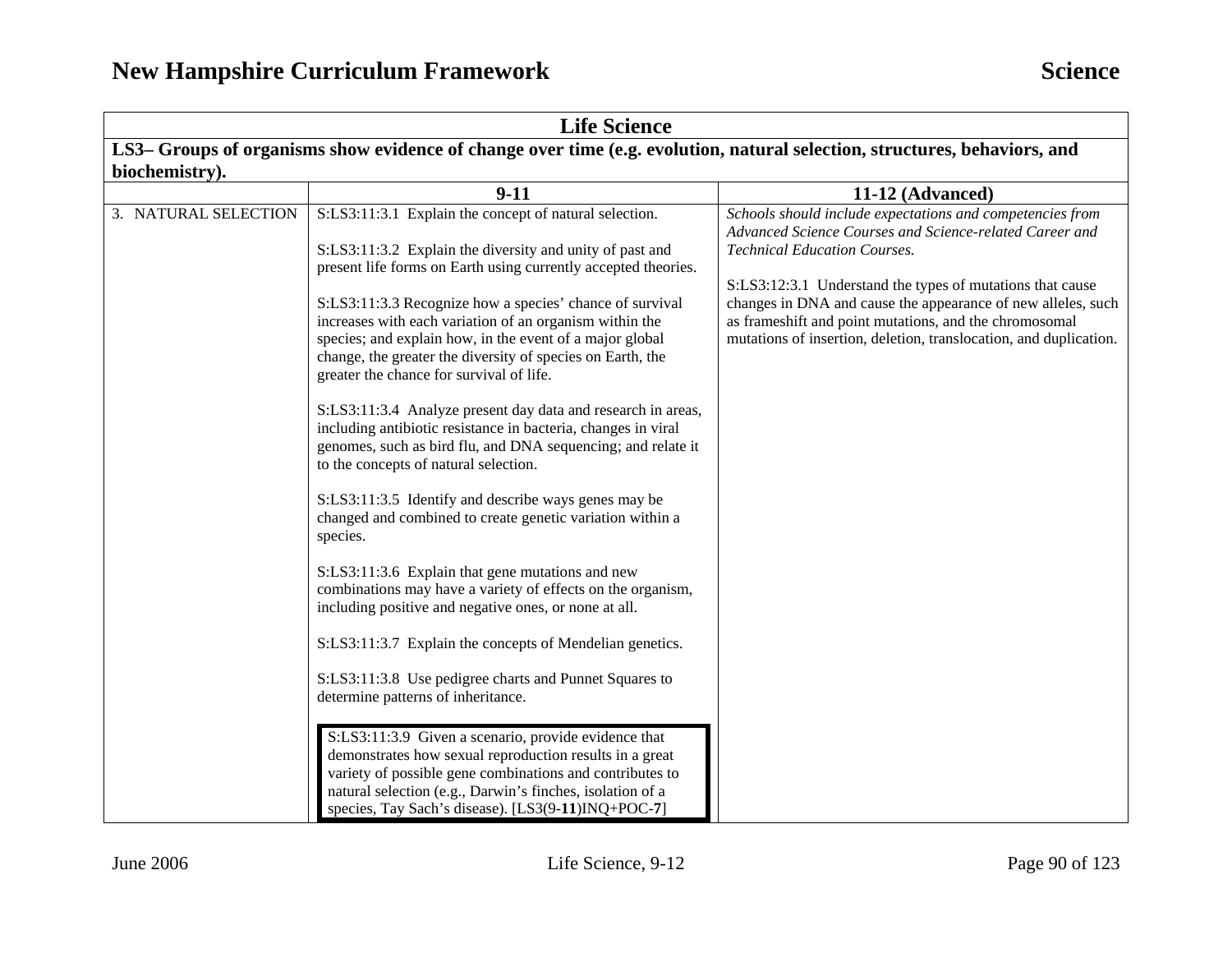## **New Hampshire Curriculum Framework Science Science Science**

| <b>Life Science</b>                                                                                |                                                                                                                                                     |                                                                                                                                                             |  |
|----------------------------------------------------------------------------------------------------|-----------------------------------------------------------------------------------------------------------------------------------------------------|-------------------------------------------------------------------------------------------------------------------------------------------------------------|--|
| LS4-Humans are similar to other species in many ways, and yet are unique among Earth's life forms. |                                                                                                                                                     |                                                                                                                                                             |  |
|                                                                                                    | $9 - 11$                                                                                                                                            | 11-12 (Advanced)                                                                                                                                            |  |
| 1. BEHAVIOR                                                                                        | S:LS4:11:1.1 Recognize that the immune system, endocrine<br>system, and nervous system can affect the homeostasis of an<br>organism.                | Schools should include expectations and competencies from<br>Advanced Science Courses and Science-related Career and<br><b>Technical Education Courses.</b> |  |
|                                                                                                    | S:LS4:11:1.2 Describe how the functions of all the human<br>body systems are interrelated at a chemical level and how they<br>maintain homeostasis. |                                                                                                                                                             |  |
|                                                                                                    |                                                                                                                                                     |                                                                                                                                                             |  |
|                                                                                                    |                                                                                                                                                     |                                                                                                                                                             |  |
|                                                                                                    |                                                                                                                                                     |                                                                                                                                                             |  |
|                                                                                                    |                                                                                                                                                     |                                                                                                                                                             |  |
|                                                                                                    |                                                                                                                                                     |                                                                                                                                                             |  |
|                                                                                                    |                                                                                                                                                     |                                                                                                                                                             |  |
|                                                                                                    |                                                                                                                                                     |                                                                                                                                                             |  |
|                                                                                                    |                                                                                                                                                     |                                                                                                                                                             |  |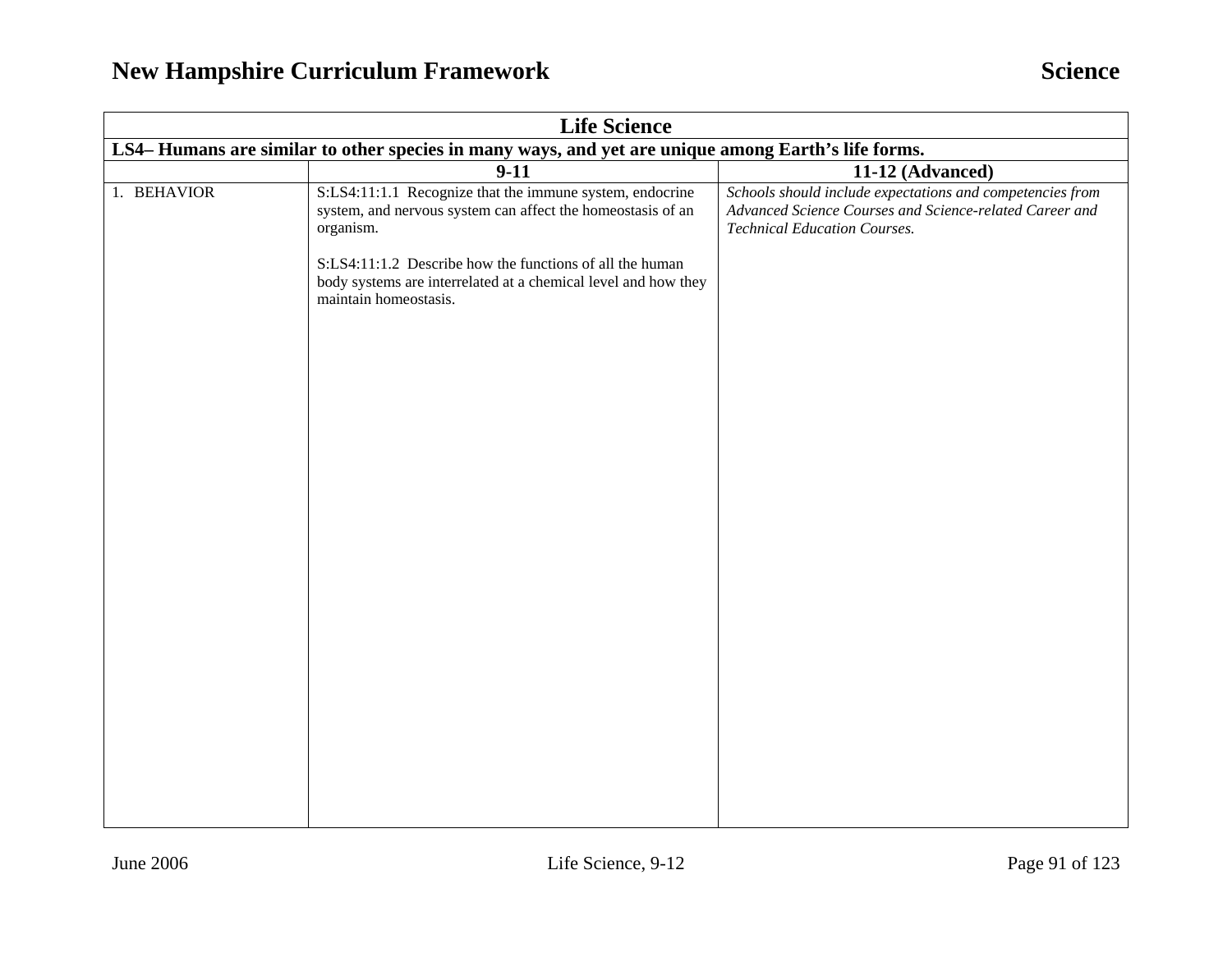| <b>Life Science</b>                                                                                                                                                                                                                                                                                                                                                                                                                                                                                                                                                                                                                                                                                                                                                                                                                                                                                                                                                                                                                                                                                                                                                                                                                                                                                                                                                                                                                                                                                                                                                                  |                                                                                                                                                             |  |  |
|--------------------------------------------------------------------------------------------------------------------------------------------------------------------------------------------------------------------------------------------------------------------------------------------------------------------------------------------------------------------------------------------------------------------------------------------------------------------------------------------------------------------------------------------------------------------------------------------------------------------------------------------------------------------------------------------------------------------------------------------------------------------------------------------------------------------------------------------------------------------------------------------------------------------------------------------------------------------------------------------------------------------------------------------------------------------------------------------------------------------------------------------------------------------------------------------------------------------------------------------------------------------------------------------------------------------------------------------------------------------------------------------------------------------------------------------------------------------------------------------------------------------------------------------------------------------------------------|-------------------------------------------------------------------------------------------------------------------------------------------------------------|--|--|
| LS4– Humans are similar to other species in many ways, and yet are unique among Earth's life forms.                                                                                                                                                                                                                                                                                                                                                                                                                                                                                                                                                                                                                                                                                                                                                                                                                                                                                                                                                                                                                                                                                                                                                                                                                                                                                                                                                                                                                                                                                  |                                                                                                                                                             |  |  |
| $9 - 11$                                                                                                                                                                                                                                                                                                                                                                                                                                                                                                                                                                                                                                                                                                                                                                                                                                                                                                                                                                                                                                                                                                                                                                                                                                                                                                                                                                                                                                                                                                                                                                             | 11-12 (Advanced)                                                                                                                                            |  |  |
| S:LS4:11:2.1 Explain that disease in organisms can be caused<br>by intrinsic failures of the system or infection by other<br>organisms, and describe as well as provide examples of how<br>some diseases are caused by: the breakdown in cellular<br>function, congenital conditions, genetic disorders,<br>malnutrition, and emotional health, including stress.<br>S:LS4:11:2.2 Explain that vaccines were developed to reduce<br>or eliminate diseases; and provide examples of how these<br>medical advances have proven to be successful.<br>S:LS4:11:2.3 Describe and provide examples of how new<br>medical techniques, efficient health care delivery systems,<br>improved sanitation, and a more complete understanding of<br>the nature of disease provides today's humans a better chance<br>of staying healthier than their forebears.<br>S:LS4:11:2.4 Describe how some drugs mimic or block the<br>molecules involved in transmitting nerve or hormone signals<br>and explain how this disturbs the normal operations of the<br>brain and body.<br>S:LS4:11:2.5 Explain that gene mutation in a cell can result in<br>uncontrolled division, which is called cancer; and describe<br>how exposure of cells to certain chemicals and radiation<br>increase mutation, and thus the chance for cancer.<br>S:LS4:11:2.6 Use evidence to make and support<br>conclusions about the ways that humans or other organisms<br>are affected by environmental factors or heredity (e.g.,<br>pathogens, diseases, medical advances, pollution,<br>mutations). [LS4(9-11)INQ+NOS-9] | Schools should include expectations and competencies from<br>Advanced Science Courses and Science-related Career and<br><b>Technical Education Courses.</b> |  |  |
|                                                                                                                                                                                                                                                                                                                                                                                                                                                                                                                                                                                                                                                                                                                                                                                                                                                                                                                                                                                                                                                                                                                                                                                                                                                                                                                                                                                                                                                                                                                                                                                      |                                                                                                                                                             |  |  |
|                                                                                                                                                                                                                                                                                                                                                                                                                                                                                                                                                                                                                                                                                                                                                                                                                                                                                                                                                                                                                                                                                                                                                                                                                                                                                                                                                                                                                                                                                                                                                                                      |                                                                                                                                                             |  |  |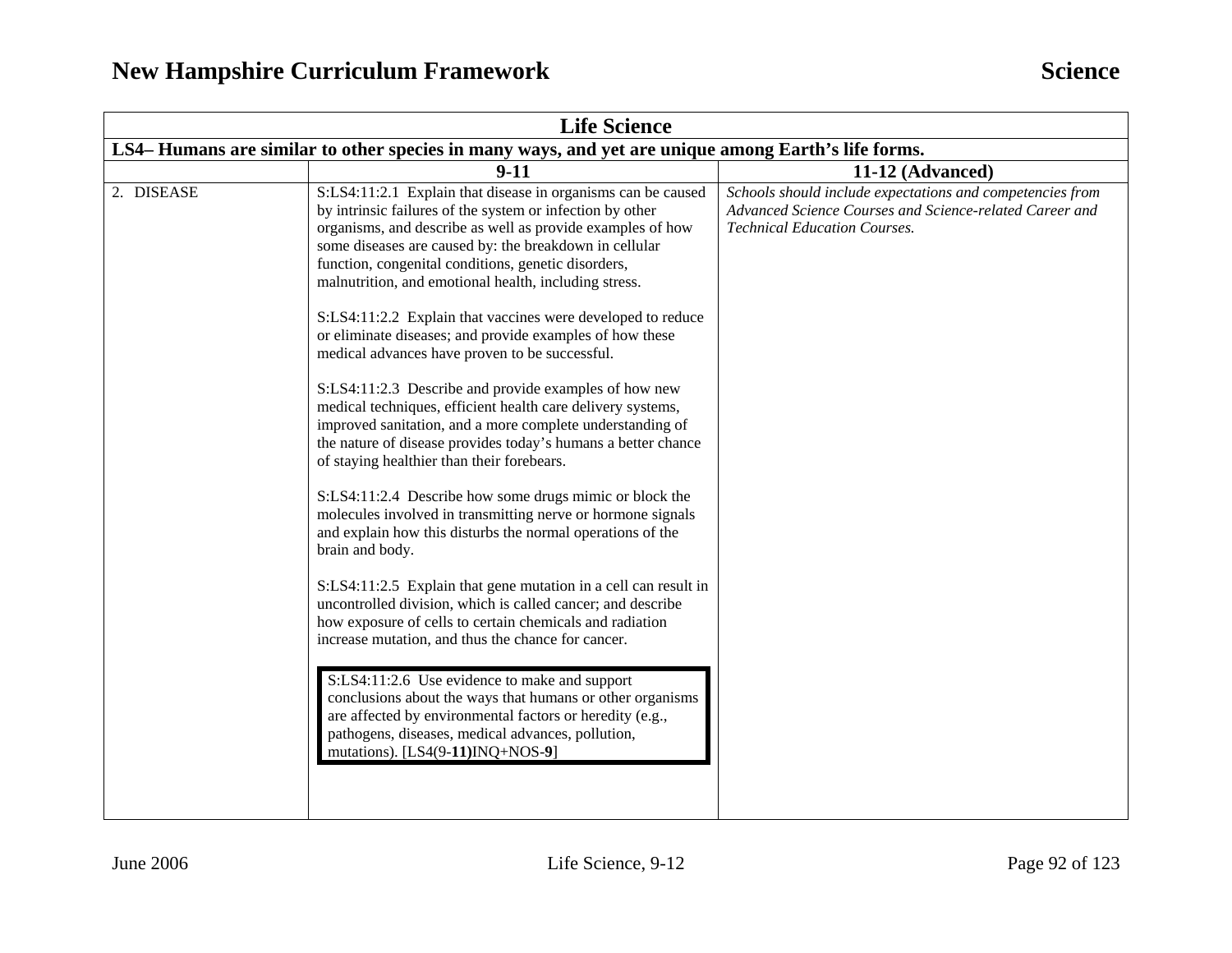| <b>Life Science</b> |                                                                                                                                                                                                                                                                                                                                                                                                                                                                                                                                          |                                                                                                                                                             |  |
|---------------------|------------------------------------------------------------------------------------------------------------------------------------------------------------------------------------------------------------------------------------------------------------------------------------------------------------------------------------------------------------------------------------------------------------------------------------------------------------------------------------------------------------------------------------------|-------------------------------------------------------------------------------------------------------------------------------------------------------------|--|
|                     | LS4– Humans are similar to other species in many ways, and yet are unique among Earth's life forms.                                                                                                                                                                                                                                                                                                                                                                                                                                      |                                                                                                                                                             |  |
|                     | $9 - 11$                                                                                                                                                                                                                                                                                                                                                                                                                                                                                                                                 | 11-12 (Advanced)                                                                                                                                            |  |
| 3. HUMAN IDENTITY   | S:LS4:11:3.1 Describe how the length and quality of human<br>life are influenced by many factors, including sanitation, diet,<br>medical care, gender, genes, and environmental conditions and<br>personal health behaviors.<br>S:LS4:11:3.2 Explain how the immune system functions to<br>prevent and fight disease.<br>S:LS4:11:3.3 Explain how the immune system, endocrine<br>system, or nervous system works and draw conclusions<br>about how systems interact to maintain homeostasis in the<br>human body. [LS4(9-11)SAE+FAF-10] | Schools should include expectations and competencies from<br>Advanced Science Courses and Science-related Career and<br><b>Technical Education Courses.</b> |  |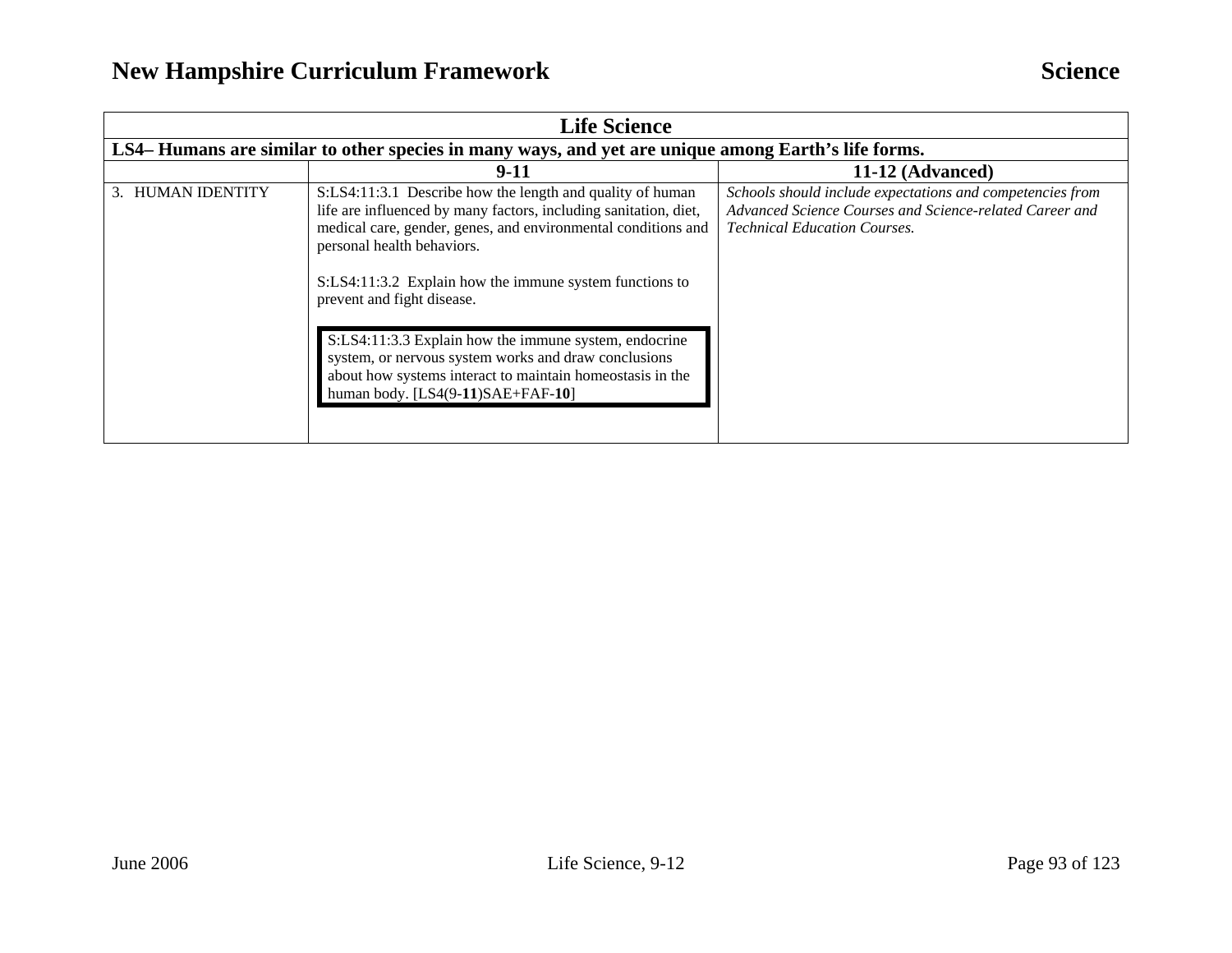| <b>Life Science</b>                                                                                      |                                                                                                                                                                                                                                                                                                                                                                                                                                                                                                                                                                                                                                                                                                                                                                                                                                                                                 |                                                                                                                                                                                                                                                                                                                                                                                                                                                                                                                                                                                                                       |  |  |
|----------------------------------------------------------------------------------------------------------|---------------------------------------------------------------------------------------------------------------------------------------------------------------------------------------------------------------------------------------------------------------------------------------------------------------------------------------------------------------------------------------------------------------------------------------------------------------------------------------------------------------------------------------------------------------------------------------------------------------------------------------------------------------------------------------------------------------------------------------------------------------------------------------------------------------------------------------------------------------------------------|-----------------------------------------------------------------------------------------------------------------------------------------------------------------------------------------------------------------------------------------------------------------------------------------------------------------------------------------------------------------------------------------------------------------------------------------------------------------------------------------------------------------------------------------------------------------------------------------------------------------------|--|--|
|                                                                                                          | LS5-The growth of scientific knowledge in Life Science has been advanced through the development of technology and is used                                                                                                                                                                                                                                                                                                                                                                                                                                                                                                                                                                                                                                                                                                                                                      |                                                                                                                                                                                                                                                                                                                                                                                                                                                                                                                                                                                                                       |  |  |
|                                                                                                          | (alone or in combination with other sciences) to identify, understand and solve local and global issues.                                                                                                                                                                                                                                                                                                                                                                                                                                                                                                                                                                                                                                                                                                                                                                        |                                                                                                                                                                                                                                                                                                                                                                                                                                                                                                                                                                                                                       |  |  |
|                                                                                                          | $9 - 11$                                                                                                                                                                                                                                                                                                                                                                                                                                                                                                                                                                                                                                                                                                                                                                                                                                                                        | 11-12 (Advanced)                                                                                                                                                                                                                                                                                                                                                                                                                                                                                                                                                                                                      |  |  |
| 1. DESIGN<br><b>TECHNOLOGY</b>                                                                           | S:LS5:11:1.1 Describe ways in which technology has<br>increased our understanding of the life sciences.<br>S:LS5:11:1.2 Understand that technology is designed with a<br>particular function in mind, and principles of life science are<br>useful in creating technology for the life sciences.                                                                                                                                                                                                                                                                                                                                                                                                                                                                                                                                                                                | S:LS5:12:1.1 Recognize the importance of technology as it<br>relates to science, for purposes such as: access to information<br>about living systems, medical diagnosis, sample collection and<br>treatment, measurement, data collection, and storage,<br>computation, and communication of information.                                                                                                                                                                                                                                                                                                             |  |  |
| 2. TOOLS                                                                                                 | S:LS5:11:2.1 Describe the use and benefits of equipment such<br>as light microscopes, transmission electron microscopes,<br>scanning electron microscopes, spectrophotometers, probes,<br>and robotics to the study of the life sciences.                                                                                                                                                                                                                                                                                                                                                                                                                                                                                                                                                                                                                                       | Schools should include expectations and competencies from<br>Advanced Science Courses and Science-related Career and<br><b>Technical Education Courses.</b>                                                                                                                                                                                                                                                                                                                                                                                                                                                           |  |  |
| 3. SOCIAL ISSUES<br>(LOCAL AND<br>GLOBAL)<br><b>MEDICAL</b><br><b>TECHNOLOGY</b><br><b>BIOTECHNOLOGY</b> | S:LS5:11:3.1 Describe ways technology can support and<br>improve our understanding of environmental issues.<br>S:LS5:11:3.2 Describe aspects of the medical system<br>available to help people in New Hampshire, including:<br>prevention programs, vaccines and pharmaceuticals, hospitals<br>and rehabilitation facilities.<br>S:LS5:11:3.3 Recognize that biotechnology is used in many<br>areas, such as agriculture, pharmaceuticals, the environment,<br>and genetic engineering; and understand that it requires<br>extensive knowledge of the systems being changed.<br>S:LS5:11:3.4 Explain how advances in agriculture made using<br>biotechnology have directly affected the food production over<br>the past 100 years; and that this change has profoundly<br>affected societies all over the globe, making larger populations<br>and urban centers a possibility. | S:LS5:12:3.1 Explain how genetic engineering is used to<br>modify the DNA structure of an organism; and describe how<br>this process is used to research and develop medically useful<br>products, such as insulin.<br>S:LS5:12:3.2 Summarize arguments on both sides of a<br>medical research controversy, such as stem cell research,<br>cloning, or zootransplanation.<br>S:LS5:12:3.3 Analyze and evaluate a biotechnology system in<br>New Hampshire that focuses on a specific goal, such as<br>pharmaceutical development; and describe all elements of the<br>system, identifying the costs and the benefits. |  |  |
| 4. CAREER TECHNICAL<br><b>EDUCATION</b><br><b>CONNECTIONS</b>                                            | S:LS5:11:4.1 Explain the kinds of applications of knowledge<br>and skills necessary for jobs/careers specific to the life<br>sciences.                                                                                                                                                                                                                                                                                                                                                                                                                                                                                                                                                                                                                                                                                                                                          | S:LS5:12:4.1 Understand the various scientific fields that use<br>scientific content and skills; and distinguish between<br>professional and skilled science jobs/careers in the life<br>sciences.                                                                                                                                                                                                                                                                                                                                                                                                                    |  |  |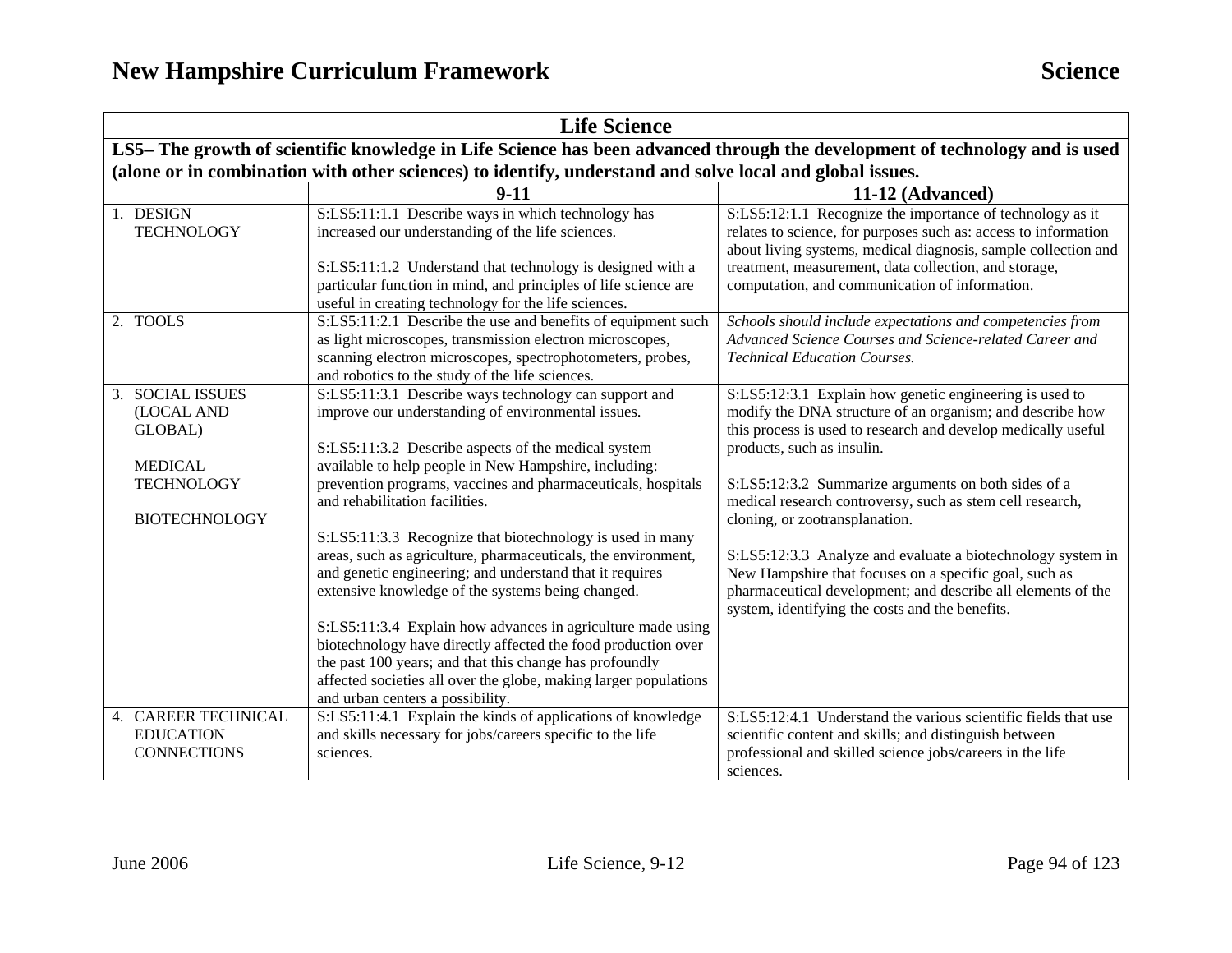|  |  | <b>Physical Science Overview</b> |
|--|--|----------------------------------|
|--|--|----------------------------------|

| <b>Strand</b>                                                                                               | <b>Stem (rows) in GSEs</b>                |            | Page    |            |
|-------------------------------------------------------------------------------------------------------------|-------------------------------------------|------------|---------|------------|
| (Enduring Knowledge Statements)                                                                             |                                           |            | $5 - 8$ | $9-12$     |
| PS1– All living and nonliving things are composed of                                                        | 1. Composition                            | 96         | 101     | 107        |
| matter having characteristic properties that                                                                |                                           |            |         |            |
| distinguish one substance from another (independent                                                         | 2. Properties                             | 96         | 102     | 108        |
| of size/amount of substance).                                                                               |                                           |            |         |            |
| PS2-Energy is necessary for change to occur in                                                              | 1. Change                                 | 97         | 103     | 109        |
| matter. Energy can be stored, transferred and                                                               | 2. Conservation                           | 97         | 103     | <b>110</b> |
| transformed, but cannot be destroyed.                                                                       | 3. Energy                                 | 98         | 104     | $111-$     |
|                                                                                                             |                                           |            |         | 112        |
|                                                                                                             | 1. Forces                                 | 99         | 105     | 113        |
| PS3– The motion of an object is affected by force.                                                          | 2. Motion                                 | 99         | 105     | 114        |
|                                                                                                             | Design Technology                         | <b>100</b> | 106     | 115        |
| PS4– The growth of scientific knowledge in Physical<br>Science has been advanced through the development of | 2. Tools                                  | <b>100</b> | 106     | 115        |
| technology and is used (alone or in combination with                                                        | 3. Social Issues (Local and Global)       |            |         |            |
| other sciences) to identify, understand and solve local<br>and global issues.                               | Energy, Power, and Transportation         | 100        | 106     | 115        |
|                                                                                                             | Manufacturing                             |            |         |            |
|                                                                                                             | 4. Career Technical Education Connections | <b>100</b> | 106     | 115        |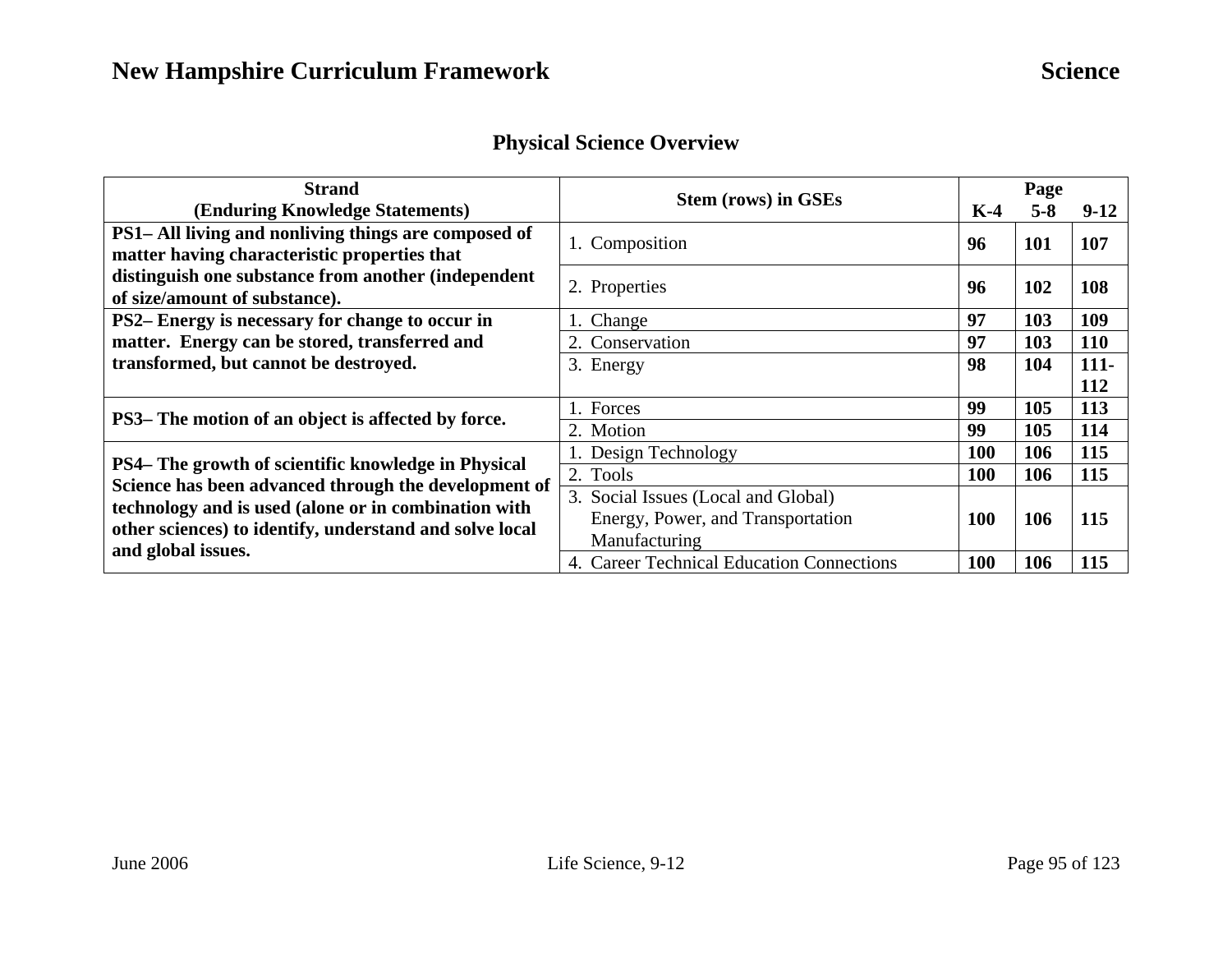| <b>Physical Science</b>                                                                                                     |                                                                                                                         |                                                                                                                                                                                                                                                                         |
|-----------------------------------------------------------------------------------------------------------------------------|-------------------------------------------------------------------------------------------------------------------------|-------------------------------------------------------------------------------------------------------------------------------------------------------------------------------------------------------------------------------------------------------------------------|
| PS1- All living and nonliving things are composed of matter having characteristic properties that distinguish one substance |                                                                                                                         |                                                                                                                                                                                                                                                                         |
|                                                                                                                             | from another (independent of size/amount of substance).                                                                 |                                                                                                                                                                                                                                                                         |
|                                                                                                                             | $K-2$                                                                                                                   | $3 - 4$                                                                                                                                                                                                                                                                 |
| 1. COMPOSITION                                                                                                              | S:PS1:2:1.1 Recognize that objects can be composed of<br>different types of materials, such as wood, metal, and paper.  | S:PS1:4:1.1 Explain that materials may be composed of parts<br>that are too small to be seen without magnification.                                                                                                                                                     |
|                                                                                                                             | S:PS1:2:1.2 Recognize that objects can be made of one or<br>more materials.                                             | S:PS1:4:1.2 Use measures of weight (data) to demonstrate<br>that the whole equals the sum of its parts.<br>$[PS1(K-4)SAE-3]$                                                                                                                                            |
| 2. PROPERTIES                                                                                                               | S:PS1:2:2.1 Identify the observable properties of different<br>objects, such as color, size, shape, weight and texture. | S:PS1:4:2.1 Recognize that substances can be classified by<br>observable properties.                                                                                                                                                                                    |
|                                                                                                                             |                                                                                                                         | S:PS1:4:2.2 Explain that some materials can exist in different<br>states; and describe the distinct physical properties of each<br>state of matter.                                                                                                                     |
|                                                                                                                             |                                                                                                                         | S:PS1:4:2.3 Explain how some materials, such as water, can<br>change from one state to another by heating or cooling.                                                                                                                                                   |
|                                                                                                                             |                                                                                                                         | S:PS1:4:2.4 Make a prediction about what might happen<br>to the state of common materials when heated or cooled; or<br>categorize materials as solid, liquid, or gas.<br>$[PS1(K-4)POC-2]$                                                                              |
|                                                                                                                             |                                                                                                                         | S:PS1:4:2.5 Collect and organize data about physical<br>properties in order to classify objects or draw conclusions<br>about objects and their characteristic properties (e.g.,<br>temperature, color, size, shape, weight, texture, flexibility).<br>$[PS1(K-4)INQ-1]$ |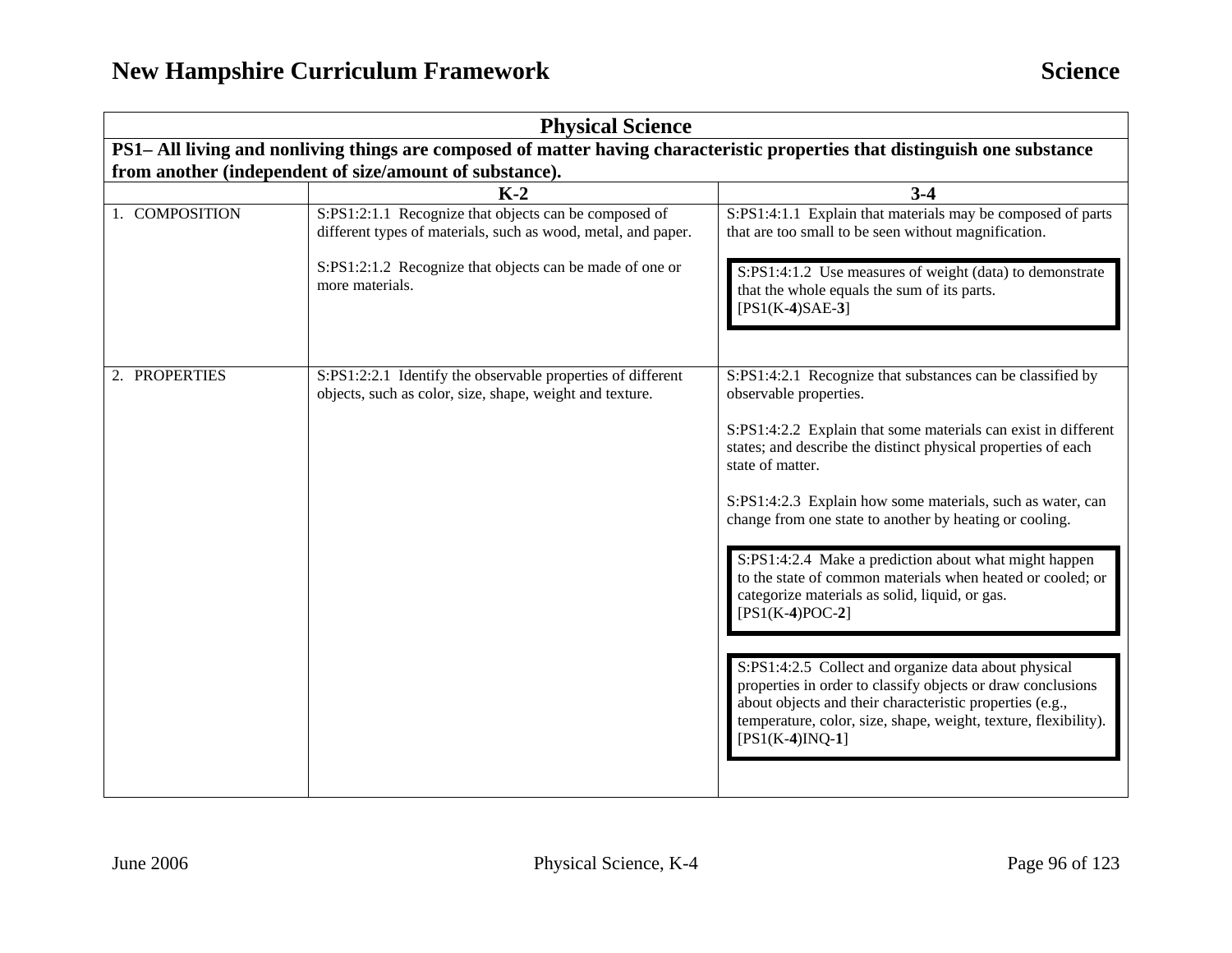| <b>Physical Science</b>                                                                                                 |                                                                                                                                                                                                                                                                                                       |                                                                        |  |
|-------------------------------------------------------------------------------------------------------------------------|-------------------------------------------------------------------------------------------------------------------------------------------------------------------------------------------------------------------------------------------------------------------------------------------------------|------------------------------------------------------------------------|--|
| PS2-Energy is necessary for change to occur in matter. Energy can be stored, transferred and transformed, but cannot be |                                                                                                                                                                                                                                                                                                       |                                                                        |  |
| destroyed.                                                                                                              |                                                                                                                                                                                                                                                                                                       |                                                                        |  |
|                                                                                                                         | $K-2$                                                                                                                                                                                                                                                                                                 | $3-4$                                                                  |  |
| 1. CHANGE                                                                                                               | S:PS2:2:1.1 Describe how the properties of certain materials<br>can change when specific actions are applied to them, such as<br>freezing, mixing, heating, cutting, dissolving and bending.<br>S:PS2:2:1.2 Recognize that not all materials react the same<br>way when an action is applied to them. | S:PS2:4:1.1 Recognize that energy has the ability to create<br>change. |  |
| 2. CONSERVATION                                                                                                         | None at this grade span.                                                                                                                                                                                                                                                                              | None at this grade span.                                               |  |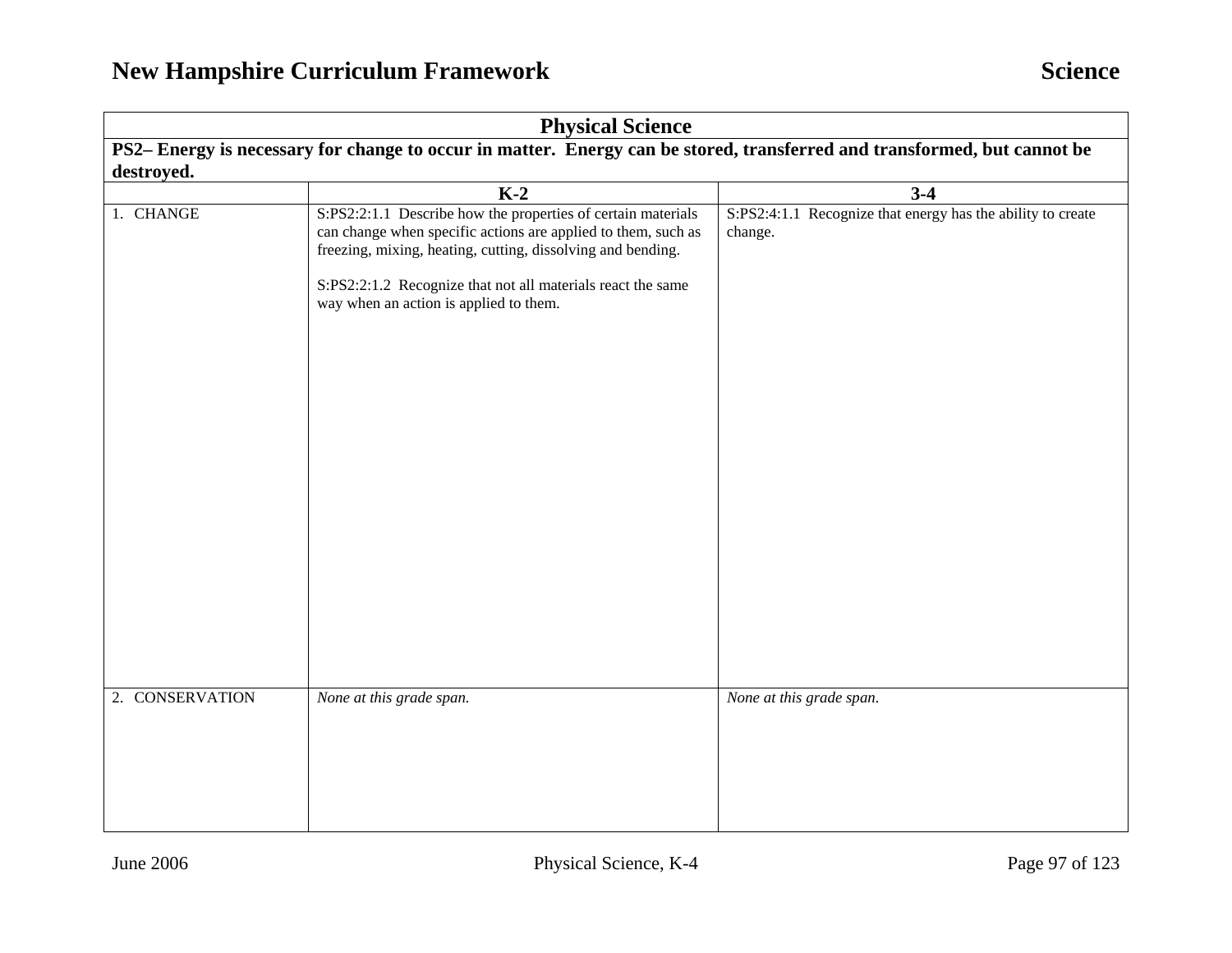| <b>Physical Science</b>                                                                                                  |                                                                                                                                                                                                                                                                                                                                                                                                                                                                                                                                 |                                                                                                                                                                                                                                                                                                                                                                                                                                                                                                                                                                                                                                                                                                                                                                                                                                                                                                                                                                                                                                                                                                                                                                                                                                            |  |
|--------------------------------------------------------------------------------------------------------------------------|---------------------------------------------------------------------------------------------------------------------------------------------------------------------------------------------------------------------------------------------------------------------------------------------------------------------------------------------------------------------------------------------------------------------------------------------------------------------------------------------------------------------------------|--------------------------------------------------------------------------------------------------------------------------------------------------------------------------------------------------------------------------------------------------------------------------------------------------------------------------------------------------------------------------------------------------------------------------------------------------------------------------------------------------------------------------------------------------------------------------------------------------------------------------------------------------------------------------------------------------------------------------------------------------------------------------------------------------------------------------------------------------------------------------------------------------------------------------------------------------------------------------------------------------------------------------------------------------------------------------------------------------------------------------------------------------------------------------------------------------------------------------------------------|--|
| PS2– Energy is necessary for change to occur in matter. Energy can be stored, transferred and transformed, but cannot be |                                                                                                                                                                                                                                                                                                                                                                                                                                                                                                                                 |                                                                                                                                                                                                                                                                                                                                                                                                                                                                                                                                                                                                                                                                                                                                                                                                                                                                                                                                                                                                                                                                                                                                                                                                                                            |  |
| destroyed.                                                                                                               |                                                                                                                                                                                                                                                                                                                                                                                                                                                                                                                                 |                                                                                                                                                                                                                                                                                                                                                                                                                                                                                                                                                                                                                                                                                                                                                                                                                                                                                                                                                                                                                                                                                                                                                                                                                                            |  |
|                                                                                                                          | $K-2$                                                                                                                                                                                                                                                                                                                                                                                                                                                                                                                           | $3-4$                                                                                                                                                                                                                                                                                                                                                                                                                                                                                                                                                                                                                                                                                                                                                                                                                                                                                                                                                                                                                                                                                                                                                                                                                                      |  |
| 3. ENERGY                                                                                                                | S:PS2:2:3.1 Recognize that sound is produced by vibrating<br>objects and that the pitch of the sound can be varied by<br>changing the rate of vibration.<br>S:PS2:2:3.2 Explain that the Sun provides the Earth with heat<br>and light.<br>S:PS2:2:3.3 Describe that heat can be produced in a variety of<br>ways, such as burning, rubbing, and mixing substances<br>together.<br>S:PS2:2:3.4 Recognize that energy comes from different<br>sources, such as electricity and water, and is utilized in many<br>common objects. | S:PS2:4:3.1 Identify the various forms of energy, such as<br>electrical, light, heat, sound.<br>S:PS2:4:3.2 Recognize that electricity in circuits can produce<br>light, heat, sound, and magnetic effects.<br>S:PS2:4:3.3 Identify and describe the organization of a simple<br>circuit.<br>S:PS2:4:3.4 Differentiate between objects and materials that<br>conduct electricity and those that are insulators of electricity.<br>S:PS2:4:3.5 Explain that light travels in a straight line until it<br>strikes an object; and describe how it can be reflected by a<br>mirror, bent by a lens, or absorbed by the object.<br>S:PS2:4:3.6 Given a specific example or illustration (e.g.,<br>simple closed circuit, rubbing hands together) predict the<br>observable effects of energy (i.e., the bulb lights, a bell<br>rings, hands warm up). A test item may ask, "What will<br>happen when?" [PS2(K-4)SAE-4]<br>S:PS2:4:3.7 Use observations of light in relation to other<br>objects/substances to describe the properties of light (i.e.,<br>can be reflected, refracted, or absorbed). [PS2(K-4)SAE-5]<br>S:PS2:4:3.8 Experiment, observe, or predict how heat<br>might move from one object to another.<br>$[PS2(K-4) INQ+SAE-6]$ |  |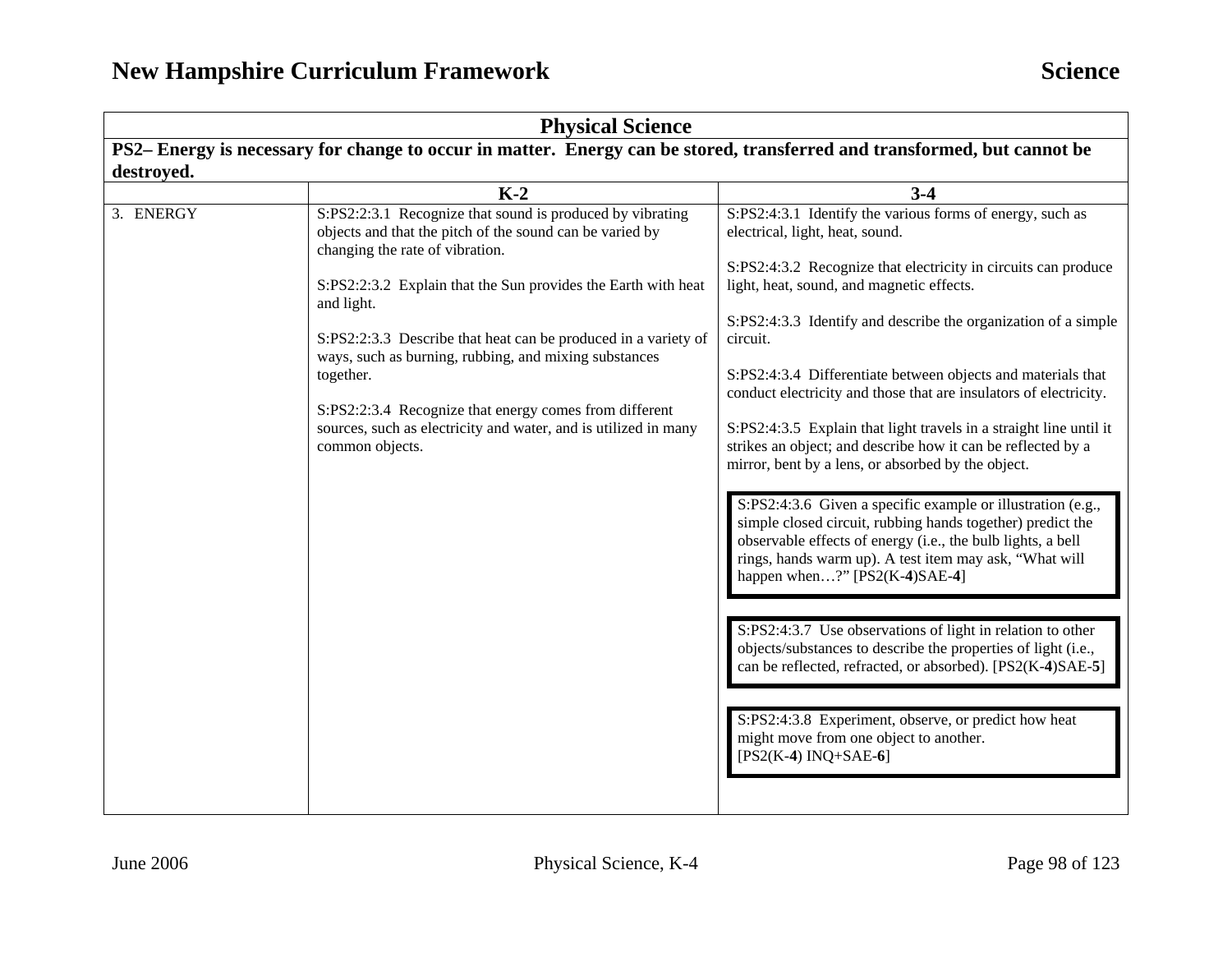| <b>Physical Science</b>                            |                                                                                                                                                                                                                                                                                                                                                                                        |                                                                                                                                                                                                        |
|----------------------------------------------------|----------------------------------------------------------------------------------------------------------------------------------------------------------------------------------------------------------------------------------------------------------------------------------------------------------------------------------------------------------------------------------------|--------------------------------------------------------------------------------------------------------------------------------------------------------------------------------------------------------|
| PS3- The motion of an object is affected by force. |                                                                                                                                                                                                                                                                                                                                                                                        |                                                                                                                                                                                                        |
|                                                    | $K-2$                                                                                                                                                                                                                                                                                                                                                                                  | $3-4$                                                                                                                                                                                                  |
| 1. FORCES                                          | S:PS3:2:1.1 Describe the properties of magnetism and<br>demonstrate how magnets can be used to move some things<br>without touching them.                                                                                                                                                                                                                                              | S:PS3:4:1.1 Recognize that magnets attract certain kinds of<br>other materials; and classify objects by those magnets will<br>attract and those they will not.                                         |
|                                                    | S:PS3:2:1.2 Describe and demonstrate that things close to the<br>Earth drop to the ground unless something supports them.                                                                                                                                                                                                                                                              | S:PS3:4:1.2 Recognize that magnets attract and repel each<br>other.                                                                                                                                    |
|                                                    |                                                                                                                                                                                                                                                                                                                                                                                        | S:PS3:4:1.3 Explain that electrically charged material pulls on<br>all other materials and can attract or repel other charged<br>materials.                                                            |
|                                                    |                                                                                                                                                                                                                                                                                                                                                                                        | S:PS3:4:1.4 Recognize that the Earth's gravitational force<br>pulls any object toward it.                                                                                                              |
|                                                    |                                                                                                                                                                                                                                                                                                                                                                                        | S:PS3:4:1.5 Use observations of magnets in relation to<br>other objects to describe the properties of magnetism (i.e.,<br>attract or repel certain objects or has no effect).<br>$[PS3(K-4)INQ+SAE-8]$ |
|                                                    |                                                                                                                                                                                                                                                                                                                                                                                        |                                                                                                                                                                                                        |
| 2. MOTION                                          | S:PS3:2:2.1 Describe the many different ways things can<br>move, such as in a straight line, zigzag or circular motion,<br>back and forth, and fast and slow.<br>S:PS3:2:2.2 Describe and demonstrate how the position and<br>motion of an object can be changed by applying force, such as<br>pushing and pulling; and explain that the greater the force, the<br>greater the change. | S:PS3:4:2.1 Use data to predict how a change in force<br>(greater/less) might affect the position, direction of motion,<br>or speed of an object (e.g., ramps and balls).<br>$[PS3(K-4)INQ+SAE-7]$     |
|                                                    | S:PS3:2:2.3 Describe the position of an object by referencing<br>its location in relation to another object or background.                                                                                                                                                                                                                                                             |                                                                                                                                                                                                        |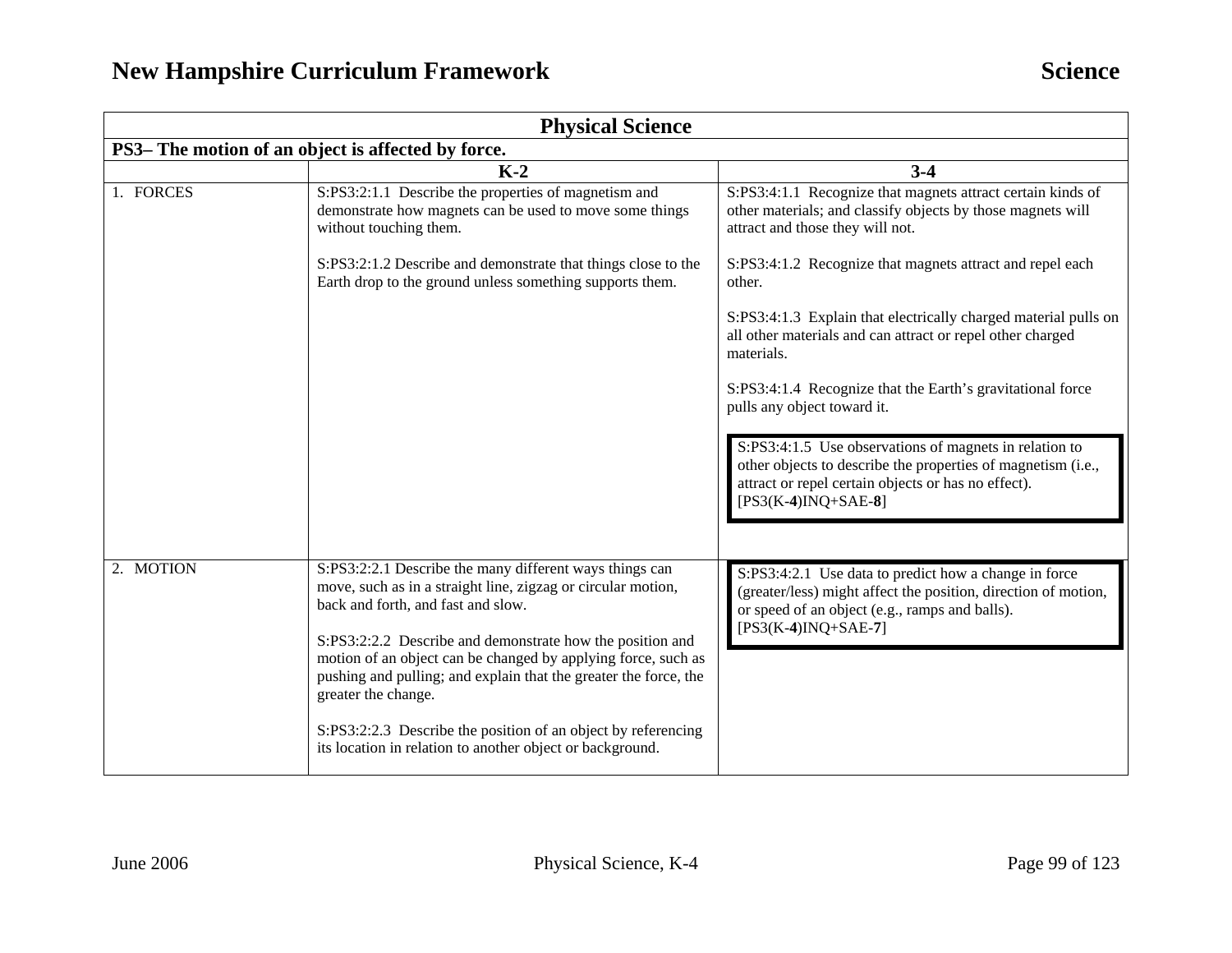|                                                                                                                            | <b>Physical Science</b>                                                                                                                                                                                                                                                            |                                                                                                                                                                                                                                                                                                                                                                                                                                                                                                                                   |  |
|----------------------------------------------------------------------------------------------------------------------------|------------------------------------------------------------------------------------------------------------------------------------------------------------------------------------------------------------------------------------------------------------------------------------|-----------------------------------------------------------------------------------------------------------------------------------------------------------------------------------------------------------------------------------------------------------------------------------------------------------------------------------------------------------------------------------------------------------------------------------------------------------------------------------------------------------------------------------|--|
| PS4- The growth of scientific knowledge in Physical Science has been advanced through the development of technology and is |                                                                                                                                                                                                                                                                                    |                                                                                                                                                                                                                                                                                                                                                                                                                                                                                                                                   |  |
| used (alone or in combination with other sciences) to identify, understand and solve local and global issues.              |                                                                                                                                                                                                                                                                                    |                                                                                                                                                                                                                                                                                                                                                                                                                                                                                                                                   |  |
|                                                                                                                            | $K-2$                                                                                                                                                                                                                                                                              | $3-4$                                                                                                                                                                                                                                                                                                                                                                                                                                                                                                                             |  |
| 1. DESIGN<br><b>TECHNOLOGY</b>                                                                                             | S:PS4:2:1.1 Recognize that new objects can be made out of<br>physical materials, such as cloth and paper.                                                                                                                                                                          | S:PS4:4:1.1 Understand that materials are used in certain<br>products based on their properties, such as strength and<br>flexibility.                                                                                                                                                                                                                                                                                                                                                                                             |  |
|                                                                                                                            |                                                                                                                                                                                                                                                                                    | S:PS4:4:1.2 Recognize that products are made using a<br>combination of technologies, such as how an escalator uses<br>both a pulley system and an electrical motor.                                                                                                                                                                                                                                                                                                                                                               |  |
| 2. TOOLS                                                                                                                   | S:PS4:2:2.1 Identify tools and simple machines, such as a<br>wheel, and explain how they work.<br>S:PS4:2:2.2 Demonstrate how to use tools, such as rulers,                                                                                                                        | S:PS4:4:2.1 Demonstrate how to use tools, such as<br>magnifiers, scales, balances, rulers, and thermometers to<br>gather data and extend the senses.                                                                                                                                                                                                                                                                                                                                                                              |  |
|                                                                                                                            | scales, balances, magnifiers and thermometers to measure<br>properties of objects, such as size, weight, temperature.                                                                                                                                                              | S:PS4:4:2.2 Describe how some tools can be used to modify<br>natural materials by processes such as separating, shaping, and<br>joining, to produce new materials.                                                                                                                                                                                                                                                                                                                                                                |  |
| 3. SOCIAL ISSUES<br>(LOCAL AND<br>GLOBAL)<br>ENERGY, POWER,<br><b>AND</b><br><b>TRANSPORTATION</b><br><b>MANUFACTURING</b> | S:PS4:2:3.1 Provide examples of how man uses energy in<br>everyday life, such as providing light, warmth in winter,<br>cooling in summer, TVs, computers, telephones,<br>transportation, factories.<br>S:PS4:2:3.2 Provide examples of items that are manufactured<br>or produced. | S:PS4:4:3.1 Give examples of transportation systems used in<br>New Hampshire, such as buses, trains, cars, and bicycles; and<br>describe the sources of energy they use.<br>S:PS4:4:3.2 Explain that manufactured products are designed<br>to solve a problem or meet a need.<br>S:PS4:4:3.3 Provide an example to illustrate that<br>manufacturing involves changing natural materials into<br>finished products; and explain that this results in the<br>production of a large number of objects that look almost<br>identical. |  |
| 4. CAREER TECHNICAL<br><b>EDUCATION</b><br><b>CONNECTIONS</b>                                                              | S:PS4:2:4.1 Recognize that some jobs/careers require<br>knowledge and use of physical science content and/or skills.                                                                                                                                                               | S:PS4:4:4.1 Identify some jobs/careers that require<br>knowledge and use of physical science content and/or skills.                                                                                                                                                                                                                                                                                                                                                                                                               |  |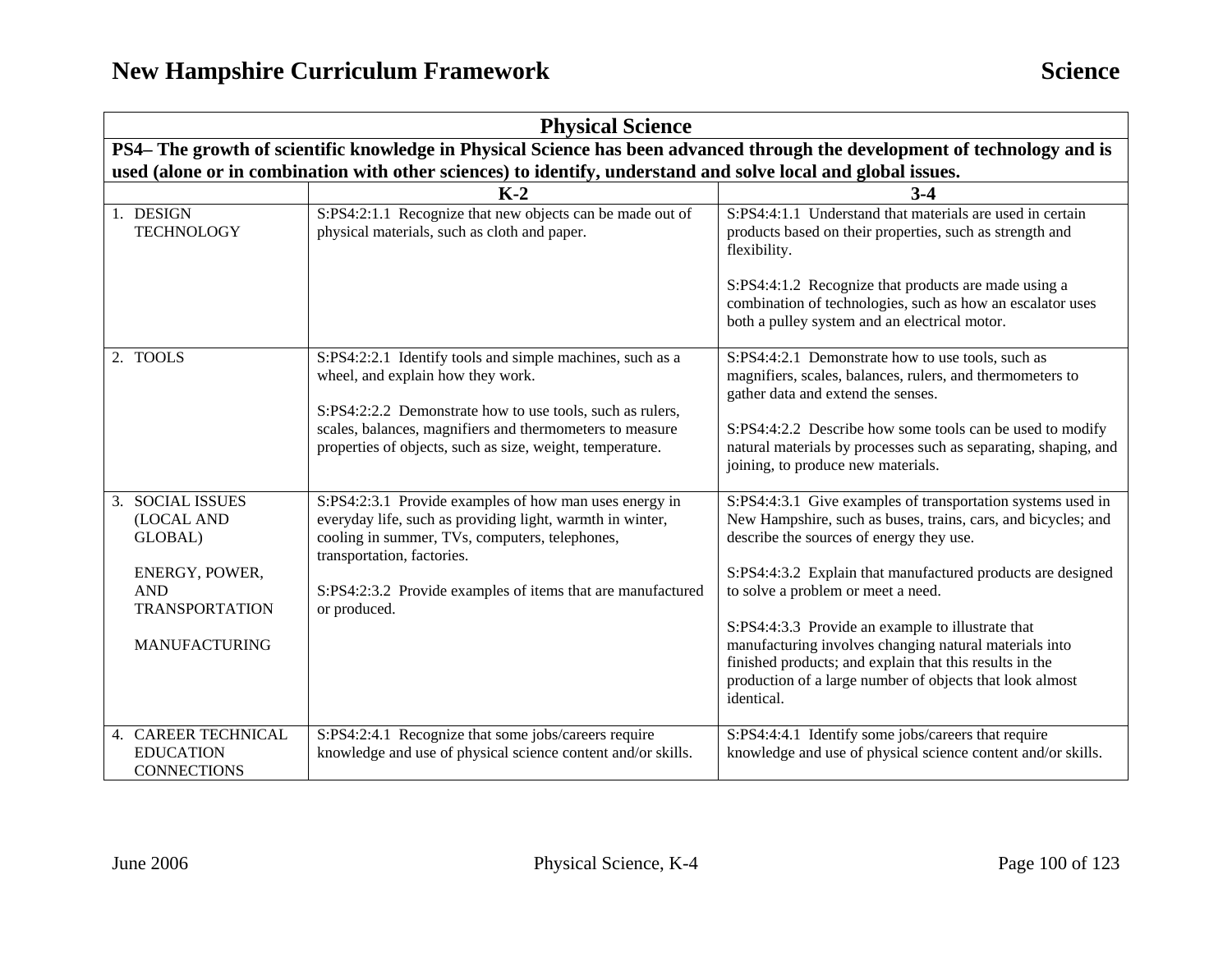| <b>Physical Science</b>                                                                                                     |                                                                                                                                                                                                                                                                                                                                                                                                                                                                                                                                                                                                 |                                                                                                                                                                                                                                                                                                                                                                                                                                                                                                                                                                                                                                                                                                                                                                                                                                                              |
|-----------------------------------------------------------------------------------------------------------------------------|-------------------------------------------------------------------------------------------------------------------------------------------------------------------------------------------------------------------------------------------------------------------------------------------------------------------------------------------------------------------------------------------------------------------------------------------------------------------------------------------------------------------------------------------------------------------------------------------------|--------------------------------------------------------------------------------------------------------------------------------------------------------------------------------------------------------------------------------------------------------------------------------------------------------------------------------------------------------------------------------------------------------------------------------------------------------------------------------------------------------------------------------------------------------------------------------------------------------------------------------------------------------------------------------------------------------------------------------------------------------------------------------------------------------------------------------------------------------------|
| PS1– All living and nonliving things are composed of matter having characteristic properties that distinguish one substance |                                                                                                                                                                                                                                                                                                                                                                                                                                                                                                                                                                                                 |                                                                                                                                                                                                                                                                                                                                                                                                                                                                                                                                                                                                                                                                                                                                                                                                                                                              |
| from another (independent of size/amount of substance).                                                                     |                                                                                                                                                                                                                                                                                                                                                                                                                                                                                                                                                                                                 |                                                                                                                                                                                                                                                                                                                                                                                                                                                                                                                                                                                                                                                                                                                                                                                                                                                              |
|                                                                                                                             | $5-6$                                                                                                                                                                                                                                                                                                                                                                                                                                                                                                                                                                                           | $7 - 8$                                                                                                                                                                                                                                                                                                                                                                                                                                                                                                                                                                                                                                                                                                                                                                                                                                                      |
| 1. COMPOSITION                                                                                                              | S:PS1:6:1.1 Recognize that all matter is composed of minute<br>particles called atoms; and explain that all substances are<br>composed of atoms, each arranged into different groupings.<br>S:PS1:6:1.2 Identify elements as substances that contain only<br>one kind of atom; and explain that elements do not break down<br>by normal laboratory reactions, such as heating, exposure to<br>electric current, and reaction to acid.<br>S:PS1:6:1.3 Recognize that over one hundred elements exist,<br>and identify the periodic table as a tool for organizing the<br>information about them. | S:PS1:8:1.1 Explain that atoms often combine to form a<br>molecule or formula unit (crystal).<br>S:PS1:8:1.2 Recognize that elements can combine in a variety<br>of ways to form compounds.<br>S:PS1:8:1.3 Differentiate between an atom and an molecule.<br>S:PS1:8:1.4 Differentiate between a mixture and a pure<br>substance.<br>S:PS1:8:1.5 Identify methods used to separate mixtures, such<br>as boiling, filtering, chromatography and screening.<br>S:PS1:8:1.6 Collect data or use data provided to infer or<br>predict that the total amount of mass in a closed system<br>stays the same, regardless of how substances interact<br>(conservation of matter). [PS1(5-8)INQ+SAE-3]<br>S:PS1:8:1.7 Given graphic or written information, classify<br>matter as atom/molecule or element/compound (not the<br>structure of an atom). [PS1(5-8)MAS-5] |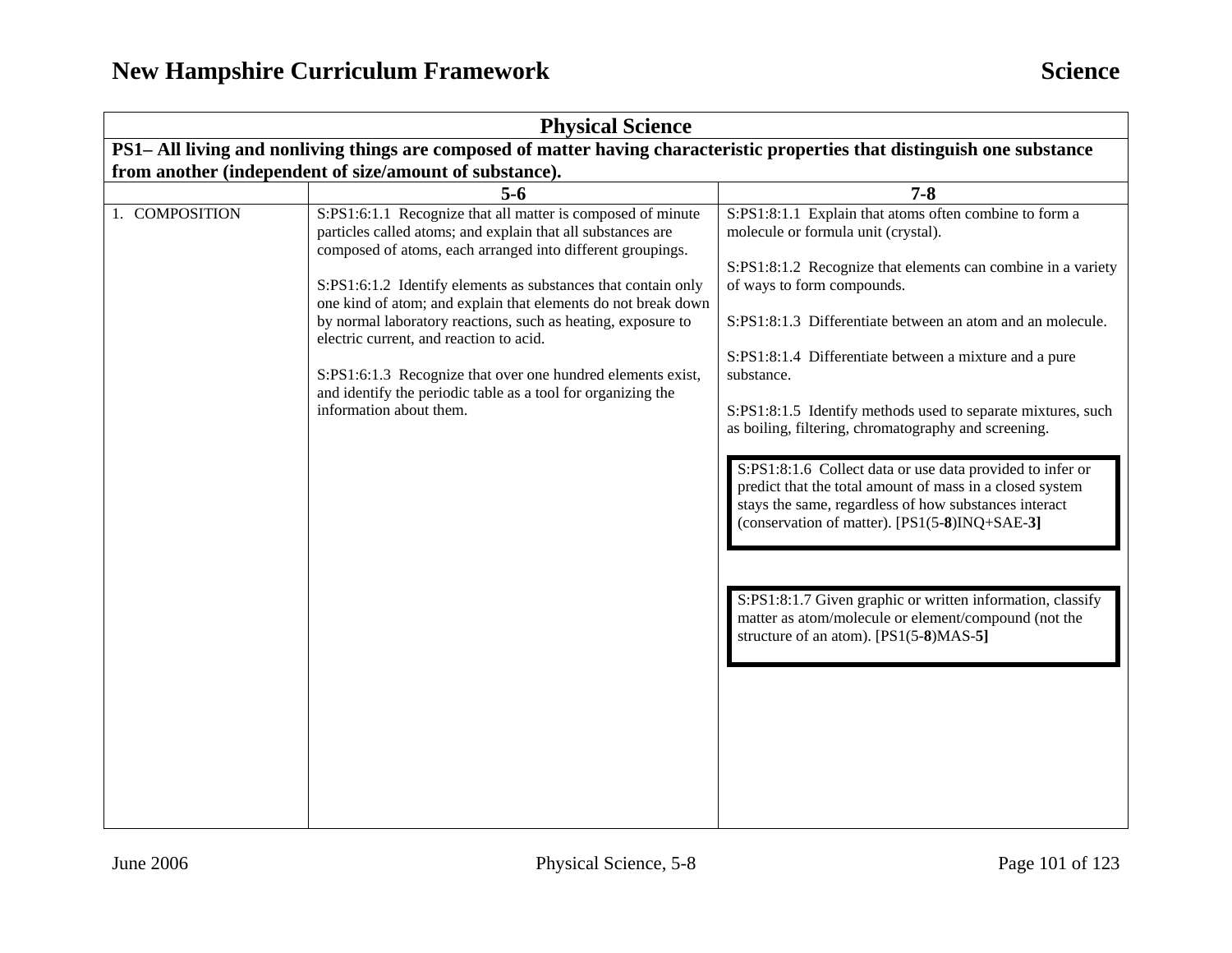| <b>Physical Science</b>                                                                                                     |                                                                                                                                                                                           |                                                                                                                                                                                                               |
|-----------------------------------------------------------------------------------------------------------------------------|-------------------------------------------------------------------------------------------------------------------------------------------------------------------------------------------|---------------------------------------------------------------------------------------------------------------------------------------------------------------------------------------------------------------|
| PS1- All living and nonliving things are composed of matter having characteristic properties that distinguish one substance |                                                                                                                                                                                           |                                                                                                                                                                                                               |
|                                                                                                                             | from another (independent of size/amount of substance).                                                                                                                                   |                                                                                                                                                                                                               |
|                                                                                                                             | $5 - 6$                                                                                                                                                                                   | $7 - 8$                                                                                                                                                                                                       |
| 2. PROPERTIES                                                                                                               | S:PS1:6:2.1 Identify elements according to their common<br>properties, such as highly reactive metals, less reactive metals,<br>highly reactive non-metals and almost non-reactive gases. | S:PS1:8:2.1 Differentiate between volume and mass and<br>define density.                                                                                                                                      |
|                                                                                                                             | S:PS1:6:2.2 Identify substances by their physical and<br>chemical properties, such as magnetism, conductivity, density,                                                                   | S:PS1:8:2.2 Explain how different substances of equal<br>volume usually have different weights.                                                                                                               |
|                                                                                                                             | solubility, boiling and melting points.                                                                                                                                                   | S:PS1:8:2.3 Identify a molecule as the smallest part of a<br>substance that retains its properties.                                                                                                           |
|                                                                                                                             | S:PS1:6:2.3 Differentiate between weight and mass.                                                                                                                                        |                                                                                                                                                                                                               |
|                                                                                                                             | S:PS1:6:2.4 Identify energy as a property of many substances.                                                                                                                             | S:PS1:8:2.4 Investigate the relationships among mass,<br>volume and density. [PS1(5-8)INQ-1]                                                                                                                  |
|                                                                                                                             |                                                                                                                                                                                           | S:PS1:8:2.5 Given data about characteristic properties of<br>matter (e.g., melting and boiling points, density, solubility),<br>identify, compare, or classify different substances.<br>$[PS1(5-8)INQ+POC-2]$ |
|                                                                                                                             |                                                                                                                                                                                           | S:PS1:8:2.6 Represent or explain the relationship between<br>or among energy, molecular motion, temperature, and<br>states of matter. [PS1(5-8)SAE+MAS-4]                                                     |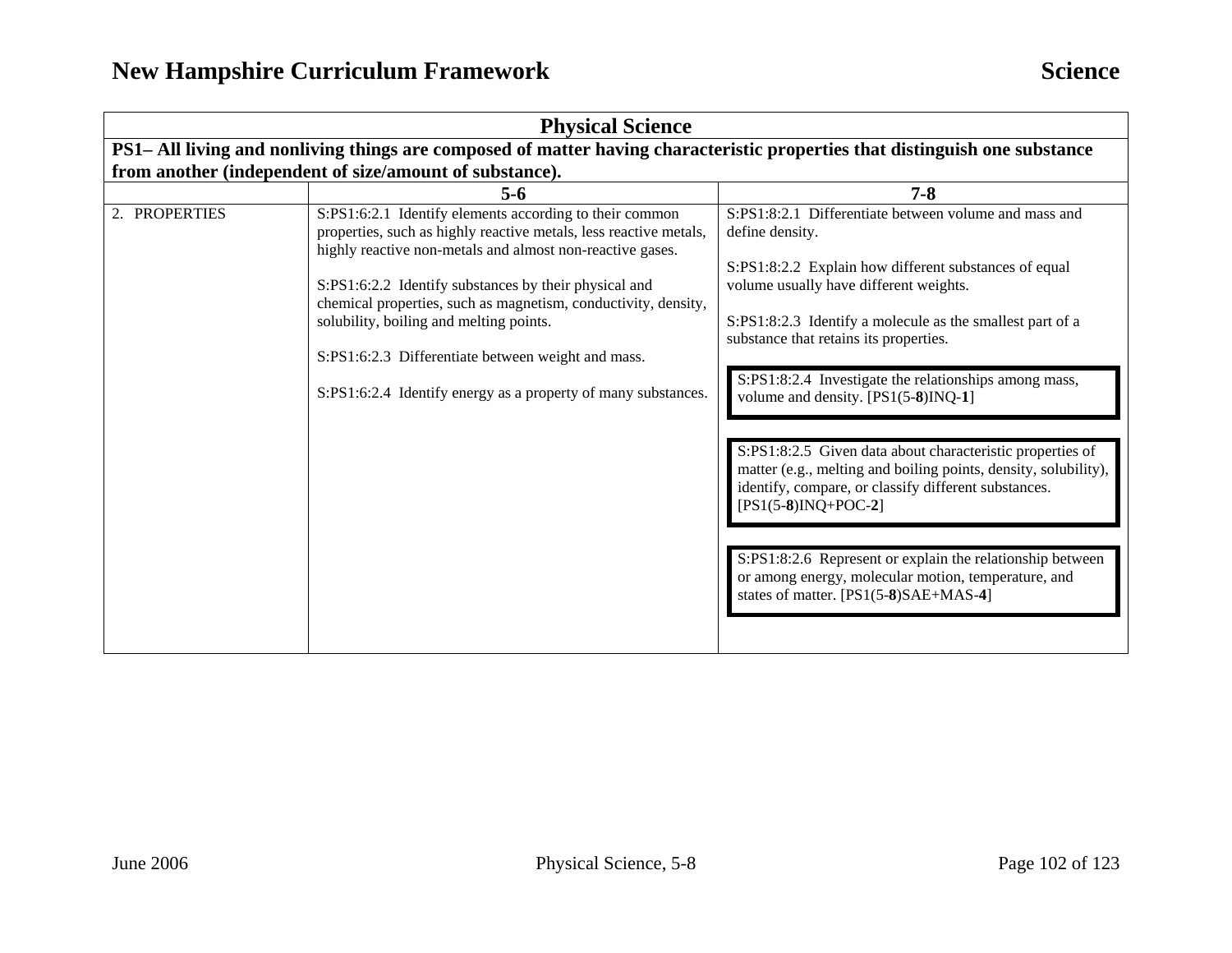| <b>Physical Science</b>                                                                                                  |                                                                                                                                             |                                                                                                                                                                                                                                                                                           |
|--------------------------------------------------------------------------------------------------------------------------|---------------------------------------------------------------------------------------------------------------------------------------------|-------------------------------------------------------------------------------------------------------------------------------------------------------------------------------------------------------------------------------------------------------------------------------------------|
| PS2– Energy is necessary for change to occur in matter. Energy can be stored, transferred and transformed, but cannot be |                                                                                                                                             |                                                                                                                                                                                                                                                                                           |
| destroyed.                                                                                                               |                                                                                                                                             |                                                                                                                                                                                                                                                                                           |
|                                                                                                                          | $5-6$                                                                                                                                       | $7 - 8$                                                                                                                                                                                                                                                                                   |
| 1. CHANGE                                                                                                                | S:PS2:6:1.1 Differentiate between a physical change, such as<br>melting, and a chemical change, such as rusting.                            | S:PS2:8:1.1 Explain how substances react chemically with<br>other substances to form new substances, known as<br>compounds, and that in such recombinations, the properties of<br>the new substances may be very different from those of the<br>old.                                      |
|                                                                                                                          |                                                                                                                                             | S:PS2:8:1.2 Identify factors that affect reaction rates, such as<br>temperature, concentration and surface area; and explain that<br>dissolving substances in liquids often accelerates reaction<br>rates.                                                                                |
|                                                                                                                          |                                                                                                                                             | S:PS2:8:1.3 Explain that oxidation involves combining<br>oxygen with another substance, as in burning or rusting.                                                                                                                                                                         |
|                                                                                                                          |                                                                                                                                             | S:PS2:8:1.4 Explain that states of matter depend on the<br>arrangement of the molecules and their motion.                                                                                                                                                                                 |
|                                                                                                                          |                                                                                                                                             | S:PS2:8:1.5 Given a real-world example, show that within<br>a system, energy transforms from one form to another (i.e.,<br>chemical, heat, electrical, gravitational, light, sound,<br>mechanical). [PS2(5-8)SAE+POC-6]                                                                   |
| 2. CONSERVATION                                                                                                          | S:PS2:6:2.1 Describe how mass remains constant in a closed<br>system and provide examples relating to both physical and<br>chemical change. | S:PS2:8:2.1 Explain the law of conservation of energy.<br>S:PS2:8:2.2 Collect data or use data provided to infer or<br>predict that the total amount of mass in a closed system<br>stays the same, regardless of how substances interact<br>(conservation of matter). [PS1(5-8)INQ+SAE-3] |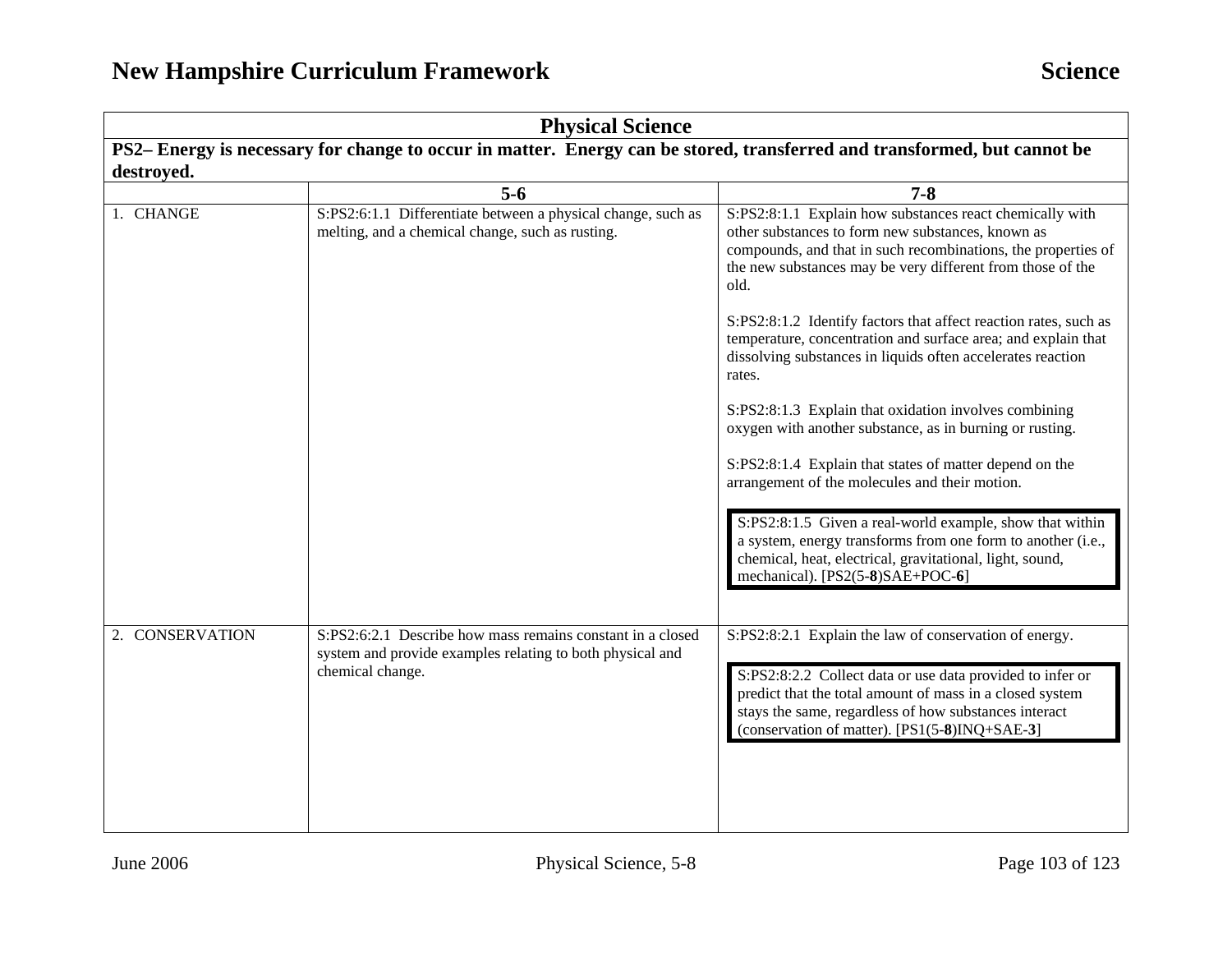| <b>Physical Science</b>                                                                                                                |                                                                                                                                                                                                |                                                                                                                                                                                                                                                          |
|----------------------------------------------------------------------------------------------------------------------------------------|------------------------------------------------------------------------------------------------------------------------------------------------------------------------------------------------|----------------------------------------------------------------------------------------------------------------------------------------------------------------------------------------------------------------------------------------------------------|
| PS2– Energy is necessary for change to occur in matter. Energy can be stored, transferred and transformed, but cannot be<br>destroyed. |                                                                                                                                                                                                |                                                                                                                                                                                                                                                          |
|                                                                                                                                        | $5 - 6$                                                                                                                                                                                        | $7 - 8$                                                                                                                                                                                                                                                  |
| 3. ENERGY                                                                                                                              | S:PS2:6:3.1 Explain that the pitch of a sound is dependent on<br>the frequency of the vibration producing it.                                                                                  | S:PS2:8:3.1 Differentiate between kinetic energy, which is the<br>energy of motion and potential energy, which depends on<br>relative position.                                                                                                          |
|                                                                                                                                        | S:PS2:6:3.2 Explain that sound vibrations move at different                                                                                                                                    |                                                                                                                                                                                                                                                          |
|                                                                                                                                        | speeds, have different wavelengths; and establish wave-like<br>disturbances that emanate from the source.                                                                                      | S:PS2:8:3.2 Recognize the Sun is a major energy source for<br>the Earth, and describes how it affects the planet's surface.                                                                                                                              |
|                                                                                                                                        | S:PS2:6:3.3 Recognize that energy, in the form of heat, is<br>usually a by-product when one form of energy is changed to<br>another, such as when machines convert stored energy to<br>motion. | S:PS2:8:3.3 Describe ways light can interact with matter, such<br>as transmission (which includes refraction), absorption, and<br>scattering (which includes reflection).                                                                                |
|                                                                                                                                        | S:PS2:6:3.4 Explain that heat energy moves from warmer<br>materials or regions to cooler ones through conduction,<br>convection, and radiation.                                                | S:PS2:8:3.4 Explain that the human eye can only detect<br>wavelengths of electromagnetic radiation within a narrow<br>range; and explain that the differences of wavelength within<br>that range of visible light are perceived as differences in color. |
|                                                                                                                                        | S:PS2:6:3.5 Explain how electrical circuits can be used to<br>transfer energy in order to produce heat, light, sound, and<br>chemical changes.                                                 | S:PS2:8:3.5 Recognize that most chemical and nuclear<br>reactions involve a transfer of energy.                                                                                                                                                          |
|                                                                                                                                        |                                                                                                                                                                                                | S:PS2:8:3.6 Use data to draw conclusions about how heat<br>can be transferred (convection, conduction, radiation).<br>$[PS2(5-8)INQ+SAE+POC-7]$                                                                                                          |
|                                                                                                                                        |                                                                                                                                                                                                |                                                                                                                                                                                                                                                          |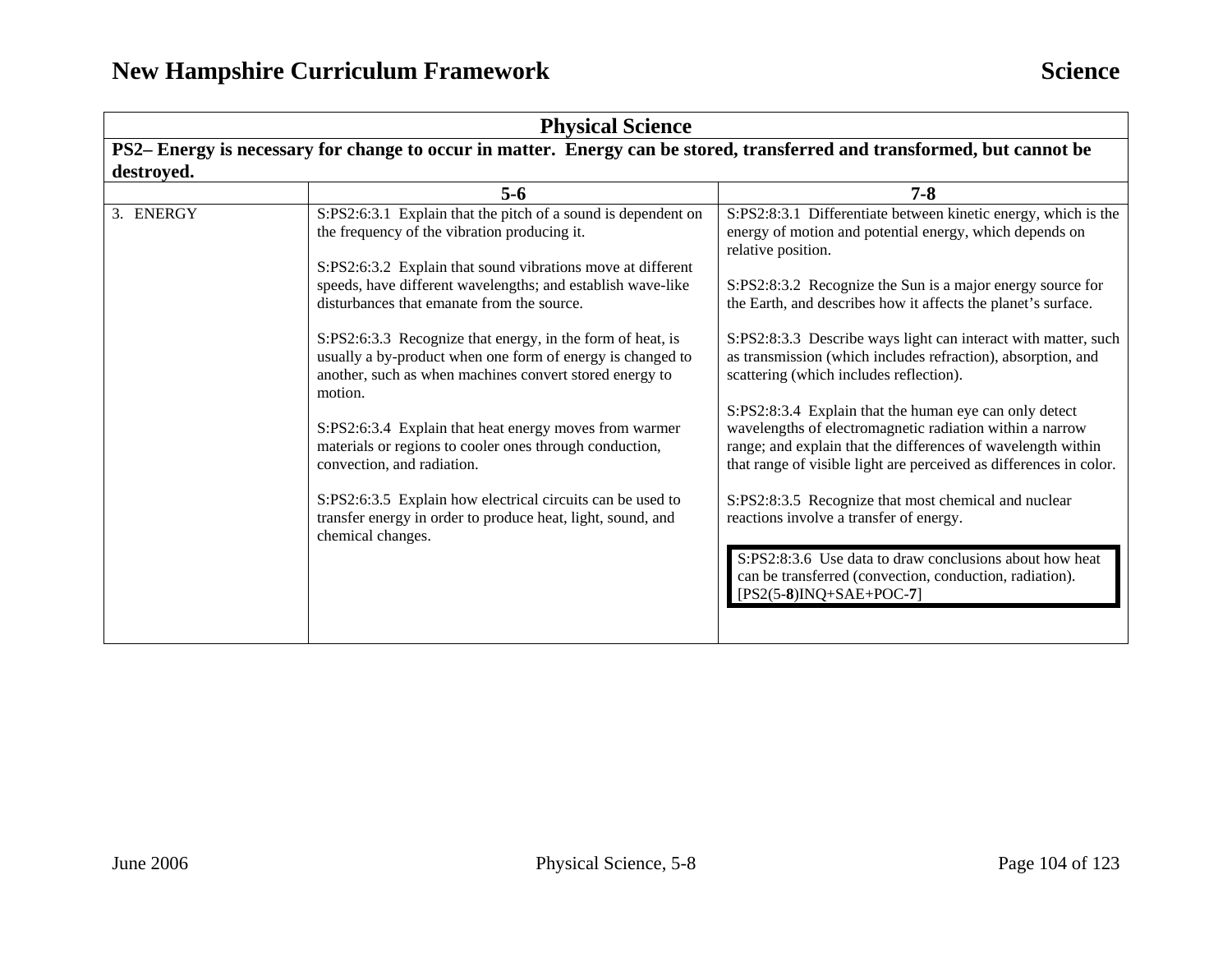| <b>Physical Science</b>                            |                                                                                                                                                                                                                                                                                                              |                                                                                                                                                                                                                                                                                                                                                              |
|----------------------------------------------------|--------------------------------------------------------------------------------------------------------------------------------------------------------------------------------------------------------------------------------------------------------------------------------------------------------------|--------------------------------------------------------------------------------------------------------------------------------------------------------------------------------------------------------------------------------------------------------------------------------------------------------------------------------------------------------------|
| PS3– The motion of an object is affected by force. |                                                                                                                                                                                                                                                                                                              |                                                                                                                                                                                                                                                                                                                                                              |
|                                                    | $5-6$                                                                                                                                                                                                                                                                                                        | $7 - 8$                                                                                                                                                                                                                                                                                                                                                      |
| 1. FORCES                                          | S:PS3:6:1.1 Recognize that just as electric currents can<br>produce magnetic forces, magnets can cause electric currents.<br>S:PS3:6:1.2 Explain that when a force is applied to an object,<br>it reacts in one of three ways: the object either speeds up,<br>slows down, or goes in a different direction. | S:PS3:8:1.1 Explain that the force of gravity gets stronger the<br>closer one gets to an object and decreases the further away one<br>gets from it.<br>S:PS3:8:1.2 Recognize the general concepts related to<br>gravitational force.                                                                                                                         |
|                                                    | S:PS3:6:1.3 Describe the relationship between the strength of<br>a force on an object and the resulting effect, such as the greater<br>the force, the greater the change in motion.                                                                                                                          | S:PS3:8:1.3 Use data to determine or predict the overall<br>(net) effect of multiple forces (e.g., friction, gravitational,<br>magnetic) on the position, speed, and direction of motion<br>of objects. $[PS3(5-8)INQ+POC-8]$                                                                                                                                |
| 2. MOTION                                          | S:PS3:6:2.1 Explain the how balanced and unbalanced forces<br>are related to an object's motion.<br>S:PS3:6:2.2 Explain that an object's motion can be tracked<br>and measured over time and that the data can be used to<br>describe its position.                                                          | S:PS3:8:2.1 Explain that an object in motion that is unaffected<br>by a force will continue to move at a constant speed and in a<br>straight line.<br>S:PS3:8:2.2 Explain how the motion of an object can be<br>described by its position, direction of motion, and speed; and<br>illustrate how that motion can be measured and represented<br>graphically. |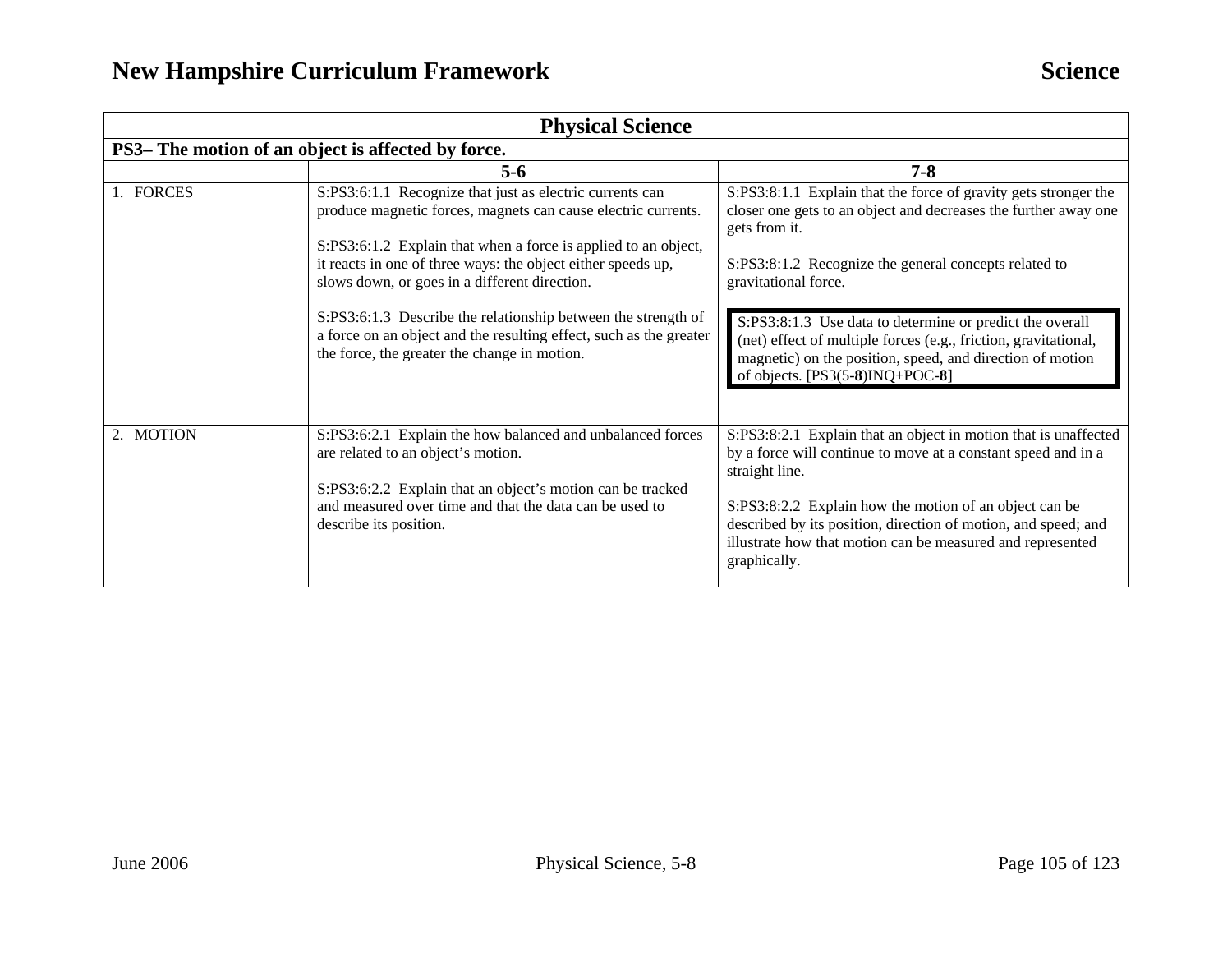| <b>Physical Science</b>                                                                                                         |                                                                                                                                                                                                                                                                                                                                                                                                                                                                                                             |                                                                                                                                                                                                                                                                                                                                                                                                                                                                                                                                                                                                                                                                            |
|---------------------------------------------------------------------------------------------------------------------------------|-------------------------------------------------------------------------------------------------------------------------------------------------------------------------------------------------------------------------------------------------------------------------------------------------------------------------------------------------------------------------------------------------------------------------------------------------------------------------------------------------------------|----------------------------------------------------------------------------------------------------------------------------------------------------------------------------------------------------------------------------------------------------------------------------------------------------------------------------------------------------------------------------------------------------------------------------------------------------------------------------------------------------------------------------------------------------------------------------------------------------------------------------------------------------------------------------|
| PS4- The growth of scientific knowledge in Physical Science has been advanced through the development of technology and is      |                                                                                                                                                                                                                                                                                                                                                                                                                                                                                                             |                                                                                                                                                                                                                                                                                                                                                                                                                                                                                                                                                                                                                                                                            |
| used (alone or in combination with other sciences) to identify, understand and solve local and global issues.<br>$5 - 6$<br>7-8 |                                                                                                                                                                                                                                                                                                                                                                                                                                                                                                             |                                                                                                                                                                                                                                                                                                                                                                                                                                                                                                                                                                                                                                                                            |
| 1. DESIGN<br><b>TECHNOLOGY</b>                                                                                                  | S:PS4:6:1.1 Understand that scientific principles are used in<br>the design of technology.                                                                                                                                                                                                                                                                                                                                                                                                                  | S:PS4:8:1.1 Understand that design features, such as size<br>shape, weight, and function, must be considered when<br>designing new technology.                                                                                                                                                                                                                                                                                                                                                                                                                                                                                                                             |
| 2. TOOLS                                                                                                                        | S:PS4:6:2.1 Recognize that manufacturing processes use a<br>variety of tools and machines to separate, form, combine and<br>condition natural and synthetic materials.                                                                                                                                                                                                                                                                                                                                      | S:PS4:8:2.1 Demonstrate appropriate use of tools, such as<br>rulers, calculators, balances, and graduated cylinders to<br>measure and calculate volume and mass.                                                                                                                                                                                                                                                                                                                                                                                                                                                                                                           |
| 3. SOCIAL ISSUES<br>(LOCAL AND<br>GLOBAL)<br>ENERGY, POWER,<br><b>AND</b><br><b>TRANSPORTATION</b><br><b>MANUFACTURING</b>      | S:PS4:6:3.1 Explain how a battery changes chemical energy<br>into electrical energy.<br>S:PS4:6:3.2 Demonstrate how to produce a magnetic force<br>with an electric current, such as an electromagnet, and how to<br>produce an electric current with a magnet, such as a generator.<br>S:PS4:6:3.3 Provide an example to show that manufacturing<br>processes involve changing natural materials into finished<br>products through a series of processes that involve physical<br>and/or chemical changes. | S:PS4:8:3.1 Explain how humans use natural resources, such<br>as flowing water and burning of coal, oil, or natural gas to<br>generate electrical energy in power plants.<br>S:PS4:8:3.2 Describe how natural resources, such as coal, oil<br>and natural gas are tapped for use in power plants, and how<br>alternative sources, such as solar, wind, water, nuclear are<br>tapped for power; and compare the advantages and<br>disadvantages of each source.<br>S:PS4:8:3.3 Differentiate between durable goods, which are<br>designed to operate for a long period of time, and non-durable<br>goods, which are only intended to operate for a short period of<br>time. |
| 4. CAREER TECHNICAL<br><b>EDUCATION</b><br><b>CONNECTIONS</b>                                                                   | S:PS4:6:4.1 Understand that some form of science is used in<br>most jobs/careers and that some jobs/careers specifically<br>require knowledge of physical science.                                                                                                                                                                                                                                                                                                                                          | S:PS4:8:4.1 Understand that some scientific jobs/careers<br>involve the application of physical science content knowledge<br>and experience in specific ways that meet the goals of the job.                                                                                                                                                                                                                                                                                                                                                                                                                                                                               |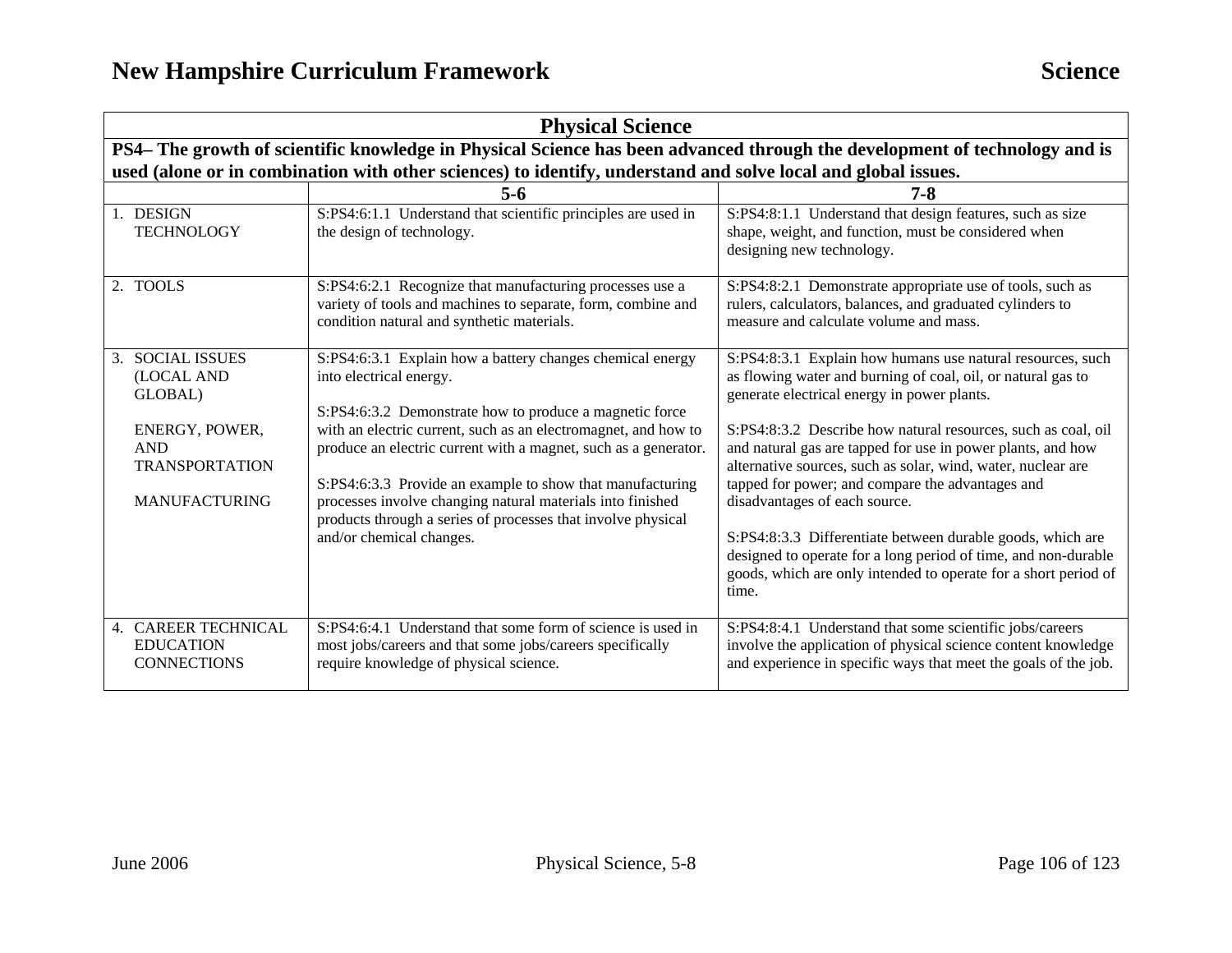| <b>Physical Science</b>                                                                                                     |                                                                                                                                                                                                                                                                   |                                                                                                                                                             |  |  |
|-----------------------------------------------------------------------------------------------------------------------------|-------------------------------------------------------------------------------------------------------------------------------------------------------------------------------------------------------------------------------------------------------------------|-------------------------------------------------------------------------------------------------------------------------------------------------------------|--|--|
| PS1– All living and nonliving things are composed of matter having characteristic properties that distinguish one substance |                                                                                                                                                                                                                                                                   |                                                                                                                                                             |  |  |
|                                                                                                                             | from another (independent of size/amount of substance).                                                                                                                                                                                                           |                                                                                                                                                             |  |  |
|                                                                                                                             | $9-11$                                                                                                                                                                                                                                                            | 11-12 (Advanced)                                                                                                                                            |  |  |
| 1. COMPOSITION                                                                                                              | S:PS1:11:1.1 Recognize and describe the structure of an atom<br>and explain how the major components interact with one<br>another.                                                                                                                                | Schools should include expectations and competencies from<br>Advanced Science Courses and Science-related Career and<br><b>Technical Education Courses.</b> |  |  |
|                                                                                                                             | S:PS1:11:1.2 Recognize how elements are arranged in the<br>periodic table; and explain how this arrangement illustrates the<br>repeating patterns among elements with similar properties,                                                                         | S:PS1:12:1.1 Understand the basic building blocks of matter<br>are quarks and leptons.                                                                      |  |  |
|                                                                                                                             | such as the relationship between atomic number and atomic<br>mass.                                                                                                                                                                                                | S:PS1:12:1.2 Recognize the main ideas of string theory.                                                                                                     |  |  |
|                                                                                                                             | S:PS1:11:1.3 Explain that neutrons and protons are made up<br>of even smaller constituents.                                                                                                                                                                       | S:PS1:12:1.3 Identify the sub-orbital shapes and geometric<br>orientations of the orbitals electrons can occupy in atoms.                                   |  |  |
|                                                                                                                             | S:PS1:11:1.4 Define isotopes; recognize that most elements<br>have two or more isotopes; and explain that although the<br>number of neutrons has little affect on how the atom interacts<br>with others, they do affect the mass and stability of the<br>nucleus. |                                                                                                                                                             |  |  |
|                                                                                                                             | S:PS1:11:1.5 Scientific thought about atoms has changed<br>over time. Using information (narratives or models of<br>atoms) provided, cite evidence that changed our<br>understanding of the atom and the development of atomic<br>theory. [PS1(9-11)MAS+NOS-2]    |                                                                                                                                                             |  |  |
|                                                                                                                             | S:PS1:11:1.6 Model and explain the structure of an atom<br>or explain how an atom's electron configuration,<br>particularly the outermost electron(s), determines how that<br>atom can interact with other atoms.<br>$[PS1(9-11)MAS+FAF-4]$                       |                                                                                                                                                             |  |  |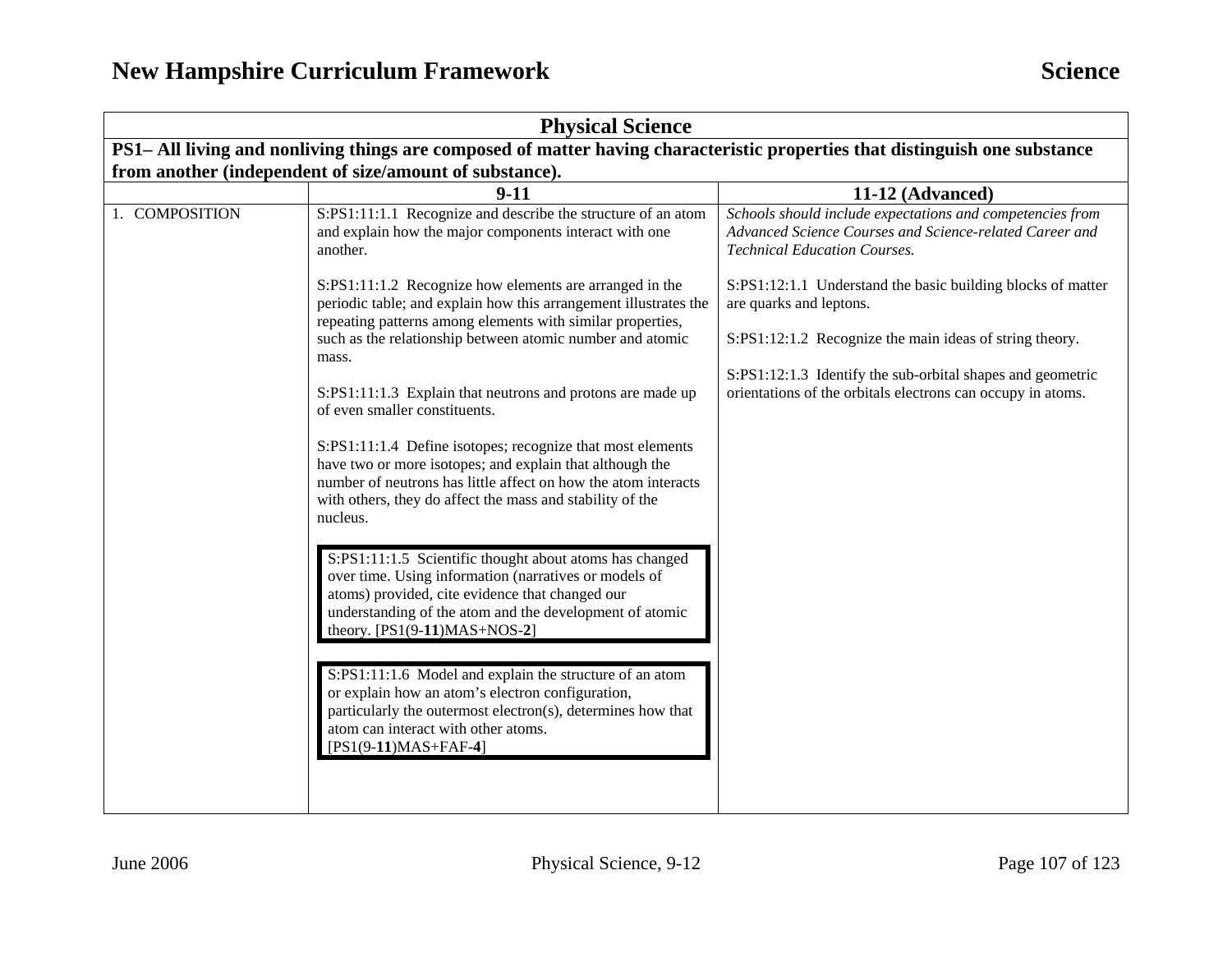| <b>Physical Science</b>                                                                                                     |                                                                                                                                                                                                                                                                                                                                                                                                                                                                                                                                                                                                                                                                                                                                                                                                                                                                                                                                                                                                                                                                                                                                                                       |                                                                                                                                                             |
|-----------------------------------------------------------------------------------------------------------------------------|-----------------------------------------------------------------------------------------------------------------------------------------------------------------------------------------------------------------------------------------------------------------------------------------------------------------------------------------------------------------------------------------------------------------------------------------------------------------------------------------------------------------------------------------------------------------------------------------------------------------------------------------------------------------------------------------------------------------------------------------------------------------------------------------------------------------------------------------------------------------------------------------------------------------------------------------------------------------------------------------------------------------------------------------------------------------------------------------------------------------------------------------------------------------------|-------------------------------------------------------------------------------------------------------------------------------------------------------------|
| PS1- All living and nonliving things are composed of matter having characteristic properties that distinguish one substance |                                                                                                                                                                                                                                                                                                                                                                                                                                                                                                                                                                                                                                                                                                                                                                                                                                                                                                                                                                                                                                                                                                                                                                       |                                                                                                                                                             |
| from another (independent of size/amount of substance).                                                                     |                                                                                                                                                                                                                                                                                                                                                                                                                                                                                                                                                                                                                                                                                                                                                                                                                                                                                                                                                                                                                                                                                                                                                                       |                                                                                                                                                             |
|                                                                                                                             | $9 - 11$                                                                                                                                                                                                                                                                                                                                                                                                                                                                                                                                                                                                                                                                                                                                                                                                                                                                                                                                                                                                                                                                                                                                                              | 11-12 (Advanced)                                                                                                                                            |
| 2. PROPERTIES                                                                                                               | S:PS1:11:2.1 Explain that the physical properties of a<br>compound are determined by its molecular structure and the<br>interactions among the molecules.<br>S:PS1:11:2.2 Determine whether an atom is either electrically<br>neutral or an ion by referring to its number of electrons.<br>S:PS1:11:2.3 Explain how the chemical properties of an<br>element are governed by the electron configuration of atoms,<br>and describe how atoms interact with one another by<br>transferring or sharing the outermost electrons.<br>S:PS1:11:2.4 Explain that radioactive materials are unstable<br>and undergo spontaneous nuclear reactions, which emit<br>particles and/or wavelike radiation.<br>S:PS1:11:2.5 Explain that states of matter rely on the<br>arrangement and motion of molecules; and differentiate<br>between the structures of solids, liquids, and gases.<br>S:PS1:11:2.6 Use physical and chemical properties as<br>determined through an investigation to identify a<br>substance. $[PS1(9-11)INQ-1]$<br>S:PS1:11:2.7 Explain how properties of elements and the<br>location of elements on the periodic table are related.<br>$[PS1(9-11)POC-3]$ | Schools should include expectations and competencies from<br>Advanced Science Courses and Science-related Career and<br><b>Technical Education Courses.</b> |
|                                                                                                                             |                                                                                                                                                                                                                                                                                                                                                                                                                                                                                                                                                                                                                                                                                                                                                                                                                                                                                                                                                                                                                                                                                                                                                                       |                                                                                                                                                             |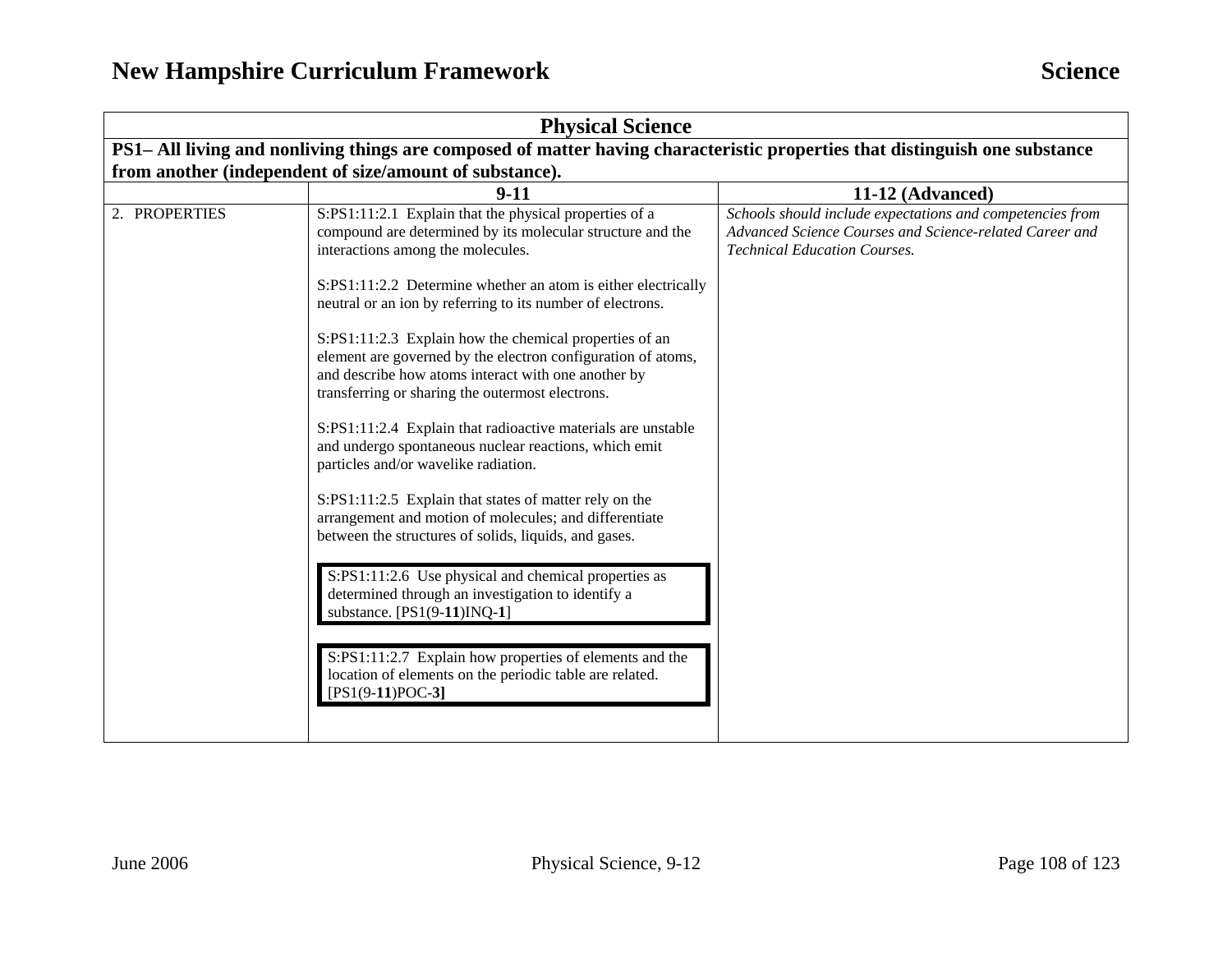|                                                                                                                          | <b>Physical Science</b>                                                                                                                                                                                                                                                                                         |                                                                                                                                                             |  |
|--------------------------------------------------------------------------------------------------------------------------|-----------------------------------------------------------------------------------------------------------------------------------------------------------------------------------------------------------------------------------------------------------------------------------------------------------------|-------------------------------------------------------------------------------------------------------------------------------------------------------------|--|
| PS2– Energy is necessary for change to occur in matter. Energy can be stored, transferred and transformed, but cannot be |                                                                                                                                                                                                                                                                                                                 |                                                                                                                                                             |  |
| destroyed.                                                                                                               |                                                                                                                                                                                                                                                                                                                 |                                                                                                                                                             |  |
|                                                                                                                          | $9-11$                                                                                                                                                                                                                                                                                                          | 11-12 (Advanced)                                                                                                                                            |  |
| 1. CHANGE                                                                                                                | S:PS2:11:1.1 Recognize and explain that atoms may be<br>bonded together into molecules or formula units (crystalline<br>solids).                                                                                                                                                                                | Schools should include expectations and competencies from<br>Advanced Science Courses and Science-related Career and<br><b>Technical Education Courses.</b> |  |
|                                                                                                                          | S:PS2:11:1.2 Recognize that atoms interact with one another<br>by transferring or sharing electrons that are furthest from the<br>nucleus; and explain that the outer electrons govern the<br>chemical properties of an element.                                                                                | S:PS2:12:1.1 Explain the complete mole concept and identify<br>ways in which it can be used, such as to differentiate between<br>actual and relative mass.  |  |
|                                                                                                                          | S:PS2:11:1.3 Explain that compounds are formed through<br>both ionic and covalent bonding.                                                                                                                                                                                                                      |                                                                                                                                                             |  |
|                                                                                                                          | S:PS2:11:1.4 Recognize that the rates of chemical reactions<br>can vary greatly; and identify the factors that influence these<br>reaction rates, such as how often the reacting atoms and<br>molecules encounter one another, the temperature, and the<br>properties of the reacting species, including shape. |                                                                                                                                                             |  |
|                                                                                                                          | S:PS2:11:1.5 Explain relationships between and among<br>electric charges, magnetic fields, electromagnetic forces,<br>and atomic particles. [PS2(9-11)SAE-7]                                                                                                                                                    |                                                                                                                                                             |  |
|                                                                                                                          |                                                                                                                                                                                                                                                                                                                 |                                                                                                                                                             |  |
|                                                                                                                          |                                                                                                                                                                                                                                                                                                                 |                                                                                                                                                             |  |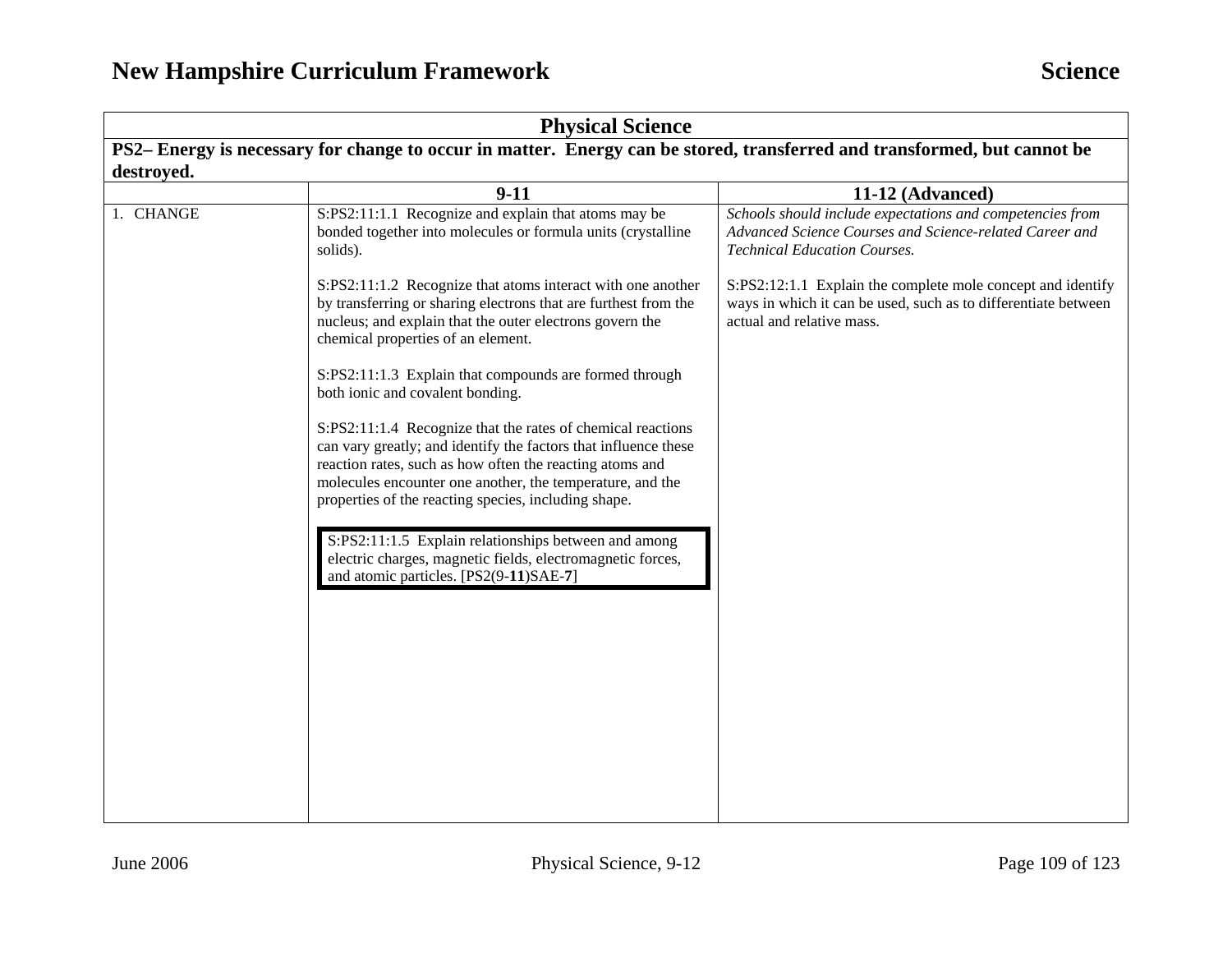|                                                                                                                         | <b>Physical Science</b>                                                                                                                                                                                                                                                                                                                                                                                                                                                                                                                                                                                                                                                                                                                                                                                                                     |                                                                                                                                                                                 |  |
|-------------------------------------------------------------------------------------------------------------------------|---------------------------------------------------------------------------------------------------------------------------------------------------------------------------------------------------------------------------------------------------------------------------------------------------------------------------------------------------------------------------------------------------------------------------------------------------------------------------------------------------------------------------------------------------------------------------------------------------------------------------------------------------------------------------------------------------------------------------------------------------------------------------------------------------------------------------------------------|---------------------------------------------------------------------------------------------------------------------------------------------------------------------------------|--|
| PS2-Energy is necessary for change to occur in matter. Energy can be stored, transferred and transformed, but cannot be |                                                                                                                                                                                                                                                                                                                                                                                                                                                                                                                                                                                                                                                                                                                                                                                                                                             |                                                                                                                                                                                 |  |
| destroyed.                                                                                                              |                                                                                                                                                                                                                                                                                                                                                                                                                                                                                                                                                                                                                                                                                                                                                                                                                                             |                                                                                                                                                                                 |  |
|                                                                                                                         |                                                                                                                                                                                                                                                                                                                                                                                                                                                                                                                                                                                                                                                                                                                                                                                                                                             |                                                                                                                                                                                 |  |
| 2. CONSERVATION                                                                                                         | $9-11$<br>S:PS2:11:2.1 Explain that chemical reactions either release or<br>consume energy.<br>S:PS2:11:2.2 Explain that chemical reactions can be<br>accelerated by catalysts, such as enzymes.<br>S:PS2:11:2.3 Recognize that a large number of important<br>reactions involve the transfer of either electrons or hydrogen<br>ions between reacting ions, molecules, or atoms.<br>S:PS2:11:2.4 Identify the variety of structures that may be<br>formed from the bonding of carbon atoms, and describe their<br>roles in various chemical reactions, including those required<br>for life processes.<br>S:PS2:11:2.5 Demonstrate how transformations of energy<br>produce some energy in the form of heat and therefore the<br>efficiency of the system is reduced (chemical, biological,<br>and physical systems). [PS2(9-11)POC+SAE-5] | 11-12 (Advanced)<br>Schools should include expectations and competencies from<br>Advanced Science Courses and Science-related Career and<br><b>Technical Education Courses.</b> |  |
|                                                                                                                         |                                                                                                                                                                                                                                                                                                                                                                                                                                                                                                                                                                                                                                                                                                                                                                                                                                             |                                                                                                                                                                                 |  |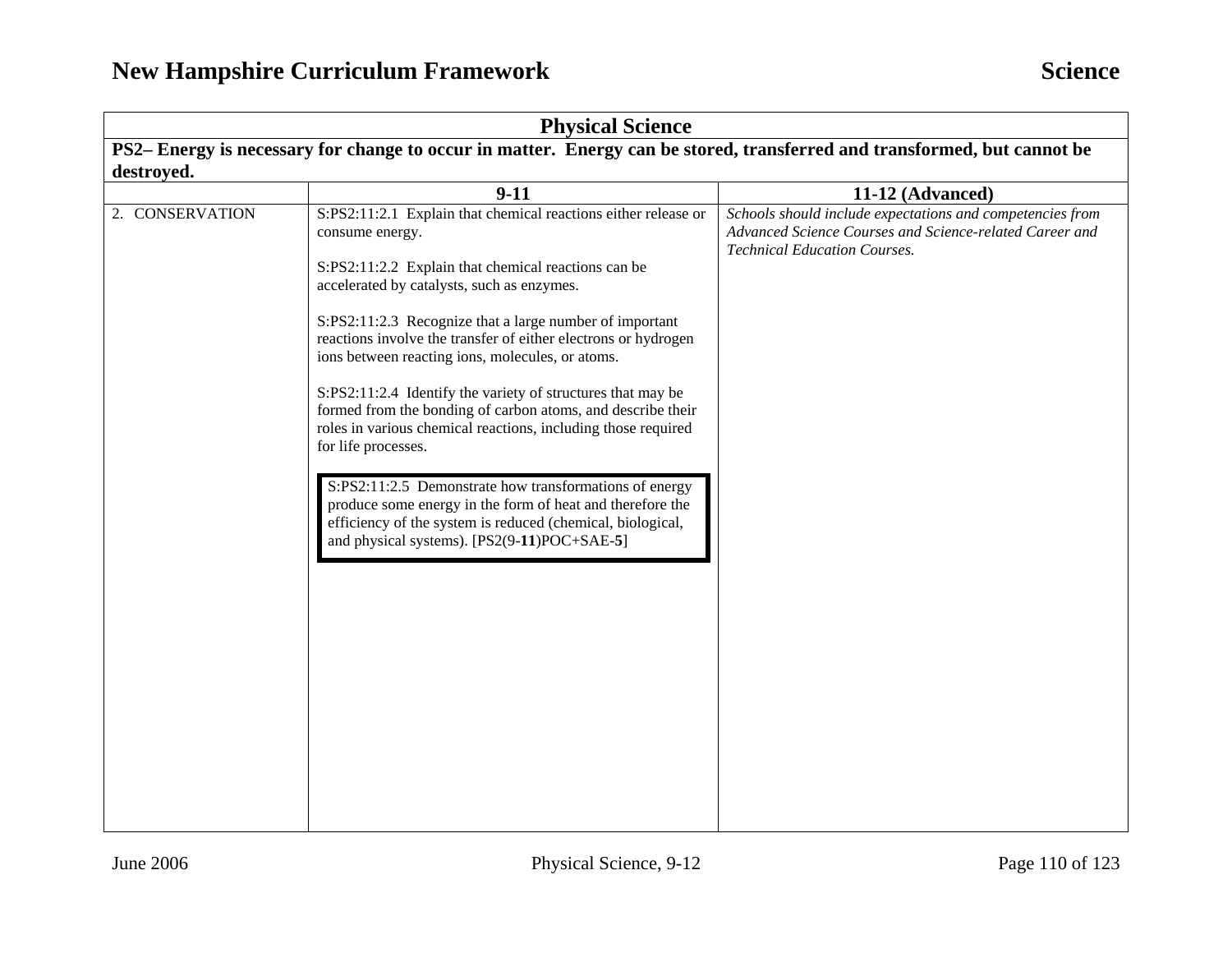|                                                                                                                          | <b>Physical Science</b>                                                                                                                                                                                                                                                                                                                               |                                                                                                                                                             |  |
|--------------------------------------------------------------------------------------------------------------------------|-------------------------------------------------------------------------------------------------------------------------------------------------------------------------------------------------------------------------------------------------------------------------------------------------------------------------------------------------------|-------------------------------------------------------------------------------------------------------------------------------------------------------------|--|
| PS2– Energy is necessary for change to occur in matter. Energy can be stored, transferred and transformed, but cannot be |                                                                                                                                                                                                                                                                                                                                                       |                                                                                                                                                             |  |
| destroved.                                                                                                               |                                                                                                                                                                                                                                                                                                                                                       |                                                                                                                                                             |  |
|                                                                                                                          | $9-11$                                                                                                                                                                                                                                                                                                                                                | 11-12 (Advanced)                                                                                                                                            |  |
| 3. ENERGY                                                                                                                | S:PS2:11:3.1 Explain that all energy can be considered to be<br>either kinetic energy, potential energy, or energy contained by<br>a field.                                                                                                                                                                                                           | Schools should include expectations and competencies from<br>Advanced Science Courses and Science-related Career and<br><b>Technical Education Courses.</b> |  |
|                                                                                                                          | S:PS2:11:3.2 Provide examples of how kinetic and potential<br>energy can be transformed from one to the other.                                                                                                                                                                                                                                        | S:PS2:12:3.1 Explain the concept of entropy.                                                                                                                |  |
|                                                                                                                          | S:PS2:11:3.3 Describe how the energy associated with<br>individual atoms and molecules can be used to identify the<br>substances they comprise; and explain that each kind of atom<br>or molecule can gain or lose energy only in particular discrete<br>amounts, absorbing and emitting light only at wavelengths<br>corresponding to these amounts. | S:PS2:12:3.2 Understand that activation energy is required to<br>make a chemical reaction proceed, whether or not it is<br>exothermic or endothermic.       |  |
|                                                                                                                          | S:PS2:11:3.4 Explain the range of the electromagnetic<br>spectrum as it relates to both wavelength and energy; and<br>provide examples of practical applications of the different<br>wavelengths in the spectrum.                                                                                                                                     |                                                                                                                                                             |  |
|                                                                                                                          | S:PS2:11:3.5 Recognize that the human eye can only see a<br>narrow range of wavelengths within the electromagnetic<br>spectrum; and explain how the variations of wavelength within<br>that range of visible light are perceived as differences in color.                                                                                             |                                                                                                                                                             |  |
|                                                                                                                          | S:PS2:11:3.6 Describe the relationship between heat and<br>temperature, explaining that heat energy consists of the<br>random motion and vibrations of atoms, molecules, and ions;<br>and that the higher the temperature, the greater the atomic or<br>molecular motion.                                                                             |                                                                                                                                                             |  |
|                                                                                                                          |                                                                                                                                                                                                                                                                                                                                                       |                                                                                                                                                             |  |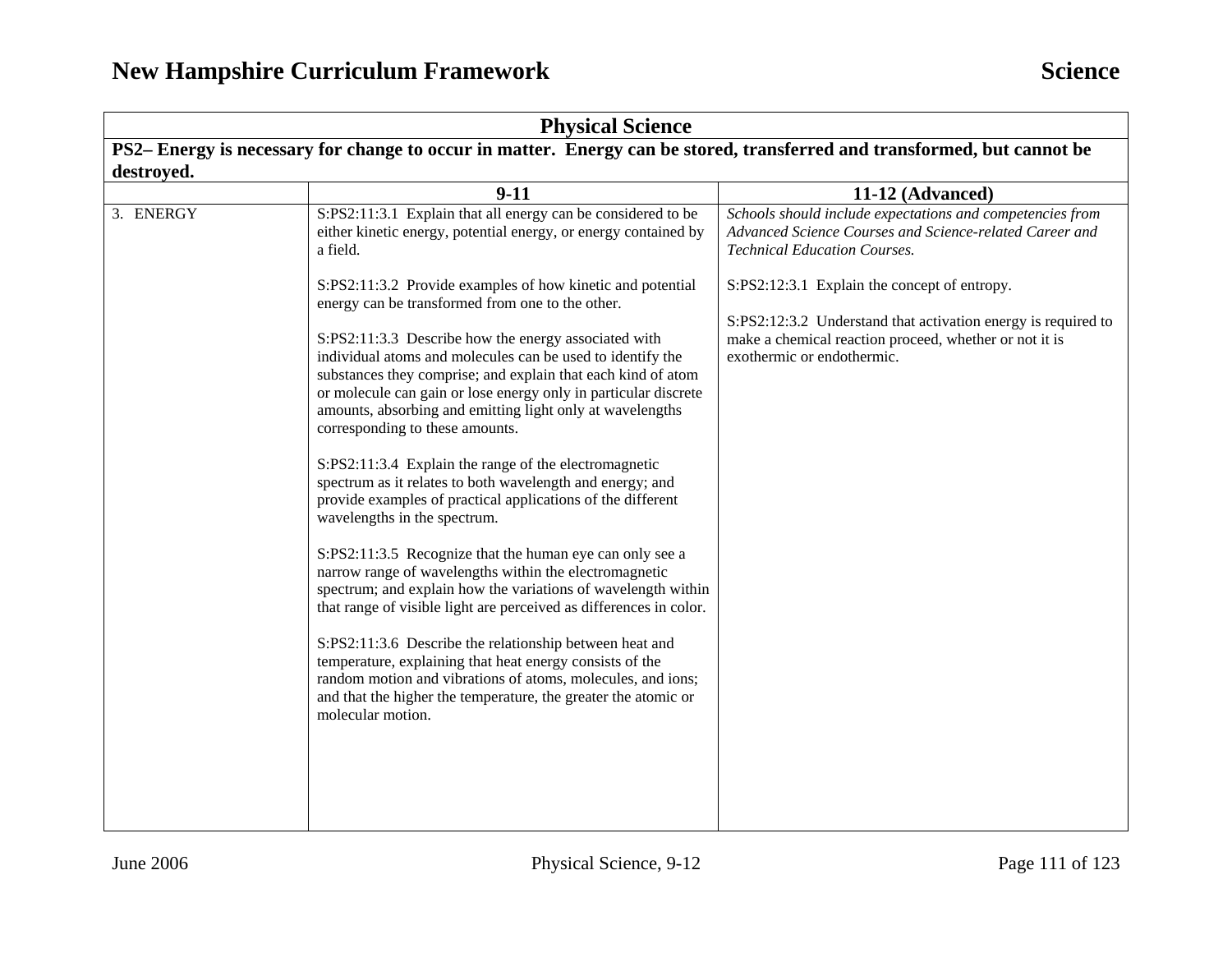|                                                                                                                          | <b>Physical Science</b>                                                                                                                                                                                                                                                                                                                                                                                                                                                      |                                                                                                                                                             |  |
|--------------------------------------------------------------------------------------------------------------------------|------------------------------------------------------------------------------------------------------------------------------------------------------------------------------------------------------------------------------------------------------------------------------------------------------------------------------------------------------------------------------------------------------------------------------------------------------------------------------|-------------------------------------------------------------------------------------------------------------------------------------------------------------|--|
| PS2– Energy is necessary for change to occur in matter. Energy can be stored, transferred and transformed, but cannot be |                                                                                                                                                                                                                                                                                                                                                                                                                                                                              |                                                                                                                                                             |  |
| destroyed.                                                                                                               |                                                                                                                                                                                                                                                                                                                                                                                                                                                                              |                                                                                                                                                             |  |
|                                                                                                                          | $9-11$                                                                                                                                                                                                                                                                                                                                                                                                                                                                       | 11-12 (Advanced)                                                                                                                                            |  |
|                                                                                                                          | S:PS2:11:3.7 Explain that waves, such as light, seismic, sound<br>waves, have energy and can transfer energy when they interact<br>with matter.<br>S:PS2:11:3.8 Explain that nuclear reactions convert a fraction<br>of the mass of interacting particles into energy and release<br>much greater amounts of energy than atomic interactions.<br>S:PS2:11:3.9 Describe how electrons flow easily in some<br>materials, such as metals, whereas in insulating materials, such | Schools should include expectations and competencies from<br>Advanced Science Courses and Science-related Career and<br><b>Technical Education Courses.</b> |  |
|                                                                                                                          | as glass, they can hardly flow at all.<br>S:PS2:11:3.10 Using information provided about chemical<br>changes, draw conclusions about the energy flow in a given<br>chemical reaction (e.g., exothermic reactions, endothermic<br>reactions). $[PS2(9-11)INQ+SAE-6]$                                                                                                                                                                                                          |                                                                                                                                                             |  |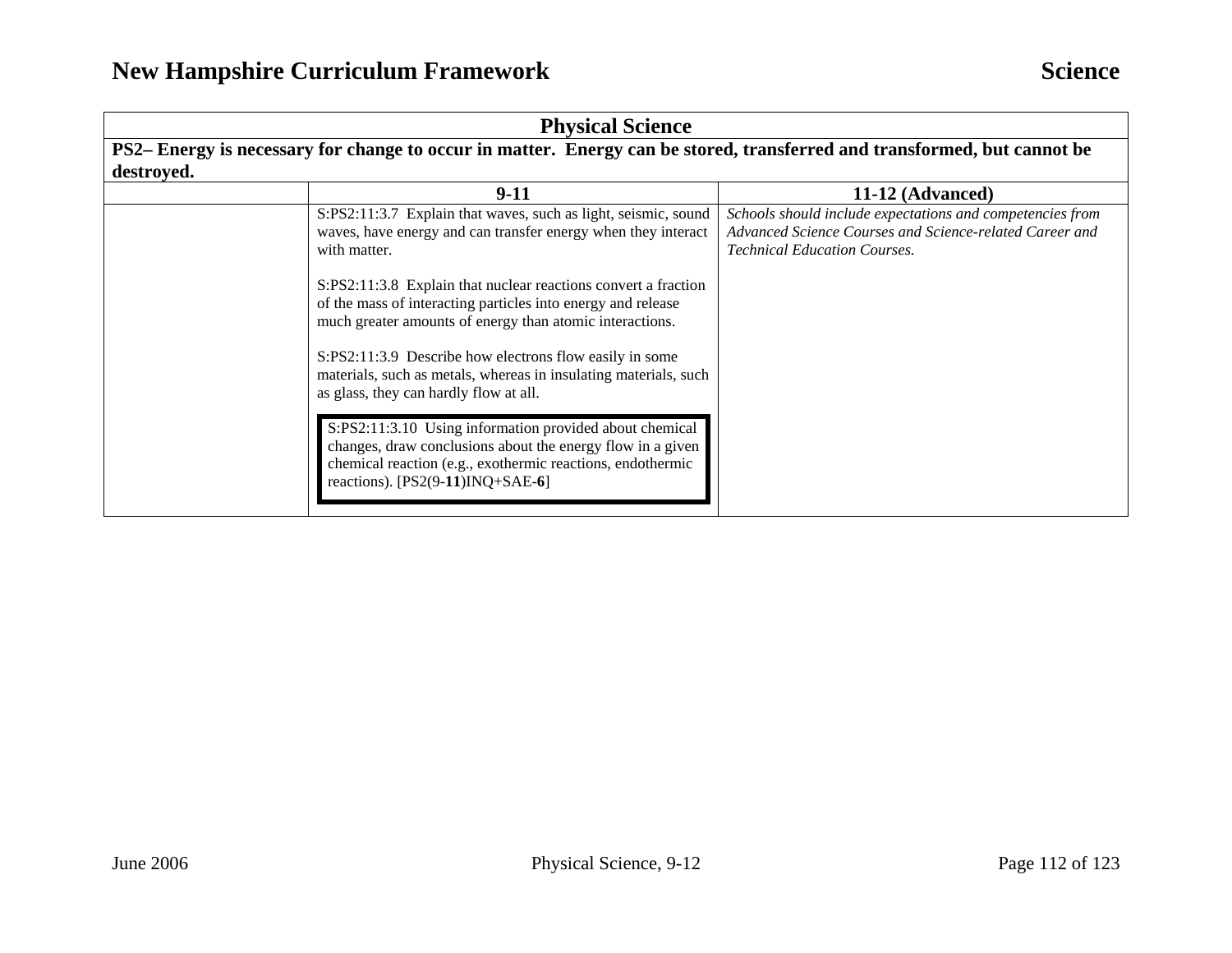| <b>Physical Science</b>                            |                                                                                                                                                                                                                                                                                                                                                                                                                                                                                                                                                                                                                                                                                                                                                                                                                                                                                                                                                                                                                                                                                                                                                                                                                                                                                                                                                                                                                                                                                                                                                                                                                                                                                                                                                                                                                       |                                                                                                                                                                                                                                                                                                                                                                                                                                                                                                            |  |
|----------------------------------------------------|-----------------------------------------------------------------------------------------------------------------------------------------------------------------------------------------------------------------------------------------------------------------------------------------------------------------------------------------------------------------------------------------------------------------------------------------------------------------------------------------------------------------------------------------------------------------------------------------------------------------------------------------------------------------------------------------------------------------------------------------------------------------------------------------------------------------------------------------------------------------------------------------------------------------------------------------------------------------------------------------------------------------------------------------------------------------------------------------------------------------------------------------------------------------------------------------------------------------------------------------------------------------------------------------------------------------------------------------------------------------------------------------------------------------------------------------------------------------------------------------------------------------------------------------------------------------------------------------------------------------------------------------------------------------------------------------------------------------------------------------------------------------------------------------------------------------------|------------------------------------------------------------------------------------------------------------------------------------------------------------------------------------------------------------------------------------------------------------------------------------------------------------------------------------------------------------------------------------------------------------------------------------------------------------------------------------------------------------|--|
| PS3– The motion of an object is affected by force. |                                                                                                                                                                                                                                                                                                                                                                                                                                                                                                                                                                                                                                                                                                                                                                                                                                                                                                                                                                                                                                                                                                                                                                                                                                                                                                                                                                                                                                                                                                                                                                                                                                                                                                                                                                                                                       |                                                                                                                                                                                                                                                                                                                                                                                                                                                                                                            |  |
|                                                    | $9-11$                                                                                                                                                                                                                                                                                                                                                                                                                                                                                                                                                                                                                                                                                                                                                                                                                                                                                                                                                                                                                                                                                                                                                                                                                                                                                                                                                                                                                                                                                                                                                                                                                                                                                                                                                                                                                | 11-12 (Advanced)                                                                                                                                                                                                                                                                                                                                                                                                                                                                                           |  |
| 1. FORCES                                          | S:PS3:11:1.1 Explain that magnetic forces are related to the<br>action of electrons and can be thought of as different aspects of a<br>single electromagnetic force; and describe how the interplay of<br>these forces is the basis for electric motors, generators, radio,<br>television, and many other modern technologies.<br>S:PS3:11:1.2 Recognize that the strength of the electric force<br>between two charged objects is proportional to the charges and, as<br>with gravitation, is inversely proportional to the square of the<br>distance between them.<br>S:PS3:11:1.3 Recognize that the strength of the gravitational<br>force between two masses is proportional to the masses and<br>inversely proportional to the square of the distance between them.<br>S:PS3:11:1.4 Compare the strength of nuclear, electromagnetic<br>and gravitational forces; and explain that the strength of nuclear<br>forces account for the great amounts of energy released from the<br>nuclear reactions in atomic or hydrogen bombs, and in the Sun<br>and other stars.<br>S:PS3:11:1.5 Recognize that electromagnetic forces exist within<br>and between atoms.<br>S:PS3:11:1.6 Recognize that different kinds of materials respond<br>to electric forces in various ways; and differentiate between<br>insulators, semiconductors, conductors and superconductors.<br>S:PS3:11:1.7 Describe the difference between materials that<br>contain equal proportions of positive and negative charges and<br>those that have a very small excess or deficit of negative charges.<br>S:PS3:11:1.8 Given information (e.g., graphs, data,<br>diagrams), use the relationships between or among force,<br>mass, velocity, momentum, and acceleration to predict and<br>explain the motion of objects. [PS3(9-11)INQ+POC-8] | Schools should include expectations and competencies from<br>Advanced Science Courses and Science-related Career and<br><b>Technical Education Courses.</b><br>S:PS3:12:1.1 Understand the four fundamental forces found in<br>nature: gravitation, electromagnetism, strong nuclear force, and<br>weak nuclear force.<br>S:PS3:12:1.2 Describe the gauge particles that are exchanged by<br>each of the fundamental forces.<br>S:PS3:12:1.3 Understand the basic principles of unified field<br>theories. |  |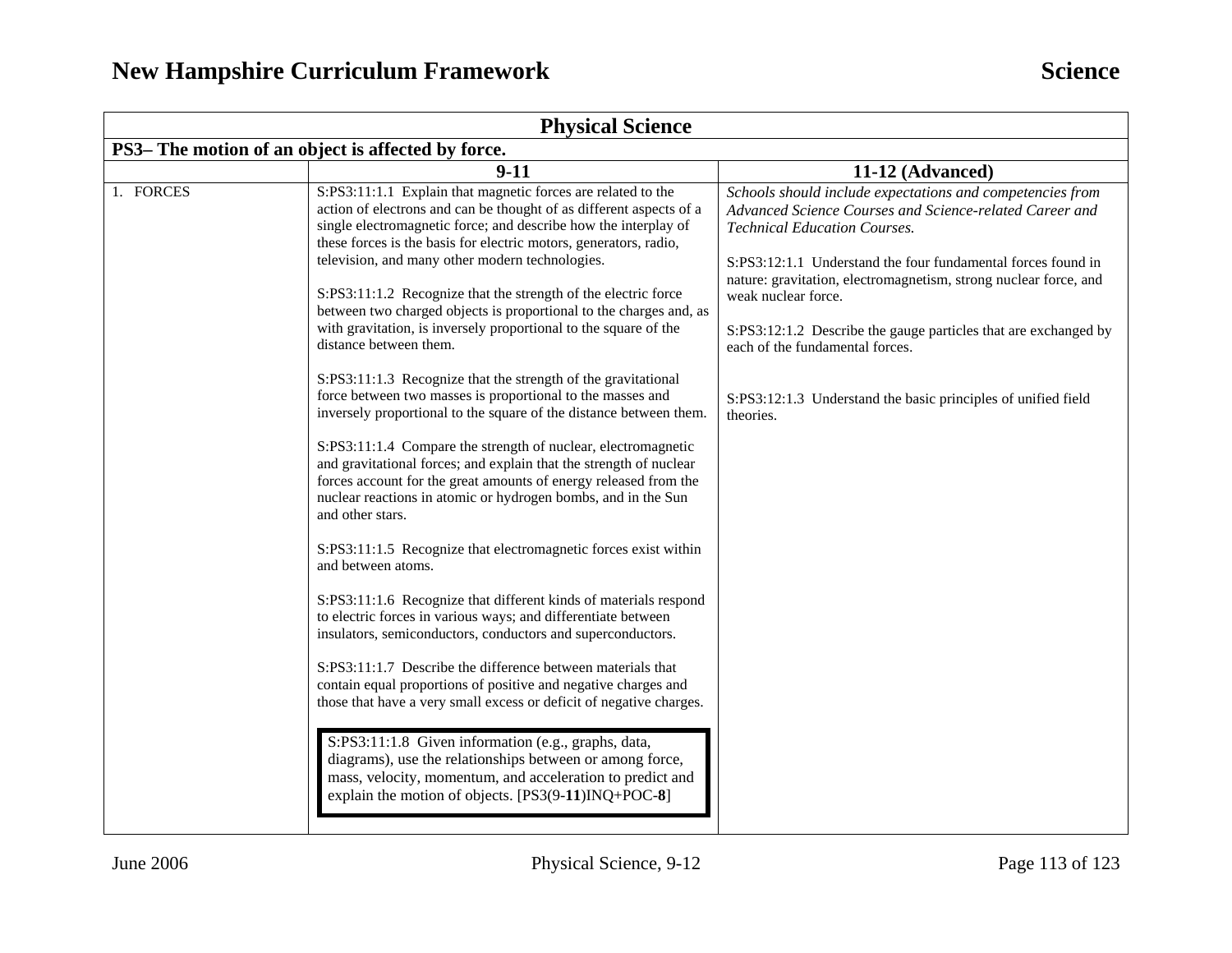| <b>Physical Science</b>                                                                                                                                                                                                                                                                                                                                                                                                                                                                                                                                                                                                                                                                                                                                                                                                                                                                                                                                                                                                                                                                                                                                                              |                                                                                                                               |
|--------------------------------------------------------------------------------------------------------------------------------------------------------------------------------------------------------------------------------------------------------------------------------------------------------------------------------------------------------------------------------------------------------------------------------------------------------------------------------------------------------------------------------------------------------------------------------------------------------------------------------------------------------------------------------------------------------------------------------------------------------------------------------------------------------------------------------------------------------------------------------------------------------------------------------------------------------------------------------------------------------------------------------------------------------------------------------------------------------------------------------------------------------------------------------------|-------------------------------------------------------------------------------------------------------------------------------|
| PS3– The motion of an object is affected by force.                                                                                                                                                                                                                                                                                                                                                                                                                                                                                                                                                                                                                                                                                                                                                                                                                                                                                                                                                                                                                                                                                                                                   |                                                                                                                               |
| $9-11$<br>11-12 (Advanced)                                                                                                                                                                                                                                                                                                                                                                                                                                                                                                                                                                                                                                                                                                                                                                                                                                                                                                                                                                                                                                                                                                                                                           |                                                                                                                               |
| 2. MOTION<br>S:PS3:11:2.1 Interpret and apply the laws of motion to<br>Schools should include expectations and competencies from<br>Advanced Science Courses and Science-related Career and<br>determine the effects of forces on the motion of objects.<br><b>Technical Education Courses.</b><br>S:PS3:11:2.2 Recognize that apparent changes in wavelength<br>can provide information about changes in motion; explain that<br>the observed wavelength of a wave depends upon the relative<br>special relativity: time dilation, length contraction, and mass<br>motion of the source and the observer; and relate these to the<br>expansion.<br>differences between shorter and longer wavelengths.<br>S:PS3:12:2.2 Understand the basic idea behind the theory of<br>general relativity.<br>S:PS3:11:2.3 Apply the concepts of inertia, motion, and<br>momentum to predict and explain situations involving<br>forces and motion, including stationary objects and<br>general relativity, and the evidence that supports it.<br>collisions. $[PS3(9-11)POC-9]$<br>S:PS3:11:2.4 Explain the effects on wavelength and<br>frequency as electromagnetic waves interact with matter | S:PS3:12:2.1 Explain general concepts related to the theory of<br>S:PS3:12:2.3 Describe the predictions made by the theory of |
| (e.g., light diffraction, blue sky). [PS3(9-11)SAE-10]                                                                                                                                                                                                                                                                                                                                                                                                                                                                                                                                                                                                                                                                                                                                                                                                                                                                                                                                                                                                                                                                                                                               |                                                                                                                               |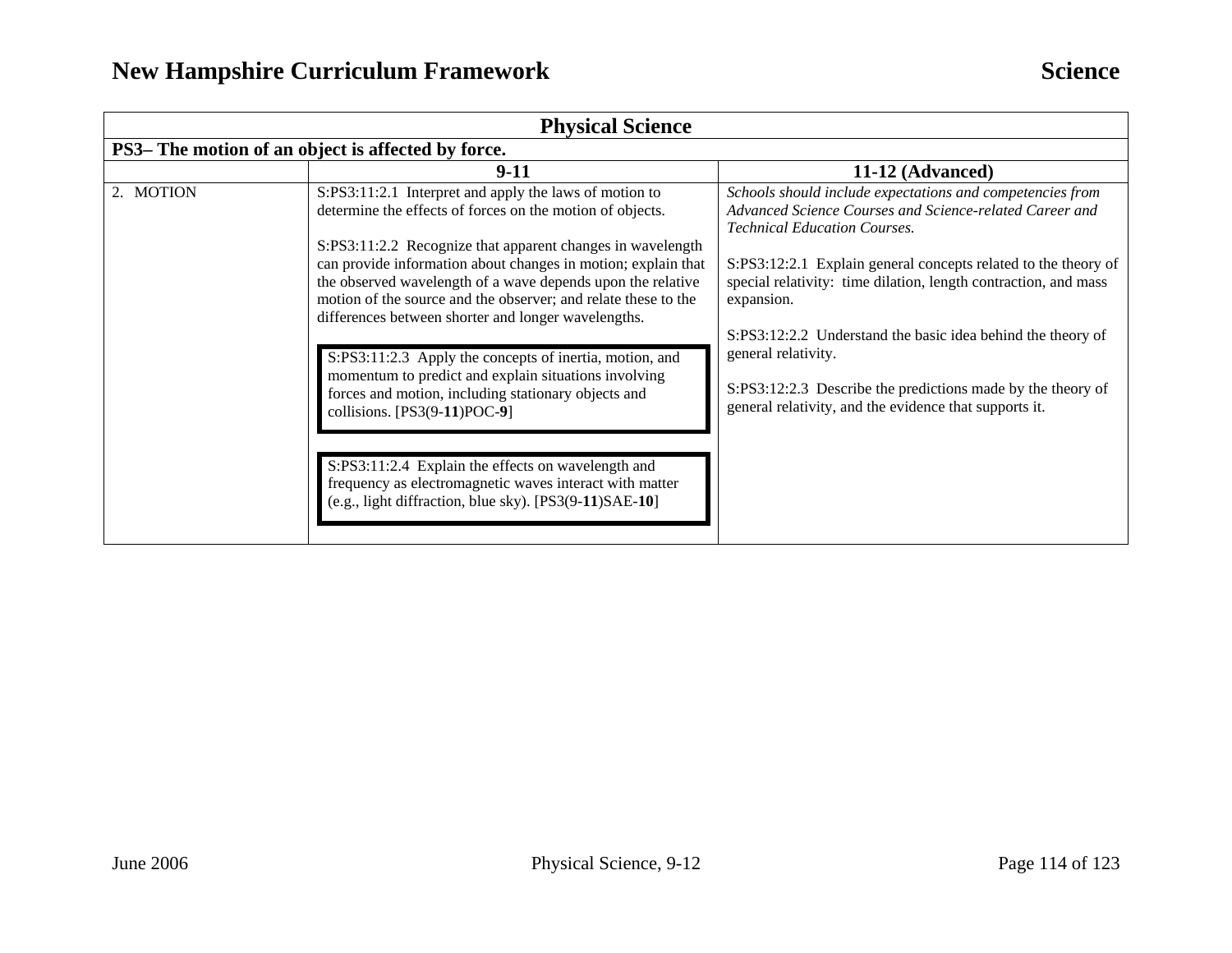| <b>Physical Science</b>                                                                                                    |                                                                                                                                                                                                                                                                                                                                                                                                                                                                  |                                                                                                                                                                                                                                                                                                                                                                                                                                                                                                                               |  |
|----------------------------------------------------------------------------------------------------------------------------|------------------------------------------------------------------------------------------------------------------------------------------------------------------------------------------------------------------------------------------------------------------------------------------------------------------------------------------------------------------------------------------------------------------------------------------------------------------|-------------------------------------------------------------------------------------------------------------------------------------------------------------------------------------------------------------------------------------------------------------------------------------------------------------------------------------------------------------------------------------------------------------------------------------------------------------------------------------------------------------------------------|--|
| PS4- The growth of scientific knowledge in Physical Science has been advanced through the development of technology and is |                                                                                                                                                                                                                                                                                                                                                                                                                                                                  |                                                                                                                                                                                                                                                                                                                                                                                                                                                                                                                               |  |
| used (alone or in combination with other sciences) to identify, understand and solve local and global issues.              |                                                                                                                                                                                                                                                                                                                                                                                                                                                                  |                                                                                                                                                                                                                                                                                                                                                                                                                                                                                                                               |  |
|                                                                                                                            | $9 - 11$                                                                                                                                                                                                                                                                                                                                                                                                                                                         | 11-12 (Advanced)                                                                                                                                                                                                                                                                                                                                                                                                                                                                                                              |  |
| 1. DESIGN<br><b>TECHNOLOGY</b>                                                                                             | S:PS4:11:1.1 Recognize that the basic principles of energy,<br>work and power are related to design technology.                                                                                                                                                                                                                                                                                                                                                  | S:PS4:12:1.1 Relate the transfer of energy through<br>conduction, convection and radiation to design technologies.                                                                                                                                                                                                                                                                                                                                                                                                            |  |
| 2. TOOLS                                                                                                                   | S:PS4:11:2.1 Identify tools, such as thermostats and thermal<br>sensors, and explain their use in environmental control<br>systems.                                                                                                                                                                                                                                                                                                                              | S:PS4:12:2.1 Demonstrate the appropriate use of a variety of<br>input devices, such as scanners, voice/sound recorders, and<br>digital cameras.                                                                                                                                                                                                                                                                                                                                                                               |  |
| 3. SOCIAL ISSUES<br>(LOCAL AND<br>GLOBAL)<br>ENERGY, POWER,<br><b>AND</b><br><b>TRANSPORTATION</b><br><b>MANUFACTURING</b> | S:PS4:11:3.1 Explain that power systems have a source of<br>energy, a process, loads, and some have a feedback system.<br>S:PS4:11:3.2 Demonstrate and explain how an engine<br>converts chemical energy in the form of fuel, into mechanical<br>energy in the form of motion.<br>S:PS4:11:3.3 Calculate the efficiency of an engine, and<br>explain why a perfectly efficient engine is impossible.<br>S:PS4:11:3.4 Explain the relationship between energy and | S:PS4:12:3.1 Compare two different energy systems that are<br>used to produce large amounts of electrical power for New<br>Hampshire residents, and describe the advantages and<br>disadvantages of each system.<br>S:PS4:12:3.2 Design a transportation system that meets most<br>humans' need for reliable and affordable transportation, while<br>having a minimal impact on the environment.<br>S:PS4:12:3.3 Describe the various types of manufacturing<br>systems, such as customized production, batch production, and |  |
|                                                                                                                            | power.<br>S:PS4:11:3.5 Explain the benefits of standardization of parts.                                                                                                                                                                                                                                                                                                                                                                                         | continuous production, and explain that manufacturing results<br>in two types of good, durable and non-durable goods.<br>S:PS4:12:3.4 Understand that a manufacturing system<br>includes design of the product and methods of obtaining raw<br>materials, as well as actual production, marketing, sales,<br>maintenance, servicing, repair, and final disposal of the<br>remains of the product.                                                                                                                             |  |
| 4. CAREER TECHNICAL<br><b>EDUCATION</b><br><b>CONNECTIONS</b>                                                              | S:PS4:11:4.1 Explain the kinds of applications of knowledge<br>and skills necessary for jobs/careers specific to the physical<br>sciences.                                                                                                                                                                                                                                                                                                                       | S:PS4:12:4.1 Understand the various scientific fields that use<br>scientific content and skills and distinguish between<br>professional and skilled science jobs/careers in the physical<br>sciences.                                                                                                                                                                                                                                                                                                                         |  |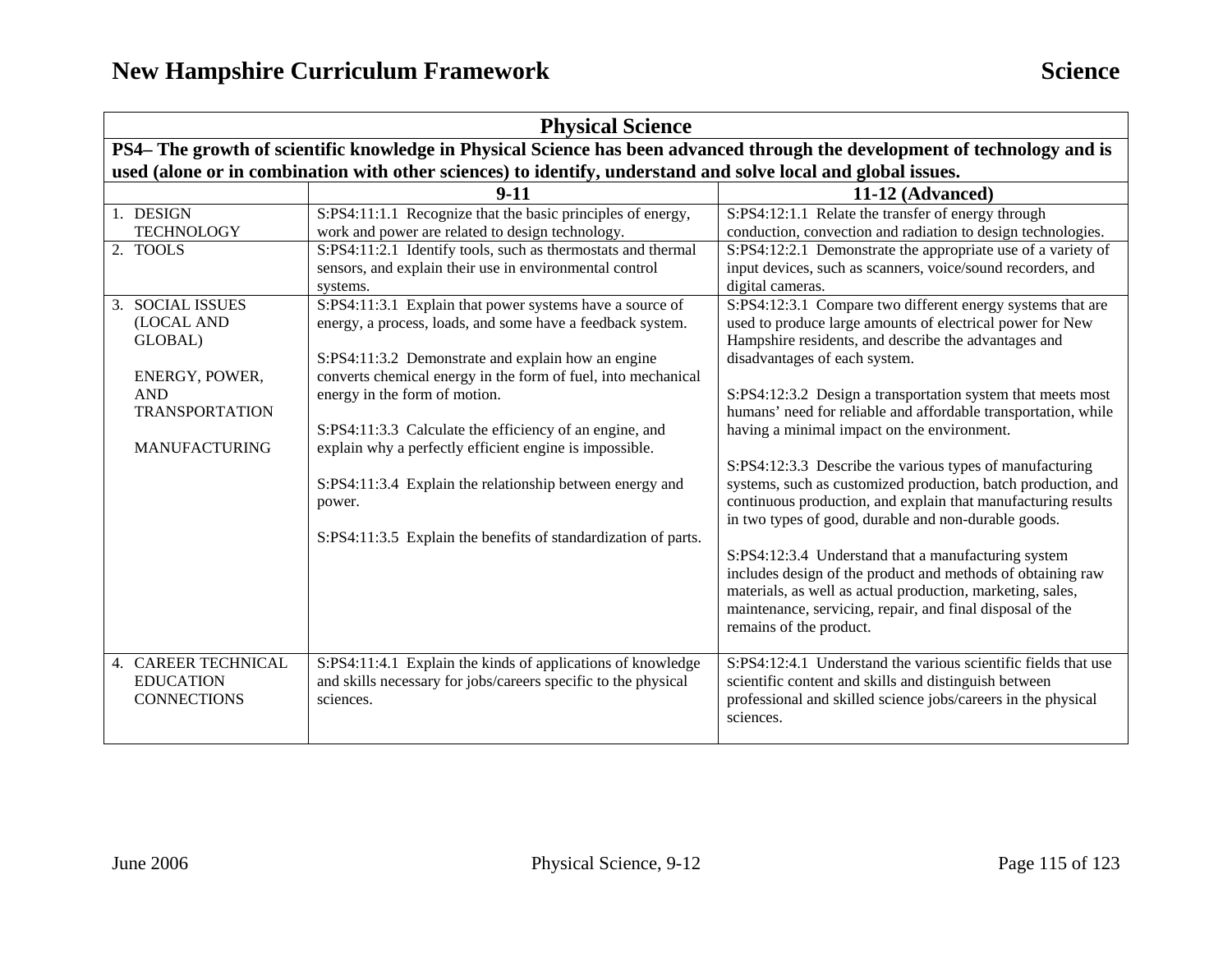### **Measurement Specifics for Science**

(Adapted from NECAP Mathematics Assessment GLEs grades 3-8)

The following is a list of the measurement benchmarks and equivalences that *can be used* in mathematics problems across the science domains at each specific grade. In addition to measurement benchmarks identified below students should be expected to use the appropriate units when solving problems involving area, volume, surface area, conversions, and rates (e.g., miles per hour, price per pound, and pounds per square inch) in science.

Connection to the Mathematics GLEs is **M:G&M:2.7 (Uses units of measures appropriately and consistently, and makes conversions within systems when solving problems across the content strands.)** 

| <b>Measures</b>                      | By Grade 2                                                                                                                                                                                                            | By Grade 4                                                                                                                                                                                                                                                                                                                 | <b>End of Grade 8</b>                                                                                                                                                                                                                                                                                                                                                                                              |
|--------------------------------------|-----------------------------------------------------------------------------------------------------------------------------------------------------------------------------------------------------------------------|----------------------------------------------------------------------------------------------------------------------------------------------------------------------------------------------------------------------------------------------------------------------------------------------------------------------------|--------------------------------------------------------------------------------------------------------------------------------------------------------------------------------------------------------------------------------------------------------------------------------------------------------------------------------------------------------------------------------------------------------------------|
| Length                               | Unit (accuracy):<br>Inch (to whole inch); Foot (to<br>whole inch); Centimeter (to<br>whole centimeter); Meter (to<br>whole centimeter)<br><b>Equivalencies:</b><br>12 inches in 1 foot; 100<br>centimeters in 1 meter | Unit (accuracy):<br>Inch (to $1/4$ inch); Foot;<br>Centimeter (to 0.5 centimeter);<br>Meter (to 0.5 centimeter);<br>Yard; Mile (use in scale<br>questions); Kilometer (use in<br>scale questions)<br><b>Equivalencies:</b><br>12 inches in 1 foot; 100<br>centimeters in 1 meter; 3 feet<br>in 1 yard; 36 inches in 1 yard | Units (accuracy):<br>Inch (to $1/16$ inch); Foot;<br>Centimeter (to 1/10<br>centimeter); Meter (to 1/100<br>meter); Yard; Mile (use in<br>scale and rate questions);<br>Kilometer (use in scale and<br>rate questions)<br><b>Equivalencies:</b><br>12 inches in 1 foot; 100<br>centimeters in 1 meter; 3 feet<br>in 1 yard; 36 inches in 1 yard;<br>10 millimeters in 1 centimeter;<br>1000 millimeters in 1 meter |
| <b>Time</b>                          | Unit (accuracy):<br>Hour (to 15 minute interval)<br><b>Equivalencies:</b><br>60 minutes in 1 hour                                                                                                                     | Unit (accuracy):<br>Hour (to 5 minute interval);<br>Day; Year<br><b>Equivalencies:</b><br>24 hours in 1 day; 7 days in 1<br>week; 365 days in 1 year; 60<br>seconds in 1 minute; 60<br>minutes in 1 hour                                                                                                                   | Unit (accuracy):<br>Hour (to 1 minute); Day; Year<br><b>Equivalencies:</b><br>24 hours in 1 day; 7 days in 1<br>week; 365 days in 1 year; 60<br>seconds in 1 minute; 60<br>minutes in 1 hour                                                                                                                                                                                                                       |
| <b>Temperature</b>                   | Unit (accuracy):<br>Degree (to 1 degree)                                                                                                                                                                              | Unit (accuracy):<br>°C and °F (to 1 degree)                                                                                                                                                                                                                                                                                | Unit (accuracy):<br>°C and °F (to 1 degree)                                                                                                                                                                                                                                                                                                                                                                        |
| Capacity                             |                                                                                                                                                                                                                       | Unit (accuracy):<br>Quart (to whole quart)                                                                                                                                                                                                                                                                                 | Unit (accuracy):<br>Quarts (to 1 ounce); Gallon;<br>Pint; Liter<br><b>Equivalencies:</b><br>32 ounces in 1 quart; 4 quarts<br>in 1 gallon; 2 pints in 1 quart;<br>1000 milliliters in 1 liter                                                                                                                                                                                                                      |
| <b>Mass</b>                          |                                                                                                                                                                                                                       | Unit (accuracy):<br>Kilogram (to whole kilogram);<br>Gram (to whole gram)                                                                                                                                                                                                                                                  | Unit (accuracy):<br>Kilogram; Gram (to 1/10<br>gram)                                                                                                                                                                                                                                                                                                                                                               |
| Weight                               |                                                                                                                                                                                                                       | Unit (accuracy):<br>Pound (to whole pound)                                                                                                                                                                                                                                                                                 | Unit (accuracy):<br>Pound (to 1 ounce)<br><b>Equivalencies:</b><br>16 ounces in 1 pound                                                                                                                                                                                                                                                                                                                            |
| <b>Angles and</b><br><b>Rotation</b> |                                                                                                                                                                                                                       |                                                                                                                                                                                                                                                                                                                            | Unit (accuracy):<br>Degree (to 2 degrees)<br><b>Equivalencies:</b><br>360° in 1 circle; 90° in 1 right<br>angle                                                                                                                                                                                                                                                                                                    |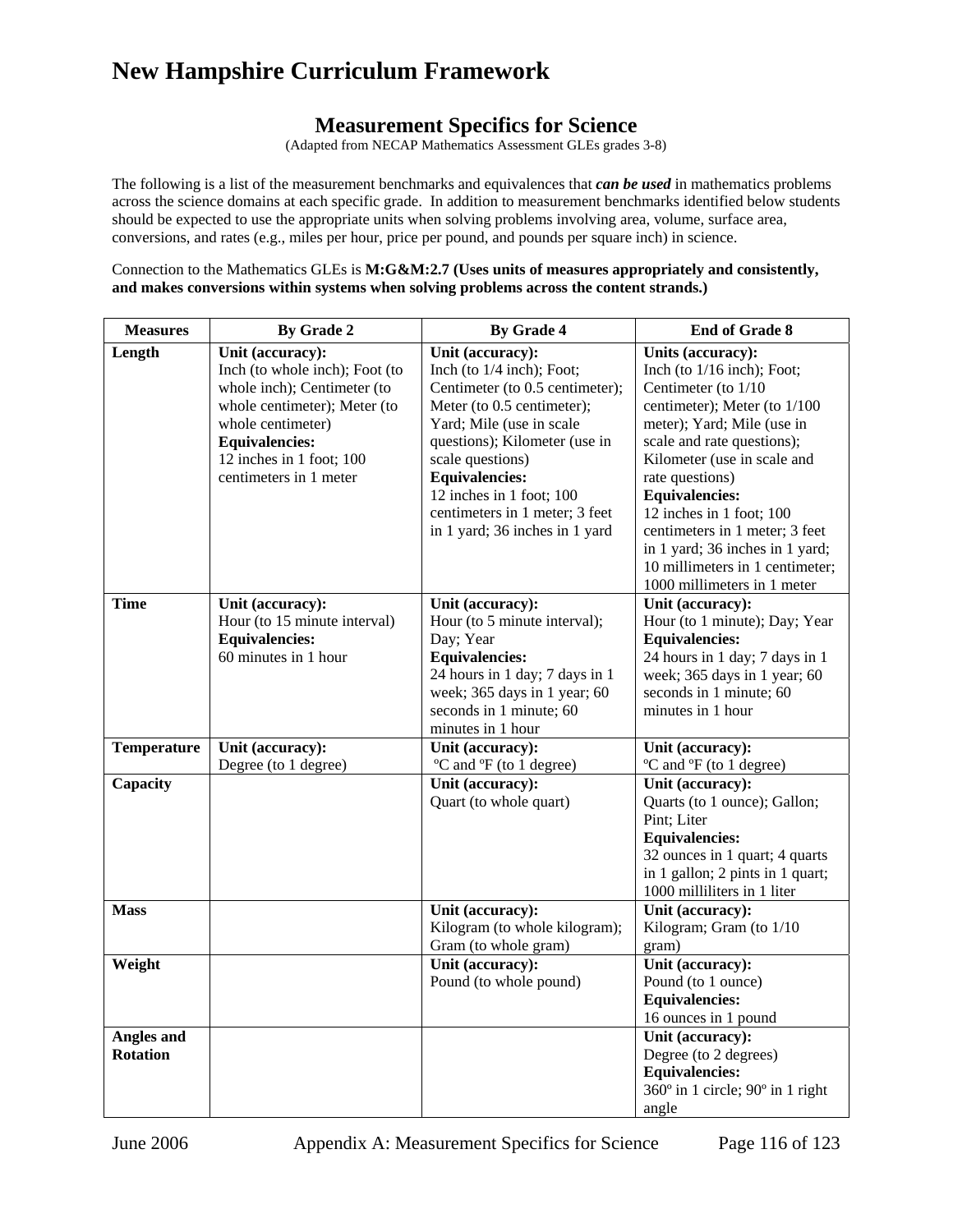### **References**

The following sources were used in the development of the New Hampshire Framework for Science Literacy, NH Science GSEs, NECAP Assessment Targets, Broad Areas of Inquiry, and the NECAP Science Test Specifications.

American Association for the Advancement of Science/Project 2061. (2001). *Atlas of Science Literacy,*  AAAS and National Science Teachers Association, Washington, D.C.

American Association for the Advancement of Science. (1993). *Benchmarks for Scientific Literacy*. New York: Oxford University Press.

American Chemical Society. (2005). *Inquiry in Action: Investigating Matter through Inquiry.* American Chemical Society Publishing.

Atkin and Coffey. (2003). *Everyday Assessment in the Science Classroom.* NSTA Press.

Benenson and Neujahr. (2002). Designed *Environments (Places, Practicesm & Plans).* Heinemann.

Benenson and Neujahr. (2002). *Signs, Symbols, & Codes.* Heinemann.

Bybee, Rodger W. (2002). *Learning Science and the Science of Learning.* NSTA Press.

Champagne, A. and Minstral, J. (2005). unpublished paper (inquiry constructs).

Colburn, Allan. (2003). *Lingo of Learning.* NSTA.

Colella, Klopfer, Resnick. (2001). *Adventures in Modeling*. Teachers College Press.

Driver, Squires, Rushworth & Wood-Robinson (2002). *Making Sense of Secondary Science: Research into Children's Ideas*. London and New York: RouteledgeFalmer.

Duschl, R., and Gitomer, D. (1997). "Strategies and challenges to changing the focus of assessment and instruction in science classrooms." *Educational Assessment* 4 (1): 37-73.

Keeley, Page. (2005). *Science Curriculum Topic Study.* NSTA Press.

Krueger, A. and Sutton, J. (2001). *EDThoughts: What We Know about Science Teaching and Learning*. Aurora, CO: Mid-continent Research for Education and Learning.

Gee, James Paul. (2003). *What Video Games have to Teach Us*. Palgrave McMillan.

Messick, S. (1994). The interplay of evidence and consequences in the validation of performance assessments. *Education Researcher*, 23(2), 13-23.

Mid-continent Research for Education and Learning. (2000). *McREL Science Standards,* Aurora, CO: Author.

Moriarity, Marilyn. (1997). *Writing Science through Critical Thinking.* Jones and Bartlett Publishing.

June 2006 Appendix B: References Page 117 of 123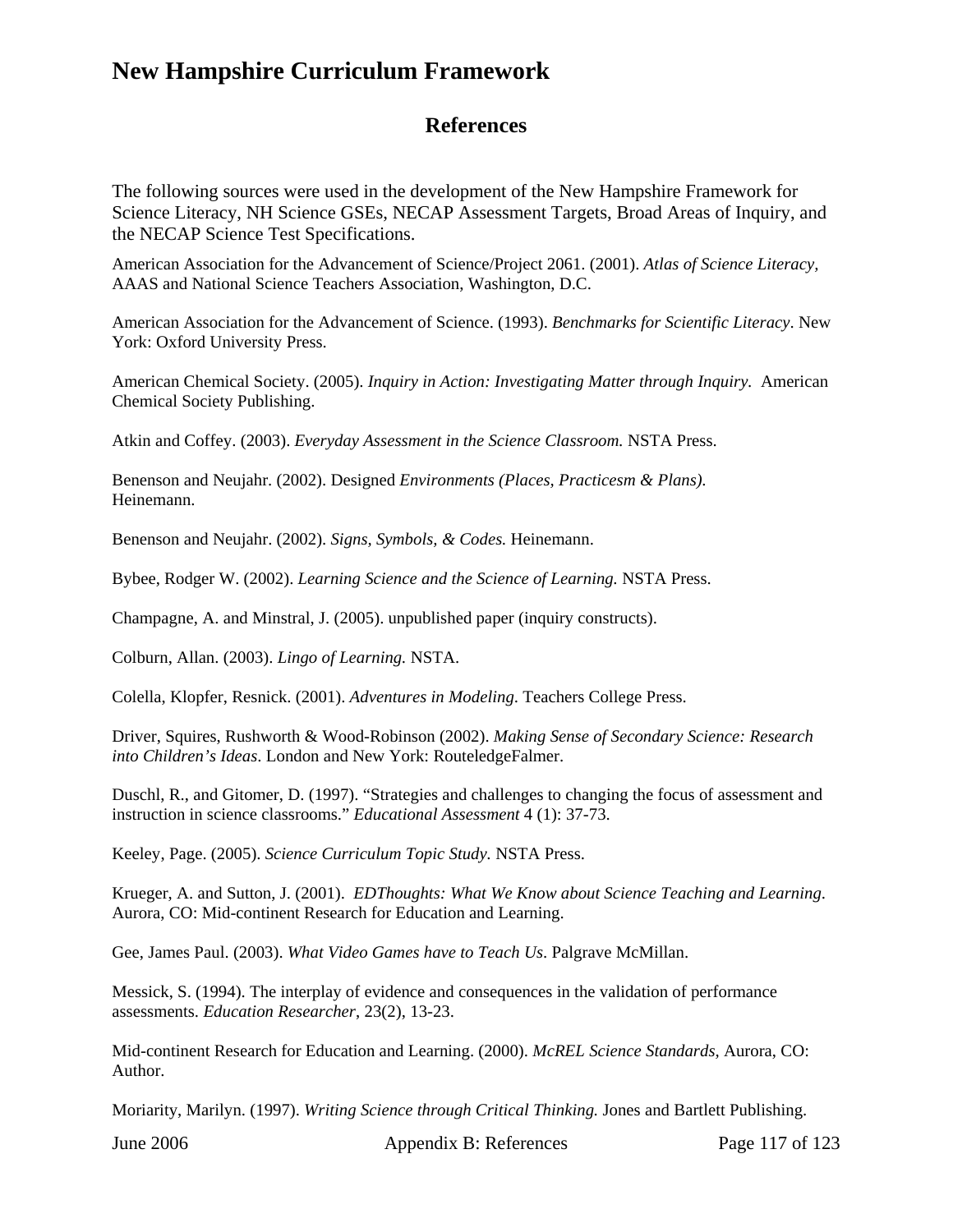Mullis, Ina and Jenkins, Lynn. (1988). *Science Report Card: Elements of Risk and Recovery.* Educational Testing Service.

NAEP Science Consensus Project. (1994). *NAEP Science Framework for the 1996 and 2000 National Assessment of Educational Progress*. Washington, D.C.: National Assessment Governing Board, U.S. Department of Education.

National Research Council. (2000). *Inquiry and the National Science Education Standards: A Guide for Teaching and Learning*. Washington, DC: National Academy Press.

National Geographic Society. (1998). *Inside Out – The Best of National Geographic Diagrams and Cutaways.* National Geographic Society.

National Research Council. (2001). *Classroom Assessment in the National Science Education Standards.*  National Academy Press.

National Research Council. (2005). *How Students Learn in the Classroom.* National Academies Press.

National Research Council. (1996). *National Science Education Standards*. Washington, DC: National Academy Press.

National Science Resource Center. (1997). *Science for All Children*. National Academy Press.

National Science Teacher Association. (1997). *Decisions Based on Science.* NSTA Press.

National Science Teachers' Association. (2000). *NSTA Pathways to the Science Standards, Elementary Edition,* Second Edition. Arlington, VA: Author.

National Science Teachers' Association. (2000). *NSTA Pathways to the Science Standards, Middle School Edition,* Second Edition. Arlington, VA: Author.

National Science Teachers' Association. (2000). *NSTA Pathways to the Science Standards, High School Edition,* Second Edition. Arlington, VA: Author.

Newcombe and Huttenlocher. (2000). *Making Space*. Massachusetts Institute of Technology.

New Hampshire Department of Education. (1995) *New Hampshire K-12 Science Curriculum Framework*. Concord, NH: Author. [On-line]. Available: http://www.ed.state.nh.us/CurriculumFrameworks/k-124.htm

New Hampshire Department of Education. (1995) *K-6 and 7-10 Science Addendums for New Hampshire K-12 Science Curriculum Framework*. Concord, NH: Author. [On-line]. Available: http://www.ed.state.nh.us/Assessment/7-10sciaddum.htm

New Standards Project (1998). *Performance Standards: Volume 1: Elementary School.* National Center on Education and the Economy and the University of Pittsburgh.

New Standards Project (1997). *Performance Standards: Volume 2: Middle School*. National Center on Education and the Economy and the University of Pittsburgh.

New Standards Project (1998). *Performance Standards: Volume 3: High School*. National Center on Education and the Economy and the University of Pittsburgh.

June 2006 Appendix B: References Page 118 of 123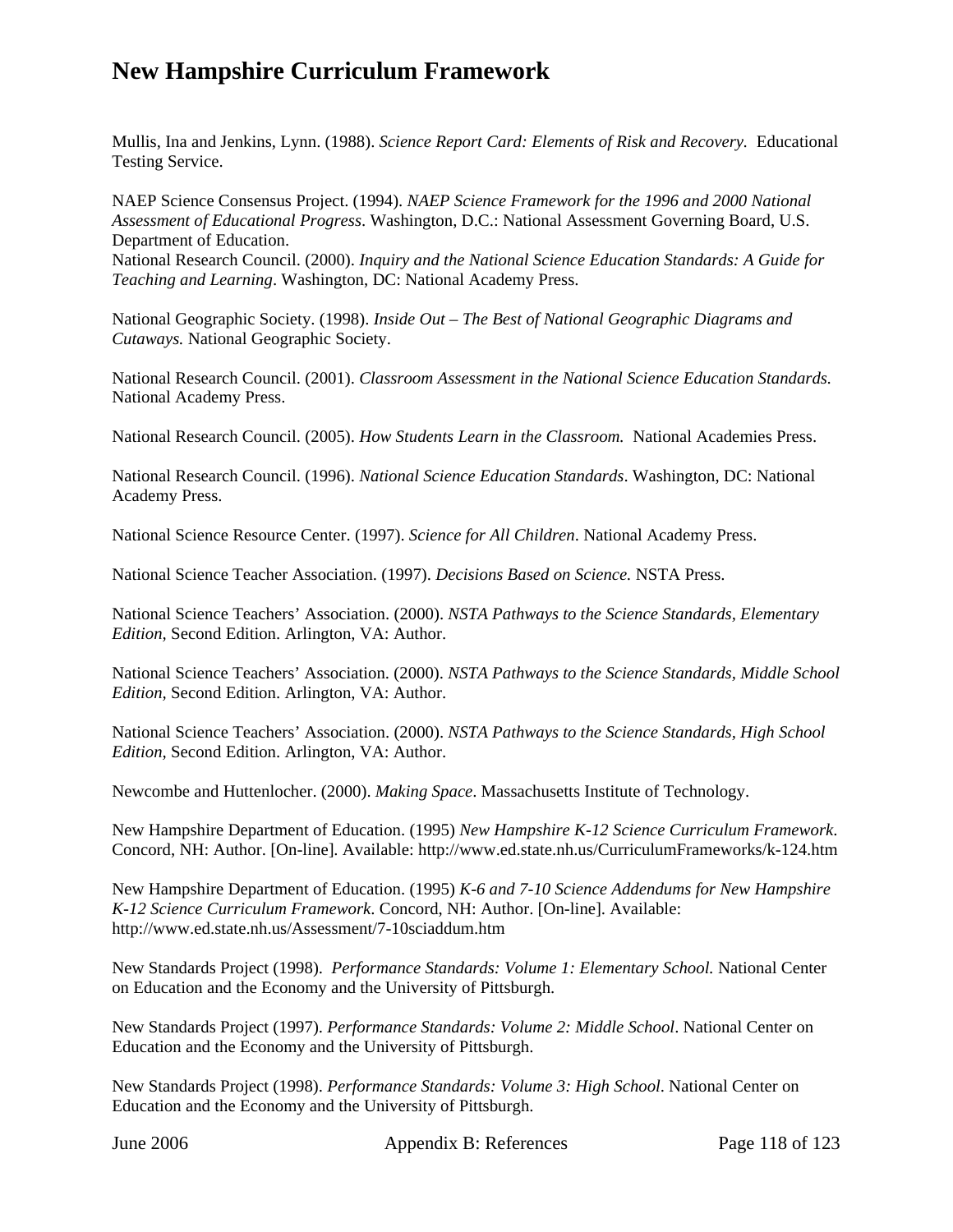Project 2061. (2001). *Atlas of Science Literacy*. American Association for the Advancement of Science.

Rezba, Sprague, Fiel. (2003). Science Process Skills. Kendall Hunt.

NSTA Press Journals. (2002). Teaching Teachers. NSTA Press.

Plait, Phillip. (2002). Bad Astronomy. John Wiley & Sons.

Stepans. (2003). Targeting Student's Science Misconceptions (Physical Science). Showboard, Inc.

Rhode Island Department of Elementary and Secondary Education (1995). *The Rhode Island Science Framework*. Providence, RI: Author.

Tasmania Department of Education, *Thinking* - *Inquiry Standards K-12*. [On-line]. Available: http://www.education.tas.gov.au/ocll/publications/outcomes/inquiry.htm

U.S. Department of Education. (2003). *The Third International Mathematics and Science Study (TIMSS) Science Assessment Framework*. Washington, D.C.: Author.

Vermont Department of Education (2000). *Vermont's Framework of Standards and Learning Opportunities*. Montpelier, VT: Author.

Vermont Department of Education (2004). *Grade Expectations for Vermont's Framework of Standards and Learning Opportunities*. Montpelier, VT: Author.

Webb, N. (March 2002). "Depth of Knowledge Levels for Four Content Areas." (unpublished paper).

Webb, N. (1997). Research Monograph Number 6, *Criteria for Alignment of Expectations and Assessments on Mathematics and Science Education*. Washington, D.C.: CCSSO.

Webb, N. (August 1999). Research Monograph Number 18: "Alignment of Science and Mathematics Standards and Assessments In Four States." Washington, D.C.: CCSSO.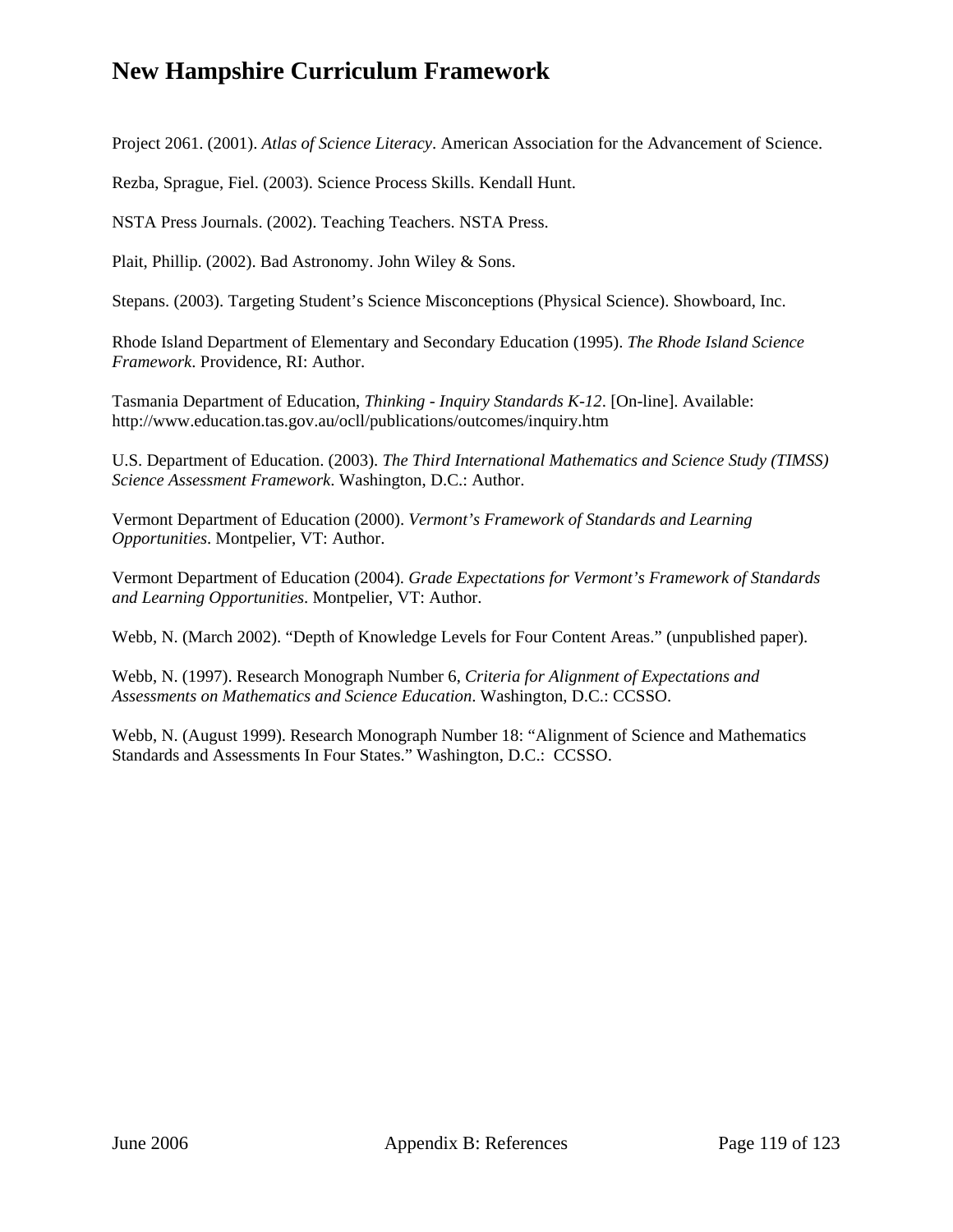#### **Contributors**

Erik Anderson, SAU 1 Mike Anikis, SAU 88 Kiza Armour, SAU 51 Julia Armstead, NH Department of Education Laura Barone, SAU 52 Brewster Bartlett, SAU 202/New Hampshire Science Teachers' Association Paul Bartolomucci, SAU 1 Christina Bates, SAU 52 Linda Bates, SAU 64 Chris Bauer, University of New Hampshire Steven Bauer, SAU 21 Laurie Bavaro, SAU 26 Dave Bennett, SAU 11 Marc Bernier, SAU 21 Lise Bofinger, SAU 8 Jennifer Bourgeault, University of New Hampshire Jean Briggs, SAU 11 Jessica Brock, Department of Environmental Services Bob Brown, SAU 60 Jed Butterfield, SAU 38 Kathy Caisse, SAU 1 Malcolm Cameron, Christa McAuliffe Planetarium Linda Carson, SAU 34 Vivian Chang-Nielson, SAU 29 Angela Chaver, SAU 88 Nicole Clegg, Department of Environmental Services Brian Cochrane, Southern New Hampshire University Dan Colburn, SAU 202 Daniel Cook, SAU 48 Sean Costello, SAU 67 Carol Cotter, SAU 88 Esther Cowles, NH Project Learning Tree Susan Cox, USDA Forest Service Cynthia Crockett, Harvard University John Croteau, SAU 21 Heather Cummings, SAU 80 Val Cunningham, SAU 37 Stephanie Davis, SAU 88 Dorene Decibus, SAU 1 Susan Deese, SAU 54 Joseph Derrick, SAU 301 Chris Dodge, SAU 57 Ann Doody, SAU 62 Heather Driscoll, SAU 50 Kathy Drolet, SAU 42 Charles Ek, Kittery Trading Post Outdoor Academy Robin Ellwood, SAU 50 David Erikson, SAU 24 Anat Eshed, Massachusetts Institute of Technology Jim Fabian, SAU 31 Becky Fair, SAU 202 Deb Farrington, SAU 14 Gaye Fedorchak, NH Department of Education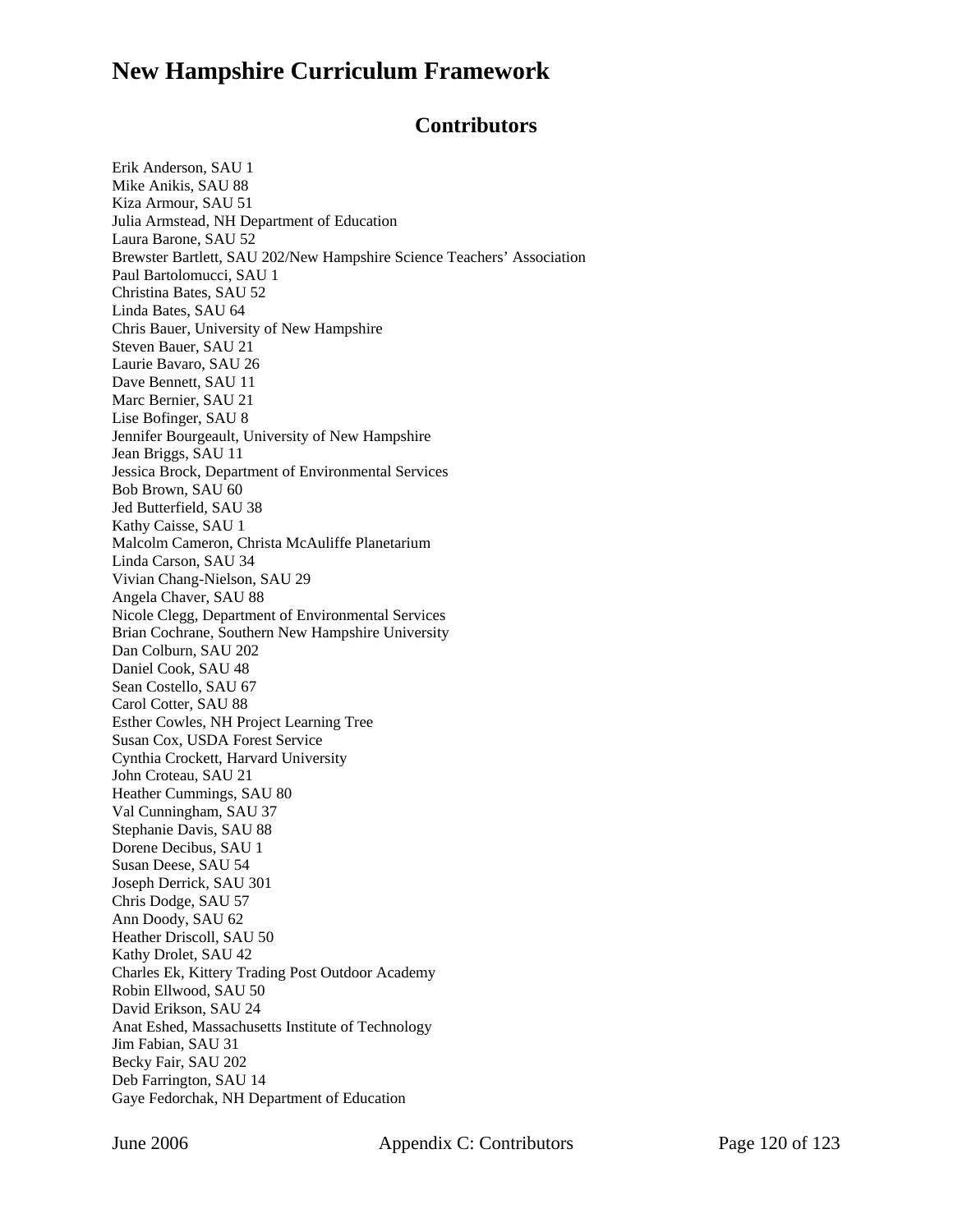Monica Fernandez, SAU 12 Barbara Fife, SAU 68 Judy Filkins, SAU 88 Kevin Fleury, SAU 15 Terri Forsten, SAU 30 Joan Fossum, NH Department of Education Leslie Fredette, SAU 25 Stan Freeda, Franklin Pierce College Rita Freuder, University of New Hampshire Cynthia Freyberger, SAU 12 Ethel Gaides, SAU 48 Doreen George, SAU 52 Marianne Gfoerer, NH Department of Education Dan Gillard, SAU 29 Mary Goodyear, NH Fish and Game Department Betsy Gordon, SAU 1 Elliott Greenblott, SAU 29 Paula Gregory, University of New Hampshire Megan Guare, SAU 50 Jenna Guarino, HB Research Foundation Stephen Hale, University of New Hampshire Jon Hall, SAU 33 June Hammond Rowan, Plymouth State University Chris Harper, SAU 202 Stephen Harrises, SAU 15 Mitchell Harrison, SAU 60 Mary Kate Hartwell, SAU 55 Patrick Hartwick, Southern New Hampshire University Aaron Hayward, SAU 80 Carolyn Hemingway, SAU 80 Celine Henderson, SAU 52 Ed Hendry, SAU 42 Jo Hendry, SAU 25 Cathy Higgins, NH Department of Education Leslie Higgins, NH Department of Education David Hodgdon, SAU 38 John Hodgkins, SAU 81 Barbara Hopkins, University of New Hampshire Jane Hurst, SAU 29 Mark Humphreys, SAU 35 Jack Iacopino, TDS Colette H. Janson-Sand, University of New Hampshire Sally Jean, Keene State College Judy Jenkins, SAU 40 Michele Johnson, SAU 1 Lisa Kaim, NH Department of Education Karen Kelley, SAU 41 Vicki Kelly, SAU 48 Saundra Kent, GSINET Cary Kilner, SAU 56 Ted Kimball, SAU 57 Leah Kish, SAU 29 Lori Langlois, North Country Education Services Peggy LaBrosse, SAU 41 Ann LaCroix, SAU 26 Cathy Laforge, Southern New Hampshire University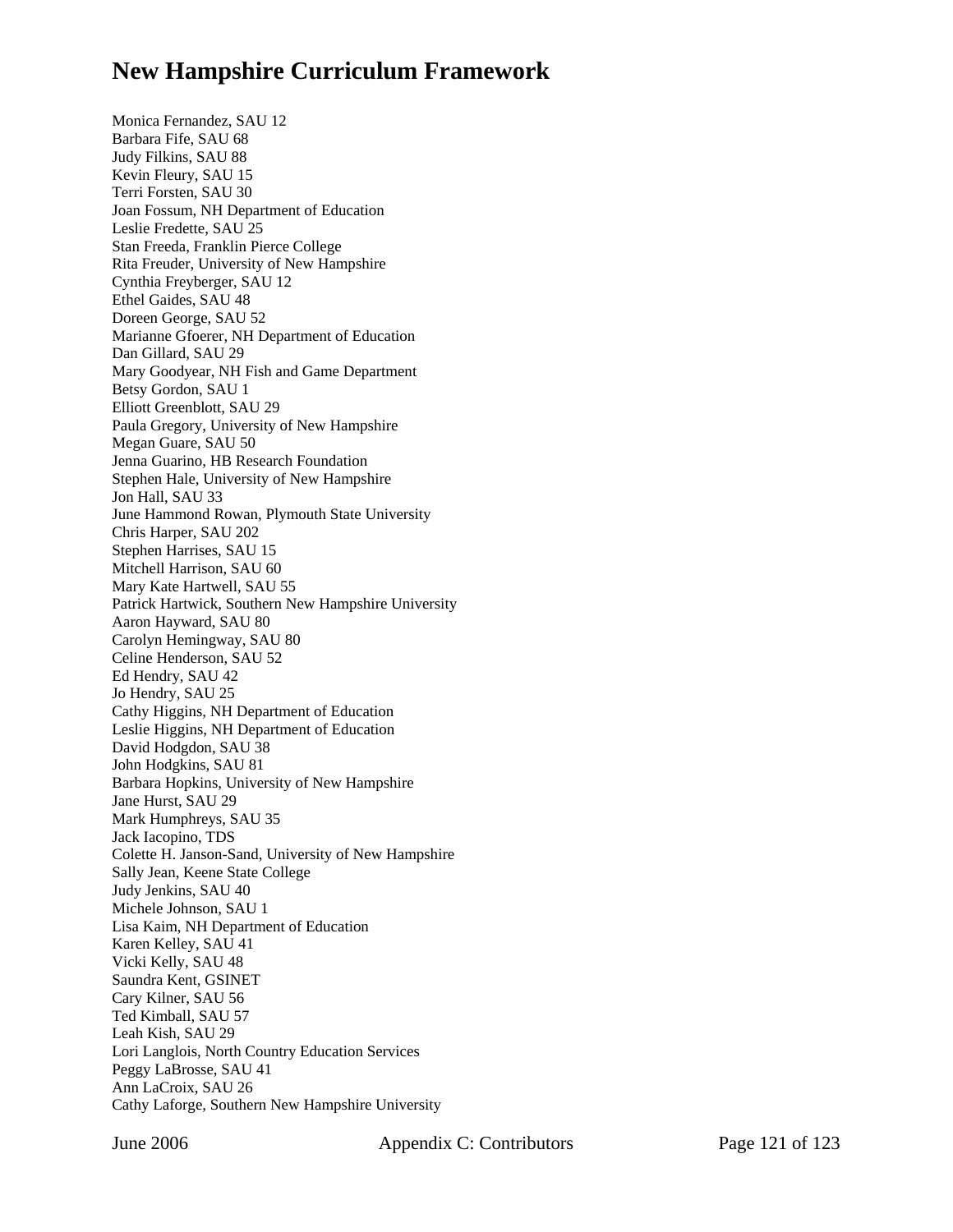Mary Lane, NH Department of Education Cally Lavigne, SAU 88 Pat Lecuyer, SAU 29 Angela Lennox, SAU 16 Beth Lesure, NH Project Learning Tree Garry Liptak, SAU 30 Clare Long, US Forest Service Fiona MacDonnell, Rivier College Marshall MacKenzie, SAU 65 Rhonda MacLeod, SAU 63 Evalyn Maghakian, SAU 41 Virginia Mahan, SAU 37 Susan Mamburg, Plymouth State University Judy Martin, SAU 29 Ken Martin, SAU 30 Paul Martin, SAU 53 Alyson Mazza, SAU 57 Kathleen McClaskey, Edtech Associates David McDonald, Christa McAuliffe Planetarium MaryAnn McGarry, Plymouth State University Jan McLaughlin, NH Department of Education Sharon Meeker, University of New Hampshire Katherine Melanson, SAU 41 Sarah Merrill, SAU 88 Kathleen Metterville, SAU 52 Terry Minogue, SAU 80 Gail Minor-Babin, SAU 35 Eric Mommsen, SAU 56 Kristin Mullins, SAU 29 Kevin Murphy, SAU 12 Erika Nelson, SAU 52 Deb O'Connor, SAU 202 Sue O'Connor, SAU 16 JoAnne Ollerenshaw, Plymouth State University Mary Ellen Ormond, SAU 81 Kris Oswald, SAU 21 Richard Parent, SAU 40 Lorraine Patusky, Southern New Hampshire University Christine Payek, SAU 29 Andrea Polizos, SAU 29 Laura Preston, SAU 57 Rebekah Ravgiala, SAU 26 Darlene Roy, SAU 53 Steven Rugoletti, SAU 55 Lisa Santy, SAU 11 Bonnie Saulnier, SAU 57 Carol Saulnier, SAU 62 John Scalese, SAU 202 John Schmaing, SAU 3 Beth Schnackenberg, SAU 29 Bonnie Schofield, SAU 44 Robert Schongalla, SAU 59 Jan Scipione, SAU 21 Charlotte Scott, SAU 21 Scott Semmens, SAU 66 Elizabeth Sheltmire, SAU 29